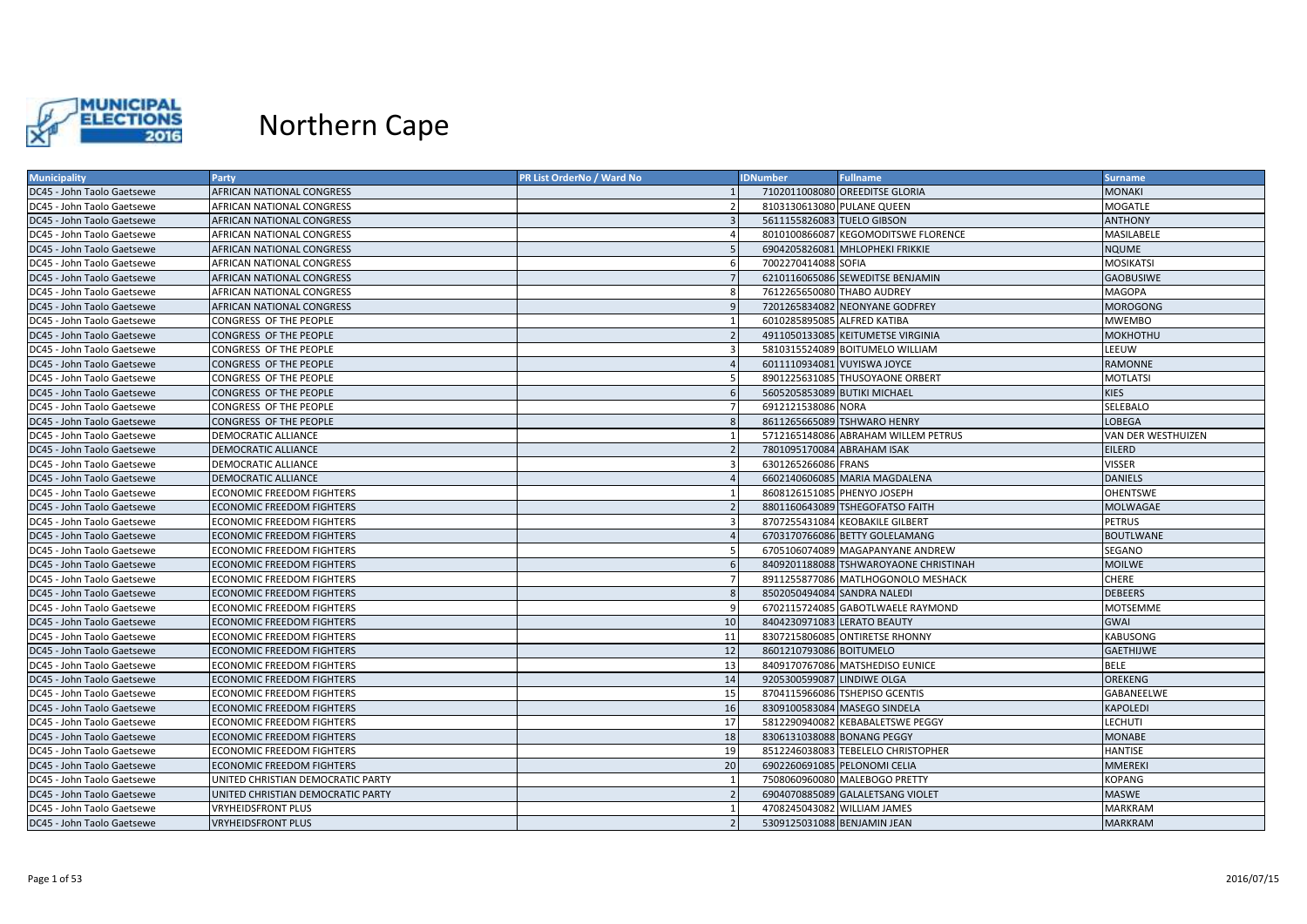

| <b>Municipality</b>        | <b>Party</b>                     | PR List OrderNo / Ward No | <b>IDNumber</b>            | <b>Fullname</b>                            | <b>Surname</b>   |
|----------------------------|----------------------------------|---------------------------|----------------------------|--------------------------------------------|------------------|
| DC45 - John Taolo Gaetsewe | <b>VRYHEIDSFRONT PLUS</b>        |                           | 5607195030082 ALFRED       |                                            | <b>MARKRAM</b>   |
| DC6 - NAMAKWA              | AFRICAN NATIONAL CONGRESS        |                           |                            | 7212265050082 BENTLEY GAVIN                | VASS             |
| DC6 - NAMAKWA              | AFRICAN NATIONAL CONGRESS        | $\overline{\phantom{a}}$  | 6811240915086 MAGDALENA    |                                            | GROENEWALD       |
| DC6 - NAMAKWA              | AFRICAN NATIONAL CONGRESS        |                           | 6109170095080 HELEN JOSLIN |                                            | <b>JACK</b>      |
| DC6 - NAMAKWA              | AFRICAN NATIONAL CONGRESS        |                           |                            | 7505145193083 MELVIN WILHELM               | <b>CLOETE</b>    |
| DC6 - NAMAKWA              | <b>AFRICAN NATIONAL CONGRESS</b> |                           |                            | 8103310203082 ELANSHIA LEONIE              | <b>ADONIS</b>    |
| DC6 - NAMAKWA              | AFRICAN NATIONAL CONGRESS        | -6                        |                            | 7608275160086 DERECK DANIEL                | CLOETE           |
| DC6 - NAMAKWA              | <b>AFRICAN NATIONAL CONGRESS</b> |                           |                            | 7705030037086 CHANTEL BERENICE             | BAM              |
| DC6 - NAMAKWA              | AFRICAN NATIONAL CONGRESS        | -8                        |                            | 8105115079088 PHILLIPUS CORNELIUS FRANKLIN | VAN DEN HEEVER   |
| DC6 - NAMAKWA              | CONGRESS OF THE PEOPLE           |                           |                            | 5204255267083 SAMMIE JOSEPH                | ENGELBRECHT      |
| DC6 - NAMAKWA              | CONGRESS OF THE PEOPLE           | $\overline{2}$            |                            | 5508105219080 JOHANNES JACOBUS             | <b>PRINS</b>     |
| DC6 - NAMAKWA              | CONGRESS OF THE PEOPLE           |                           |                            | 5103105141086 ALBERTUS STEPHANUS           | <b>SMITH</b>     |
| DC6 - NAMAKWA              | CONGRESS OF THE PEOPLE           |                           |                            | 4908055122089 JOHNY CHRISTOPHER            | SIMBOYA          |
| DC6 - NAMAKWA              | CONGRESS OF THE PEOPLE           |                           | 8007135066089 JONATHAN     |                                            | <b>STEENKAMP</b> |
| DC6 - NAMAKWA              | CONGRESS OF THE PEOPLE           | - 6                       | 8003165079084 JOHANNES     |                                            | <b>MILFORDT</b>  |
| DC6 - NAMAKWA              | DEMOCRATIC ALLIANCE              |                           | 7408055152084 CYRIL RODNEY |                                            | WARNE            |
| DC6 - NAMAKWA              | <b>DEMOCRATIC ALLIANCE</b>       |                           |                            | 7703245154085 CHANDRE KEITH                | KLAASE           |
| DC6 - NAMAKWA              | DEMOCRATIC ALLIANCE              |                           | 5108010065080 ANNA MARIA   |                                            | <b>BEUKES</b>    |
| DC6 - NAMAKWA              | <b>DEMOCRATIC ALLIANCE</b>       |                           |                            | 4906105110088 STEPHANUS HERMANUS           | <b>RUITER</b>    |
| DC6 - NAMAKWA              | <b>DEMOCRATIC ALLIANCE</b>       | -5                        |                            | 5608175120083 GERT JACOBUS                 | COETZEE          |
| DC6 - NAMAKWA              | DEMOCRATIC ALLIANCE              | -6                        | 6306130649085 ANNA         |                                            | <b>BOCK</b>      |
| DC6 - NAMAKWA              | <b>DEMOCRATIC ALLIANCE</b>       |                           |                            | 5710040025081 HERMIENA CLARINA             | <b>STEENKAMP</b> |
| DC6 - NAMAKWA              | DEMOCRATIC ALLIANCE              | -8                        | 4703165108080 JACK         |                                            | <b>STEYN</b>     |
| DC6 - NAMAKWA              | <b>ECONOMIC FREEDOM FIGHTERS</b> |                           |                            | 5808125093089 ADRIAAN JACOBUS              | <b>BEUKES</b>    |
| DC6 - NAMAKWA              | <b>ECONOMIC FREEDOM FIGHTERS</b> |                           |                            | 6406250098087 ALFREDA HENDRINA             | <b>CLOETE</b>    |
| DC6 - NAMAKWA              | <b>ECONOMIC FREEDOM FIGHTERS</b> |                           | 6907265452086 MARCELLINUS  |                                            | <b>GALL</b>      |
| DC6 - NAMAKWA              | <b>ECONOMIC FREEDOM FIGHTERS</b> |                           |                            | 9211271040085 CHANDRE MARION               | LUKAS            |
| DC6 - NAMAKWA              | <b>ECONOMIC FREEDOM FIGHTERS</b> | -5                        | 7605156178088 PATRICK      |                                            | <b>MKHITHIKA</b> |
| DC6 - NAMAKWA              | <b>ECONOMIC FREEDOM FIGHTERS</b> |                           |                            | 9507220142082 JEANETTE LACRETIA            | HOLLAND          |
| DC6 - NAMAKWA              | KHOISAN REVOLUTION               |                           |                            | 7404200007083 JULEEN DENISE                | <b>JOSEPH</b>    |
| DC6 - NAMAKWA              | KHOISAN REVOLUTION               | $\overline{2}$            |                            | 7703035171083 CLIFTON RICHARD              | VAN REENEN       |
| DC6 - NAMAKWA              | KHOISAN REVOLUTION               |                           |                            | 5704135056085 HENRY BENJAMIN               | <b>CLOETE</b>    |
| DC6 - NAMAKWA              | KHOISAN REVOLUTION               |                           | 5302195048082 IZAK         |                                            | HOLLENBACH       |
| DC6 - NAMAKWA              | KHOISAN REVOLUTION               |                           |                            | 5706135114087 VERNON GREGORY               | HOLLENBACH       |
| DC6 - NAMAKWA              | KHOISAN REVOLUTION               | -6                        | 8004140112081 YVETTE       |                                            | <b>CLOETE</b>    |
| DC6 - NAMAKWA              | <b>VRYHEIDSFRONT PLUS</b>        |                           |                            | 5602245094089 ABRAHAM JOHANNES ALBERTUS    | COETZEE          |
| DC6 - NAMAKWA              | <b>VRYHEIDSFRONT PLUS</b>        |                           |                            | 6305100006086 CATHARINA PETROENELLA        | <b>SMIT</b>      |
| DC6 - NAMAKWA              | <b>VRYHEIDSFRONT PLUS</b>        |                           |                            | 8111010020086 JOHANNA CATHARINA            | <b>BRYNARD</b>   |
| DC6 - NAMAKWA              | <b>VRYHEIDSFRONT PLUS</b>        |                           | 8112170048081 NICOLENE     |                                            | <b>SMIT</b>      |
| DC6 - NAMAKWA              | <b>VRYHEIDSFRONT PLUS</b>        |                           |                            | 8101075078087 CHARL FRANCOIS               | <b>VAN WYK</b>   |
| DC7 - Pixley Ka Seme       | AFRICAN NATIONAL CONGRESS        |                           |                            | 5701250406087 MIRRIAM THENJIWE             | KIBI             |
| DC7 - Pixley Ka Seme       | AFRICAN NATIONAL CONGRESS        |                           |                            | 8507026144085 UNTHUSITSE RHOODE            | <b>ITUMELENG</b> |
| DC7 - Pixley Ka Seme       | AFRICAN NATIONAL CONGRESS        | $\mathbf{R}$              |                            | 7007035375086 GLADWELL LULAMILE            | <b>NKUMBI</b>    |
| DC7 - Pixley Ka Seme       | AFRICAN NATIONAL CONGRESS        |                           |                            | 6612140634086 NOMBULELO LILIAN             | <b>HERMANS</b>   |
| DC7 - Pixley Ka Seme       | AFRICAN NATIONAL CONGRESS        | .5                        |                            | 5407060749084 ANITTA THAMDIWE              | SINTU            |
|                            |                                  |                           |                            |                                            |                  |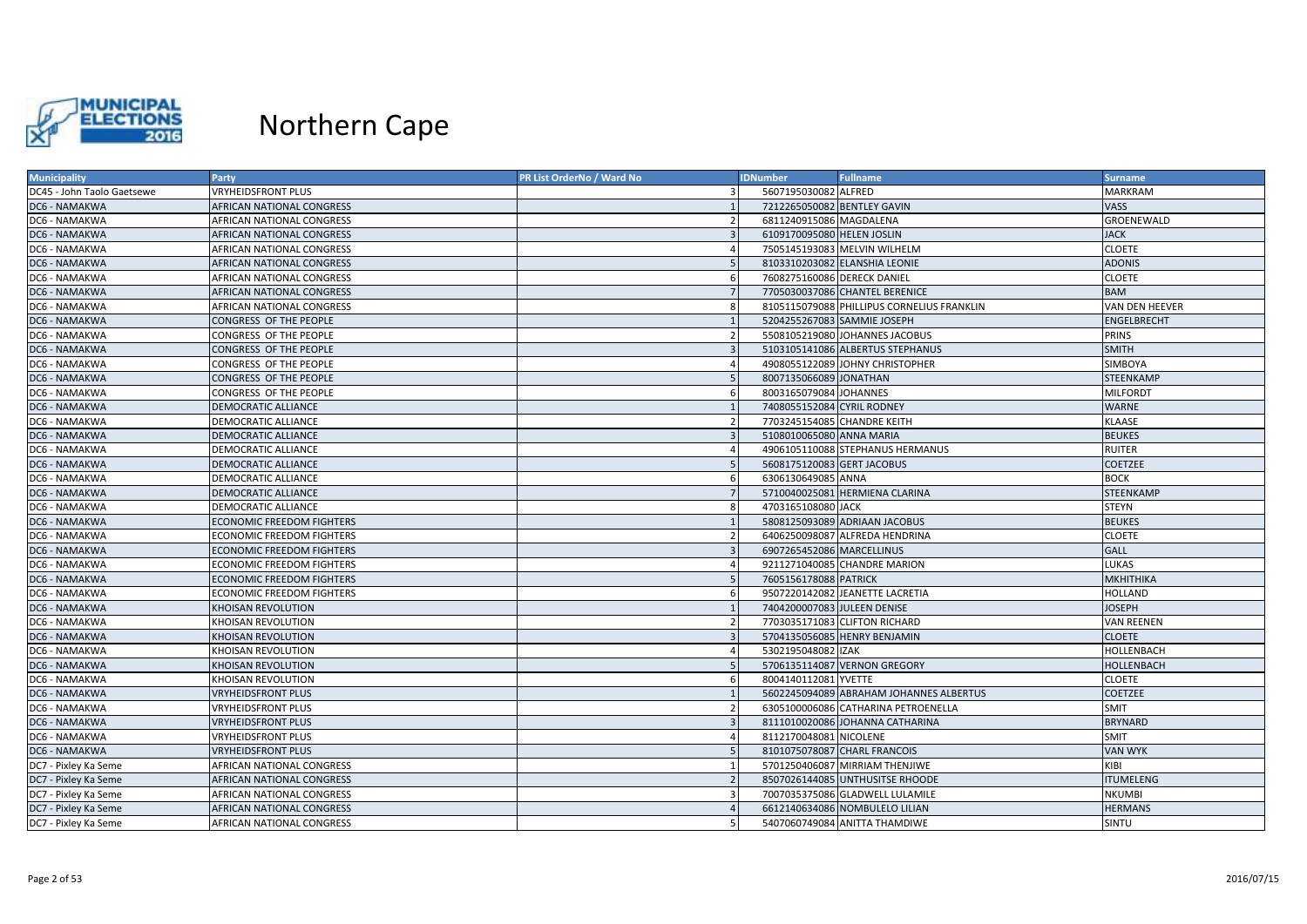

| <b>Municipality</b>  | Party                            | PR List OrderNo / Ward No | <b>IDNumber</b>        | <b>Fullname</b>                     | <b>Surname</b>    |
|----------------------|----------------------------------|---------------------------|------------------------|-------------------------------------|-------------------|
| DC7 - Pixley Ka Seme | <b>AFRICAN NATIONAL CONGRESS</b> |                           |                        | 6308090203085 RACHEL CECILIA        | <b>ADAMS</b>      |
| DC7 - Pixley Ka Seme | AFRICAN NATIONAL CONGRESS        |                           |                        | 7009280607080 NOMVUYO SYLVIA        | <b>THOMAS</b>     |
| DC7 - Pixley Ka Seme | AFRICAN NATIONAL CONGRESS        | -8                        | 6611125605087 KOOS     |                                     | <b>GOUS</b>       |
| DC7 - Pixley Ka Seme | CONGRESS OF THE PEOPLE           |                           | 6912270242084 HANLIE   |                                     | DE VILLIERS       |
| DC7 - Pixley Ka Seme | CONGRESS OF THE PEOPLE           |                           | 8212125927080 JACK     |                                     | LOUW              |
| DC7 - Pixley Ka Seme | DEMOCRATIC ALLIANCE              |                           | 5508075033081 JACOBUS  |                                     | <b>GROBBELAAR</b> |
| DC7 - Pixley Ka Seme | <b>DEMOCRATIC ALLIANCE</b>       |                           | 8303065181083 HANDRÉ   |                                     | <b>MARAIS</b>     |
| DC7 - Pixley Ka Seme | <b>DEMOCRATIC ALLIANCE</b>       | -3                        | 5704145128080 ESAU     |                                     | HOORN             |
| DC7 - Pixley Ka Seme | <b>DEMOCRATIC ALLIANCE</b>       |                           | 6007105181084 ESKIN    |                                     | <b>JACKSON</b>    |
| DC7 - Pixley Ka Seme | DEMOCRATIC ALLIANCE              |                           | 8305265147087 PIETER   |                                     | <b>OLIFANT</b>    |
| DC7 - Pixley Ka Seme | <b>DEMOCRATIC ALLIANCE</b>       |                           | 7509135678087 RUDOLF   |                                     | <b>BOOYSEN</b>    |
| DC7 - Pixley Ka Seme | DEMOCRATIC ALLIANCE              |                           | 7412070595087 MARIA    |                                     | LOTTERING         |
| DC7 - Pixley Ka Seme | <b>DEMOCRATIC ALLIANCE</b>       |                           | 4708315110084 JAN      |                                     | <b>BOSMAN</b>     |
| DC7 - Pixley Ka Seme | DEMOCRATIC ALLIANCE              | -9                        |                        | 6210140627083 PRINCESS NTOMBOMZI    | <b>BUSHULA</b>    |
| DC7 - Pixley Ka Seme | <b>DEMOCRATIC ALLIANCE</b>       | 10                        | 4205105011085 PIET     |                                     | <b>VAN ROOYEN</b> |
| DC7 - Pixley Ka Seme | <b>ECONOMIC FREEDOM FIGHTERS</b> | $\overline{1}$            |                        | 7701105477083 MBUYISELO APRIL       | <b>MATEBUS</b>    |
| DC7 - Pixley Ka Seme | <b>ECONOMIC FREEDOM FIGHTERS</b> |                           |                        | 9004120472082 OLIVIA YOLANDA        | <b>SCHEPPERS</b>  |
| DC7 - Pixley Ka Seme | <b>ECONOMIC FREEDOM FIGHTERS</b> |                           |                        | 6712115425088 MZWANDILE OWEN        | <b>MARAMBA</b>    |
| DC7 - Pixley Ka Seme | <b>ECONOMIC FREEDOM FIGHTERS</b> |                           |                        | 7011270591084 VUYISWA ADORABLE      | FAAS              |
| DC7 - Pixley Ka Seme | <b>ECONOMIC FREEDOM FIGHTERS</b> | -5                        |                        | 7008245657081 DANNY ANDRIES         | <b>JONAS</b>      |
| DC7 - Pixley Ka Seme | <b>ECONOMIC FREEDOM FIGHTERS</b> |                           | 7609140191082 BETTY    |                                     | <b>KOCK</b>       |
| DC7 - Pixley Ka Seme | <b>ECONOMIC FREEDOM FIGHTERS</b> | - 7                       |                        | 7605075866086 MXOLISI REGINALD      | <b>DYUSHU</b>     |
| DC7 - Pixley Ka Seme | <b>ECONOMIC FREEDOM FIGHTERS</b> |                           | 7402070277083 PATRICIA |                                     | <b>OLIFANT</b>    |
| DC7 - Pixley Ka Seme | <b>ECONOMIC FREEDOM FIGHTERS</b> |                           |                        | 7307225160086 WILFRET DANIEL        | <b>HORNE</b>      |
| DC7 - Pixley Ka Seme | <b>ECONOMIC FREEDOM FIGHTERS</b> | 10                        | 7911100186080 COLLEEN  |                                     | <b>BOTHA</b>      |
| DC7 - Pixley Ka Seme | <b>VRYHEIDSFRONT PLUS</b>        |                           |                        | 5310135034088 JACOB JOHANNES        | <b>JOUBERT</b>    |
| DC7 - Pixley Ka Seme | <b>VRYHEIDSFRONT PLUS</b>        |                           | 6712305046082 PIERRE   |                                     | <b>FOURIE</b>     |
| DC7 - Pixley Ka Seme | <b>VRYHEIDSFRONT PLUS</b>        |                           |                        | 5305135088084 HENDRIK JACOBUS JANSE | VAN RENSBURG      |
| DC7 - Pixley Ka Seme | <b>VRYHEIDSFRONT PLUS</b>        |                           | 7101040029083 NINA     |                                     | <b>FOURIE</b>     |
| DC7 - Pixley Ka Seme | <b>VRYHEIDSFRONT PLUS</b>        | -5                        |                        | 4908275103083 DANIEL EDWARD         | <b>BOTMA</b>      |
| DC7 - Pixley Ka Seme | <b>VRYHEIDSFRONT PLUS</b>        |                           |                        | 7910185185082 CORNELIUS JOHANNES    | <b>BURGER</b>     |
| DC7 - Pixley Ka Seme | <b>VRYHEIDSFRONT PLUS</b>        |                           | 8702255080080 MICHIEL  |                                     | <b>JACOBS</b>     |
| DC7 - Pixley Ka Seme | <b>VRYHEIDSFRONT PLUS</b>        |                           |                        | 5702185011083 LODEWYK JACOBUS       | <b>BRUWER</b>     |
| DC8 - SIYANDA        | AFRICAN NATIONAL CONGRESS        |                           | 6610215253089 ABRAHAM  |                                     | <b>VOSLOO</b>     |
| DC8 - SIYANDA        | AFRICAN NATIONAL CONGRESS        |                           |                        | 7407200124089 KATRIENA WILHELMINA   | <b>DODDS</b>      |
| DC8 - SIYANDA        | AFRICAN NATIONAL CONGRESS        |                           |                        | 8201185343080 MOSES LEBONA          | <b>MOALOSI</b>    |
| DC8 - SIYANDA        | AFRICAN NATIONAL CONGRESS        |                           |                        | 5504090744083 GADILWAELWE HAZEL     | <b>MOTHIBI</b>    |
| DC8 - SIYANDA        | AFRICAN NATIONAL CONGRESS        | -5                        |                        | 6004165115086 JAN JOHANNES JACOBUS  | OLYN              |
| DC8 - SIYANDA        | AFRICAN NATIONAL CONGRESS        |                           |                        | 8507180783082 KEITUMETSE PRUDENCE   | <b>BOSMAN</b>     |
| DC8 - SIYANDA        | CONGRESS OF THE PEOPLE           |                           | 5011255129084 KOOS     |                                     | ESAU              |
| DC8 - SIYANDA        | CONGRESS OF THE PEOPLE           | $\overline{2}$            | 6508200807085 ANNA     |                                     | <b>DE BRUIN</b>   |
| DC8 - SIYANDA        | CONGRESS OF THE PEOPLE           |                           | 6608200228082 KATRINA  |                                     | DE WEE            |
| DC8 - SIYANDA        | CONGRESS OF THE PEOPLE           |                           |                        | 6605120910088 GOITSEMANG SALVATION  | <b>MATHISO</b>    |
| DC8 - SIYANDA        | CONGRESS OF THE PEOPLE           |                           | 7601110141080 SOFIE    |                                     | <b>VAN STADEN</b> |
| DC8 - SIYANDA        | CONGRESS OF THE PEOPLE           | -6                        | 9401145114089 BOCARL   |                                     | <b>ISAKS</b>      |
|                      |                                  |                           |                        |                                     |                   |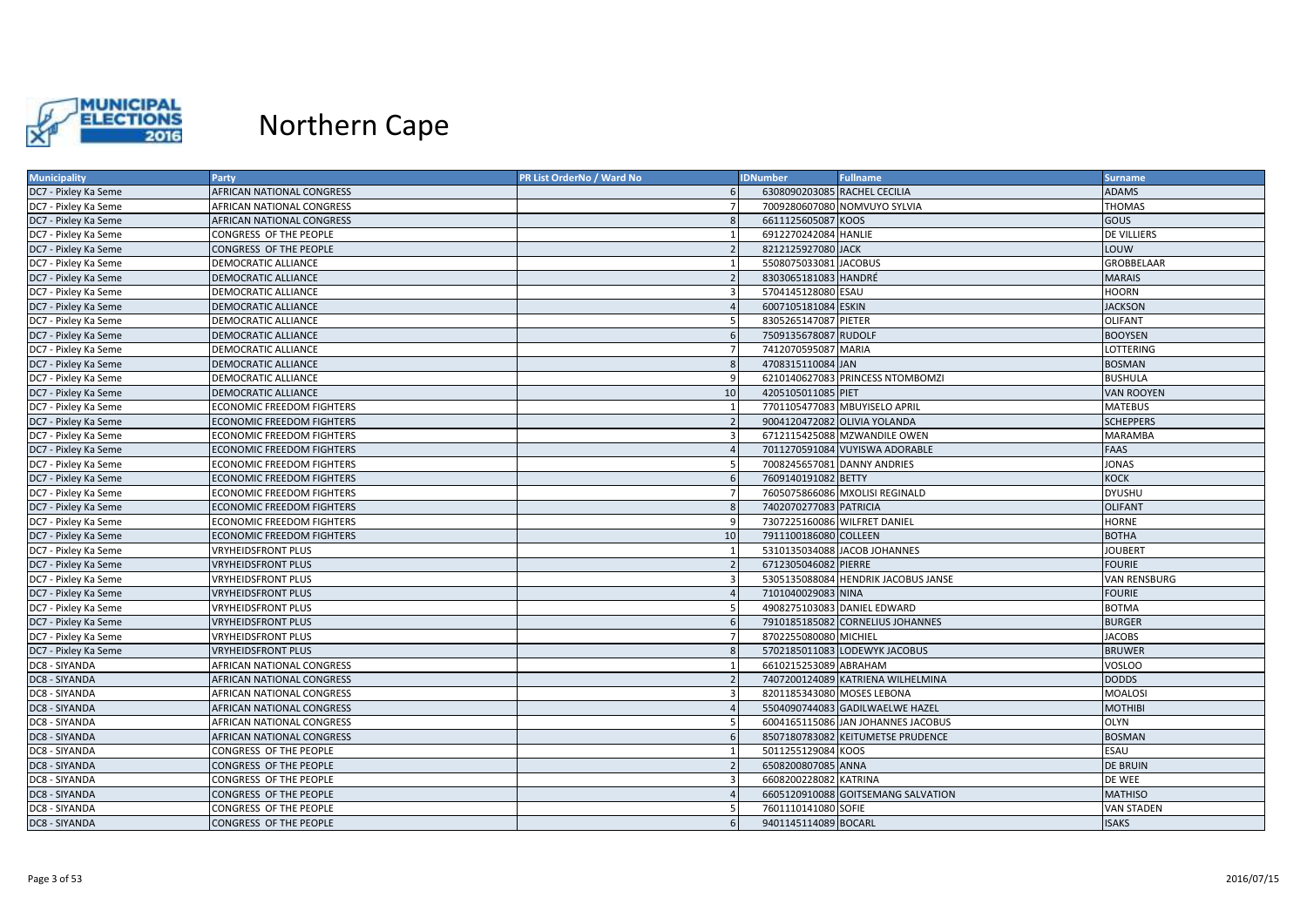

| <b>Municipality</b>        | Party                            | <b>PR List OrderNo / Ward No</b> | <b>IDNumber</b>            | <b>Fullname</b>                             | <b>Surname</b>        |
|----------------------------|----------------------------------|----------------------------------|----------------------------|---------------------------------------------|-----------------------|
| DC8 - SIYANDA              | CONGRESS OF THE PEOPLE           |                                  |                            | 7603190215081 MARIANNA FRANSIENA            | <b>SILWER</b>         |
| DC8 - SIYANDA              | CONGRESS OF THE PEOPLE           |                                  | 7808305204082 WILLEM       |                                             | <b>JAFTHA</b>         |
| DC8 - SIYANDA              | DEMOCRATIC ALLIANCE              | $\overline{1}$                   |                            | 5503125099083 JOHANNES MARTHINUS            | <b>DE KLERK</b>       |
| DC8 - SIYANDA              | <b>DEMOCRATIC ALLIANCE</b>       | $\overline{2}$                   |                            | 7104200201088 FLORENCE LEE-ANNE             | <b>WITBOOI</b>        |
| DC8 - SIYANDA              | <b>DEMOCRATIC ALLIANCE</b>       | $\overline{3}$                   |                            | 3609145027087 PIETER JACOBUS JOHANNES       | <b>SMITH</b>          |
| DC8 - SIYANDA              | <b>DEMOCRATIC ALLIANCE</b>       |                                  | 6801105040088 APRIL        |                                             | VAN DER WESTHUIZEN    |
| DC8 - SIYANDA              | DEMOCRATIC ALLIANCE              | -5                               | 6603165186086 DANIEL       |                                             | <b>DE KOKER</b>       |
| DC8 - SIYANDA              | <b>DEMOCRATIC ALLIANCE</b>       | 6                                | 7002230177080 ANNA MARIA   |                                             | <b>TITUS</b>          |
| DC8 - SIYANDA              | DEMOCRATIC ALLIANCE              |                                  | 5704220143087 MAGRIETHA    |                                             | <b>MOODIE</b>         |
| DC8 - SIYANDA              | <b>ECONOMIC FREEDOM FIGHTERS</b> |                                  | 7608270120085 ANDELINE     |                                             | <b>GHAFOOR</b>        |
| DC8 - SIYANDA              | <b>ECONOMIC FREEDOM FIGHTERS</b> | $\overline{2}$                   |                            | 7409225098082 JAFTA JAKOBUS                 | <b>VISAGIE</b>        |
| DC8 - SIYANDA              | <b>ECONOMIC FREEDOM FIGHTERS</b> |                                  |                            | 9008181266085 KELEBOGILE LETTIA             | CHABANE               |
| DC8 - SIYANDA              | <b>ECONOMIC FREEDOM FIGHTERS</b> | $\overline{A}$                   |                            | 7312305173082 GILBERT ADAM                  | <b>KLEIN</b>          |
| DC8 - SIYANDA              | <b>ECONOMIC FREEDOM FIGHTERS</b> | 5                                | 8202090326087 EMELDAH      |                                             | <b>BUYS-MOGOIWA</b>   |
| DC8 - SIYANDA              | <b>ECONOMIC FREEDOM FIGHTERS</b> | 6                                |                            | 6002285072088 ANDRIES JAN JACOBUS           | <b>STRAUSS</b>        |
| DC8 - SIYANDA              | <b>ECONOMIC FREEDOM FIGHTERS</b> | $\overline{7}$                   | 7211290568084 KATRINA      |                                             | <b>VAN ROOI</b>       |
| DC8 - SIYANDA              | <b>ECONOMIC FREEDOM FIGHTERS</b> | $\mathbf{R}$                     |                            | 8606205462084 MOSINKI JUSTIN                | <b>LINKS</b>          |
| DC8 - SIYANDA              | <b>ECONOMIC FREEDOM FIGHTERS</b> |                                  | 8112030123082 ANNIE        |                                             | DE WEE                |
| DC8 - SIYANDA              | KHOISAN REVOLUTION               | $\overline{1}$                   |                            | 7009025244082 WILLIAM RODRICK STANLEY       | PETERSON              |
| DC8 - SIYANDA              | KHOISAN REVOLUTION               | $\overline{2}$                   | 6909205127083 FREDERICK    |                                             | PIER                  |
| DC8 - SIYANDA              | KHOISAN REVOLUTION               | $\mathbf{a}$                     |                            | 6507030175085 ELZANNE ELIZABETH             | <b>KOCK</b>           |
| DC8 - SIYANDA              | KHOISAN REVOLUTION               |                                  |                            | 7712115021084 REGINALD RICARDO              | AFRIKANER             |
| DC8 - SIYANDA              | <b>KHOISAN REVOLUTION</b>        | -5                               |                            | 9306230211080 WHITNEY WHIBINIA              | <b>OCKHUIZEN</b>      |
| DC8 - SIYANDA              | <b>KHOISAN REVOLUTION</b>        | 6                                | 5602130083080 ADONIA       |                                             | <b>OCKHUIZEN</b>      |
| DC8 - SIYANDA              | KHOISAN REVOLUTION               |                                  |                            | 6108030167089 GESINA CHRISTINA              | LOUW                  |
| DC8 - SIYANDA              | PATRIOTIC ALLIANCE               |                                  |                            | 6908205156084 JOSEPH MARTIN                 | <b>VAN WYK</b>        |
| DC8 - SIYANDA              | PATRIOTIC ALLIANCE               | $\overline{2}$                   |                            | 7212305477089 CHRISTOPHER ADONIS CHRISTIAAN | <b>CLAASEN</b>        |
| DC8 - SIYANDA              | PATRIOTIC ALLIANCE               | $\overline{3}$                   |                            | 7008020306086 GERALDINE SIENA-SONETH        | <b>JACOBS</b>         |
| DC8 - SIYANDA              | SAVE TSANTSABANE COALITION       |                                  | 6204035856089 SEBETSO JEAN |                                             | PLAATJIE              |
| DC8 - SIYANDA              | VRYHEIDSFRONT PLUS               |                                  | 6312175123085 WILLEM       |                                             | <b>VAN ECK</b>        |
| DC8 - SIYANDA              | <b>VRYHEIDSFRONT PLUS</b>        | $\overline{2}$                   |                            | 7011035121086 PIETER GEORGE                 | <b>SLABBER</b>        |
| DC8 - SIYANDA              | <b>VRYHEIDSFRONT PLUS</b>        |                                  |                            | 8811235043082 HENDRIK JOHANNES LIEBENBERG   | <b>GREYLING</b>       |
| DC8 - SIYANDA              | <b>VRYHEIDSFRONT PLUS</b>        | $\overline{A}$                   | 5712025039087 REY          |                                             | <b>FOURIE</b>         |
| DC8 - SIYANDA              | VRYHEIDSFRONT PLUS               |                                  | 5010175023088 JOHANNES     |                                             | LOUW                  |
| DC8 - SIYANDA              | <b>VRYHEIDSFRONT PLUS</b>        | 6                                |                            | 6907160055083 SUSANNA SOPHIA                | <b>GREYLING</b>       |
| <b>DC9 - FRANCES BAARD</b> | <b>AFRICAN NATIONAL CONGRESS</b> | $\overline{1}$                   |                            | 8202225506082 MOTSHABI EPHRAIM              | <b>MOKGATLHANYANE</b> |
| <b>DC9 - FRANCES BAARD</b> | AFRICAN NATIONAL CONGRESS        |                                  |                            | 6811160342089 BUYISWA VIRGINIA              | <b>XIMBA</b>          |
| <b>DC9 - FRANCES BAARD</b> | AFRICAN NATIONAL CONGRESS        |                                  |                            | 7805190377080 KEAMOGETSE CYNTHIA            | <b>MOTHIBI</b>        |
| <b>DC9 - FRANCES BAARD</b> | AFRICAN NATIONAL CONGRESS        | $\Delta$                         |                            | 6407170553086 EUNICE MOSELE                 | <b>MATHE</b>          |
| <b>DC9 - FRANCES BAARD</b> | AFRICAN NATIONAL CONGRESS        |                                  | 5906260828085 MADIRE ELDA  |                                             | <b>MOTSAMAI</b>       |
| <b>DC9 - FRANCES BAARD</b> | AFRICAN NATIONAL CONGRESS        | 6                                |                            | 7308285519088 VUYO EPHRAIM                  | <b>NDLELA</b>         |
| DC9 - FRANCES BAARD        | AFRICAN NATIONAL CONGRESS        | $\overline{7}$                   |                            | 8504095855089 MCDONALD BONGANI              | <b>SILINGILE</b>      |
| DC9 - FRANCES BAARD        | AFRICAN NATIONAL CONGRESS        | 8                                |                            | 7809180379080 KELEBOGILE HELEN              | <b>MOENG</b>          |
| <b>DC9 - FRANCES BAARD</b> | <b>AFRICAN NATIONAL CONGRESS</b> | q                                | 7608305820089 KAGISHO      |                                             | <b>RIFLES</b>         |
| <b>DC9 - FRANCES BAARD</b> | AFRICAN NATIONAL CONGRESS        | 10                               |                            | 7108295721082 BESINYE DANIEL                | SEGALO                |
|                            |                                  |                                  |                            |                                             |                       |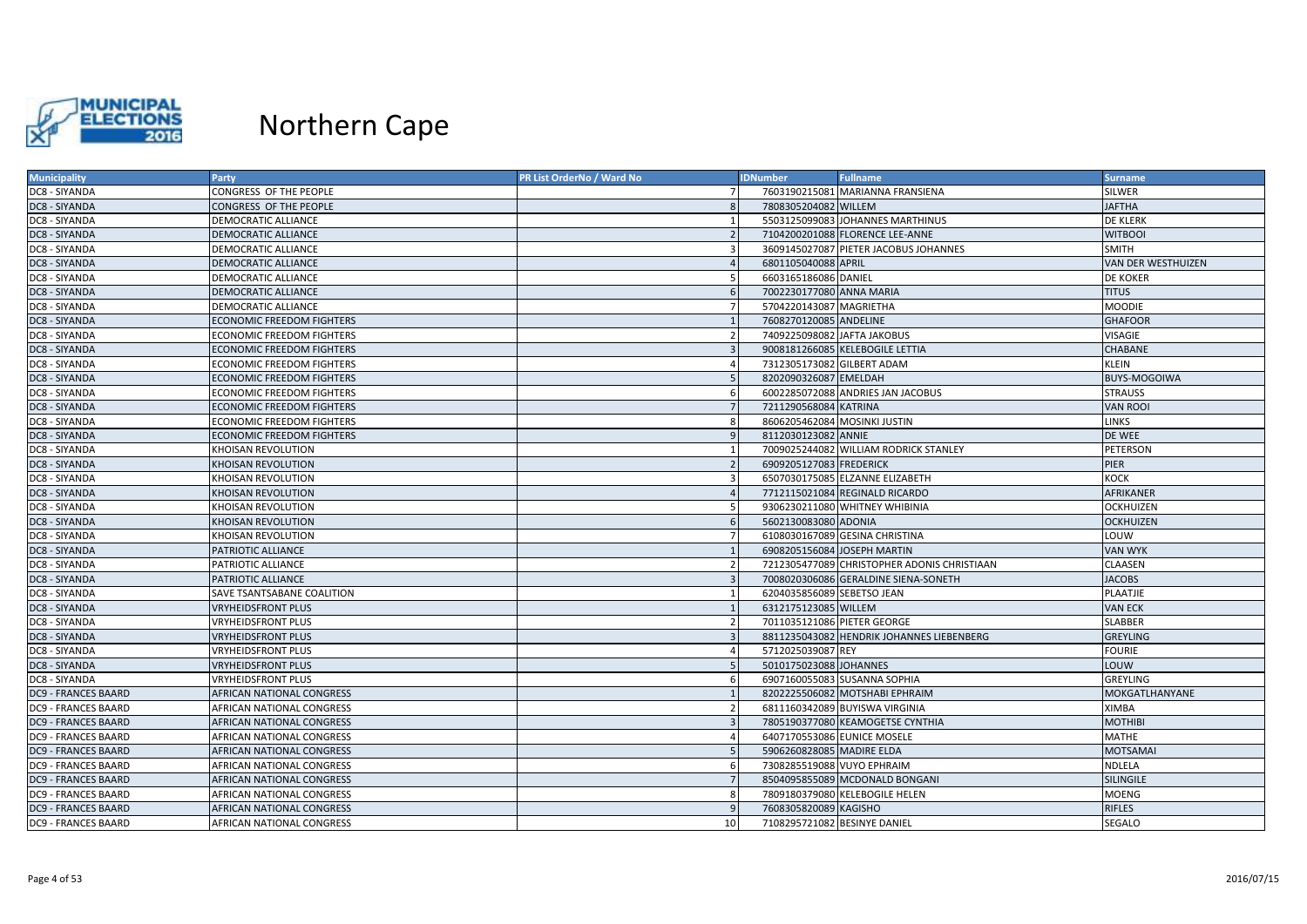

| <b>Municipality</b>        | <b>Party</b>                         | <b>PR List OrderNo / Ward No</b> | <b>IDNumber</b>             | <b>Fullname</b>                        | <b>Surname</b>     |
|----------------------------|--------------------------------------|----------------------------------|-----------------------------|----------------------------------------|--------------------|
| <b>DC9 - FRANCES BAARD</b> | AFRICAN NATIONAL CONGRESS            | 11                               | 6902140468084 MARY MARUPI   |                                        | <b>MOLOI</b>       |
| <b>DC9 - FRANCES BAARD</b> | AZANIAN PEOPLE'S ORGANISATION        |                                  |                             | 6810155938083 MOTLATSI NTATE GEORGE    | MANGAKANE          |
| <b>DC9 - FRANCES BAARD</b> | <b>AZANIAN PEOPLE'S ORGANISATION</b> | $\overline{z}$                   |                             | 7210260783087 KENALEMANG ANNA          | <b>MOTEBE</b>      |
| <b>DC9 - FRANCES BAARD</b> | AZANIAN PEOPLE'S ORGANISATION        | $\overline{3}$                   |                             | 5610275752088 SEBETSO CHRISTOPHER      | <b>MASHODI</b>     |
| <b>DC9 - FRANCES BAARD</b> | <b>AZANIAN PEOPLE'S ORGANISATION</b> |                                  |                             | 7711215577086 RABIZA STEPHEN           | <b>MAROPE</b>      |
| DC9 - FRANCES BAARD        | AZANIAN PEOPLE'S ORGANISATION        |                                  |                             | 8107076279087 KARABO FREDDY            | <b>KHORAE</b>      |
| DC9 - FRANCES BAARD        | CONGRESS OF THE PEOPLE               | $\overline{1}$                   | 6009195239087 FRED AMOS     |                                        | <b>WYNGAARD</b>    |
| <b>DC9 - FRANCES BAARD</b> | CONGRESS OF THE PEOPLE               | $\overline{2}$                   |                             | 5502145065082 CHRISTIAAN RUDOLF        | LIEBENBERG         |
| <b>DC9 - FRANCES BAARD</b> | CONGRESS OF THE PEOPLE               |                                  | 5901225156086 VERNON        |                                        | <b>VAAX</b>        |
| <b>DC9 - FRANCES BAARD</b> | CONGRESS OF THE PEOPLE               |                                  |                             | 7909205874089 OTHUSITSE EZEKIEL        | <b>SELEMOGO</b>    |
| <b>DC9 - FRANCES BAARD</b> | <b>DEMOCRATIC ALLIANCE</b>           | $\overline{1}$                   | 7408170199085 DEIDREE       |                                        | <b>BENJAMIN</b>    |
| <b>DC9 - FRANCES BAARD</b> | DEMOCRATIC ALLIANCE                  | $\overline{2}$                   | 7605205277089 MICHAEL       |                                        | <b>KAARS</b>       |
| <b>DC9 - FRANCES BAARD</b> | <b>DEMOCRATIC ALLIANCE</b>           | $\overline{3}$                   |                             | 5605205125082 PETRUS JOHANNES FRANCOIS | LOUW               |
| <b>DC9 - FRANCES BAARD</b> | DEMOCRATIC ALLIANCE                  | $\overline{a}$                   | 6808015106081 WINSLOW RAY   |                                        | <b>GEORGE</b>      |
| <b>DC9 - FRANCES BAARD</b> | <b>DEMOCRATIC ALLIANCE</b>           | .5                               |                             | 7703095157089 WINSTON ANDREW SAMUEL    | <b>HENDRICKS</b>   |
| <b>DC9 - FRANCES BAARD</b> | <b>DEMOCRATIC ALLIANCE</b>           | 6                                | 5801095007080 JOHAN         |                                        | <b>SMIT</b>        |
| <b>DC9 - FRANCES BAARD</b> | <b>DEMOCRATIC ALLIANCE</b>           |                                  | 6902215240087 HANZEL CLINT  |                                        | <b>HARMSE</b>      |
| DC9 - FRANCES BAARD        | DEMOCRATIC ALLIANCE                  | 8                                | 6604220202082 SANNA         |                                        | <b>STASIE</b>      |
| <b>DC9 - FRANCES BAARD</b> | DEMOCRATIC ALLIANCE                  | 9                                |                             | 6706225447081 NORMAN DAVID             | <b>MADITSE</b>     |
| <b>DC9 - FRANCES BAARD</b> | <b>ECONOMIC FREEDOM FIGHTERS</b>     | $\overline{1}$                   |                             | 7509230462080 ANNACLETA MATHAPELO      | <b>SIWISA</b>      |
| <b>DC9 - FRANCES BAARD</b> | <b>ECONOMIC FREEDOM FIGHTERS</b>     | $\overline{z}$                   |                             | 7408195395080 MAKHOSONKE COLLIN        | <b>MKHONZA</b>     |
| DC9 - FRANCES BAARD        | <b>ECONOMIC FREEDOM FIGHTERS</b>     | $\overline{3}$                   |                             | 8209180364084 MARY BOITUMELO           | <b>MACOMO</b>      |
| <b>DC9 - FRANCES BAARD</b> | <b>ECONOMIC FREEDOM FIGHTERS</b>     | $\overline{4}$                   |                             | 8908310346081 KEITUMETSE VERONICA      | <b>MOREMANE</b>    |
| <b>DC9 - FRANCES BAARD</b> | <b>ECONOMIC FREEDOM FIGHTERS</b>     | 5                                |                             | 8310315755087 FRANCIS LEBUSA           | <b>THULO</b>       |
| <b>DC9 - FRANCES BAARD</b> | <b>ECONOMIC FREEDOM FIGHTERS</b>     | 6                                |                             | 9106300803083 REFILWE INNOCENTIA       | <b>MANYAYE</b>     |
| DC9 - FRANCES BAARD        | <b>ECONOMIC FREEDOM FIGHTERS</b>     | $\overline{7}$                   |                             | 8607285459081 MICHAEL RAMOKGALO        | <b>BROWN</b>       |
| <b>DC9 - FRANCES BAARD</b> | <b>ECONOMIC FREEDOM FIGHTERS</b>     | $\mathbf{8}$                     |                             | 8911140636085 SISONKE ANELANI QAQAMBA  | <b>TINDLENI</b>    |
| DC9 - FRANCES BAARD        | <b>ECONOMIC FREEDOM FIGHTERS</b>     | 9                                |                             | 8003255304087 KABELO REGINALD          | <b>GABONEWE</b>    |
| <b>DC9 - FRANCES BAARD</b> | <b>ECONOMIC FREEDOM FIGHTERS</b>     | 10                               |                             | 6103030261081 THERESA LENAH            | <b>SENTSO</b>      |
| DC9 - FRANCES BAARD        | <b>ECONOMIC FREEDOM FIGHTERS</b>     | 11                               |                             | 8507135377089 MOELETSI NATHAN          | <b>SEFAKO</b>      |
| <b>DC9 - FRANCES BAARD</b> | <b>ECONOMIC FREEDOM FIGHTERS</b>     | 12                               |                             | 8910220250080 VINOLIA NTSOAKI          | <b>TAU</b>         |
| DC9 - FRANCES BAARD        | <b>ECONOMIC FREEDOM FIGHTERS</b>     | 13                               |                             | 9508095263086 AARON VUYISILE           | <b>GUGA</b>        |
| <b>DC9 - FRANCES BAARD</b> | <b>ECONOMIC FREEDOM FIGHTERS</b>     | 14                               |                             | 8511050793080 MPOLOKENG BELLINAH       | <b>DOUW</b>        |
| <b>DC9 - FRANCES BAARD</b> | <b>ECONOMIC FREEDOM FIGHTERS</b>     | 15                               | 8708235562089 LESEGO        |                                        | <b>VOSTER</b>      |
| <b>DC9 - FRANCES BAARD</b> | <b>ECONOMIC FREEDOM FIGHTERS</b>     | 16                               |                             | 8501170484082 SYLVIA MOTLALEPULA       | <b>OOR</b>         |
| DC9 - FRANCES BAARD        | <b>ECONOMIC FREEDOM FIGHTERS</b>     | 17                               |                             | 7310020569089 GOMOTSEGANG FREDAH       | <b>MANENE</b>      |
| <b>DC9 - FRANCES BAARD</b> | <b>ECONOMIC FREEDOM FIGHTERS</b>     | 18                               |                             | 9306081103089 ELIZABETH TSHOLOFELO     | <b>SEBESHO</b>     |
| DC9 - FRANCES BAARD        | <b>ECONOMIC FREEDOM FIGHTERS</b>     | 19                               | 8404020262081 LIANA POULINA |                                        | MANKAYI            |
| <b>DC9 - FRANCES BAARD</b> | <b>ECONOMIC FREEDOM FIGHTERS</b>     | 20                               |                             | 7703255768089 MARTIN MOTHUSI           | <b>TLHALEPE</b>    |
| DC9 - FRANCES BAARD        | <b>ECONOMIC FREEDOM FIGHTERS</b>     | 21                               | 8712250360080 MARIA         |                                        | <b>SKERPIOEN</b>   |
| <b>DC9 - FRANCES BAARD</b> | <b>ECONOMIC FREEDOM FIGHTERS</b>     | 22                               |                             | 8305055758085 SAMUEL KAGISHO           | <b>DIRADITSILE</b> |
| <b>DC9 - FRANCES BAARD</b> | <b>ECONOMIC FREEDOM FIGHTERS</b>     | 23                               |                             | 8608030117081 SAMANTHA JOHANNA         | <b>JOOD</b>        |
| <b>DC9 - FRANCES BAARD</b> | <b>ECONOMIC FREEDOM FIGHTERS</b>     | 24                               | 8411065111081 DENZIL        |                                        | <b>KOK</b>         |
| <b>DC9 - FRANCES BAARD</b> | <b>ECONOMIC FREEDOM FIGHTERS</b>     | 25                               |                             | 9102150228083 VIRGINIA VICTORIA        | SOLOMON            |
| <b>DC9 - FRANCES BAARD</b> | <b>ECONOMIC FREEDOM FIGHTERS</b>     | 26                               |                             | 7809185534085 PONTSHO MOSES            | <b>MOCWANA</b>     |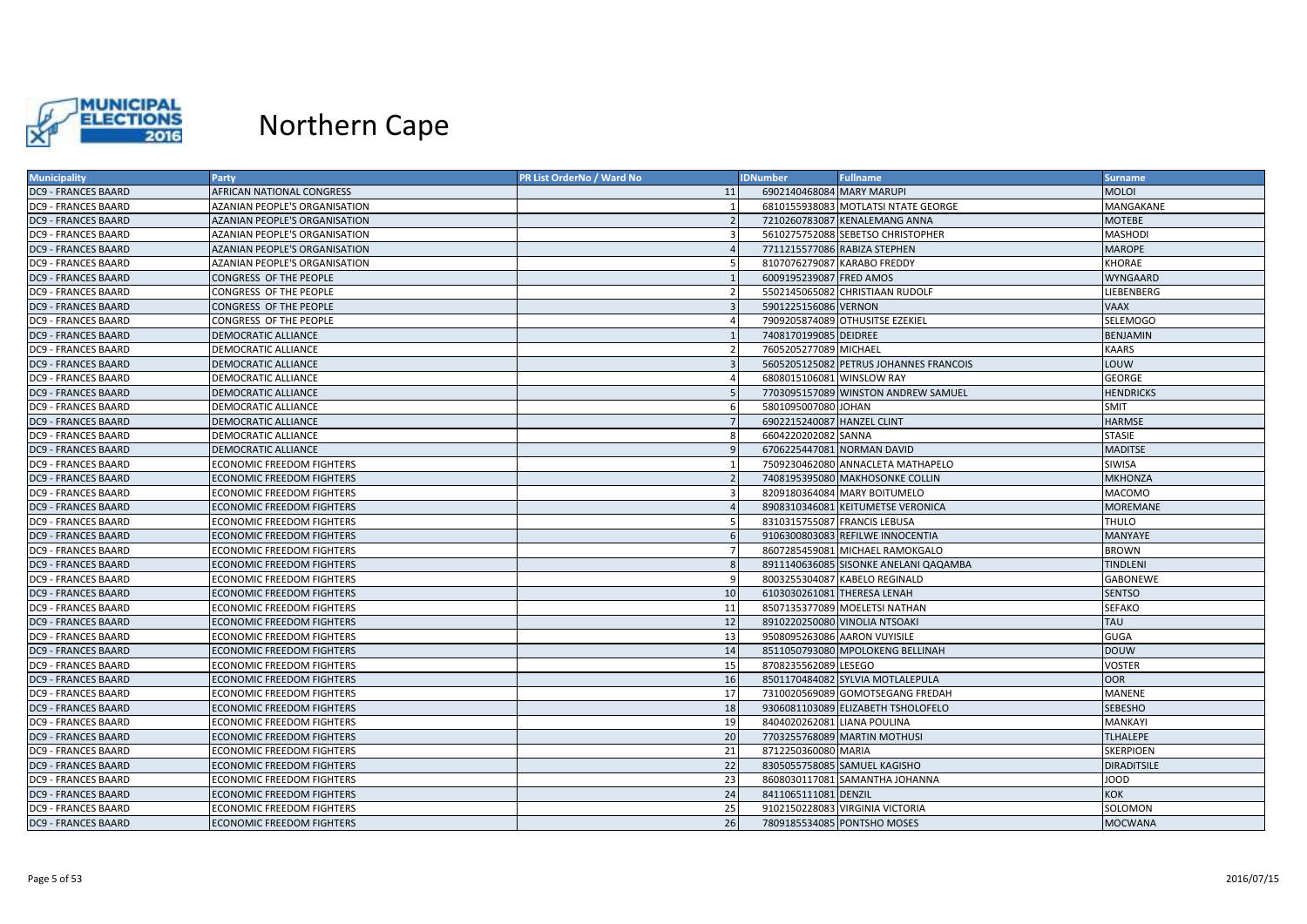

| <b>Municipality</b>        | Party                            | PR List OrderNo / Ward No | <b>IDNumber</b>             | <b>Fullname</b>                            | <b>Surname</b>   |
|----------------------------|----------------------------------|---------------------------|-----------------------------|--------------------------------------------|------------------|
| <b>DC9 - FRANCES BAARD</b> | <b>VRYHEIDSFRONT PLUS</b>        |                           |                             | 7005265244089 WYNAND JOHANNES              | <b>BOSHOFF</b>   |
| <b>DC9 - FRANCES BAARD</b> | <b>VRYHEIDSFRONT PLUS</b>        |                           |                             | 6208095050087 CHRISTIAAN JACOBUS           | <b>VAN LILL</b>  |
| <b>DC9 - FRANCES BAARD</b> | <b>VRYHEIDSFRONT PLUS</b>        |                           | 7305220062083 ESME MALANIE  |                                            | <b>BOSHOFF</b>   |
| <b>DC9 - FRANCES BAARD</b> | <b>VRYHEIDSFRONT PLUS</b>        |                           |                             | 7003245299083 HENDRIK JACOBUS              | VAN DEN BERG     |
| <b>DC9 - FRANCES BAARD</b> | <b>VRYHEIDSFRONT PLUS</b>        |                           |                             | 7012215004084 THEODORUS ERNST              | <b>JOUBERT</b>   |
| NC061 - RICHTERSVELD       | AFRICAN NATIONAL CONGRESS        |                           |                             | 6810145062085 ARTHUR MATTHEW               | <b>JANSEN</b>    |
| NC061 - RICHTERSVELD       | AFRICAN NATIONAL CONGRESS        |                           |                             | 7208080117080 SARAH MAGDALENA              | ISAAKS           |
| NC061 - RICHTERSVELD       | AFRICAN NATIONAL CONGRESS        |                           |                             | 8301295511087 INNOCENT DERRING             | <b>HINANA</b>    |
| NC061 - RICHTERSVELD       | AFRICAN NATIONAL CONGRESS        |                           | 7804150192084 VALINE ELIZE  |                                            | BOK              |
| NC061 - RICHTERSVELD       | AFRICAN NATIONAL CONGRESS        | 30601001                  |                             | 8101125144087 WILLEM JOEL PETRUS           | <b>LINKS</b>     |
| NC061 - RICHTERSVELD       | AFRICAN NATIONAL CONGRESS        | 30601002                  |                             | 8011060079083 ELEANOR LELANI               | <b>OBIES</b>     |
| NC061 - RICHTERSVELD       | AFRICAN NATIONAL CONGRESS        | 30601003                  | 6310030754086 GLORIA        |                                            | <b>BEUKES</b>    |
| NC061 - RICHTERSVELD       | AFRICAN NATIONAL CONGRESS        | 30601004                  | 6011295107081 LEON RICHARD  |                                            | AMBROSINI        |
| NC061 - RICHTERSVELD       | DEMOCRATIC ALLIANCE              |                           | 6703245097087 ROLF          |                                            | <b>JONKER</b>    |
| NC061 - RICHTERSVELD       | DEMOCRATIC ALLIANCE              |                           | 5705010953080 WATISE GLADYS |                                            | NTLABATI         |
| NC061 - RICHTERSVELD       | DEMOCRATIC ALLIANCE              |                           | 4610165065089 ALFRED PAULUS |                                            | <b>BRUWER</b>    |
| NC061 - RICHTERSVELD       | DEMOCRATIC ALLIANCE              |                           |                             | 7503260259086 JESSICA JUANITA              | ARENDSE          |
| NC061 - RICHTERSVELD       | DEMOCRATIC ALLIANCE              |                           |                             | 6604255212089 CHARLTON JAMES               | <b>STUURMAN</b>  |
| NC061 - RICHTERSVELD       | DEMOCRATIC ALLIANCE              |                           |                             | 5309155109085 TOBIAS GERHARDUS             | KOTZE            |
| NC061 - RICHTERSVELD       | <b>DEMOCRATIC ALLIANCE</b>       |                           |                             | 4709155054085 WILLEM ANDRIES               | <b>DE KLERK</b>  |
| NC061 - RICHTERSVELD       | DEMOCRATIC ALLIANCE              | 30601001                  |                             | 4709155054085 WILLEM ANDRIES               | <b>DE KLERK</b>  |
| NC061 - RICHTERSVELD       | DEMOCRATIC ALLIANCE              | 30601002                  | 6306130649085 ANNA          |                                            | <b>BOCK</b>      |
| NC061 - RICHTERSVELD       | DEMOCRATIC ALLIANCE              | 30601003                  | 5705010953080 WATISE GLADYS |                                            | NTLABATI         |
| NC061 - RICHTERSVELD       | DEMOCRATIC ALLIANCE              | 30601004                  |                             | 6604255212089 CHARLTON JAMES               | <b>STUURMAN</b>  |
| NC061 - RICHTERSVELD       | <b>ECONOMIC FREEDOM FIGHTERS</b> |                           | 5407285002087 GERRITH       |                                            | <b>CLOETE</b>    |
| NC061 - RICHTERSVELD       | <b>ECONOMIC FREEDOM FIGHTERS</b> |                           |                             | 8903200270087 FREDALENE CHRISTOLET         | LOUW             |
| NC061 - RICHTERSVELD       | <b>ECONOMIC FREEDOM FIGHTERS</b> |                           |                             | 6203126133085 EDWARD KHUNGEKILE            | <b>MAFERIKA</b>  |
| NC061 - RICHTERSVELD       | <b>ECONOMIC FREEDOM FIGHTERS</b> |                           | 7605156178088 PATRICK       |                                            | МКНІТНІКА        |
| NC061 - RICHTERSVELD       | <b>ECONOMIC FREEDOM FIGHTERS</b> | 30601001                  | 5407285002087 GERRITH       |                                            | <b>CLOETE</b>    |
| NC061 - RICHTERSVELD       | ECONOMIC FREEDOM FIGHTERS        | 30601002                  | 7605156178088 PATRICK       |                                            | MKHITHIKA        |
| NC061 - RICHTERSVELD       | <b>ECONOMIC FREEDOM FIGHTERS</b> | 30601003                  |                             | 6203126133085 EDWARD KHUNGEKILE            | MAFERIKA         |
| NC061 - RICHTERSVELD       | <b>ECONOMIC FREEDOM FIGHTERS</b> | 30601004                  | 5810105296088 JOHN          |                                            | <b>ISAACS</b>    |
| NC062 - NAMA KHOI          | AFRICAN NATIONAL CONGRESS        |                           | 8207145111087 LORENSO FABIO |                                            | FABER            |
| NC062 - NAMA KHOI          | AFRICAN NATIONAL CONGRESS        |                           |                             | 7710080170084 NEWRENE CLAUDINE             | KLAASTE          |
| NC062 - NAMA KHOI          | AFRICAN NATIONAL CONGRESS        |                           | 6201170809089 IDA           |                                            | SALONA           |
| NC062 - NAMA KHOI          | AFRICAN NATIONAL CONGRESS        |                           | 5805270014084 ANNA ALETTA   |                                            | <b>WITBOOI</b>   |
| NC062 - NAMA KHOI          | AFRICAN NATIONAL CONGRESS        |                           |                             | 6206055221086 WILLIAM BENJAMIN             | <b>CLOETE</b>    |
| NC062 - NAMA KHOI          | AFRICAN NATIONAL CONGRESS        |                           |                             | 8105115079088 PHILLIPUS CORNELIUS FRANKLIN | VAN DEN HEEVER   |
| NC062 - NAMA KHOI          | AFRICAN NATIONAL CONGRESS        | $\overline{7}$            |                             | 8103310203082 ELANSHIA LEONIE              | <b>ADONIS</b>    |
| NC062 - NAMA KHOI          | AFRICAN NATIONAL CONGRESS        |                           | 5404135196086 GEORGE        |                                            | <b>CLOETE</b>    |
| NC062 - NAMA KHOI          | AFRICAN NATIONAL CONGRESS        | 30602001                  |                             | 5702230155083 KATHLEEN RUTH                | GROENEWALD       |
| NC062 - NAMA KHOI          | AFRICAN NATIONAL CONGRESS        | 30602002                  | 5510010169087 DAPHNE ALEXIS |                                            | <b>MARKUS</b>    |
| NC062 - NAMA KHOI          | AFRICAN NATIONAL CONGRESS        | 30602003                  |                             | 5810200183082 CATHARINA ELIZABETH          | <b>GERTZE</b>    |
| NC062 - NAMA KHOI          | AFRICAN NATIONAL CONGRESS        | 30602004                  | 6201170809089 IDA           |                                            | SALONA           |
| NC062 - NAMA KHOI          | AFRICAN NATIONAL CONGRESS        | 30602005                  | 5912285066081 SIMON         |                                            | <b>KLEINBOOI</b> |
|                            |                                  |                           |                             |                                            |                  |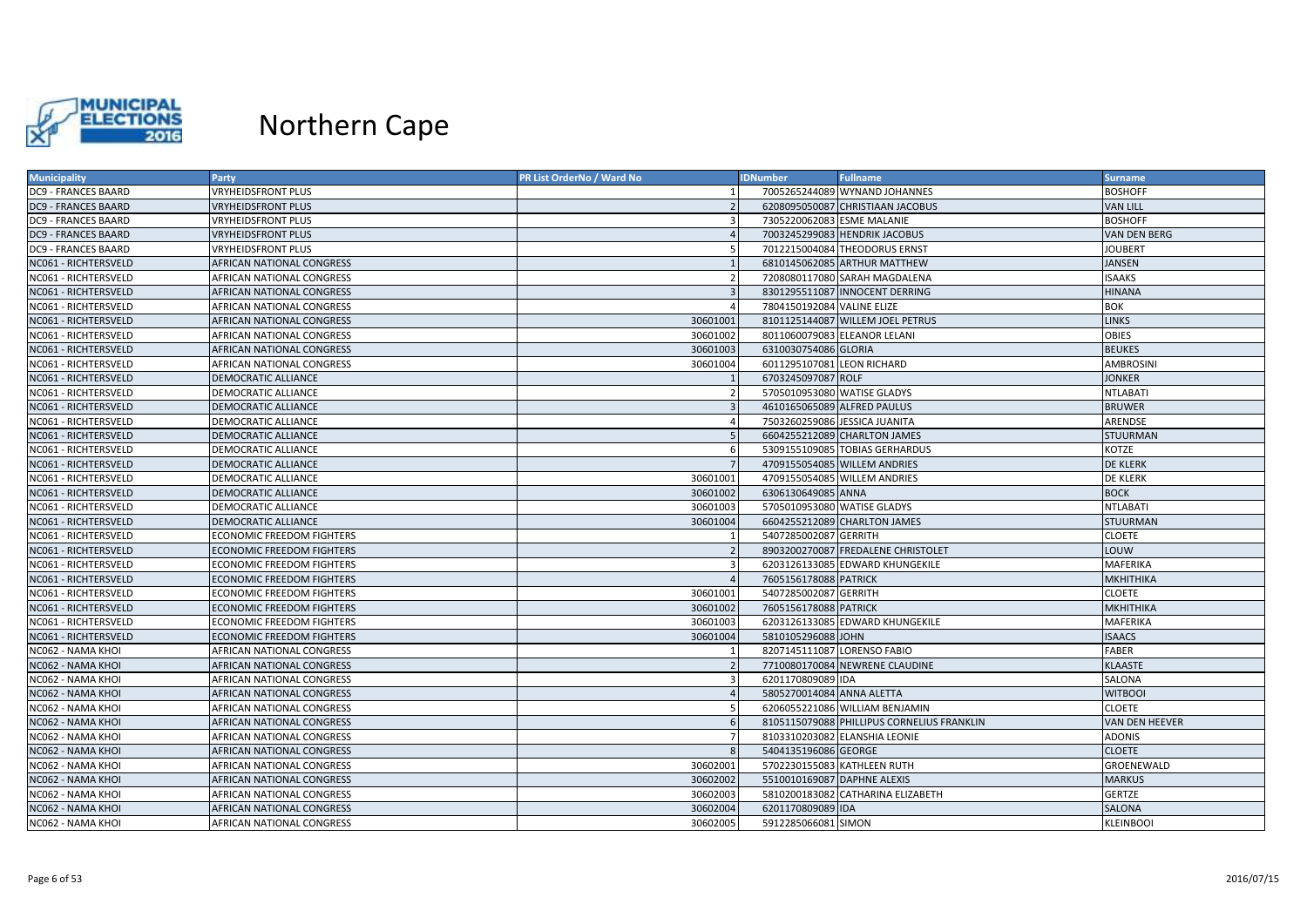

| <b>Municipality</b> | <b>Party</b>                     | <b>PR List OrderNo / Ward No</b> | <b>IDNumber</b>              | <b>Fullname</b>                     | <b>Surname</b>       |
|---------------------|----------------------------------|----------------------------------|------------------------------|-------------------------------------|----------------------|
| NC062 - NAMA KHOI   | AFRICAN NATIONAL CONGRESS        | 30602006                         |                              | 6310255129089 CHARLES GEORGE        | <b>COETZEE</b>       |
| NC062 - NAMA KHOI   | AFRICAN NATIONAL CONGRESS        | 30602007                         |                              | 7904220095083 YOLANDA LORAINE       | <b>VAN ZYL</b>       |
| NC062 - NAMA KHOI   | <b>AFRICAN NATIONAL CONGRESS</b> | 30602008                         | 5303245044089 PAULUS         |                                     | <b>VAN REENEN</b>    |
| NC062 - NAMA KHOI   | AFRICAN NATIONAL CONGRESS        | 30602009                         | 8102130140086 GILLIAN YVETTE |                                     | <b>PIETERS</b>       |
| NC062 - NAMA KHOI   | CONGRESS OF THE PEOPLE           |                                  |                              | 4812155139086 STEPHANUS JAN COETZEE | <b>VAN WYK</b>       |
| NC062 - NAMA KHOI   | CONGRESS OF THE PEOPLE           |                                  | 7412206036089 MPUMELELO      |                                     | <b>MHLOMI</b>        |
| NC062 - NAMA KHOI   | CONGRESS OF THE PEOPLE           | $\overline{3}$                   | 6003060119086 MAGRIETA       |                                     | <b>DIEDERICKS</b>    |
| NC062 - NAMA KHOI   | CONGRESS OF THE PEOPLE           |                                  | 7201145009087 MARIUS         |                                     | VAN DER WESTHUIZEN   |
| NC062 - NAMA KHOI   | CONGRESS OF THE PEOPLE           |                                  | 8003165079084 JOHANNES       |                                     | <b>MILFORDT</b>      |
| NC062 - NAMA KHOI   | CONGRESS OF THE PEOPLE           | 6                                |                              | 7709220050081 STEPHANIE ANNZEL      | <b>BONN</b>          |
| NC062 - NAMA KHOI   | CONGRESS OF THE PEOPLE           | 7                                |                              | 5204255267083 SAMMIE JOSEPH         | <b>ENGELBRECHT</b>   |
| NC062 - NAMA KHOI   | CONGRESS OF THE PEOPLE           | 8                                |                              | 5304195081089 JAKOBUS THOMAS        | <b>CLOETE</b>        |
| NC062 - NAMA KHOI   | CONGRESS OF THE PEOPLE           | 9                                |                              | 7603210119081 ROSELINE JACQUELINE   | <b>MEYER</b>         |
| NC062 - NAMA KHOI   | CONGRESS OF THE PEOPLE           | 10                               |                              | 6110010134089 SARAH ELIZABETH       | <b>BRAND</b>         |
| NC062 - NAMA KHOI   | CONGRESS OF THE PEOPLE           | 11                               | 7612265008081 WILLEM         |                                     | <b>VAN SCHALKWYK</b> |
| NC062 - NAMA KHOI   | CONGRESS OF THE PEOPLE           | 12                               |                              | 7104305409081 JACOBUS ABRAHAM       | <b>VRIES</b>         |
| NC062 - NAMA KHOI   | CONGRESS OF THE PEOPLE           | 30602001                         |                              | 4812155139086 STEPHANUS JAN COETZEE | <b>VAN WYK</b>       |
| NC062 - NAMA KHOI   | CONGRESS OF THE PEOPLE           | 30602002                         |                              | 7104305409081 JACOBUS ABRAHAM       | <b>VRIES</b>         |
| NC062 - NAMA KHOI   | CONGRESS OF THE PEOPLE           | 30602003                         |                              | 6110010134089 SARAH ELIZABETH       | <b>BRAND</b>         |
| NC062 - NAMA KHOI   | CONGRESS OF THE PEOPLE           | 30602004                         |                              | 5204255267083 SAMMIE JOSEPH         | <b>ENGELBRECHT</b>   |
| NC062 - NAMA KHOI   | CONGRESS OF THE PEOPLE           | 30602005                         |                              | 7709220050081 STEPHANIE ANNZEL      | <b>BONN</b>          |
| NC062 - NAMA KHOI   | CONGRESS OF THE PEOPLE           | 30602006                         | 7201145009087 MARIUS         |                                     | VAN DER WESTHUIZEN   |
| NC062 - NAMA KHOI   | CONGRESS OF THE PEOPLE           | 30602007                         | 7612265008081 WILLEM         |                                     | <b>VAN SCHALKWYK</b> |
| NC062 - NAMA KHOI   | CONGRESS OF THE PEOPLE           | 30602008                         | 6905061065086 DORETHEA       |                                     | ENGELBRECHT          |
| NC062 - NAMA KHOI   | CONGRESS OF THE PEOPLE           | 30602009                         |                              | 6009140223087 EVA MAGDALENA         | LEWIS                |
| NC062 - NAMA KHOI   | DEMOCRATIC ALLIANCE              |                                  |                              | 5903105081087 WILLEM STEENKAMP      | <b>JORDAAN</b>       |
| NC062 - NAMA KHOI   | <b>DEMOCRATIC ALLIANCE</b>       | $\overline{2}$                   | 5608175120083 GERT JACOBUS   |                                     | <b>COETZEE</b>       |
| NC062 - NAMA KHOI   | DEMOCRATIC ALLIANCE              | 3                                | 4703300131088 ZUIE PHILLIS   |                                     | <b>DE JONGH</b>      |
| NC062 - NAMA KHOI   | <b>DEMOCRATIC ALLIANCE</b>       |                                  | 8601305050087 RODNEY         |                                     | <b>KRITZINGER</b>    |
| NC062 - NAMA KHOI   | DEMOCRATIC ALLIANCE              | -5                               | 5512055087083 JOHN EDWARD    |                                     | VAN DEN HEEVER       |
| NC062 - NAMA KHOI   | DEMOCRATIC ALLIANCE              | 6                                |                              | 4906105110088 STEPHANUS HERMANUS    | <b>RUITER</b>        |
| NC062 - NAMA KHOI   | <b>DEMOCRATIC ALLIANCE</b>       | $\overline{7}$                   |                              | 7503120144080 LEANDRA LETICIA       | <b>VRIES</b>         |
| NC062 - NAMA KHOI   | DEMOCRATIC ALLIANCE              | 8                                |                              | 5208130017084 MARIA MAGDALENA       | <b>CLAASEN</b>       |
| NC062 - NAMA KHOI   | DEMOCRATIC ALLIANCE              | 9                                | 7408055152084 CYRIL RODNEY   |                                     | WARNE                |
| NC062 - NAMA KHOI   | <b>DEMOCRATIC ALLIANCE</b>       | 10                               |                              | 5102075059088 ABRAHAM JACOBUS       | <b>PETERS</b>        |
| NC062 - NAMA KHOI   | DEMOCRATIC ALLIANCE              | 11                               |                              | 6203105117083 WILLEM JACOBUS        | <b>GOEDEMAN</b>      |
| NC062 - NAMA KHOI   | <b>DEMOCRATIC ALLIANCE</b>       | 12                               | 7209100540087 LISA VANETTA   |                                     | LOUW                 |
| NC062 - NAMA KHOI   | DEMOCRATIC ALLIANCE              | 13                               | 4703165108080 JACK           |                                     | <b>STEYN</b>         |
| NC062 - NAMA KHOI   | <b>DEMOCRATIC ALLIANCE</b>       | 14                               |                              | 6707230107082 ANGELINE MAURINE      | <b>ENGELBRECHT</b>   |
| NC062 - NAMA KHOI   | <b>DEMOCRATIC ALLIANCE</b>       | 30602001                         | 5512055087083 JOHN EDWARD    |                                     | VAN DEN HEEVER       |
| NC062 - NAMA KHOI   | <b>DEMOCRATIC ALLIANCE</b>       | 30602002                         |                              | 6707230107082 ANGELINE MAURINE      | ENGELBRECHT          |
| NC062 - NAMA KHOI   | <b>DEMOCRATIC ALLIANCE</b>       | 30602003                         |                              | 7503120144080 LEANDRA LETICIA       | <b>VRIES</b>         |
| NC062 - NAMA KHOI   | <b>DEMOCRATIC ALLIANCE</b>       | 30602004                         | 8601305050087 RODNEY         |                                     | <b>KRITZINGER</b>    |
| NC062 - NAMA KHOI   | DEMOCRATIC ALLIANCE              | 30602005                         | 4703165108080 JACK           |                                     | <b>STEYN</b>         |
| NC062 - NAMA KHOI   | DEMOCRATIC ALLIANCE              | 30602006                         | 7707105066081 HADLEY HUGH    |                                     | <b>WILLIAMS</b>      |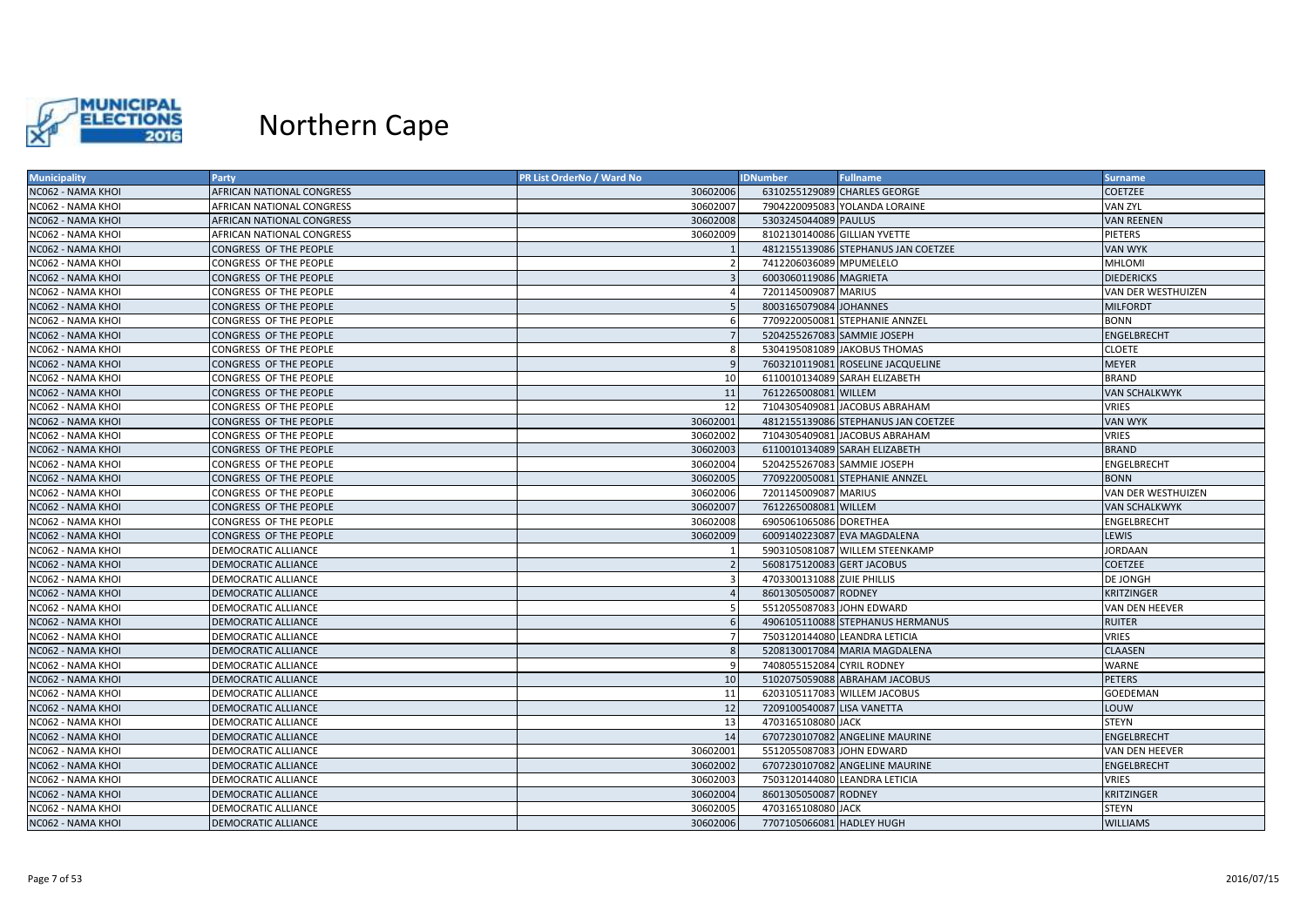

| <b>Municipality</b> | Party                            | PR List OrderNo / Ward No | <b>IDNumber</b>              | <b>Fullname</b>                       | <b>Surname</b>     |
|---------------------|----------------------------------|---------------------------|------------------------------|---------------------------------------|--------------------|
| NC062 - NAMA KHOI   | DEMOCRATIC ALLIANCE              | 30602007                  | 7703245154085 CHANDRE KEITH  |                                       | KLAASE             |
| NC062 - NAMA KHOI   | <b>DEMOCRATIC ALLIANCE</b>       | 30602008                  |                              | 6203105117083 WILLEM JACOBUS          | <b>GOEDEMAN</b>    |
| NC062 - NAMA KHOI   | DEMOCRATIC ALLIANCE              | 30602009                  |                              | 5102075059088 ABRAHAM JACOBUS         | PETERS             |
| NC062 - NAMA KHOI   | <b>ECONOMIC FREEDOM FIGHTERS</b> |                           |                              | 6912140245085 SARAH PETRONELLA        | <b>BOOYES</b>      |
| NC062 - NAMA KHOI   | <b>ECONOMIC FREEDOM FIGHTERS</b> |                           | 5703305202081 TIMOTHEUS      |                                       | <b>ROMAN</b>       |
| NC062 - NAMA KHOI   | <b>ECONOMIC FREEDOM FIGHTERS</b> |                           |                              | 8109120196085 MERCIA CARMEN           | <b>ORTMAN</b>      |
| NC062 - NAMA KHOI   | ECONOMIC FREEDOM FIGHTERS        |                           |                              | 6912115147084 RODNEY GERHARD          | <b>SCHRICKKER</b>  |
| NC062 - NAMA KHOI   | <b>ECONOMIC FREEDOM FIGHTERS</b> |                           |                              | 8203270166087 CAROLINE MORREEN        | <b>CARSTENS</b>    |
| NC062 - NAMA KHOI   | ECONOMIC FREEDOM FIGHTERS        |                           |                              | 8202275174088 ANDRIES ANDREW ANDREAS  | <b>JONKERS</b>     |
| NC062 - NAMA KHOI   | <b>ECONOMIC FREEDOM FIGHTERS</b> |                           | 8302010551085 LILIAN         |                                       | KARDINAL           |
| NC062 - NAMA KHOI   | ECONOMIC FREEDOM FIGHTERS        | -8                        |                              | 5808125093089 ADRIAAN JACOBUS         | <b>BEUKES</b>      |
| NC062 - NAMA KHOI   | <b>ECONOMIC FREEDOM FIGHTERS</b> | q                         | 9105290265089 ELOUISE        |                                       | <b>CLOETE</b>      |
| NC062 - NAMA KHOI   | ECONOMIC FREEDOM FIGHTERS        | 10                        | 9205180290088 LORICA         |                                       | COETZEE            |
| NC062 - NAMA KHOI   | ECONOMIC FREEDOM FIGHTERS        | 30602001                  | 5205155888084 ANDRIES PIETER |                                       | <b>MEYER</b>       |
| NC062 - NAMA KHOI   | ECONOMIC FREEDOM FIGHTERS        | 30602002                  |                              | 6709065784084 ANDREW ALEXANDER        | <b>GREEN</b>       |
| NC062 - NAMA KHOI   | ECONOMIC FREEDOM FIGHTERS        | 30602003                  | 5703305202081 TIMOTHEUS      |                                       | <b>ROMAN</b>       |
| NC062 - NAMA KHOI   | <b>ECONOMIC FREEDOM FIGHTERS</b> | 30602004                  | 6401125055081 HARRY          |                                       | <b>PHILLIPS</b>    |
| NC062 - NAMA KHOI   | <b>ECONOMIC FREEDOM FIGHTERS</b> | 30602005                  |                              | 8202275174088 ANDRIES ANDREW ANDREAS  | <b>JONKERS</b>     |
| NC062 - NAMA KHOI   | ECONOMIC FREEDOM FIGHTERS        | 30602006                  | 8302010551085 LILIAN         |                                       | KARDINAL           |
| NC062 - NAMA KHOI   | <b>ECONOMIC FREEDOM FIGHTERS</b> | 30602007                  |                              | 6912115147084 RODNEY GERHARD          | <b>SCHRICKKER</b>  |
| NC062 - NAMA KHOI   | <b>ECONOMIC FREEDOM FIGHTERS</b> | 30602008                  |                              | 7610255084088 JOHANNES PETRUS         | <b>BOYCE</b>       |
| NC062 - NAMA KHOI   | <b>ECONOMIC FREEDOM FIGHTERS</b> | 30602009                  |                              | 6809145076087 JOSEF MARTINUS          | <b>ENGELBRECHT</b> |
| NC062 - NAMA KHOI   | NDEPENDENT CANDIDATE             | 30602008                  |                              | 5509225088082 JACOBUS BENJAMIN        | <b>RUITER</b>      |
| NC062 - NAMA KHOI   | <b>NDEPENDENT CANDIDATE</b>      | 30602008                  |                              | 8309145201080 RODVILLE FRANKLIN       | <b>ADAMS</b>       |
| NC062 - NAMA KHOI   | KHOISAN REVOLUTION               |                           | 7404200007083 JULEEN DENISE  |                                       | JOSEPH             |
| NC062 - NAMA KHOI   | KHOISAN REVOLUTION               |                           |                              | 6402145199081 BARTHOLOMEUS BENEDICTUS | <b>BEKEER</b>      |
| NC062 - NAMA KHOI   | KHOISAN REVOLUTION               |                           |                              | 7509150208083 MAGRIETHA ANALINE       | <b>MARKUS</b>      |
| NC062 - NAMA KHOI   | KHOISAN REVOLUTION               |                           |                              | 6207055036086 JOSEPH LASARUS          | <b>CLOETE</b>      |
| NC062 - NAMA KHOI   | KHOISAN REVOLUTION               |                           | 8010270125082 ELNA ELAINE    |                                       | <b>OBIES</b>       |
| NC062 - NAMA KHOI   | KHOISAN REVOLUTION               |                           |                              | 8703265082082 CHESLYNN MORNE          | <b>RUITER</b>      |
| NC062 - NAMA KHOI   | KHOISAN REVOLUTION               |                           | 6308120137089 MAGGIE IRENE   |                                       | <b>APRIL</b>       |
| NC062 - NAMA KHOI   | KHOISAN REVOLUTION               |                           |                              | 7906235169084 THEODORE JEREMY         | <b>CLOETE</b>      |
| NC062 - NAMA KHOI   | KHOISAN REVOLUTION               |                           |                              | 5706135114087 VERNON GREGORY          | <b>HOLLENBACH</b>  |
| NC062 - NAMA KHOI   | KHOISAN REVOLUTION               | 10                        |                              | 5909045132088 JACOBUS ALBERTUS        | <b>CLOETE</b>      |
| NC062 - NAMA KHOI   | KHOISAN REVOLUTION               | 30602001                  |                              | 8703265082082 CHESLYNN MORNE          | <b>RUITER</b>      |
| NC062 - NAMA KHOI   | KHOISAN REVOLUTION               | 30602002                  |                              | 7103095209081 JOSEPH BENJAMIN         | <b>FYSCH</b>       |
| NC062 - NAMA KHOI   | KHOISAN REVOLUTION               | 30602003                  | 6308120137089 MAGGIE IRENE   |                                       | <b>APRIL</b>       |
| NC062 - NAMA KHOI   | KHOISAN REVOLUTION               | 30602004                  | 6409195185084 JOSEPH         |                                       | <b>BRANDT</b>      |
| NC062 - NAMA KHOI   | KHOISAN REVOLUTION               | 30602005                  |                              | 6402145199081 BARTHOLOMEUS BENEDICTUS | <b>BEKEER</b>      |
| NC062 - NAMA KHOI   | KHOISAN REVOLUTION               | 30602007                  |                              | 8306275113085 ADRIAAN HERMANUS        | <b>KLAASE</b>      |
| NC062 - NAMA KHOI   | KHOISAN REVOLUTION               | 30602008                  |                              | 7906235169084 THEODORE JEREMY         | <b>CLOETE</b>      |
| NC062 - NAMA KHOI   | KHOISAN REVOLUTION               | 30602009                  |                              | 5909045132088 JACOBUS ALBERTUS        | <b>CLOETE</b>      |
| NC062 - NAMA KHOI   | VRYHEIDSFRONT PLUS               |                           |                              | 6305100006086 CATHARINA PETROENELLA   | <b>SMIT</b>        |
| NC062 - NAMA KHOI   | <b>VRYHEIDSFRONT PLUS</b>        | 30602001                  |                              | 6305100006086 CATHARINA PETROENELLA   | <b>SMIT</b>        |
| NC062 - NAMA KHOI   | <b>VRYHEIDSFRONT PLUS</b>        | 30602002                  |                              | 6305100006086 CATHARINA PETROENELLA   | <b>SMIT</b>        |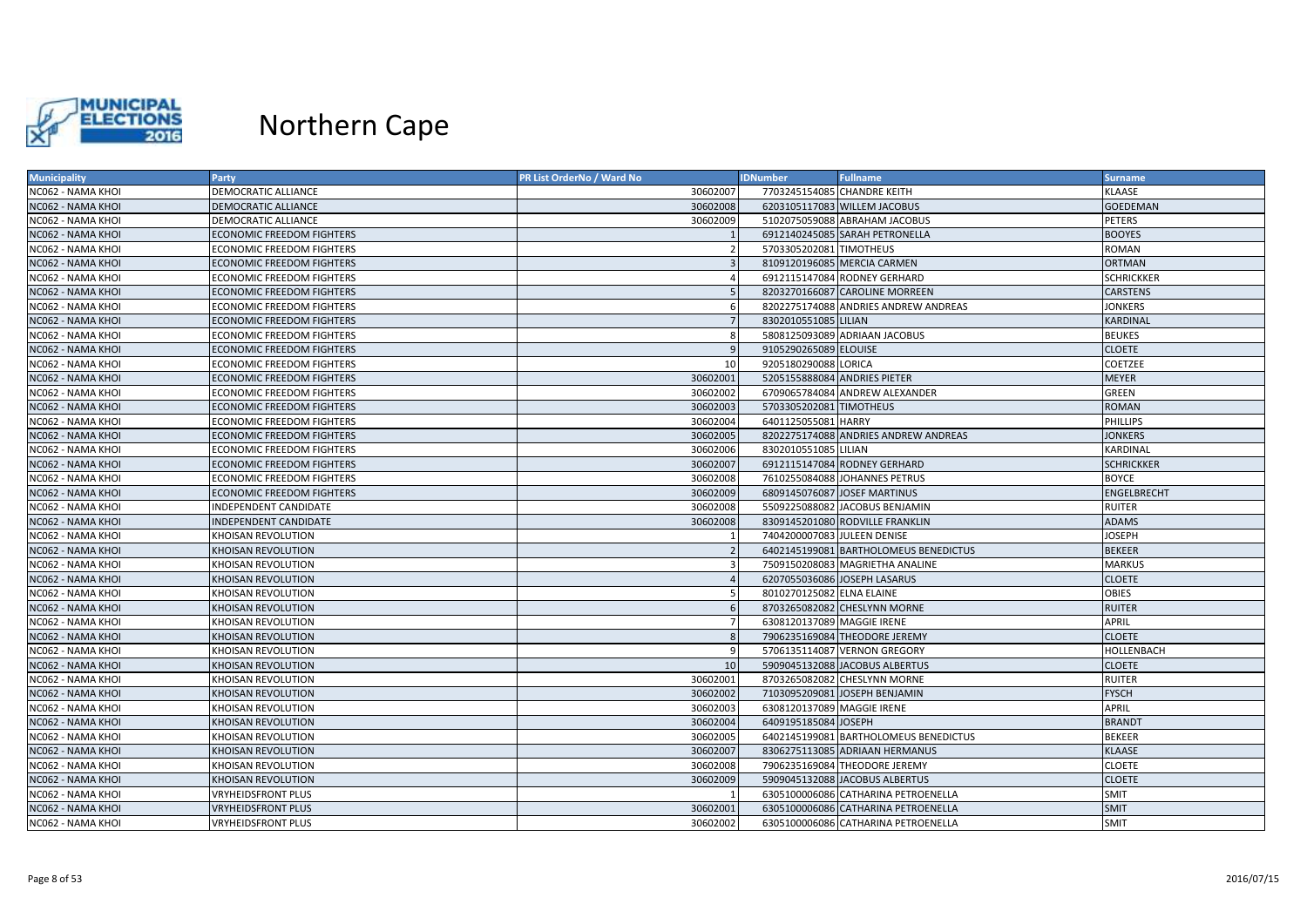

| <b>Municipality</b> | Party                            | PR List OrderNo / Ward No | <b>IDNumber</b>             | <b>Fullname</b>                          | <b>Surname</b> |
|---------------------|----------------------------------|---------------------------|-----------------------------|------------------------------------------|----------------|
| NC062 - NAMA KHOI   | <b>VRYHEIDSFRONT PLUS</b>        | 30602003                  |                             | 6305100006086 CATHARINA PETROENELLA      | <b>SMIT</b>    |
| NC062 - NAMA KHOI   | VRYHEIDSFRONT PLUS               | 30602004                  |                             | 6305100006086 CATHARINA PETROENELLA      | <b>SMIT</b>    |
| NC062 - NAMA KHOI   | <b>VRYHEIDSFRONT PLUS</b>        | 30602005                  |                             | 6305100006086 CATHARINA PETROENELLA      | <b>SMIT</b>    |
| NC062 - NAMA KHOI   | VRYHEIDSFRONT PLUS               | 30602006                  |                             | 6305100006086 CATHARINA PETROENELLA      | <b>SMIT</b>    |
| NC062 - NAMA KHOI   | <b>VRYHEIDSFRONT PLUS</b>        | 30602007                  |                             | 6305100006086 CATHARINA PETROENELLA      | <b>SMIT</b>    |
| NC062 - NAMA KHOI   | <b>VRYHEIDSFRONT PLUS</b>        | 30602008                  |                             | 6305100006086 CATHARINA PETROENELLA      | <b>SMIT</b>    |
| NC062 - NAMA KHOI   | <b>VRYHEIDSFRONT PLUS</b>        | 30602009                  |                             | 6305100006086 CATHARINA PETROENELLA      | <b>SMIT</b>    |
| NC064 - KAMIESBERG  | AFRICAN NATIONAL CONGRESS        |                           | 8003040040087 ELSABE AMANDA |                                          | <b>STEWENS</b> |
| NC064 - KAMIESBERG  | AFRICAN NATIONAL CONGRESS        |                           | 7210035211083 DERICK RUBEN  |                                          | <b>MAARMAN</b> |
| NC064 - KAMIESBERG  | AFRICAN NATIONAL CONGRESS        |                           |                             | 8806220196085 MILISHIA BEATRICE GERTRUDE | NERO           |
| NC064 - KAMIESBERG  | AFRICAN NATIONAL CONGRESS        |                           |                             | 8709155066085 BRANDON CARLO BEUKES       | <b>BRANDT</b>  |
| NC064 - KAMIESBERG  | AFRICAN NATIONAL CONGRESS        | 30604001                  |                             | 6612085240089 LEONARD EDWARD             | PETERSEN       |
| NC064 - KAMIESBERG  | AFRICAN NATIONAL CONGRESS        | 30604002                  |                             | 6901100067084 MAGDALENE CATHLEEN         | <b>ROOI</b>    |
| NC064 - KAMIESBERG  | AFRICAN NATIONAL CONGRESS        | 30604003                  |                             | 7812100070086 SUSARAH CHRISTINA          | <b>NERO</b>    |
| NC064 - KAMIESBERG  | AFRICAN NATIONAL CONGRESS        | 30604004                  | 7505145194081 MERVIN JOHN   |                                          | <b>CLOETE</b>  |
| NC064 - KAMIESBERG  | CONGRESS OF THE PEOPLE           |                           | 7209270217086 SHEILA        |                                          | ENGELBRECHT    |
| NC064 - KAMIESBERG  | CONGRESS OF THE PEOPLE           |                           |                             | 5103105141086 ALBERTUS STEPHANUS         | <b>SMITH</b>   |
| NC064 - KAMIESBERG  | CONGRESS OF THE PEOPLE           | 30604001                  | 7209270217086 SHEILA        |                                          | ENGELBRECHT    |
| NC064 - KAMIESBERG  | CONGRESS OF THE PEOPLE           | 30604003                  |                             | 5103105141086 ALBERTUS STEPHANUS         | <b>SMITH</b>   |
| NC064 - KAMIESBERG  | DEMOCRATIC ALLIANCE              |                           |                             | 7110180007080 CHARLTON CHANTIL           | KORDOM         |
| NC064 - KAMIESBERG  | <b>DEMOCRATIC ALLIANCE</b>       |                           | 8301055179083 PETRO JACOBUS |                                          | <b>WILLEMS</b> |
| NC064 - KAMIESBERG  | DEMOCRATIC ALLIANCE              | $\mathbf{a}$              |                             | 7203145204080 HILGARD GARFIELD           | <b>LINKS</b>   |
| NC064 - KAMIESBERG  | DEMOCRATIC ALLIANCE              |                           |                             | 7609180060080 ROSINA KOWA KATRIENA       | <b>FORTUIN</b> |
| NC064 - KAMIESBERG  | DEMOCRATIC ALLIANCE              |                           |                             | 5602095048086 FREDERIK GIDEON JOHANNES   | <b>HANEKOM</b> |
| NC064 - KAMIESBERG  | DEMOCRATIC ALLIANCE              | 30604001                  |                             | 5602095048086 FREDERIK GIDEON JOHANNES   | <b>HANEKOM</b> |
| NC064 - KAMIESBERG  | DEMOCRATIC ALLIANCE              | 30604002                  | 8301055179083 PETRO JACOBUS |                                          | WILLEMS        |
| NC064 - KAMIESBERG  | <b>DEMOCRATIC ALLIANCE</b>       | 30604003                  |                             | 7203145204080 HILGARD GARFIELD           | <b>LINKS</b>   |
| NC064 - KAMIESBERG  | DEMOCRATIC ALLIANCE              | 30604004                  |                             | 7609180060080 ROSINA KOWA KATRIENA       | <b>FORTUIN</b> |
| NC064 - KAMIESBERG  | <b>ECONOMIC FREEDOM FIGHTERS</b> |                           |                             | 7302255122080 RONALD OSWALD              | <b>ADAMS</b>   |
| NC064 - KAMIESBERG  | <b>ECONOMIC FREEDOM FIGHTERS</b> |                           |                             | 7202100176085 MAGDALENA MATHILDA         | <b>BEUKES</b>  |
| NC064 - KAMIESBERG  | <b>ECONOMIC FREEDOM FIGHTERS</b> |                           |                             | 7312040822084 GERTRUDE DENISE            | <b>CLOETE</b>  |
| NC064 - KAMIESBERG  | <b>ECONOMIC FREEDOM FIGHTERS</b> |                           |                             | 7202190138086 LERAUME DEPREASHES         | <b>APRIL</b>   |
| NC064 - KAMIESBERG  | ECONOMIC FREEDOM FIGHTERS        |                           |                             | 6905275232084 QUINTAN VICTOR MOSES       | <b>CLOETE</b>  |
| NC064 - KAMIESBERG  | ECONOMIC FREEDOM FIGHTERS        | 30604001                  | 6011195105086 HENDRIK       |                                          | STEENKAMP      |
| NC064 - KAMIESBERG  | <b>ECONOMIC FREEDOM FIGHTERS</b> | 30604002                  |                             | 7312040822084 GERTRUDE DENISE            | <b>CLOETE</b>  |
| NC064 - KAMIESBERG  | <b>ECONOMIC FREEDOM FIGHTERS</b> | 30604003                  |                             | 9004045997080 BENJAMEN PETER             | GAL            |
| NC064 - KAMIESBERG  | <b>ECONOMIC FREEDOM FIGHTERS</b> | 30604004                  | 7208135692087 NIGEL OWEN    |                                          | <b>HANSON</b>  |
| NC064 - KAMIESBERG  | VRYHEIDSFRONT PLUS               |                           |                             | 5602245094089 ABRAHAM JOHANNES ALBERTUS  | COETZEE        |
| NC064 - KAMIESBERG  | <b>VRYHEIDSFRONT PLUS</b>        | 30604001                  |                             | 5602245094089 ABRAHAM JOHANNES ALBERTUS  | <b>COETZEE</b> |
| NC064 - KAMIESBERG  | <b>VRYHEIDSFRONT PLUS</b>        | 30604002                  |                             | 5602245094089 ABRAHAM JOHANNES ALBERTUS  | COETZEE        |
| NC064 - KAMIESBERG  | <b>VRYHEIDSFRONT PLUS</b>        | 30604003                  |                             | 5602245094089 ABRAHAM JOHANNES ALBERTUS  | <b>COETZEE</b> |
| NC064 - KAMIESBERG  | VRYHEIDSFRONT PLUS               | 30604004                  |                             | 5602245094089 ABRAHAM JOHANNES ALBERTUS  | COETZEE        |
| NC065 - HANTAM      | AFRICAN NATIONAL CONGRESS        |                           | 7110075140087 ROGER NIELDO  |                                          | SWARTZ         |
| NC065 - HANTAM      | AFRICAN NATIONAL CONGRESS        |                           | 7505040163082 GERALDENE     |                                          | GOUS           |
| NC065 - HANTAM      | AFRICAN NATIONAL CONGRESS        |                           |                             | 8309150246087 QUENDOLINE ELISMA          | <b>THYS</b>    |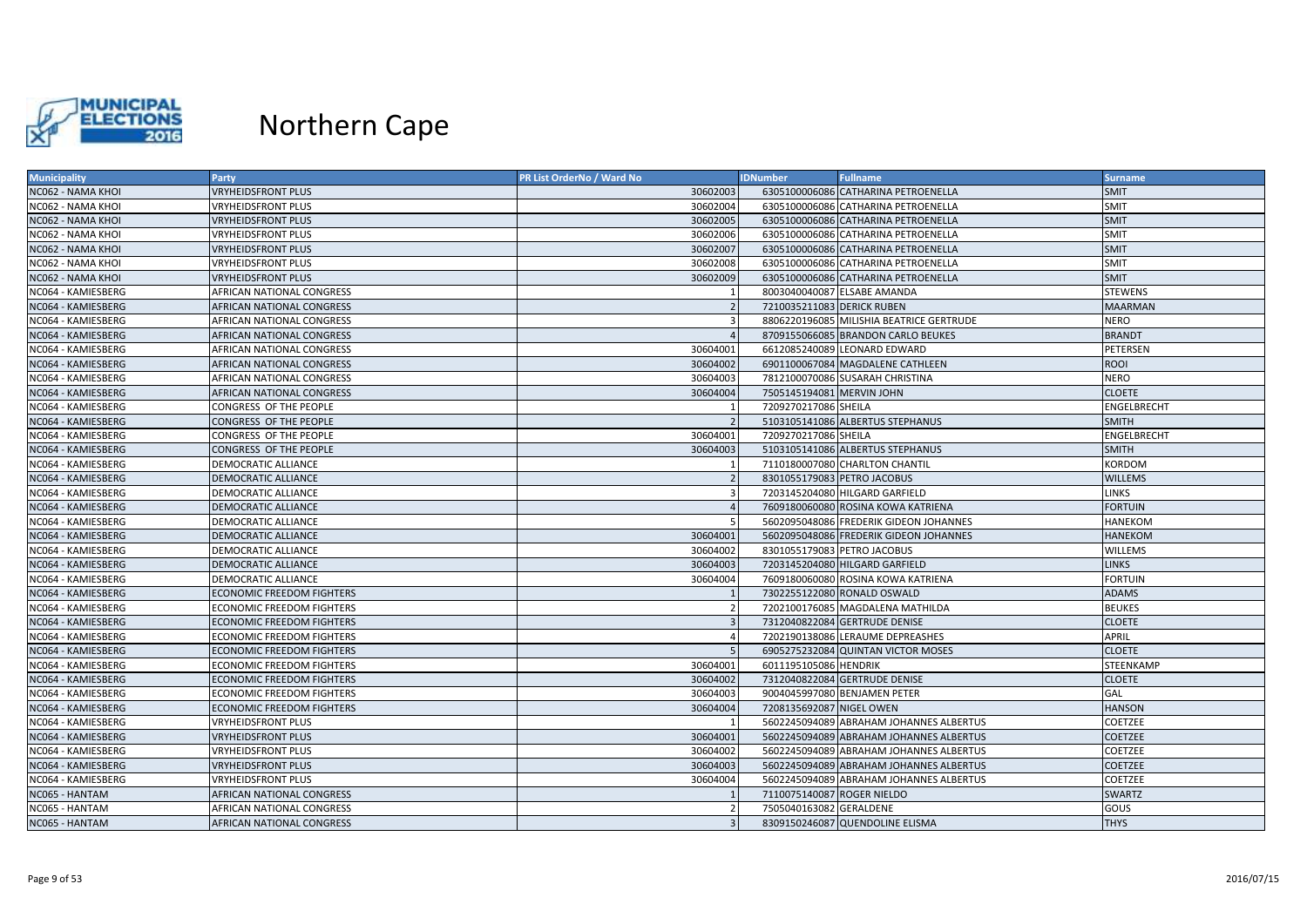

| <b>Municipality</b>   | Party                            | PR List OrderNo / Ward No | <b>IDNumber</b>            | <b>Fullname</b>                     | <b>Surname</b>   |
|-----------------------|----------------------------------|---------------------------|----------------------------|-------------------------------------|------------------|
| NC065 - HANTAM        | <b>AFRICAN NATIONAL CONGRESS</b> |                           | 8208275109081 GARTH SHANE  |                                     | <b>MATHYS</b>    |
| NC065 - HANTAM        | AFRICAN NATIONAL CONGRESS        | 30605001                  | 6512045229083 KOOS         |                                     | ALEXANDER        |
| NC065 - HANTAM        | <b>AFRICAN NATIONAL CONGRESS</b> | 30605002                  | 7211055149088 HENERY       |                                     | DE WEE           |
| NC065 - HANTAM        | AFRICAN NATIONAL CONGRESS        | 30605003                  | 7005156011084 FRIK JOHN    |                                     | <b>STERKSE</b>   |
| <b>NC065 - HANTAM</b> | AFRICAN NATIONAL CONGRESS        | 30605004                  |                            | 7710110115083 JOHANNA HANNELIE      | WILSCHUT         |
| NC065 - HANTAM        | AFRICAN NATIONAL CONGRESS        | 30605005                  |                            | 7505100144089 JOHANNA MAGDELENA     | KOOSE            |
| NC065 - HANTAM        | CONGRESS OF THE PEOPLE           |                           |                            | 6907085176089 JOHANNES STEPHANUS    | MEZWANE          |
| NC065 - HANTAM        | CONGRESS OF THE PEOPLE           |                           | 9201240025085 NIKITA       |                                     | <b>SWART</b>     |
| NC065 - HANTAM        | CONGRESS OF THE PEOPLE           |                           | 7403295200082 CHARLES      |                                     | <b>FOLLIT</b>    |
| NC065 - HANTAM        | CONGRESS OF THE PEOPLE           |                           | 7305160114084 MARIA        |                                     | <b>KASTOOR</b>   |
| NC065 - HANTAM        | CONGRESS OF THE PEOPLE           |                           | 7609225151084 BEN          |                                     | <b>JORDAAN</b>   |
| NC065 - HANTAM        | CONGRESS OF THE PEOPLE           | 30605001                  |                            | 6907085176089 JOHANNES STEPHANUS    | <b>MEZWANE</b>   |
| <b>NC065 - HANTAM</b> | CONGRESS OF THE PEOPLE           | 30605002                  | 9201240025085 NIKITA       |                                     | <b>SWART</b>     |
| NC065 - HANTAM        | CONGRESS OF THE PEOPLE           | 30605003                  | 7603195261080 JONATHAN     |                                     | LEUKES           |
| <b>NC065 - HANTAM</b> | CONGRESS OF THE PEOPLE           | 30605004                  | 7609225151084 BEN          |                                     | JORDAAN          |
| NC065 - HANTAM        | CONGRESS OF THE PEOPLE           | 30605005                  | 7002205145088 PATRICK      |                                     | LOMBARD          |
| NC065 - HANTAM        | <b>DEMOCRATIC ALLIANCE</b>       |                           |                            | 5703065118089 ADAM JACOBUS EDWARD   | CLAASSEN         |
| <b>VC065 - HANTAM</b> | <b>DEMOCRATIC ALLIANCE</b>       |                           | 8007240160082 GIZELLA      |                                     | OPPERMAN         |
| NC065 - HANTAM        | DEMOCRATIC ALLIANCE              |                           |                            | 6202180028082 JEANNETTE-ANNE EVELYN | STEENKAMP        |
| NC065 - HANTAM        | <b>DEMOCRATIC ALLIANCE</b>       |                           |                            | 5710040025081 HERMIENA CLARINA      | STEENKAMP        |
| <b>NC065 - HANTAM</b> | <b>DEMOCRATIC ALLIANCE</b>       |                           | 5711145104086 GERT         |                                     | <b>FORTUIN</b>   |
| NC065 - HANTAM        | <b>DEMOCRATIC ALLIANCE</b>       |                           | 5911145167089 DAWID        |                                     | SASS             |
| <b>NC065 - HANTAM</b> | <b>DEMOCRATIC ALLIANCE</b>       |                           |                            | 4806210100083 ELIZABETH JOHANNA     | <b>HENDRICKS</b> |
| NC065 - HANTAM        | <b>DEMOCRATIC ALLIANCE</b>       |                           | 7208165157084 EMIT         |                                     | <b>FALLET</b>    |
| NC065 - HANTAM        | <b>DEMOCRATIC ALLIANCE</b>       | 30605001                  | 7208165157084 EMIT         |                                     | FALLET           |
| NC065 - HANTAM        | <b>DEMOCRATIC ALLIANCE</b>       | 30605002                  | 5711145104086 GERT         |                                     | <b>FORTUIN</b>   |
| NC065 - HANTAM        | <b>DEMOCRATIC ALLIANCE</b>       | 30605003                  |                            | 5710040025081 HERMIENA CLARINA      | STEENKAMP        |
| NC065 - HANTAM        | <b>DEMOCRATIC ALLIANCE</b>       | 30605004                  |                            | 6202180028082 JEANNETTE-ANNE EVELYN | STEENKAMP        |
| NC065 - HANTAM        | <b>DEMOCRATIC ALLIANCE</b>       | 30605005                  | 8007240160082 GIZELLA      |                                     | <b>OPPERMAN</b>  |
| NC065 - HANTAM        | <b>ECONOMIC FREEDOM FIGHTERS</b> |                           | 6702275166085 JAN JOHANNES |                                     | <b>MAASDORP</b>  |
| NC065 - HANTAM        | <b>ECONOMIC FREEDOM FIGHTERS</b> |                           | 9212170158085 KATO ELANA   |                                     | JANUARIE         |
| NC065 - HANTAM        | <b>ECONOMIC FREEDOM FIGHTERS</b> |                           | 6207015095081 KOOS         |                                     | <b>WATERS</b>    |
| NC065 - HANTAM        | <b>ECONOMIC FREEDOM FIGHTERS</b> |                           |                            | 9107270169083 ANOUSKA LUGRESCHIA    | <b>BEUKES</b>    |
| NC065 - HANTAM        | <b>ECONOMIC FREEDOM FIGHTERS</b> |                           | 8209155410086 GIEL         |                                     | WATERBOER        |
| NC065 - HANTAM        | <b>ECONOMIC FREEDOM FIGHTERS</b> | 30605001                  | 6103055099085 SAMUEL       |                                     | <b>JAARS</b>     |
| NC065 - HANTAM        | <b>ECONOMIC FREEDOM FIGHTERS</b> | 30605002                  | 6207015095081 KOOS         |                                     | <b>WATERS</b>    |
| NC065 - HANTAM        | <b>ECONOMIC FREEDOM FIGHTERS</b> | 30605003                  |                            | 9211271040085 CHANDRE MARION        | LUKAS            |
| NC065 - HANTAM        | <b>ECONOMIC FREEDOM FIGHTERS</b> | 30605004                  | 6705080005083 ANNA         |                                     | <b>FORTUIN</b>   |
| <b>NC065 - HANTAM</b> | <b>ECONOMIC FREEDOM FIGHTERS</b> | 30605005                  | 8209155410086 GIEL         |                                     | WATERBOER        |
| NC065 - HANTAM        | HANTAM ONTWIKKELINGS FORUM       |                           | 7108175161086 ALBERT FRANK |                                     | <b>FRITZ</b>     |
| NC065 - HANTAM        | HANTAM ONTWIKKELINGS FORUM       |                           | 5110265008088 JACOBUS      |                                     | <b>JOOSTE</b>    |
| NC065 - HANTAM        | HANTAM ONTWIKKELINGS FORUM       | 30605001                  | 7108175161086 ALBERT FRANK |                                     | <b>FRITZ</b>     |
| NC065 - HANTAM        | HANTAM ONTWIKKELINGS FORUM       | 30605002                  | 5110265008088 JACOBUS      |                                     | <b>JOOSTE</b>    |
| NC065 - HANTAM        | INDEPENDENT CANDIDATE            | 30605004                  | 7307065187082 GERT         |                                     | <b>VYVER</b>     |
| NC065 - HANTAM        | INDEPENDENT CANDIDATE            | 30605005                  | 5905165101085 WILLEM       |                                     | <b>STOUT</b>     |
|                       |                                  |                           |                            |                                     |                  |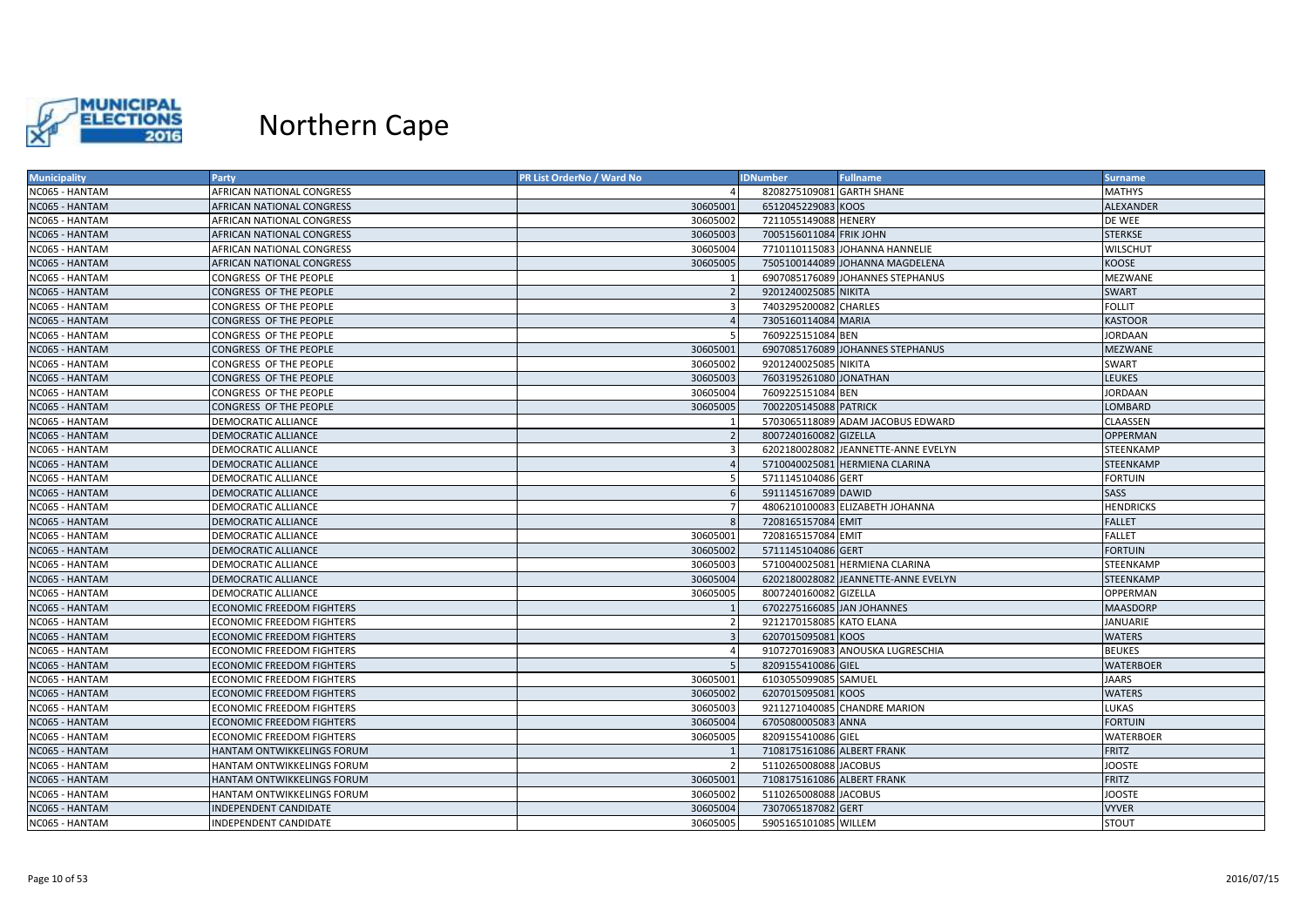

| <b>OCKHUYS</b><br><b>KHOISAN REVOLUTION</b><br>7611035092086 DAVID<br>8910220040085 CHRISCANDRA ESMERELDA<br>MASWANA<br>KHOISAN REVOLUTION<br>7201050024089 SONJA YOLANDA<br><b>MAASDORP</b><br><b>KHOISAN REVOLUTION</b><br>$\overline{3}$<br>7003255852086 HENDRIK<br><b>FARAO</b><br>KHOISAN REVOLUTION<br>$\overline{4}$<br>5<br>7302255692082 MARTIN<br><b>MASWANA</b><br>KHOISAN REVOLUTION<br><b>FREDERICKS</b><br>6401245160084 FREDERIK JACOBUS<br>KHOISAN REVOLUTION<br>6<br>9210061243081 ASTRID<br>KHOISAN REVOLUTION<br>$\overline{7}$<br><b>VAN ZYL</b><br>9102045658080 RIAAN SEPTIMUS<br><b>KLAASTE</b><br>KHOISAN REVOLUTION<br>30605001<br>6401245160084 FREDERIK JACOBUS<br><b>FREDERICKS</b><br><b>KHOISAN REVOLUTION</b><br>30605002<br>7302255692082 MARTIN<br>MASWANA<br>KHOISAN REVOLUTION<br>30605005<br>7611035092086 DAVID<br><b>OCKHUYS</b><br><b>KHOISAN REVOLUTION</b><br>5904035103082 DANIEL FRANCOIS<br>VRYHEIDSFRONT PLUS<br>VAN DER MERWE<br>$\overline{2}$<br>8111010020086 JOHANNA CATHARINA<br><b>BRYNARD</b><br><b>VRYHEIDSFRONT PLUS</b><br>$\overline{\mathbf{3}}$<br>8112170048081 NICOLENE<br><b>SMIT</b><br><b>VRYHEIDSFRONT PLUS</b><br>$\overline{4}$<br>8101075078087 CHARL FRANCOIS<br><b>VRYHEIDSFRONT PLUS</b><br><b>VAN WYK</b><br><b>VRYHEIDSFRONT PLUS</b><br>7404055036088 NICOLAAS FREDERIK<br><b>MARITZ</b><br><b>BRYNARD</b><br><b>VRYHEIDSFRONT PLUS</b><br>30605001<br>8111010020086 JOHANNA CATHARINA<br>30605002<br><b>VRYHEIDSFRONT PLUS</b><br>8101075078087 CHARL FRANCOIS<br><b>VAN WYK</b><br>30605003<br><b>VRYHEIDSFRONT PLUS</b><br>7404055036088 NICOLAAS FREDERIK<br><b>MARITZ</b><br>30605004<br>8112170048081 NICOLENE<br><b>SMIT</b><br><b>VRYHEIDSFRONT PLUS</b><br><b>VRYHEIDSFRONT PLUS</b><br>30605005<br>5904035103082 DANIEL FRANCOIS<br><b>VAN DER MERWE</b><br>8610200113080 VERUSCHSKA CHARLENE<br>AFRICAN NATIONAL CONGRESS<br>WENTZEL<br>7907100024081 ANNEMARIE MAGDALENA<br><b>JOOSTE</b><br><b>AFRICAN NATIONAL CONGRESS</b><br>$\overline{2}$<br>AFRICAN NATIONAL CONGRESS<br>8410175218083 CHRISTO JOHANNES STOFFEL<br><b>VAN WYK</b><br><b>AFRICAN NATIONAL CONGRESS</b><br>30606001<br>7107255594083 GIEL<br><b>KLAZEN</b><br>6906305180087 JACOBUS<br><b>JOOSTE</b><br>30606002<br>AFRICAN NATIONAL CONGRESS<br><b>AFRICAN NATIONAL CONGRESS</b><br>30606003<br>6502140160085 GIRTRUA MIRCEA<br><b>BEUKES</b><br><b>DAVIDS</b><br>AFRICAN NATIONAL CONGRESS<br>30606004<br>6106255213083 JEREMIA ELIAS<br><b>ROODE</b><br><b>CIVIC INDEPENDENT</b><br>5706010048087 LAETITIA AMANDA CLASSINA<br><b>CIVIC INDEPENDENT</b><br>7909075186085 JACOBUS JOHANNES DANIEL<br><b>DE BRUYN</b><br>2<br>$\overline{3}$<br>5409285167084 LESLIE JOSEPH SOLOMON<br><b>ROODE</b><br><b>CIVIC INDEPENDENT</b><br>5706010048087 LAETITIA AMANDA CLASSINA<br><b>ROODE</b><br><b>CIVIC INDEPENDENT</b><br>30606004<br>CONGRESS OF THE PEOPLE<br>5806180227089 ANNA MAGRIETA<br><b>JANUARIE</b><br>6712260088087 ELIZABETH<br><b>MULLER</b><br>CONGRESS OF THE PEOPLE<br>7006195004080 DANIEL<br>$\overline{3}$<br><b>BEZUIDENHOUT</b><br>CONGRESS OF THE PEOPLE<br>CONGRESS OF THE PEOPLE<br>7601175115086 PIET JACOBUS<br><b>VAN WYK</b><br>CONGRESS OF THE PEOPLE<br>30606001<br>5806180227089 ANNA MAGRIETA<br><b>JANUARIE</b><br>30606002<br>6712260088087 ELIZABETH<br><b>MULLER</b><br>CONGRESS OF THE PEOPLE<br>30606003<br>8011245028088 LLEWELLYN RYAN<br><b>WILLIAMS</b><br>CONGRESS OF THE PEOPLE<br>6012155024085 JOHANNES JACOBUS<br>DEMOCRATIC ALLIANCE<br>VAN DER COLFF<br>$\mathbf{1}$<br>$\overline{2}$<br>7507255179084 JAN JOHANNES<br><b>DEMOCRATIC ALLIANCE</b><br><b>JACOBS</b><br>3911020011081 MAGDALENA MARIA<br>DEMOCRATIC ALLIANCE<br>3<br>VAN WYK<br>8306285286087 IAN HENRI<br><b>BLIGNAUT</b><br><b>DEMOCRATIC ALLIANCE</b><br>3911020011081 MAGDALENA MARIA<br><b>VAN WYK</b><br>DEMOCRATIC ALLIANCE<br>30606001<br>8306285286087 IAN HENRI<br><b>DEMOCRATIC ALLIANCE</b><br>30606002<br><b>BLIGNAUT</b> | <b>Municipality</b>    | Party | <b>PR List OrderNo / Ward No</b> | <b>IDNumber</b> | <b>Fullname</b> | <b>Surname</b> |
|--------------------------------------------------------------------------------------------------------------------------------------------------------------------------------------------------------------------------------------------------------------------------------------------------------------------------------------------------------------------------------------------------------------------------------------------------------------------------------------------------------------------------------------------------------------------------------------------------------------------------------------------------------------------------------------------------------------------------------------------------------------------------------------------------------------------------------------------------------------------------------------------------------------------------------------------------------------------------------------------------------------------------------------------------------------------------------------------------------------------------------------------------------------------------------------------------------------------------------------------------------------------------------------------------------------------------------------------------------------------------------------------------------------------------------------------------------------------------------------------------------------------------------------------------------------------------------------------------------------------------------------------------------------------------------------------------------------------------------------------------------------------------------------------------------------------------------------------------------------------------------------------------------------------------------------------------------------------------------------------------------------------------------------------------------------------------------------------------------------------------------------------------------------------------------------------------------------------------------------------------------------------------------------------------------------------------------------------------------------------------------------------------------------------------------------------------------------------------------------------------------------------------------------------------------------------------------------------------------------------------------------------------------------------------------------------------------------------------------------------------------------------------------------------------------------------------------------------------------------------------------------------------------------------------------------------------------------------------------------------------------------------------------------------------------------------------------------------------------------------------------------------------------------------------------------------------------------------------------------------------------------------------------------------------------------------------------------------------------------------------------------------------------------------------------------------------------------------------------------------------------------------------------------------------------------------------------------------------------------------------------------------------------------------------------------------------------------------------------------------------------------------------------------------------------------------------------------------------------------------------------------------------------------------------------------------------------------------------------------------------------------------|------------------------|-------|----------------------------------|-----------------|-----------------|----------------|
|                                                                                                                                                                                                                                                                                                                                                                                                                                                                                                                                                                                                                                                                                                                                                                                                                                                                                                                                                                                                                                                                                                                                                                                                                                                                                                                                                                                                                                                                                                                                                                                                                                                                                                                                                                                                                                                                                                                                                                                                                                                                                                                                                                                                                                                                                                                                                                                                                                                                                                                                                                                                                                                                                                                                                                                                                                                                                                                                                                                                                                                                                                                                                                                                                                                                                                                                                                                                                                                                                                                                                                                                                                                                                                                                                                                                                                                                                                                                                                                                                    | NC065 - HANTAM         |       |                                  |                 |                 |                |
|                                                                                                                                                                                                                                                                                                                                                                                                                                                                                                                                                                                                                                                                                                                                                                                                                                                                                                                                                                                                                                                                                                                                                                                                                                                                                                                                                                                                                                                                                                                                                                                                                                                                                                                                                                                                                                                                                                                                                                                                                                                                                                                                                                                                                                                                                                                                                                                                                                                                                                                                                                                                                                                                                                                                                                                                                                                                                                                                                                                                                                                                                                                                                                                                                                                                                                                                                                                                                                                                                                                                                                                                                                                                                                                                                                                                                                                                                                                                                                                                                    | NC065 - HANTAM         |       |                                  |                 |                 |                |
|                                                                                                                                                                                                                                                                                                                                                                                                                                                                                                                                                                                                                                                                                                                                                                                                                                                                                                                                                                                                                                                                                                                                                                                                                                                                                                                                                                                                                                                                                                                                                                                                                                                                                                                                                                                                                                                                                                                                                                                                                                                                                                                                                                                                                                                                                                                                                                                                                                                                                                                                                                                                                                                                                                                                                                                                                                                                                                                                                                                                                                                                                                                                                                                                                                                                                                                                                                                                                                                                                                                                                                                                                                                                                                                                                                                                                                                                                                                                                                                                                    | NC065 - HANTAM         |       |                                  |                 |                 |                |
|                                                                                                                                                                                                                                                                                                                                                                                                                                                                                                                                                                                                                                                                                                                                                                                                                                                                                                                                                                                                                                                                                                                                                                                                                                                                                                                                                                                                                                                                                                                                                                                                                                                                                                                                                                                                                                                                                                                                                                                                                                                                                                                                                                                                                                                                                                                                                                                                                                                                                                                                                                                                                                                                                                                                                                                                                                                                                                                                                                                                                                                                                                                                                                                                                                                                                                                                                                                                                                                                                                                                                                                                                                                                                                                                                                                                                                                                                                                                                                                                                    | NC065 - HANTAM         |       |                                  |                 |                 |                |
|                                                                                                                                                                                                                                                                                                                                                                                                                                                                                                                                                                                                                                                                                                                                                                                                                                                                                                                                                                                                                                                                                                                                                                                                                                                                                                                                                                                                                                                                                                                                                                                                                                                                                                                                                                                                                                                                                                                                                                                                                                                                                                                                                                                                                                                                                                                                                                                                                                                                                                                                                                                                                                                                                                                                                                                                                                                                                                                                                                                                                                                                                                                                                                                                                                                                                                                                                                                                                                                                                                                                                                                                                                                                                                                                                                                                                                                                                                                                                                                                                    | NC065 - HANTAM         |       |                                  |                 |                 |                |
|                                                                                                                                                                                                                                                                                                                                                                                                                                                                                                                                                                                                                                                                                                                                                                                                                                                                                                                                                                                                                                                                                                                                                                                                                                                                                                                                                                                                                                                                                                                                                                                                                                                                                                                                                                                                                                                                                                                                                                                                                                                                                                                                                                                                                                                                                                                                                                                                                                                                                                                                                                                                                                                                                                                                                                                                                                                                                                                                                                                                                                                                                                                                                                                                                                                                                                                                                                                                                                                                                                                                                                                                                                                                                                                                                                                                                                                                                                                                                                                                                    | NC065 - HANTAM         |       |                                  |                 |                 |                |
|                                                                                                                                                                                                                                                                                                                                                                                                                                                                                                                                                                                                                                                                                                                                                                                                                                                                                                                                                                                                                                                                                                                                                                                                                                                                                                                                                                                                                                                                                                                                                                                                                                                                                                                                                                                                                                                                                                                                                                                                                                                                                                                                                                                                                                                                                                                                                                                                                                                                                                                                                                                                                                                                                                                                                                                                                                                                                                                                                                                                                                                                                                                                                                                                                                                                                                                                                                                                                                                                                                                                                                                                                                                                                                                                                                                                                                                                                                                                                                                                                    | NC065 - HANTAM         |       |                                  |                 |                 |                |
|                                                                                                                                                                                                                                                                                                                                                                                                                                                                                                                                                                                                                                                                                                                                                                                                                                                                                                                                                                                                                                                                                                                                                                                                                                                                                                                                                                                                                                                                                                                                                                                                                                                                                                                                                                                                                                                                                                                                                                                                                                                                                                                                                                                                                                                                                                                                                                                                                                                                                                                                                                                                                                                                                                                                                                                                                                                                                                                                                                                                                                                                                                                                                                                                                                                                                                                                                                                                                                                                                                                                                                                                                                                                                                                                                                                                                                                                                                                                                                                                                    | NC065 - HANTAM         |       |                                  |                 |                 |                |
|                                                                                                                                                                                                                                                                                                                                                                                                                                                                                                                                                                                                                                                                                                                                                                                                                                                                                                                                                                                                                                                                                                                                                                                                                                                                                                                                                                                                                                                                                                                                                                                                                                                                                                                                                                                                                                                                                                                                                                                                                                                                                                                                                                                                                                                                                                                                                                                                                                                                                                                                                                                                                                                                                                                                                                                                                                                                                                                                                                                                                                                                                                                                                                                                                                                                                                                                                                                                                                                                                                                                                                                                                                                                                                                                                                                                                                                                                                                                                                                                                    | NC065 - HANTAM         |       |                                  |                 |                 |                |
|                                                                                                                                                                                                                                                                                                                                                                                                                                                                                                                                                                                                                                                                                                                                                                                                                                                                                                                                                                                                                                                                                                                                                                                                                                                                                                                                                                                                                                                                                                                                                                                                                                                                                                                                                                                                                                                                                                                                                                                                                                                                                                                                                                                                                                                                                                                                                                                                                                                                                                                                                                                                                                                                                                                                                                                                                                                                                                                                                                                                                                                                                                                                                                                                                                                                                                                                                                                                                                                                                                                                                                                                                                                                                                                                                                                                                                                                                                                                                                                                                    | NC065 - HANTAM         |       |                                  |                 |                 |                |
|                                                                                                                                                                                                                                                                                                                                                                                                                                                                                                                                                                                                                                                                                                                                                                                                                                                                                                                                                                                                                                                                                                                                                                                                                                                                                                                                                                                                                                                                                                                                                                                                                                                                                                                                                                                                                                                                                                                                                                                                                                                                                                                                                                                                                                                                                                                                                                                                                                                                                                                                                                                                                                                                                                                                                                                                                                                                                                                                                                                                                                                                                                                                                                                                                                                                                                                                                                                                                                                                                                                                                                                                                                                                                                                                                                                                                                                                                                                                                                                                                    | NC065 - HANTAM         |       |                                  |                 |                 |                |
|                                                                                                                                                                                                                                                                                                                                                                                                                                                                                                                                                                                                                                                                                                                                                                                                                                                                                                                                                                                                                                                                                                                                                                                                                                                                                                                                                                                                                                                                                                                                                                                                                                                                                                                                                                                                                                                                                                                                                                                                                                                                                                                                                                                                                                                                                                                                                                                                                                                                                                                                                                                                                                                                                                                                                                                                                                                                                                                                                                                                                                                                                                                                                                                                                                                                                                                                                                                                                                                                                                                                                                                                                                                                                                                                                                                                                                                                                                                                                                                                                    | NC065 - HANTAM         |       |                                  |                 |                 |                |
|                                                                                                                                                                                                                                                                                                                                                                                                                                                                                                                                                                                                                                                                                                                                                                                                                                                                                                                                                                                                                                                                                                                                                                                                                                                                                                                                                                                                                                                                                                                                                                                                                                                                                                                                                                                                                                                                                                                                                                                                                                                                                                                                                                                                                                                                                                                                                                                                                                                                                                                                                                                                                                                                                                                                                                                                                                                                                                                                                                                                                                                                                                                                                                                                                                                                                                                                                                                                                                                                                                                                                                                                                                                                                                                                                                                                                                                                                                                                                                                                                    | NC065 - HANTAM         |       |                                  |                 |                 |                |
|                                                                                                                                                                                                                                                                                                                                                                                                                                                                                                                                                                                                                                                                                                                                                                                                                                                                                                                                                                                                                                                                                                                                                                                                                                                                                                                                                                                                                                                                                                                                                                                                                                                                                                                                                                                                                                                                                                                                                                                                                                                                                                                                                                                                                                                                                                                                                                                                                                                                                                                                                                                                                                                                                                                                                                                                                                                                                                                                                                                                                                                                                                                                                                                                                                                                                                                                                                                                                                                                                                                                                                                                                                                                                                                                                                                                                                                                                                                                                                                                                    | NC065 - HANTAM         |       |                                  |                 |                 |                |
|                                                                                                                                                                                                                                                                                                                                                                                                                                                                                                                                                                                                                                                                                                                                                                                                                                                                                                                                                                                                                                                                                                                                                                                                                                                                                                                                                                                                                                                                                                                                                                                                                                                                                                                                                                                                                                                                                                                                                                                                                                                                                                                                                                                                                                                                                                                                                                                                                                                                                                                                                                                                                                                                                                                                                                                                                                                                                                                                                                                                                                                                                                                                                                                                                                                                                                                                                                                                                                                                                                                                                                                                                                                                                                                                                                                                                                                                                                                                                                                                                    | NC065 - HANTAM         |       |                                  |                 |                 |                |
|                                                                                                                                                                                                                                                                                                                                                                                                                                                                                                                                                                                                                                                                                                                                                                                                                                                                                                                                                                                                                                                                                                                                                                                                                                                                                                                                                                                                                                                                                                                                                                                                                                                                                                                                                                                                                                                                                                                                                                                                                                                                                                                                                                                                                                                                                                                                                                                                                                                                                                                                                                                                                                                                                                                                                                                                                                                                                                                                                                                                                                                                                                                                                                                                                                                                                                                                                                                                                                                                                                                                                                                                                                                                                                                                                                                                                                                                                                                                                                                                                    | NC065 - HANTAM         |       |                                  |                 |                 |                |
|                                                                                                                                                                                                                                                                                                                                                                                                                                                                                                                                                                                                                                                                                                                                                                                                                                                                                                                                                                                                                                                                                                                                                                                                                                                                                                                                                                                                                                                                                                                                                                                                                                                                                                                                                                                                                                                                                                                                                                                                                                                                                                                                                                                                                                                                                                                                                                                                                                                                                                                                                                                                                                                                                                                                                                                                                                                                                                                                                                                                                                                                                                                                                                                                                                                                                                                                                                                                                                                                                                                                                                                                                                                                                                                                                                                                                                                                                                                                                                                                                    | NC065 - HANTAM         |       |                                  |                 |                 |                |
|                                                                                                                                                                                                                                                                                                                                                                                                                                                                                                                                                                                                                                                                                                                                                                                                                                                                                                                                                                                                                                                                                                                                                                                                                                                                                                                                                                                                                                                                                                                                                                                                                                                                                                                                                                                                                                                                                                                                                                                                                                                                                                                                                                                                                                                                                                                                                                                                                                                                                                                                                                                                                                                                                                                                                                                                                                                                                                                                                                                                                                                                                                                                                                                                                                                                                                                                                                                                                                                                                                                                                                                                                                                                                                                                                                                                                                                                                                                                                                                                                    | NC065 - HANTAM         |       |                                  |                 |                 |                |
|                                                                                                                                                                                                                                                                                                                                                                                                                                                                                                                                                                                                                                                                                                                                                                                                                                                                                                                                                                                                                                                                                                                                                                                                                                                                                                                                                                                                                                                                                                                                                                                                                                                                                                                                                                                                                                                                                                                                                                                                                                                                                                                                                                                                                                                                                                                                                                                                                                                                                                                                                                                                                                                                                                                                                                                                                                                                                                                                                                                                                                                                                                                                                                                                                                                                                                                                                                                                                                                                                                                                                                                                                                                                                                                                                                                                                                                                                                                                                                                                                    | NC065 - HANTAM         |       |                                  |                 |                 |                |
|                                                                                                                                                                                                                                                                                                                                                                                                                                                                                                                                                                                                                                                                                                                                                                                                                                                                                                                                                                                                                                                                                                                                                                                                                                                                                                                                                                                                                                                                                                                                                                                                                                                                                                                                                                                                                                                                                                                                                                                                                                                                                                                                                                                                                                                                                                                                                                                                                                                                                                                                                                                                                                                                                                                                                                                                                                                                                                                                                                                                                                                                                                                                                                                                                                                                                                                                                                                                                                                                                                                                                                                                                                                                                                                                                                                                                                                                                                                                                                                                                    | NC065 - HANTAM         |       |                                  |                 |                 |                |
|                                                                                                                                                                                                                                                                                                                                                                                                                                                                                                                                                                                                                                                                                                                                                                                                                                                                                                                                                                                                                                                                                                                                                                                                                                                                                                                                                                                                                                                                                                                                                                                                                                                                                                                                                                                                                                                                                                                                                                                                                                                                                                                                                                                                                                                                                                                                                                                                                                                                                                                                                                                                                                                                                                                                                                                                                                                                                                                                                                                                                                                                                                                                                                                                                                                                                                                                                                                                                                                                                                                                                                                                                                                                                                                                                                                                                                                                                                                                                                                                                    | NC065 - HANTAM         |       |                                  |                 |                 |                |
|                                                                                                                                                                                                                                                                                                                                                                                                                                                                                                                                                                                                                                                                                                                                                                                                                                                                                                                                                                                                                                                                                                                                                                                                                                                                                                                                                                                                                                                                                                                                                                                                                                                                                                                                                                                                                                                                                                                                                                                                                                                                                                                                                                                                                                                                                                                                                                                                                                                                                                                                                                                                                                                                                                                                                                                                                                                                                                                                                                                                                                                                                                                                                                                                                                                                                                                                                                                                                                                                                                                                                                                                                                                                                                                                                                                                                                                                                                                                                                                                                    | NC066 - KAROO HOOGLAND |       |                                  |                 |                 |                |
|                                                                                                                                                                                                                                                                                                                                                                                                                                                                                                                                                                                                                                                                                                                                                                                                                                                                                                                                                                                                                                                                                                                                                                                                                                                                                                                                                                                                                                                                                                                                                                                                                                                                                                                                                                                                                                                                                                                                                                                                                                                                                                                                                                                                                                                                                                                                                                                                                                                                                                                                                                                                                                                                                                                                                                                                                                                                                                                                                                                                                                                                                                                                                                                                                                                                                                                                                                                                                                                                                                                                                                                                                                                                                                                                                                                                                                                                                                                                                                                                                    | NC066 - KAROO HOOGLAND |       |                                  |                 |                 |                |
|                                                                                                                                                                                                                                                                                                                                                                                                                                                                                                                                                                                                                                                                                                                                                                                                                                                                                                                                                                                                                                                                                                                                                                                                                                                                                                                                                                                                                                                                                                                                                                                                                                                                                                                                                                                                                                                                                                                                                                                                                                                                                                                                                                                                                                                                                                                                                                                                                                                                                                                                                                                                                                                                                                                                                                                                                                                                                                                                                                                                                                                                                                                                                                                                                                                                                                                                                                                                                                                                                                                                                                                                                                                                                                                                                                                                                                                                                                                                                                                                                    | NC066 - KAROO HOOGLAND |       |                                  |                 |                 |                |
|                                                                                                                                                                                                                                                                                                                                                                                                                                                                                                                                                                                                                                                                                                                                                                                                                                                                                                                                                                                                                                                                                                                                                                                                                                                                                                                                                                                                                                                                                                                                                                                                                                                                                                                                                                                                                                                                                                                                                                                                                                                                                                                                                                                                                                                                                                                                                                                                                                                                                                                                                                                                                                                                                                                                                                                                                                                                                                                                                                                                                                                                                                                                                                                                                                                                                                                                                                                                                                                                                                                                                                                                                                                                                                                                                                                                                                                                                                                                                                                                                    | NC066 - KAROO HOOGLAND |       |                                  |                 |                 |                |
|                                                                                                                                                                                                                                                                                                                                                                                                                                                                                                                                                                                                                                                                                                                                                                                                                                                                                                                                                                                                                                                                                                                                                                                                                                                                                                                                                                                                                                                                                                                                                                                                                                                                                                                                                                                                                                                                                                                                                                                                                                                                                                                                                                                                                                                                                                                                                                                                                                                                                                                                                                                                                                                                                                                                                                                                                                                                                                                                                                                                                                                                                                                                                                                                                                                                                                                                                                                                                                                                                                                                                                                                                                                                                                                                                                                                                                                                                                                                                                                                                    | NC066 - KAROO HOOGLAND |       |                                  |                 |                 |                |
|                                                                                                                                                                                                                                                                                                                                                                                                                                                                                                                                                                                                                                                                                                                                                                                                                                                                                                                                                                                                                                                                                                                                                                                                                                                                                                                                                                                                                                                                                                                                                                                                                                                                                                                                                                                                                                                                                                                                                                                                                                                                                                                                                                                                                                                                                                                                                                                                                                                                                                                                                                                                                                                                                                                                                                                                                                                                                                                                                                                                                                                                                                                                                                                                                                                                                                                                                                                                                                                                                                                                                                                                                                                                                                                                                                                                                                                                                                                                                                                                                    | NC066 - KAROO HOOGLAND |       |                                  |                 |                 |                |
|                                                                                                                                                                                                                                                                                                                                                                                                                                                                                                                                                                                                                                                                                                                                                                                                                                                                                                                                                                                                                                                                                                                                                                                                                                                                                                                                                                                                                                                                                                                                                                                                                                                                                                                                                                                                                                                                                                                                                                                                                                                                                                                                                                                                                                                                                                                                                                                                                                                                                                                                                                                                                                                                                                                                                                                                                                                                                                                                                                                                                                                                                                                                                                                                                                                                                                                                                                                                                                                                                                                                                                                                                                                                                                                                                                                                                                                                                                                                                                                                                    | NC066 - KAROO HOOGLAND |       |                                  |                 |                 |                |
|                                                                                                                                                                                                                                                                                                                                                                                                                                                                                                                                                                                                                                                                                                                                                                                                                                                                                                                                                                                                                                                                                                                                                                                                                                                                                                                                                                                                                                                                                                                                                                                                                                                                                                                                                                                                                                                                                                                                                                                                                                                                                                                                                                                                                                                                                                                                                                                                                                                                                                                                                                                                                                                                                                                                                                                                                                                                                                                                                                                                                                                                                                                                                                                                                                                                                                                                                                                                                                                                                                                                                                                                                                                                                                                                                                                                                                                                                                                                                                                                                    | NC066 - KAROO HOOGLAND |       |                                  |                 |                 |                |
|                                                                                                                                                                                                                                                                                                                                                                                                                                                                                                                                                                                                                                                                                                                                                                                                                                                                                                                                                                                                                                                                                                                                                                                                                                                                                                                                                                                                                                                                                                                                                                                                                                                                                                                                                                                                                                                                                                                                                                                                                                                                                                                                                                                                                                                                                                                                                                                                                                                                                                                                                                                                                                                                                                                                                                                                                                                                                                                                                                                                                                                                                                                                                                                                                                                                                                                                                                                                                                                                                                                                                                                                                                                                                                                                                                                                                                                                                                                                                                                                                    | NC066 - KAROO HOOGLAND |       |                                  |                 |                 |                |
|                                                                                                                                                                                                                                                                                                                                                                                                                                                                                                                                                                                                                                                                                                                                                                                                                                                                                                                                                                                                                                                                                                                                                                                                                                                                                                                                                                                                                                                                                                                                                                                                                                                                                                                                                                                                                                                                                                                                                                                                                                                                                                                                                                                                                                                                                                                                                                                                                                                                                                                                                                                                                                                                                                                                                                                                                                                                                                                                                                                                                                                                                                                                                                                                                                                                                                                                                                                                                                                                                                                                                                                                                                                                                                                                                                                                                                                                                                                                                                                                                    | NC066 - KAROO HOOGLAND |       |                                  |                 |                 |                |
|                                                                                                                                                                                                                                                                                                                                                                                                                                                                                                                                                                                                                                                                                                                                                                                                                                                                                                                                                                                                                                                                                                                                                                                                                                                                                                                                                                                                                                                                                                                                                                                                                                                                                                                                                                                                                                                                                                                                                                                                                                                                                                                                                                                                                                                                                                                                                                                                                                                                                                                                                                                                                                                                                                                                                                                                                                                                                                                                                                                                                                                                                                                                                                                                                                                                                                                                                                                                                                                                                                                                                                                                                                                                                                                                                                                                                                                                                                                                                                                                                    | NC066 - KAROO HOOGLAND |       |                                  |                 |                 |                |
|                                                                                                                                                                                                                                                                                                                                                                                                                                                                                                                                                                                                                                                                                                                                                                                                                                                                                                                                                                                                                                                                                                                                                                                                                                                                                                                                                                                                                                                                                                                                                                                                                                                                                                                                                                                                                                                                                                                                                                                                                                                                                                                                                                                                                                                                                                                                                                                                                                                                                                                                                                                                                                                                                                                                                                                                                                                                                                                                                                                                                                                                                                                                                                                                                                                                                                                                                                                                                                                                                                                                                                                                                                                                                                                                                                                                                                                                                                                                                                                                                    | NC066 - KAROO HOOGLAND |       |                                  |                 |                 |                |
|                                                                                                                                                                                                                                                                                                                                                                                                                                                                                                                                                                                                                                                                                                                                                                                                                                                                                                                                                                                                                                                                                                                                                                                                                                                                                                                                                                                                                                                                                                                                                                                                                                                                                                                                                                                                                                                                                                                                                                                                                                                                                                                                                                                                                                                                                                                                                                                                                                                                                                                                                                                                                                                                                                                                                                                                                                                                                                                                                                                                                                                                                                                                                                                                                                                                                                                                                                                                                                                                                                                                                                                                                                                                                                                                                                                                                                                                                                                                                                                                                    | NC066 - KAROO HOOGLAND |       |                                  |                 |                 |                |
|                                                                                                                                                                                                                                                                                                                                                                                                                                                                                                                                                                                                                                                                                                                                                                                                                                                                                                                                                                                                                                                                                                                                                                                                                                                                                                                                                                                                                                                                                                                                                                                                                                                                                                                                                                                                                                                                                                                                                                                                                                                                                                                                                                                                                                                                                                                                                                                                                                                                                                                                                                                                                                                                                                                                                                                                                                                                                                                                                                                                                                                                                                                                                                                                                                                                                                                                                                                                                                                                                                                                                                                                                                                                                                                                                                                                                                                                                                                                                                                                                    | NC066 - KAROO HOOGLAND |       |                                  |                 |                 |                |
|                                                                                                                                                                                                                                                                                                                                                                                                                                                                                                                                                                                                                                                                                                                                                                                                                                                                                                                                                                                                                                                                                                                                                                                                                                                                                                                                                                                                                                                                                                                                                                                                                                                                                                                                                                                                                                                                                                                                                                                                                                                                                                                                                                                                                                                                                                                                                                                                                                                                                                                                                                                                                                                                                                                                                                                                                                                                                                                                                                                                                                                                                                                                                                                                                                                                                                                                                                                                                                                                                                                                                                                                                                                                                                                                                                                                                                                                                                                                                                                                                    | NC066 - KAROO HOOGLAND |       |                                  |                 |                 |                |
|                                                                                                                                                                                                                                                                                                                                                                                                                                                                                                                                                                                                                                                                                                                                                                                                                                                                                                                                                                                                                                                                                                                                                                                                                                                                                                                                                                                                                                                                                                                                                                                                                                                                                                                                                                                                                                                                                                                                                                                                                                                                                                                                                                                                                                                                                                                                                                                                                                                                                                                                                                                                                                                                                                                                                                                                                                                                                                                                                                                                                                                                                                                                                                                                                                                                                                                                                                                                                                                                                                                                                                                                                                                                                                                                                                                                                                                                                                                                                                                                                    | NC066 - KAROO HOOGLAND |       |                                  |                 |                 |                |
|                                                                                                                                                                                                                                                                                                                                                                                                                                                                                                                                                                                                                                                                                                                                                                                                                                                                                                                                                                                                                                                                                                                                                                                                                                                                                                                                                                                                                                                                                                                                                                                                                                                                                                                                                                                                                                                                                                                                                                                                                                                                                                                                                                                                                                                                                                                                                                                                                                                                                                                                                                                                                                                                                                                                                                                                                                                                                                                                                                                                                                                                                                                                                                                                                                                                                                                                                                                                                                                                                                                                                                                                                                                                                                                                                                                                                                                                                                                                                                                                                    | NC066 - KAROO HOOGLAND |       |                                  |                 |                 |                |
|                                                                                                                                                                                                                                                                                                                                                                                                                                                                                                                                                                                                                                                                                                                                                                                                                                                                                                                                                                                                                                                                                                                                                                                                                                                                                                                                                                                                                                                                                                                                                                                                                                                                                                                                                                                                                                                                                                                                                                                                                                                                                                                                                                                                                                                                                                                                                                                                                                                                                                                                                                                                                                                                                                                                                                                                                                                                                                                                                                                                                                                                                                                                                                                                                                                                                                                                                                                                                                                                                                                                                                                                                                                                                                                                                                                                                                                                                                                                                                                                                    | NC066 - KAROO HOOGLAND |       |                                  |                 |                 |                |
|                                                                                                                                                                                                                                                                                                                                                                                                                                                                                                                                                                                                                                                                                                                                                                                                                                                                                                                                                                                                                                                                                                                                                                                                                                                                                                                                                                                                                                                                                                                                                                                                                                                                                                                                                                                                                                                                                                                                                                                                                                                                                                                                                                                                                                                                                                                                                                                                                                                                                                                                                                                                                                                                                                                                                                                                                                                                                                                                                                                                                                                                                                                                                                                                                                                                                                                                                                                                                                                                                                                                                                                                                                                                                                                                                                                                                                                                                                                                                                                                                    | NC066 - KAROO HOOGLAND |       |                                  |                 |                 |                |
|                                                                                                                                                                                                                                                                                                                                                                                                                                                                                                                                                                                                                                                                                                                                                                                                                                                                                                                                                                                                                                                                                                                                                                                                                                                                                                                                                                                                                                                                                                                                                                                                                                                                                                                                                                                                                                                                                                                                                                                                                                                                                                                                                                                                                                                                                                                                                                                                                                                                                                                                                                                                                                                                                                                                                                                                                                                                                                                                                                                                                                                                                                                                                                                                                                                                                                                                                                                                                                                                                                                                                                                                                                                                                                                                                                                                                                                                                                                                                                                                                    | NC066 - KAROO HOOGLAND |       |                                  |                 |                 |                |
|                                                                                                                                                                                                                                                                                                                                                                                                                                                                                                                                                                                                                                                                                                                                                                                                                                                                                                                                                                                                                                                                                                                                                                                                                                                                                                                                                                                                                                                                                                                                                                                                                                                                                                                                                                                                                                                                                                                                                                                                                                                                                                                                                                                                                                                                                                                                                                                                                                                                                                                                                                                                                                                                                                                                                                                                                                                                                                                                                                                                                                                                                                                                                                                                                                                                                                                                                                                                                                                                                                                                                                                                                                                                                                                                                                                                                                                                                                                                                                                                                    | NC066 - KAROO HOOGLAND |       |                                  |                 |                 |                |
|                                                                                                                                                                                                                                                                                                                                                                                                                                                                                                                                                                                                                                                                                                                                                                                                                                                                                                                                                                                                                                                                                                                                                                                                                                                                                                                                                                                                                                                                                                                                                                                                                                                                                                                                                                                                                                                                                                                                                                                                                                                                                                                                                                                                                                                                                                                                                                                                                                                                                                                                                                                                                                                                                                                                                                                                                                                                                                                                                                                                                                                                                                                                                                                                                                                                                                                                                                                                                                                                                                                                                                                                                                                                                                                                                                                                                                                                                                                                                                                                                    | NC066 - KAROO HOOGLAND |       |                                  |                 |                 |                |
|                                                                                                                                                                                                                                                                                                                                                                                                                                                                                                                                                                                                                                                                                                                                                                                                                                                                                                                                                                                                                                                                                                                                                                                                                                                                                                                                                                                                                                                                                                                                                                                                                                                                                                                                                                                                                                                                                                                                                                                                                                                                                                                                                                                                                                                                                                                                                                                                                                                                                                                                                                                                                                                                                                                                                                                                                                                                                                                                                                                                                                                                                                                                                                                                                                                                                                                                                                                                                                                                                                                                                                                                                                                                                                                                                                                                                                                                                                                                                                                                                    | NC066 - KAROO HOOGLAND |       |                                  |                 |                 |                |
|                                                                                                                                                                                                                                                                                                                                                                                                                                                                                                                                                                                                                                                                                                                                                                                                                                                                                                                                                                                                                                                                                                                                                                                                                                                                                                                                                                                                                                                                                                                                                                                                                                                                                                                                                                                                                                                                                                                                                                                                                                                                                                                                                                                                                                                                                                                                                                                                                                                                                                                                                                                                                                                                                                                                                                                                                                                                                                                                                                                                                                                                                                                                                                                                                                                                                                                                                                                                                                                                                                                                                                                                                                                                                                                                                                                                                                                                                                                                                                                                                    | NC066 - KAROO HOOGLAND |       |                                  |                 |                 |                |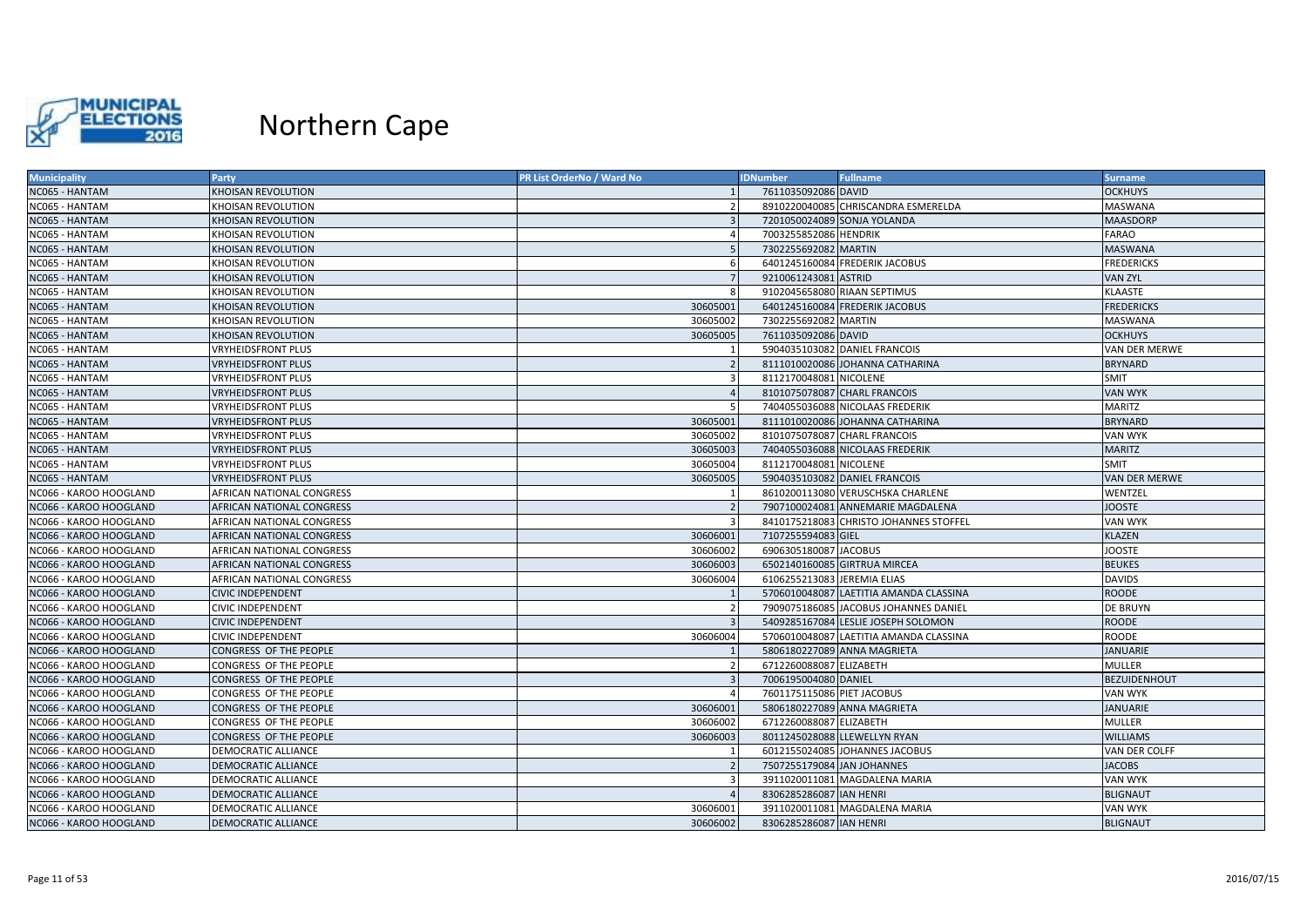

| <b>Municipality</b>    | Party                            | <b>PR List OrderNo / Ward No</b> | <b>IDNumber</b>              | <b>Fullname</b>                             | <b>Surname</b>   |
|------------------------|----------------------------------|----------------------------------|------------------------------|---------------------------------------------|------------------|
| NC066 - KAROO HOOGLAND | DEMOCRATIC ALLIANCE              | 30606003                         |                              | 6012155024085 JOHANNES JACOBUS              | VAN DER COLFF    |
| NC066 - KAROO HOOGLAND | DEMOCRATIC ALLIANCE              | 30606004                         | 7507255179084 JAN JOHANNES   |                                             | <b>JACOBS</b>    |
| NC066 - KAROO HOOGLAND | ECONOMIC FREEDOM FIGHTERS        |                                  | 7111270279084 SHANLEY EILEEN |                                             | <b>NEL</b>       |
| NC066 - KAROO HOOGLAND | <b>ECONOMIC FREEDOM FIGHTERS</b> |                                  | 9201180355088 MARINDA        |                                             | <b>PRINS</b>     |
| NC066 - KAROO HOOGLAND | <b>ECONOMIC FREEDOM FIGHTERS</b> |                                  |                              | 9407200209086 MAURISHA SHEDEEN              | WILLEMSE         |
| NC066 - KAROO HOOGLAND | <b>ECONOMIC FREEDOM FIGHTERS</b> |                                  | 9801300880087 JAIDRE         |                                             | <b>JOOSTE</b>    |
| NC066 - KAROO HOOGLAND | ECONOMIC FREEDOM FIGHTERS        | 30606001                         | 7111270279084 SHANLEY EILEEN |                                             | NEL              |
| NC066 - KAROO HOOGLAND | <b>ECONOMIC FREEDOM FIGHTERS</b> | 30606002                         |                              | 9507220142082 JEANETTE LACRETIA             | <b>HOLLAND</b>   |
| NC066 - KAROO HOOGLAND | <b>ECONOMIC FREEDOM FIGHTERS</b> | 30606003                         |                              | 9407200209086 MAURISHA SHEDEEN              | WILLEMSE         |
| NC066 - KAROO HOOGLAND | <b>ECONOMIC FREEDOM FIGHTERS</b> | 30606004                         | 9201180355088 MARINDA        |                                             | <b>PRINS</b>     |
| NC066 - KAROO HOOGLAND | INDEPENDENT CANDIDATE            | 30606004                         |                              | 6610075071084 ALBERTUS TIESSTIO             | CHADOW           |
| NC066 - KAROO HOOGLAND | <b>VRYHEIDSFRONT PLUS</b>        |                                  |                              | 6502210012083 CATHARINA FREDERIKA ELIZABETH | <b>BOONZAIER</b> |
| NC066 - KAROO HOOGLAND | <b>VRYHEIDSFRONT PLUS</b>        |                                  |                              | 5508025022085 JOSIAS SERVAAS DE KOCK        | MÖELICH          |
| NC066 - KAROO HOOGLAND | <b>VRYHEIDSFRONT PLUS</b>        | 30606001                         |                              | 6502210012083 CATHARINA FREDERIKA ELIZABETH | <b>BOONZAIER</b> |
| NC066 - KAROO HOOGLAND | <b>VRYHEIDSFRONT PLUS</b>        | 30606002                         |                              | 5508025022085 JOSIAS SERVAAS DE KOCK        | MÖELICH          |
| NC066 - KAROO HOOGLAND | <b>VRYHEIDSFRONT PLUS</b>        | 30606003                         |                              | 5508025022085 JOSIAS SERVAAS DE KOCK        | MÖELICH          |
| NC066 - KAROO HOOGLAND | <b>VRYHEIDSFRONT PLUS</b>        | 30606004                         |                              | 6502210012083 CATHARINA FREDERIKA ELIZABETH | BOONZAIER        |
| NC067 - KHÂI-MA        | AFRICAN NATIONAL CONGRESS        |                                  |                              | 7407195226089 STANLEY TERENCE               | <b>BASSON</b>    |
| NC067 - KHâl-MA        | AFRICAN NATIONAL CONGRESS        |                                  |                              | 8007205719088 BENEDICTUS BENJAMIN           | JOSOP            |
| NC067 - KHâl-MA        | AFRICAN NATIONAL CONGRESS        |                                  | 6811240915086 MAGDALENA      |                                             | GROENEWALD       |
| NC067 - KHâl-MA        | AFRICAN NATIONAL CONGRESS        | 30607001                         |                              | 7601310154081 ADELGUNDE SALOME              | ROOI             |
| NC067 - KHâl-MA        | AFRICAN NATIONAL CONGRESS        | 30607002                         | 8108110144089 ESTELLA PATRA  |                                             | <b>CLOETE</b>    |
| NC067 - KHâl-MA        | AFRICAN NATIONAL CONGRESS        | 30607003                         |                              | 7702180149084 PASQUELINE ADONIA             | VAN HEERDEN      |
| NC067 - KHâl-MA        | AFRICAN NATIONAL CONGRESS        | 30607004                         | 6701275064084 STEPHEN        |                                             | <b>QUINCY</b>    |
| NC067 - KHâl-MA        | CONGRESS OF THE PEOPLE           |                                  |                              | 7107020686081 ALEXANDRA AMANDA              | VAN WYK          |
| NC067 - KHâl-MA        | CONGRESS OF THE PEOPLE           |                                  | 6106040194085 SIENA MARTINA  |                                             | MAGERMAN         |
| NC067 - KHâl-MA        | CONGRESS OF THE PEOPLE           |                                  |                              | 4908055122089 JOHNY CHRISTOPHER             | SIMBOYA          |
| NC067 - KHâl-MA        | CONGRESS OF THE PEOPLE           |                                  |                              | 6811190105084 THERESA VERONICA              | <b>PRETORIUS</b> |
| NC067 - KHâl-MA        | CONGRESS OF THE PEOPLE           |                                  | 8211130203081 BLANCHE        |                                             | <b>CLOETE</b>    |
| NC067 - KHâl-MA        | CONGRESS OF THE PEOPLE           | 30607002                         | 6106040194085 SIENA MARTINA  |                                             | MAGERMAN         |
| NC067 - KHâl-MA        | CONGRESS OF THE PEOPLE           | 30607003                         |                              | 7107020686081 ALEXANDRA AMANDA              | VAN WYK          |
| NC067 - KHâl-MA        | CONGRESS OF THE PEOPLE           | 30607004                         | 8211130203081 BLANCHE        |                                             | <b>CLOETE</b>    |
| NC067 - KHâl-MA        | DEMOCRATIC ALLIANCE              |                                  | 5511025070088 STEFANUS       |                                             | APRIL            |
| NC067 - KHâl-MA        | DEMOCRATIC ALLIANCE              |                                  | 6302070153089 SILVIA SOPHIE  |                                             | <b>BRANDT</b>    |
| NC067 - KHâl-MA        | DEMOCRATIC ALLIANCE              |                                  | 5606065161084 JOHN PATRICK   |                                             | <b>BEUKES</b>    |
| NC067 - KHâl-MA        | DEMOCRATIC ALLIANCE              |                                  |                              | 8205235082085 WARREN ROBBIE KENETH          | <b>JULIE</b>     |
| NC067 - KHÂI-MA        | DEMOCRATIC ALLIANCE              |                                  | 5207160192080 FRANCES        |                                             | SPERLING         |
| NC067 - KHâl-MA        | DEMOCRATIC ALLIANCE              | 30607001                         | 5207160192080 FRANCES        |                                             | SPERLING         |
| NC067 - KHâl-MA        | DEMOCRATIC ALLIANCE              | 30607002                         |                              | 8205235082085 WARREN ROBBIE KENETH          | JULIE            |
| NC067 - KHâl-MA        | <b>DEMOCRATIC ALLIANCE</b>       | 30607003                         | 5511025070088 STEFANUS       |                                             | <b>APRIL</b>     |
| NC067 - KHâl-MA        | DEMOCRATIC ALLIANCE              | 30607004                         | 5606065161084 JOHN PATRICK   |                                             | <b>BEUKES</b>    |
| NC067 - KHâl-MA        | <b>DIE FORUM</b>                 |                                  | 8710235090087 NIGEL EARL     |                                             | <b>VAN ROOI</b>  |
| NC067 - KHâl-MA        | <b>DIE FORUM</b>                 |                                  |                              | 7105020072088 MARIA ELIZABETH               | <b>GENIS</b>     |
| NC067 - KHâl-MA        | <b>DIE FORUM</b>                 |                                  |                              | 7404260641086 ANNELIZE CATHARINE            | <b>CLOETE</b>    |
| NC067 - KHÂI-MA        | <b>DIE FORUM</b>                 | 30607001                         | 6007235202081 STEPHEN        |                                             | <b>BLAAUW</b>    |
|                        |                                  |                                  |                              |                                             |                  |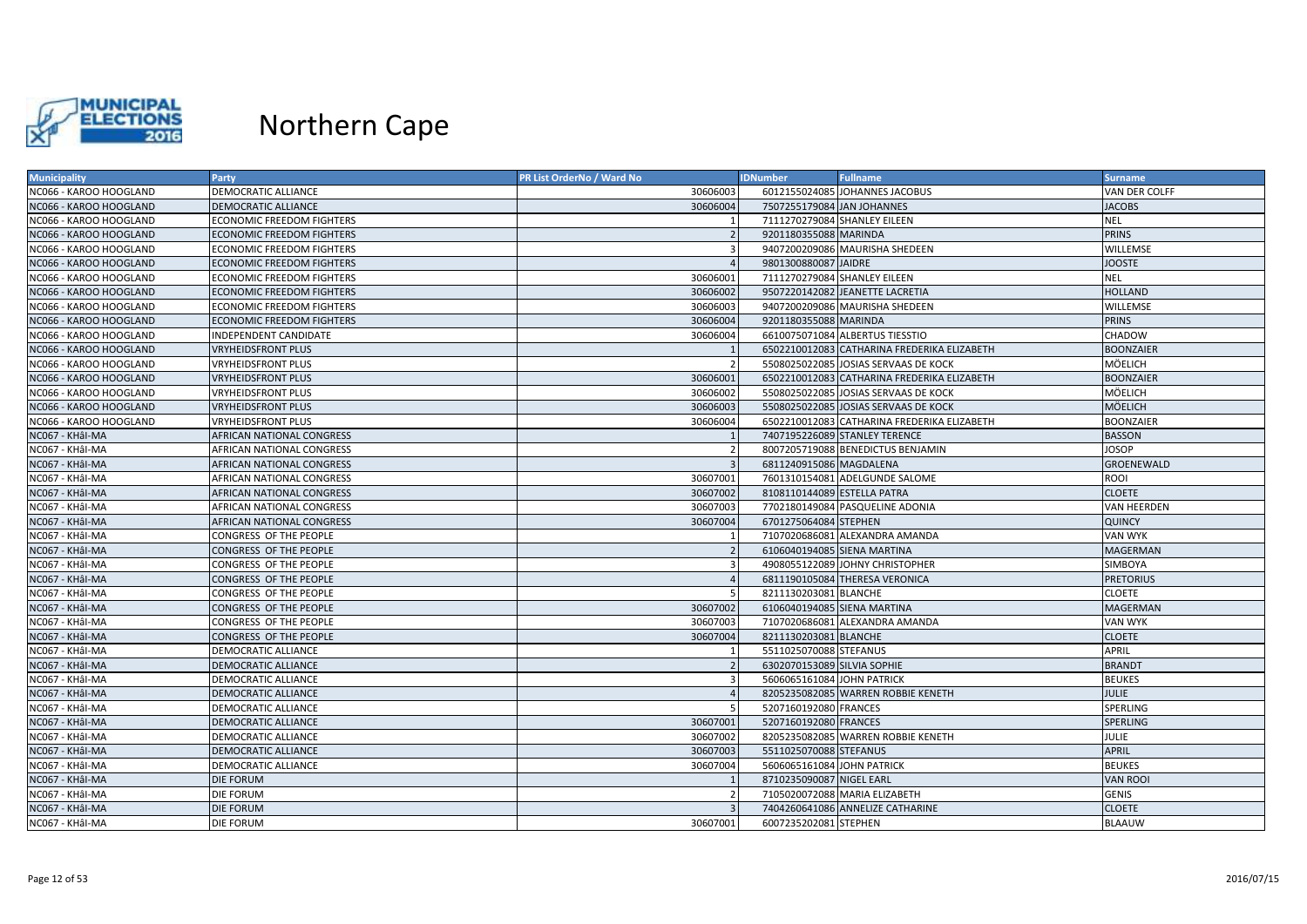

| <b>Municipality</b> | <b>Party</b>                            | PR List OrderNo / Ward No | <b>IDNumber</b>            | <b>Fullname</b>                         | <b>Surname</b>     |
|---------------------|-----------------------------------------|---------------------------|----------------------------|-----------------------------------------|--------------------|
| NC067 - KHâl-MA     | <b>DIE FORUM</b>                        | 30607002                  | 8710235090087 NIGEL EARL   |                                         | <b>VAN ROOI</b>    |
| NC067 - KHâl-MA     | <b>DIE FORUM</b>                        | 30607004                  |                            | 6506161124086 STELLA MAUREEN            | SAKS               |
| NC067 - KHâl-MA     | <b>ECONOMIC FREEDOM FIGHTERS</b>        |                           | 7711285348087 THABO DANIEL |                                         | MANAMATHELA        |
| NC067 - KHâl-MA     | <b>ECONOMIC FREEDOM FIGHTERS</b>        |                           |                            | 9702200542084 NOWALL MCNETHE            | VISAGIE            |
| NC067 - KHÂI-MA     | <b>ECONOMIC FREEDOM FIGHTERS</b>        |                           | 6907265452086 MARCELLINUS  |                                         | <b>GALL</b>        |
| NC067 - KHÂI-MA     | <b>ECONOMIC FREEDOM FIGHTERS</b>        |                           |                            | 7302125174089 DOMINIK MARTIN            | MAGERMAN           |
| NC067 - KHâl-MA     | <b>ECONOMIC FREEDOM FIGHTERS</b>        | 30607002                  |                            | 9702200542084 NOWALL MCNETHE            | <b>VISAGIE</b>     |
| NC067 - KHâl-MA     | <b>ECONOMIC FREEDOM FIGHTERS</b>        | 30607003                  | 6907265452086 MARCELLINUS  |                                         | <b>GALL</b>        |
| NC067 - KHâl-MA     | <b>ECONOMIC FREEDOM FIGHTERS</b>        | 30607004                  |                            | 7302125174089 DOMINIK MARTIN            | <b>MAGERMAN</b>    |
| NC067 - KHâl-MA     | KHAI-MA ONAFHANKLIKE KANDIDATE KOALISIE |                           |                            | 6912145111084 NICOLAAS HENRY            | JANO               |
| NC067 - KHÂI-MA     | KHAI-MA ONAFHANKLIKE KANDIDATE KOALISIE | $\overline{z}$            |                            | 8609205147085 ALISTIAR ASHLEY           | <b>SILO</b>        |
| NC067 - KHâl-MA     | KHAI-MA ONAFHANKLIKE KANDIDATE KOALISIE |                           | 6402215186083 DIRKIE       |                                         | <b>BRANDT</b>      |
| NC067 - KHÂI-MA     | KHAI-MA ONAFHANKLIKE KANDIDATE KOALISIE | 30607001                  |                            | 6912145111084 NICOLAAS HENRY            | <b>JANO</b>        |
| NC067 - KHâl-MA     | KHAI-MA ONAFHANKLIKE KANDIDATE KOALISIE | 30607002                  |                            | 8609205147085 ALISTIAR ASHLEY           | <b>SILO</b>        |
| NC067 - KHâl-MA     | KHAI-MA ONAFHANKLIKE KANDIDATE KOALISIE | 30607004                  | 6402215186083 DIRKIE       |                                         | <b>BRANDT</b>      |
| NC067 - KHâl-MA     | <b>VRYHEIDSFRONT PLUS</b>               |                           |                            | 7603170225084 ALIDA JOHANNA             | <b>VAN NIEKERK</b> |
| NC067 - KHÂI-MA     | <b>VRYHEIDSFRONT PLUS</b>               | 30607001                  |                            | 7603170225084 ALIDA JOHANNA             | <b>VAN NIEKERK</b> |
| NC067 - KHâl-MA     | <b>VRYHEIDSFRONT PLUS</b>               | 30607002                  |                            | 7603170225084 ALIDA JOHANNA             | VAN NIEKERK        |
| NC067 - KHâl-MA     | <b>VRYHEIDSFRONT PLUS</b>               | 30607003                  |                            | 7603170225084 ALIDA JOHANNA             | <b>VAN NIEKERK</b> |
| NC067 - KHâl-MA     | <b>VRYHEIDSFRONT PLUS</b>               | 30607004                  |                            | 7603170225084 ALIDA JOHANNA             | <b>VAN NIEKERK</b> |
| NC071 - UBUNTU      | <b>AFRICAN NATIONAL CONGRESS</b>        |                           |                            | 7901030782082 AMELIA LELANIE            | <b>KWELETA</b>     |
| NC071 - UBUNTU      | AFRICAN NATIONAL CONGRESS               |                           |                            | 6311255727088 MTHUTHUZEU ALBERT         | <b>GONGOTHA</b>    |
| NC071 - UBUNTU      | AFRICAN NATIONAL CONGRESS               | 30701001                  | 6104135748089 JOHN         |                                         | LOLWANA            |
| NC071 - UBUNTU      | AFRICAN NATIONAL CONGRESS               | 30701002                  | 6410145226085 JOHN COLLEN  |                                         | PIETERSE           |
| NC071 - UBUNTU      | <b>AFRICAN NATIONAL CONGRESS</b>        | 30701003                  |                            | 8409070266080 CHARLENE CHERYL           | <b>JANTJIES</b>    |
| NC071 - UBUNTU      | AFRICAN NATIONAL CONGRESS               | 30701004                  |                            | 7109230738082 BEAUTY NONZWAKAZI         | <b>ELOFF</b>       |
| NC071 - UBUNTU      | CONGRESS OF THE PEOPLE                  |                           |                            | 7309150550083 KHOLEKA VALERY            | <b>DE BRUYN</b>    |
| NC071 - UBUNTU      | CONGRESS OF THE PEOPLE                  |                           |                            | 8107025584082 NATHANE TSIETSI           | ZOTSHANE           |
| NC071 - UBUNTU      | CONGRESS OF THE PEOPLE                  |                           |                            | 7007280583087 PUMELELA LAVISA           | <b>JACOBS</b>      |
| NC071 - UBUNTU      | CONGRESS OF THE PEOPLE                  |                           | 6106255596081 WALLACE      |                                         | <b>GININI</b>      |
| NC071 - UBUNTU      | CONGRESS OF THE PEOPLE                  | 30701001                  | 6106255596081 WALLACE      |                                         | <b>GININI</b>      |
| NC071 - UBUNTU      | CONGRESS OF THE PEOPLE                  | 30701004                  |                            | 7309150550083 KHOLEKA VALERY            | <b>DE BRUYN</b>    |
| NC071 - UBUNTU      | <b>DEMOCRATIC ALLIANCE</b>              |                           | 5010050095086 WILMA        |                                         | <b>SCHUTZ</b>      |
| NC071 - UBUNTU      | DEMOCRATIC ALLIANCE                     |                           |                            | 6504180545084 MARIA MAGTELENA           | <b>BAADJIES</b>    |
| NC071 - UBUNTU      | DEMOCRATIC ALLIANCE                     |                           |                            | 5809075176080 SYDNEY CHARLES            | <b>JORDAAN</b>     |
| NC071 - UBUNTU      | <b>DEMOCRATIC ALLIANCE</b>              |                           | 4811205078088 JACOBUS HUGO |                                         | VORSTER            |
| NC071 - UBUNTU      | <b>DEMOCRATIC ALLIANCE</b>              |                           |                            | 9112050313083 NADINE ANNEMARIE          | <b>SMITH</b>       |
| NC071 - UBUNTU      | DEMOCRATIC ALLIANCE                     | -6                        | 6607105636084 CHARLES EBEN |                                         | ADAMS              |
| NC071 - UBUNTU      | DEMOCRATIC ALLIANCE                     |                           |                            | 7901130057088 CHRISTINE MARCIA PATRICIA | <b>BITTERBOS</b>   |
| NC071 - UBUNTU      | DEMOCRATIC ALLIANCE                     | 30701001                  | 6607105636084 CHARLES EBEN |                                         | ADAMS              |
| NC071 - UBUNTU      | <b>DEMOCRATIC ALLIANCE</b>              | 30701002                  |                            | 5611125102086 NICOLAAS JOHANNES         | <b>KEYSER</b>      |
| NC071 - UBUNTU      | DEMOCRATIC ALLIANCE                     | 30701003                  |                            | 4811205078088 JACOBUS HUGO              | VORSTER            |
| NC071 - UBUNTU      | <b>DEMOCRATIC ALLIANCE</b>              | 30701004                  | 6905145217083 AUBREY       |                                         | <b>VERWEY</b>      |
| NC071 - UBUNTU      | <b>ECONOMIC FREEDOM FIGHTERS</b>        |                           | 8308140162081 NATATIA      |                                         | ARENDS             |
| NC071 - UBUNTU      | <b>ECONOMIC FREEDOM FIGHTERS</b>        |                           |                            | 7906230093081 MARIONETTE ANCHIA         | DE VOS             |
|                     |                                         |                           |                            |                                         |                    |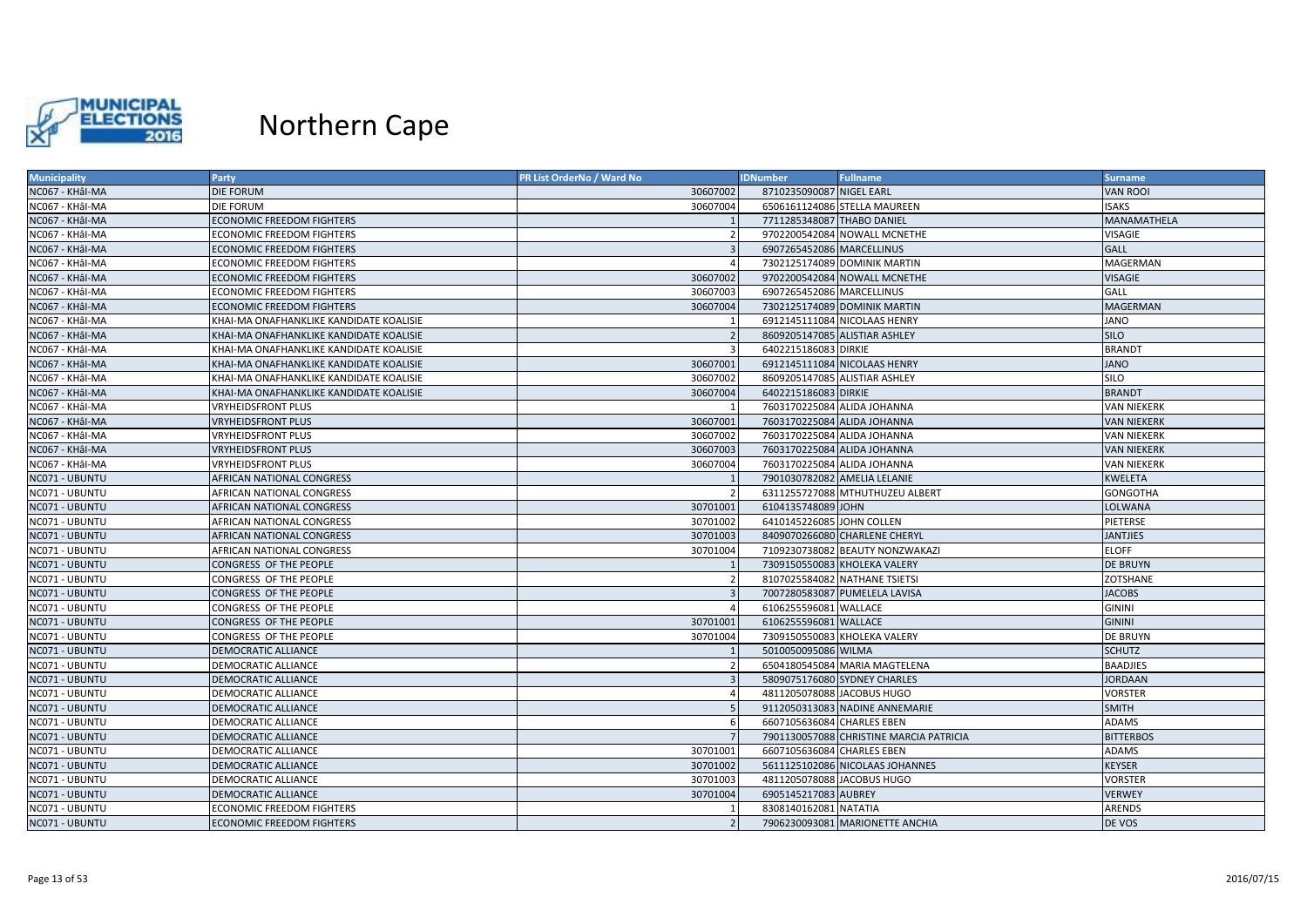

| <b>Municipality</b> | Party                            | PR List OrderNo / Ward No | <b>IDNumber</b>              | <b>Fullname</b>                     | Surname             |
|---------------------|----------------------------------|---------------------------|------------------------------|-------------------------------------|---------------------|
| NC071 - UBUNTU      | <b>ECONOMIC FREEDOM FIGHTERS</b> |                           |                              | 6910300303082 YVONNE ALETTA ANNIE   | <b>MARTINS</b>      |
| NC071 - UBUNTU      | ECONOMIC FREEDOM FIGHTERS        | 30701001                  | 6108275221088 DAWID          |                                     | PLAATJIES           |
| NC071 - UBUNTU      | <b>ECONOMIC FREEDOM FIGHTERS</b> | 30701002                  | 8108041049084 LENA           |                                     | <b>STEENKAMP</b>    |
| NC071 - UBUNTU      | <b>ECONOMIC FREEDOM FIGHTERS</b> | 30701003                  | 9106130191089 TIRSHA KARIN   |                                     | STEENKAMP           |
| NC071 - UBUNTU      | ECONOMIC FREEDOM FIGHTERS        | 30701004                  |                              | 7011270591084 VUYISWA ADORABLE      | FAAS                |
| NC071 - UBUNTU      | <b>INDEPENDENT CANDIDATE</b>     | 30701001                  | 7405205365087 TIMOTHY        |                                     | SAM                 |
| NC071 - UBUNTU      | NDEPENDENT CANDIDATE             | 30701002                  | 5202115069087 FRANK SAMUEL   |                                     | RATHENAM            |
| NC071 - UBUNTU      | <b>INDEPENDENT CANDIDATE</b>     | 30701002                  |                              | 6809025025089 BENJEMIN ANDRIES      | <b>DE BRUIN</b>     |
| NC071 - UBUNTU      | <b>INDEPENDENT CANDIDATE</b>     | 30701002                  |                              | 7107170102087 PAULA ELIZABETH       | <b>JANTJIES</b>     |
| NC071 - UBUNTU      | <b>INDEPENDENT CANDIDATE</b>     | 30701004                  | 7004225287080 KRISJAN JAMES  |                                     | <b>ARENS</b>        |
| NC071 - UBUNTU      | <b>INDEPENDENT CANDIDATE</b>     | 30701004                  |                              | 7610055399082 GOODMAN ZAKUYISA      | MAY                 |
| NC071 - UBUNTU      | <b>VRYHEIDSFRONT PLUS</b>        |                           |                              | 5305135088084 HENDRIK JACOBUS JANSE | <b>VAN RENSBURG</b> |
| NC071 - UBUNTU      | VRYHEIDSFRONT PLUS               |                           | 5911100075087 ANDRIA ANITA   |                                     | <b>VAN RENSBURG</b> |
| NC071 - UBUNTU      | <b>VRYHEIDSFRONT PLUS</b>        |                           | 4710315546085 SCHALK ANDRIES |                                     | DE ROUBAIX          |
| NC071 - UBUNTU      | VRYHEIDSFRONT PLUS               | 30701001                  | 5911100075087 ANDRIA ANITA   |                                     | VAN RENSBURG        |
| NC071 - UBUNTU      | <b>VRYHEIDSFRONT PLUS</b>        | 30701002                  |                              | 5305135088084 HENDRIK JACOBUS JANSE | <b>VAN RENSBURG</b> |
| NC071 - UBUNTU      | VRYHEIDSFRONT PLUS               | 30701003                  |                              | 5305135088084 HENDRIK JACOBUS JANSE | VAN RENSBURG        |
| NC071 - UBUNTU      | <b>VRYHEIDSFRONT PLUS</b>        | 30701004                  | 4710315546085 SCHALK ANDRIES |                                     | <b>DE ROUBAIX</b>   |
| NC072 - UMSOBOMVU   | AFRICAN NATIONAL CONGRESS        |                           |                              | 7403165340083 MZWANDILE SIMON       | тото                |
| NC072 - UMSOBOMVU   | AFRICAN NATIONAL CONGRESS        |                           |                              | 7905170776085 CYNTHIA NDILEKA       | <b>BASJAN</b>       |
| NC072 - UMSOBOMVU   | AFRICAN NATIONAL CONGRESS        | $\overline{\mathbf{a}}$   | 7003300312086 NOLIZWE BETTY  |                                     | <b>MDALA</b>        |
| NC072 - UMSOBOMVU   | AFRICAN NATIONAL CONGRESS        |                           | 5108270114081 ANNIE          |                                     | <b>FRITZ</b>        |
| NC072 - UMSOBOMVU   | AFRICAN NATIONAL CONGRESS        | 30702001                  |                              | 5805105571084 MZIMKHULU ALBERT      | <b>SESTILE</b>      |
| NC072 - UMSOBOMVU   | AFRICAN NATIONAL CONGRESS        | 30702002                  | 5709175124081 WILLEM         |                                     | <b>MINNIE</b>       |
| NC072 - UMSOBOMVU   | AFRICAN NATIONAL CONGRESS        | 30702003                  | 7404010075080 ELSABE         |                                     | <b>HUMPHRIES</b>    |
| NC072 - UMSOBOMVU   | AFRICAN NATIONAL CONGRESS        | 30702004                  |                              | 7005295056081 VINCENT PHILIPUS      | <b>HARMSE</b>       |
| NC072 - UMSOBOMVU   | AFRICAN NATIONAL CONGRESS        | 30702005                  |                              | 8502170941089 NANDIPHA DAGRACIA     | <b>STAFA</b>        |
| NC072 - UMSOBOMVU   | AFRICAN NATIONAL CONGRESS        | 30702006                  |                              | 8404105832089 MBULELO RICHARD       | KAFI                |
| NC072 - UMSOBOMVU   | CONGRESS OF THE PEOPLE           |                           | 5602215125087 NICHOLAAS      |                                     | <b>REYNERS</b>      |
| NC072 - UMSOBOMVU   | CONGRESS OF THE PEOPLE           |                           | 7605105704083 SIMPHIWE       |                                     | <b>SIKO</b>         |
| NC072 - UMSOBOMVU   | CONGRESS OF THE PEOPLE           | 30702001                  | 7605105704083 SIMPHIWE       |                                     | SIKO                |
| NC072 - UMSOBOMVU   | CONGRESS OF THE PEOPLE           | 30702004                  | 5602215125087 NICHOLAAS      |                                     | <b>REYNERS</b>      |
| NC072 - UMSOBOMVU   | DEMOCRATIC ALLIANCE              |                           |                              | 5706055112087 JOHANNES PETRUS       | MATTHEE             |
| NC072 - UMSOBOMVU   | DEMOCRATIC ALLIANCE              |                           |                              | 7206295175083 NICKLAAS JOHANNES     | <b>BATTIES</b>      |
| NC072 - UMSOBOMVU   | <b>DEMOCRATIC ALLIANCE</b>       | 3                         | 5501070030087 SARHA KARLIEN  |                                     | <b>BROWN</b>        |
| NC072 - UMSOBOMVU   | <b>DEMOCRATIC ALLIANCE</b>       |                           | 6805205218080 LEON           |                                     | <b>SEEKOEI</b>      |
| NC072 - UMSOBOMVU   | DEMOCRATIC ALLIANCE              |                           |                              | 7005110169085 AMANDA EMMERENTIA     | <b>DOUW</b>         |
| NC072 - UMSOBOMVU   | <b>DEMOCRATIC ALLIANCE</b>       |                           | 8701185159089 ELTON ROGER    |                                     | <b>MITCHELL</b>     |
| NC072 - UMSOBOMVU   | DEMOCRATIC ALLIANCE              |                           | 5403035234088 HAASTIG        |                                     | COUNTER             |
| NC072 - UMSOBOMVU   | DEMOCRATIC ALLIANCE              | 30702001                  | 5403035234088 HAASTIG        |                                     | <b>COUNTER</b>      |
| NC072 - UMSOBOMVU   | DEMOCRATIC ALLIANCE              | 30702002                  | 5501070030087 SARHA KARLIEN  |                                     | <b>BROWN</b>        |
| NC072 - UMSOBOMVU   | DEMOCRATIC ALLIANCE              | 30702003                  |                              | 7005110169085 AMANDA EMMERENTIA     | <b>DOUW</b>         |
| NC072 - UMSOBOMVU   | DEMOCRATIC ALLIANCE              | 30702004                  |                              | 7206295175083 NICKLAAS JOHANNES     | <b>BATTIES</b>      |
| NC072 - UMSOBOMVU   | <b>DEMOCRATIC ALLIANCE</b>       | 30702005                  |                              | 5706055112087 JOHANNES PETRUS       | <b>MATTHEE</b>      |
| NC072 - UMSOBOMVU   | DEMOCRATIC ALLIANCE              | 30702006                  | 8701185159089 ELTON ROGER    |                                     | <b>MITCHELL</b>     |
|                     |                                  |                           |                              |                                     |                     |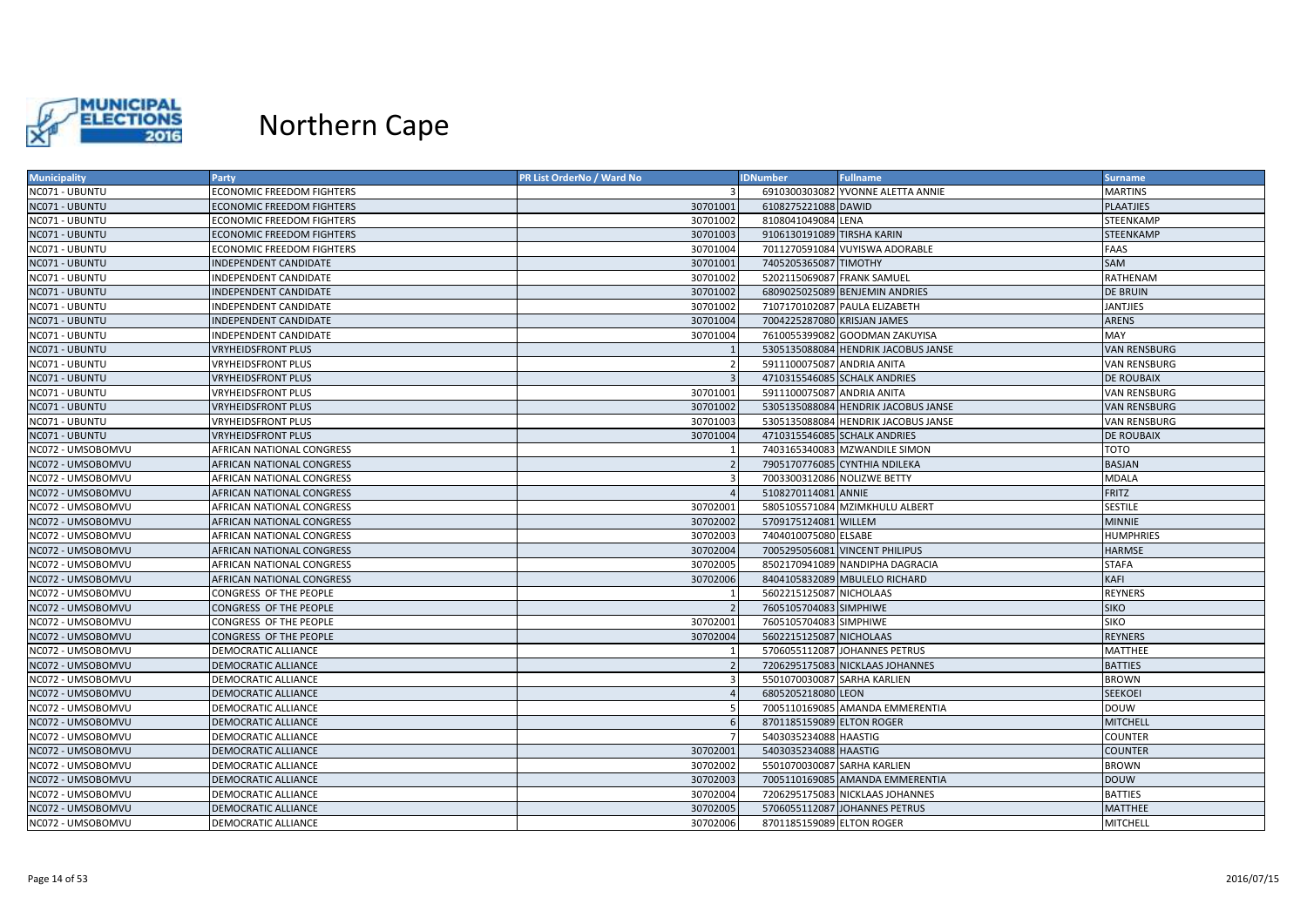

| <b>Municipality</b> | Party                            | PR List OrderNo / Ward No | <b>IDNumber</b>            | <b>Fullname</b>                    | <b>Surname</b>   |
|---------------------|----------------------------------|---------------------------|----------------------------|------------------------------------|------------------|
| NC072 - UMSOBOMVU   | <b>ECONOMIC FREEDOM FIGHTERS</b> |                           |                            | 6807305468086 MARTHINUS JOHANNES   | <b>WILLIAMS</b>  |
| NC072 - UMSOBOMVU   | <b>ECONOMIC FREEDOM FIGHTERS</b> | -2                        |                            | 9303050322089 NTOMBEKHAYA          | MAGXEISO         |
| NC072 - UMSOBOMVU   | <b>ECONOMIC FREEDOM FIGHTERS</b> | $\mathbf{R}$              |                            | 7507025071082 MZOXOLO JUSTICE      | <b>KETELO</b>    |
| NC072 - UMSOBOMVU   | <b>ECONOMIC FREEDOM FIGHTERS</b> |                           |                            | 7103065123080 CRAIG CAVIN VIVIAN   | MANUEL           |
| NC072 - UMSOBOMVU   | <b>ECONOMIC FREEDOM FIGHTERS</b> |                           | 6104230558086 EDITH LUMKA  |                                    | <b>MYEKI</b>     |
| NC072 - UMSOBOMVU   | <b>ECONOMIC FREEDOM FIGHTERS</b> |                           | 7606156597087 MVULENI      |                                    | PETER            |
| NC072 - UMSOBOMVU   | <b>ECONOMIC FREEDOM FIGHTERS</b> | 30702001                  | 9005135541084 ODWA         |                                    | <b>MAQINA</b>    |
| NC072 - UMSOBOMVU   | <b>ECONOMIC FREEDOM FIGHTERS</b> | 30702002                  | 6104230558086 EDITH LUMKA  |                                    | <b>MYEKI</b>     |
| NC072 - UMSOBOMVU   | <b>ECONOMIC FREEDOM FIGHTERS</b> | 30702003                  |                            | 7707045499087 XOLANI THEOPHILLUS   | QOZILE           |
| NC072 - UMSOBOMVU   | ECONOMIC FREEDOM FIGHTERS        | 30702004                  |                            | 9112200170086 CIRALENE MEGAN       | <b>WILLIAMS</b>  |
| NC072 - UMSOBOMVU   | <b>ECONOMIC FREEDOM FIGHTERS</b> | 30702005                  |                            | 7912285410089 NONWABISI ANTONIO    | <b>KETELO</b>    |
| NC072 - UMSOBOMVU   | <b>ECONOMIC FREEDOM FIGHTERS</b> | 30702006                  |                            | 9101150509088 ZUKISWA SELMA        | <b>STUURMAN</b>  |
| NC072 - UMSOBOMVU   | <b>VRYHEIDSFRONT PLUS</b>        |                           | 9601010319081 LIZ-MARÉ     |                                    | <b>BRITS</b>     |
| NC072 - UMSOBOMVU   | <b>VRYHEIDSFRONT PLUS</b>        | 30702001                  | 9601010319081 LIZ-MARÉ     |                                    | <b>BRITS</b>     |
| NC072 - UMSOBOMVU   | <b>VRYHEIDSFRONT PLUS</b>        | 30702002                  | 9601010319081 LIZ-MARÉ     |                                    | <b>BRITS</b>     |
| NC072 - UMSOBOMVU   | <b>VRYHEIDSFRONT PLUS</b>        | 30702003                  | 9601010319081 LIZ-MARÉ     |                                    | <b>BRITS</b>     |
| NC072 - UMSOBOMVU   | <b>VRYHEIDSFRONT PLUS</b>        | 30702004                  | 9601010319081 LIZ-MARÉ     |                                    | <b>BRITS</b>     |
| NC072 - UMSOBOMVU   | <b>VRYHEIDSFRONT PLUS</b>        | 30702005                  | 9601010319081 LIZ-MARÉ     |                                    | <b>BRITS</b>     |
| NC072 - UMSOBOMVU   | <b>VRYHEIDSFRONT PLUS</b>        | 30702006                  | 9601010319081 LIZ-MARÉ     |                                    | <b>BRITS</b>     |
| NC073 - EMTHANJENI  | AFRICAN NATIONAL CONGRESS        |                           | 6608025585088 SIPHO THOMAS |                                    | <b>STHONGA</b>   |
| NC073 - EMTHANJENI  | <b>AFRICAN NATIONAL CONGRESS</b> |                           |                            | 6904140284081 MONICA CHARMAINE     | <b>KIVEDO</b>    |
| NC073 - EMTHANJENI  | AFRICAN NATIONAL CONGRESS        | 3                         |                            | 6403220153084 MARIE MAGDALENA      | FREDDIE-MOHAMMAD |
| NC073 - EMTHANJENI  | AFRICAN NATIONAL CONGRESS        |                           |                            | 7112210143083 MARIA MAGDALENA      | <b>KOCK</b>      |
| NC073 - EMTHANJENI  | AFRICAN NATIONAL CONGRESS        | -5                        |                            | 8404105792085 LUSAPHO DONALD       | <b>WILLIAMS</b>  |
| NC073 - EMTHANJENI  | <b>AFRICAN NATIONAL CONGRESS</b> | -6                        |                            | 4808090130081 ELAINE YOLINDE       | KRÜLL            |
| NC073 - EMTHANJENI  | AFRICAN NATIONAL CONGRESS        |                           | 8509020637080 NWABISA      |                                    | <b>NJOKWENI</b>  |
| NC073 - EMTHANJENI  | <b>AFRICAN NATIONAL CONGRESS</b> | 30703001                  |                            | 8401155022082 RONALD RODGER        | <b>FAUL</b>      |
| NC073 - EMTHANJENI  | AFRICAN NATIONAL CONGRESS        | 30703002                  | 6505135594085 DIRK         |                                    | VANEL            |
| NC073 - EMTHANJENI  | AFRICAN NATIONAL CONGRESS        | 30703003                  |                            | 7212270516085 NONTOBEKO PATRICIA   | <b>MKONTWANA</b> |
| NC073 - EMTHANJENI  | AFRICAN NATIONAL CONGRESS        | 30703004                  |                            | 6410080226082 PATRICIA DALENE      | <b>VAN WYK</b>   |
| NC073 - EMTHANJENI  | <b>AFRICAN NATIONAL CONGRESS</b> | 30703005                  |                            | 5601195049085 EDWIN THEODORE       | <b>KAMIES</b>    |
| NC073 - EMTHANJENI  | AFRICAN NATIONAL CONGRESS        | 30703006                  | 7212160160085 LENA ELIZA   |                                    | ANDREWS          |
| NC073 - EMTHANJENI  | <b>AFRICAN NATIONAL CONGRESS</b> | 30703007                  | 7005250741081 LUCY         |                                    | <b>BILLIE</b>    |
| NC073 - EMTHANJENI  | AFRICAN NATIONAL CONGRESS        | 30703008                  |                            | 7111015672080 PATRICK PHUMELELO    | MHLAULI          |
| NC073 - EMTHANJENI  | CONGRESS OF THE PEOPLE           |                           | 7501305141087 FREEK        |                                    | SWANEPOEL        |
| NC073 - EMTHANJENI  | CONGRESS OF THE PEOPLE           | $\overline{2}$            |                            | 6909065028082 GERALD CASMO         | <b>MATTHYS</b>   |
| NC073 - EMTHANJENI  | CONGRESS OF THE PEOPLE           | 30703001                  |                            | 6909065028082 GERALD CASMO         | <b>MATTHYS</b>   |
| NC073 - EMTHANJENI  | CONGRESS OF THE PEOPLE           | 30703002                  | 7501305141087 FREEK        |                                    | SWANEPOEL        |
| NC073 - EMTHANJENI  | DEMOCRATIC ALLIANCE              |                           |                            | 4610225002080 HENNING JACOBUS      | <b>RUST</b>      |
| NC073 - EMTHANJENI  | DEMOCRATIC ALLIANCE              | $\overline{2}$            |                            | 7307085140087 CHRISTOFFEL JOHANNES | LOUW             |
| NC073 - EMTHANJENI  | <b>DEMOCRATIC ALLIANCE</b>       |                           |                            | 6403195118088 AUBURN FRANCIOS      | <b>JAFTHA</b>    |
| NC073 - EMTHANJENI  | DEMOCRATIC ALLIANCE              |                           | 7003240088085 JOLINE       |                                    | <b>HOFFMAN</b>   |
| NC073 - EMTHANJENI  | DEMOCRATIC ALLIANCE              |                           | 6710215086081 DE WAAL      |                                    | <b>VENTER</b>    |
| NC073 - EMTHANJENI  | DEMOCRATIC ALLIANCE              | -6                        | 5212315104089 ABDUL        |                                    | <b>GAFOOR</b>    |
| NC073 - EMTHANJENI  | <b>DEMOCRATIC ALLIANCE</b>       |                           | 6909295148080 PAUL BERTY   |                                    | <b>NYL</b>       |
|                     |                                  |                           |                            |                                    |                  |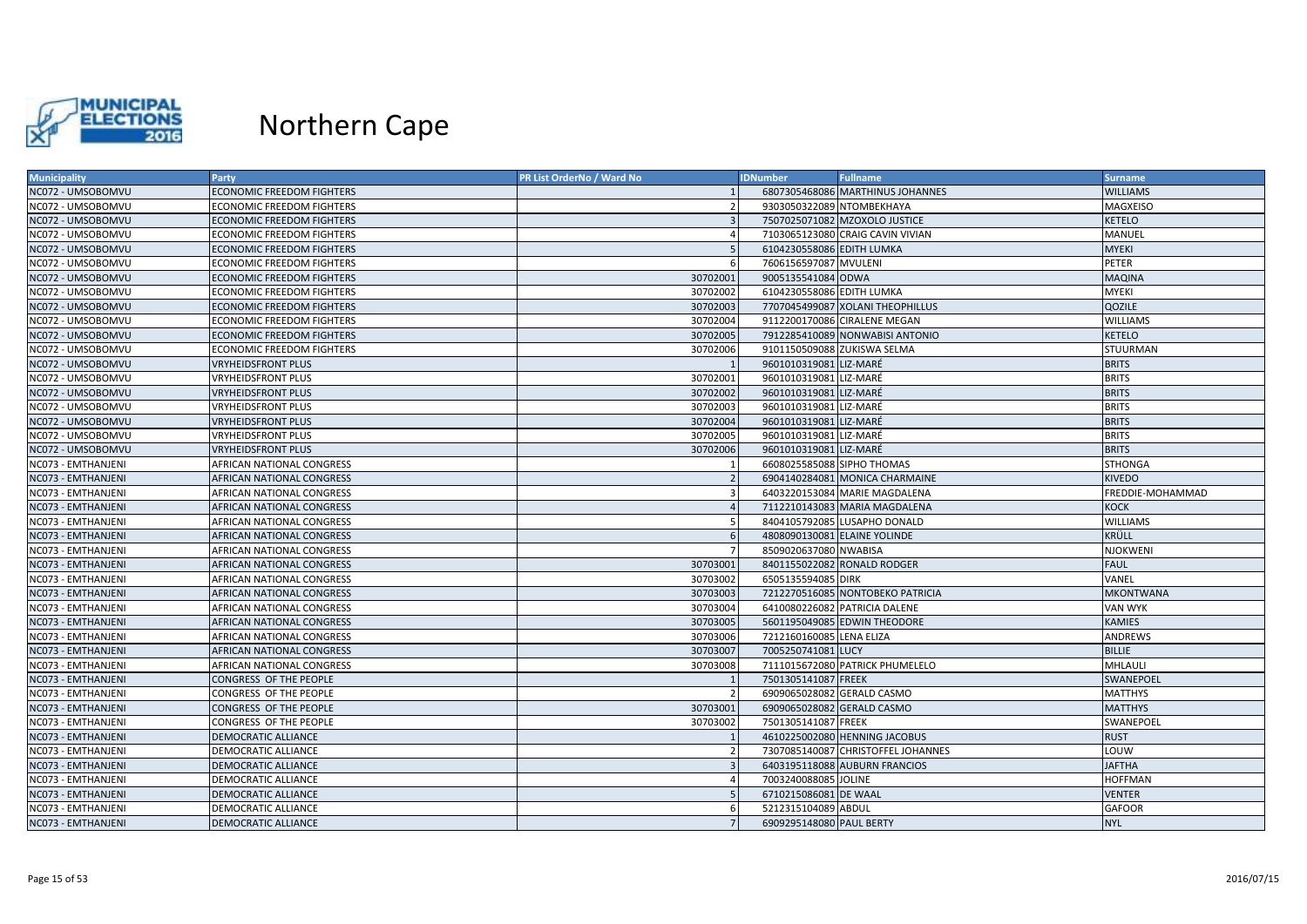

| NC073 - EMTHANJENI<br>DEMOCRATIC ALLIANCE<br>4802125074083 WILLEM JACOBUS<br><b>DU PLESSIS</b><br>6802250166082 ELSA MARIA<br>NC073 - EMTHANJENI<br>DEMOCRATIC ALLIANCE<br>MATJAN<br>NC073 - EMTHANJENI<br>6410270186088 WILHELMINA<br><b>HENDRIKS</b><br>DEMOCRATIC ALLIANCE<br>10<br>11<br>6109265180086 BENNIE<br>NC073 - EMTHANJENI<br><b>DEMOCRATIC ALLIANCE</b><br>SWANEPOEL<br>12<br>NC073 - EMTHANJENI<br>DEMOCRATIC ALLIANCE<br>6210140627083 PRINCESS NTOMBOMZI<br><b>BUSHULA</b><br>13<br>NC073 - EMTHANJENI<br><b>DEMOCRATIC ALLIANCE</b><br>8305265147087 PIETER<br><b>OLIFANT</b><br>30703001<br>6410270186088 WILHELMINA<br><b>HENDRIKS</b><br>NC073 - EMTHANJENI<br>DEMOCRATIC ALLIANCE<br>30703002<br>7003240088085 JOLINE<br><b>HOFFMAN</b><br>NC073 - EMTHANJENI<br>DEMOCRATIC ALLIANCE<br>NC073 - EMTHANJENI<br>DEMOCRATIC ALLIANCE<br>30703003<br>6210140627083 PRINCESS NTOMBOMZI<br><b>BUSHULA</b><br>30703004<br>8305265147087 PIETER<br><b>OLIFANT</b><br>NC073 - EMTHANJENI<br>DEMOCRATIC ALLIANCE<br>NC073 - EMTHANJENI<br>DEMOCRATIC ALLIANCE<br>30703005<br>4802125074083 WILLEM JACOBUS<br><b>DU PLESSIS</b><br>NC073 - EMTHANJENI<br>30703006<br>5212315104089 ABDUL<br><b>DEMOCRATIC ALLIANCE</b><br><b>GAFOOR</b><br>30703007<br>6802250166082 ELSA MARIA<br>MATJAN<br>NC073 - EMTHANJENI<br>DEMOCRATIC ALLIANCE<br>NC073 - EMTHANJENI<br>DEMOCRATIC ALLIANCE<br>30703008<br>6710215086081 DE WAAL<br><b>VENTER</b><br>NC073 - EMTHANJENI<br><b>ECONOMIC FREEDOM FIGHTERS</b><br>6712115425088 MZWANDILE OWEN<br><b>MARAMBA</b><br>8707200658088 BONGIWE MIRRIAM<br><b>KOWA</b><br>NC073 - EMTHANJENI<br><b>ECONOMIC FREEDOM FIGHTERS</b><br>NC073 - EMTHANJENI<br><b>ECONOMIC FREEDOM FIGHTERS</b><br>7605075866086 MXOLISI REGINALD<br><b>DYUSHU</b><br><b>STEVENS</b><br>NC073 - EMTHANJENI<br>ECONOMIC FREEDOM FIGHTERS<br>7811300172080 MARITZA SHIREEN<br>NC073 - EMTHANJENI<br>8007060239081 THANDEKA PATHIA<br>SOKWEBA<br><b>ECONOMIC FREEDOM FIGHTERS</b><br>5<br>6111070138085 ANET<br>NC073 - EMTHANJENI<br><b>ECONOMIC FREEDOM FIGHTERS</b><br><b>WILLIAMS</b><br>NC073 - EMTHANJENI<br><b>ECONOMIC FREEDOM FIGHTERS</b><br>9201020456088 XOLELWA LENCIA<br>ASIYA<br>NC073 - EMTHANJENI<br>7211230928083 NTEBALENG MILDRED<br><b>KIET</b><br><b>ECONOMIC FREEDOM FIGHTERS</b><br>7610040065087 JERCIA BILLSKA<br>NC073 - EMTHANJENI<br><b>ECONOMIC FREEDOM FIGHTERS</b><br><sub>q</sub><br><b>KRUGER</b><br>NC073 - EMTHANJENI<br>10<br>8108211092088 MARIA<br><b>APRIL</b><br><b>ECONOMIC FREEDOM FIGHTERS</b><br>NC073 - EMTHANJENI<br><b>ECONOMIC FREEDOM FIGHTERS</b><br>11<br>8005245060083 EBENHAESER ROUEL<br>VAN STADEN<br>30703001<br>6711225652086 ARNOLS<br>NC073 - EMTHANJENI<br><b>ECONOMIC FREEDOM FIGHTERS</b><br><b>MACKAY</b><br>30703002<br>NC073 - EMTHANJENI<br><b>ECONOMIC FREEDOM FIGHTERS</b><br>6111180189085 MARGARET<br><b>HENDRICKS</b><br>30703003<br>NC073 - EMTHANJENI<br><b>ECONOMIC FREEDOM FIGHTERS</b><br>7409050374087 PRIMROSE NOZIPHIWO<br><b>BUSHULA</b><br>NC073 - EMTHANJENI<br>30703004<br>5505135041088 ISAK<br><b>BOOYSEN</b><br><b>ECONOMIC FREEDOM FIGHTERS</b><br>NC073 - EMTHANJENI<br>30703005<br>5404085009081 HENRY PETER<br><b>MC KENZIE</b><br>ECONOMIC FREEDOM FIGHTERS<br>30703006<br>8108265249089 RYNO ELROY<br>NC073 - EMTHANJENI<br>ECONOMIC FREEDOM FIGHTERS<br>SWARTZ<br>30703007<br>NC073 - EMTHANJENI<br><b>ECONOMIC FREEDOM FIGHTERS</b><br>6909105324087 JONATHAN<br><b>ADAMS</b><br>NC073 - EMTHANJENI<br><b>ECONOMIC FREEDOM FIGHTERS</b><br>30703008<br>7708205567085 HAPPYBOY VUYO<br>SGONYELA<br>6712305046082 PIERRE<br>NC073 - EMTHANJENI<br>VRYHEIDSFRONT PLUS<br><b>FOURIE</b><br>6911095026086 HENK<br>NC073 - EMTHANJENI<br><b>VRYHEIDSFRONT PLUS</b><br><b>SMIT</b><br>5110245041084 JACOBUS ABRAHAM<br>NC073 - EMTHANJENI<br>VRYHEIDSFRONT PLUS<br><b>BOTHMA</b><br>7101040029083 NINA<br>NC073 - EMTHANJENI<br><b>VRYHEIDSFRONT PLUS</b><br><b>FOURIE</b><br>NC073 - EMTHANJENI<br><b>VRYHEIDSFRONT PLUS</b><br>30703001<br>5110245041084 JACOBUS ABRAHAM<br><b>BOTHMA</b><br>30703002<br>5110245041084 JACOBUS ABRAHAM<br>NC073 - EMTHANJENI<br>VRYHEIDSFRONT PLUS<br><b>BOTHMA</b><br>30703003<br>6911095026086 HENK<br><b>SMIT</b><br>NC073 - EMTHANJENI<br><b>VRYHEIDSFRONT PLUS</b><br>NC073 - EMTHANJENI<br>6911095026086 HENK<br><b>VRYHEIDSFRONT PLUS</b><br>30703004<br><b>SMIT</b><br>30703005<br>6712305046082 PIERRE<br><b>FOURIE</b><br>NC073 - EMTHANJENI<br>VRYHEIDSFRONT PLUS<br><b>VRYHEIDSFRONT PLUS</b><br>30703006<br>7101040029083 NINA<br><b>FOURIE</b><br>NC073 - EMTHANJENI<br>NC073 - EMTHANJENI<br>30703007<br>7101040029083 NINA<br><b>FOURIE</b><br><b>VRYHEIDSFRONT PLUS</b><br>NC073 - EMTHANJENI<br>6712305046082 PIERRE<br><b>VRYHEIDSFRONT PLUS</b><br>30703008<br><b>FOURIE</b> | <b>Municipality</b> | Party | PR List OrderNo / Ward No | <b>IDNumber</b> | <b>Fullname</b> | <b>Surname</b> |
|----------------------------------------------------------------------------------------------------------------------------------------------------------------------------------------------------------------------------------------------------------------------------------------------------------------------------------------------------------------------------------------------------------------------------------------------------------------------------------------------------------------------------------------------------------------------------------------------------------------------------------------------------------------------------------------------------------------------------------------------------------------------------------------------------------------------------------------------------------------------------------------------------------------------------------------------------------------------------------------------------------------------------------------------------------------------------------------------------------------------------------------------------------------------------------------------------------------------------------------------------------------------------------------------------------------------------------------------------------------------------------------------------------------------------------------------------------------------------------------------------------------------------------------------------------------------------------------------------------------------------------------------------------------------------------------------------------------------------------------------------------------------------------------------------------------------------------------------------------------------------------------------------------------------------------------------------------------------------------------------------------------------------------------------------------------------------------------------------------------------------------------------------------------------------------------------------------------------------------------------------------------------------------------------------------------------------------------------------------------------------------------------------------------------------------------------------------------------------------------------------------------------------------------------------------------------------------------------------------------------------------------------------------------------------------------------------------------------------------------------------------------------------------------------------------------------------------------------------------------------------------------------------------------------------------------------------------------------------------------------------------------------------------------------------------------------------------------------------------------------------------------------------------------------------------------------------------------------------------------------------------------------------------------------------------------------------------------------------------------------------------------------------------------------------------------------------------------------------------------------------------------------------------------------------------------------------------------------------------------------------------------------------------------------------------------------------------------------------------------------------------------------------------------------------------------------------------------------------------------------------------------------------------------------------------------------------------------------------------------------------------------------------------------------------------------------------------------------------------------------------------------------------------------------------------------------------------------------------------------------------------------------------------------------------------------------------------------------------------------------------------------------------------------------------------------------------------------------------------------------------------------------------------------------------------------------------------------------------------------------------------------------------------------------------------------------------------------------------------------------------------------------------------------------------------------------------------------------|---------------------|-------|---------------------------|-----------------|-----------------|----------------|
|                                                                                                                                                                                                                                                                                                                                                                                                                                                                                                                                                                                                                                                                                                                                                                                                                                                                                                                                                                                                                                                                                                                                                                                                                                                                                                                                                                                                                                                                                                                                                                                                                                                                                                                                                                                                                                                                                                                                                                                                                                                                                                                                                                                                                                                                                                                                                                                                                                                                                                                                                                                                                                                                                                                                                                                                                                                                                                                                                                                                                                                                                                                                                                                                                                                                                                                                                                                                                                                                                                                                                                                                                                                                                                                                                                                                                                                                                                                                                                                                                                                                                                                                                                                                                                                                                                                                                                                                                                                                                                                                                                                                                                                                                                                                                                                                                                              |                     |       |                           |                 |                 |                |
|                                                                                                                                                                                                                                                                                                                                                                                                                                                                                                                                                                                                                                                                                                                                                                                                                                                                                                                                                                                                                                                                                                                                                                                                                                                                                                                                                                                                                                                                                                                                                                                                                                                                                                                                                                                                                                                                                                                                                                                                                                                                                                                                                                                                                                                                                                                                                                                                                                                                                                                                                                                                                                                                                                                                                                                                                                                                                                                                                                                                                                                                                                                                                                                                                                                                                                                                                                                                                                                                                                                                                                                                                                                                                                                                                                                                                                                                                                                                                                                                                                                                                                                                                                                                                                                                                                                                                                                                                                                                                                                                                                                                                                                                                                                                                                                                                                              |                     |       |                           |                 |                 |                |
|                                                                                                                                                                                                                                                                                                                                                                                                                                                                                                                                                                                                                                                                                                                                                                                                                                                                                                                                                                                                                                                                                                                                                                                                                                                                                                                                                                                                                                                                                                                                                                                                                                                                                                                                                                                                                                                                                                                                                                                                                                                                                                                                                                                                                                                                                                                                                                                                                                                                                                                                                                                                                                                                                                                                                                                                                                                                                                                                                                                                                                                                                                                                                                                                                                                                                                                                                                                                                                                                                                                                                                                                                                                                                                                                                                                                                                                                                                                                                                                                                                                                                                                                                                                                                                                                                                                                                                                                                                                                                                                                                                                                                                                                                                                                                                                                                                              |                     |       |                           |                 |                 |                |
|                                                                                                                                                                                                                                                                                                                                                                                                                                                                                                                                                                                                                                                                                                                                                                                                                                                                                                                                                                                                                                                                                                                                                                                                                                                                                                                                                                                                                                                                                                                                                                                                                                                                                                                                                                                                                                                                                                                                                                                                                                                                                                                                                                                                                                                                                                                                                                                                                                                                                                                                                                                                                                                                                                                                                                                                                                                                                                                                                                                                                                                                                                                                                                                                                                                                                                                                                                                                                                                                                                                                                                                                                                                                                                                                                                                                                                                                                                                                                                                                                                                                                                                                                                                                                                                                                                                                                                                                                                                                                                                                                                                                                                                                                                                                                                                                                                              |                     |       |                           |                 |                 |                |
|                                                                                                                                                                                                                                                                                                                                                                                                                                                                                                                                                                                                                                                                                                                                                                                                                                                                                                                                                                                                                                                                                                                                                                                                                                                                                                                                                                                                                                                                                                                                                                                                                                                                                                                                                                                                                                                                                                                                                                                                                                                                                                                                                                                                                                                                                                                                                                                                                                                                                                                                                                                                                                                                                                                                                                                                                                                                                                                                                                                                                                                                                                                                                                                                                                                                                                                                                                                                                                                                                                                                                                                                                                                                                                                                                                                                                                                                                                                                                                                                                                                                                                                                                                                                                                                                                                                                                                                                                                                                                                                                                                                                                                                                                                                                                                                                                                              |                     |       |                           |                 |                 |                |
|                                                                                                                                                                                                                                                                                                                                                                                                                                                                                                                                                                                                                                                                                                                                                                                                                                                                                                                                                                                                                                                                                                                                                                                                                                                                                                                                                                                                                                                                                                                                                                                                                                                                                                                                                                                                                                                                                                                                                                                                                                                                                                                                                                                                                                                                                                                                                                                                                                                                                                                                                                                                                                                                                                                                                                                                                                                                                                                                                                                                                                                                                                                                                                                                                                                                                                                                                                                                                                                                                                                                                                                                                                                                                                                                                                                                                                                                                                                                                                                                                                                                                                                                                                                                                                                                                                                                                                                                                                                                                                                                                                                                                                                                                                                                                                                                                                              |                     |       |                           |                 |                 |                |
|                                                                                                                                                                                                                                                                                                                                                                                                                                                                                                                                                                                                                                                                                                                                                                                                                                                                                                                                                                                                                                                                                                                                                                                                                                                                                                                                                                                                                                                                                                                                                                                                                                                                                                                                                                                                                                                                                                                                                                                                                                                                                                                                                                                                                                                                                                                                                                                                                                                                                                                                                                                                                                                                                                                                                                                                                                                                                                                                                                                                                                                                                                                                                                                                                                                                                                                                                                                                                                                                                                                                                                                                                                                                                                                                                                                                                                                                                                                                                                                                                                                                                                                                                                                                                                                                                                                                                                                                                                                                                                                                                                                                                                                                                                                                                                                                                                              |                     |       |                           |                 |                 |                |
|                                                                                                                                                                                                                                                                                                                                                                                                                                                                                                                                                                                                                                                                                                                                                                                                                                                                                                                                                                                                                                                                                                                                                                                                                                                                                                                                                                                                                                                                                                                                                                                                                                                                                                                                                                                                                                                                                                                                                                                                                                                                                                                                                                                                                                                                                                                                                                                                                                                                                                                                                                                                                                                                                                                                                                                                                                                                                                                                                                                                                                                                                                                                                                                                                                                                                                                                                                                                                                                                                                                                                                                                                                                                                                                                                                                                                                                                                                                                                                                                                                                                                                                                                                                                                                                                                                                                                                                                                                                                                                                                                                                                                                                                                                                                                                                                                                              |                     |       |                           |                 |                 |                |
|                                                                                                                                                                                                                                                                                                                                                                                                                                                                                                                                                                                                                                                                                                                                                                                                                                                                                                                                                                                                                                                                                                                                                                                                                                                                                                                                                                                                                                                                                                                                                                                                                                                                                                                                                                                                                                                                                                                                                                                                                                                                                                                                                                                                                                                                                                                                                                                                                                                                                                                                                                                                                                                                                                                                                                                                                                                                                                                                                                                                                                                                                                                                                                                                                                                                                                                                                                                                                                                                                                                                                                                                                                                                                                                                                                                                                                                                                                                                                                                                                                                                                                                                                                                                                                                                                                                                                                                                                                                                                                                                                                                                                                                                                                                                                                                                                                              |                     |       |                           |                 |                 |                |
|                                                                                                                                                                                                                                                                                                                                                                                                                                                                                                                                                                                                                                                                                                                                                                                                                                                                                                                                                                                                                                                                                                                                                                                                                                                                                                                                                                                                                                                                                                                                                                                                                                                                                                                                                                                                                                                                                                                                                                                                                                                                                                                                                                                                                                                                                                                                                                                                                                                                                                                                                                                                                                                                                                                                                                                                                                                                                                                                                                                                                                                                                                                                                                                                                                                                                                                                                                                                                                                                                                                                                                                                                                                                                                                                                                                                                                                                                                                                                                                                                                                                                                                                                                                                                                                                                                                                                                                                                                                                                                                                                                                                                                                                                                                                                                                                                                              |                     |       |                           |                 |                 |                |
|                                                                                                                                                                                                                                                                                                                                                                                                                                                                                                                                                                                                                                                                                                                                                                                                                                                                                                                                                                                                                                                                                                                                                                                                                                                                                                                                                                                                                                                                                                                                                                                                                                                                                                                                                                                                                                                                                                                                                                                                                                                                                                                                                                                                                                                                                                                                                                                                                                                                                                                                                                                                                                                                                                                                                                                                                                                                                                                                                                                                                                                                                                                                                                                                                                                                                                                                                                                                                                                                                                                                                                                                                                                                                                                                                                                                                                                                                                                                                                                                                                                                                                                                                                                                                                                                                                                                                                                                                                                                                                                                                                                                                                                                                                                                                                                                                                              |                     |       |                           |                 |                 |                |
|                                                                                                                                                                                                                                                                                                                                                                                                                                                                                                                                                                                                                                                                                                                                                                                                                                                                                                                                                                                                                                                                                                                                                                                                                                                                                                                                                                                                                                                                                                                                                                                                                                                                                                                                                                                                                                                                                                                                                                                                                                                                                                                                                                                                                                                                                                                                                                                                                                                                                                                                                                                                                                                                                                                                                                                                                                                                                                                                                                                                                                                                                                                                                                                                                                                                                                                                                                                                                                                                                                                                                                                                                                                                                                                                                                                                                                                                                                                                                                                                                                                                                                                                                                                                                                                                                                                                                                                                                                                                                                                                                                                                                                                                                                                                                                                                                                              |                     |       |                           |                 |                 |                |
|                                                                                                                                                                                                                                                                                                                                                                                                                                                                                                                                                                                                                                                                                                                                                                                                                                                                                                                                                                                                                                                                                                                                                                                                                                                                                                                                                                                                                                                                                                                                                                                                                                                                                                                                                                                                                                                                                                                                                                                                                                                                                                                                                                                                                                                                                                                                                                                                                                                                                                                                                                                                                                                                                                                                                                                                                                                                                                                                                                                                                                                                                                                                                                                                                                                                                                                                                                                                                                                                                                                                                                                                                                                                                                                                                                                                                                                                                                                                                                                                                                                                                                                                                                                                                                                                                                                                                                                                                                                                                                                                                                                                                                                                                                                                                                                                                                              |                     |       |                           |                 |                 |                |
|                                                                                                                                                                                                                                                                                                                                                                                                                                                                                                                                                                                                                                                                                                                                                                                                                                                                                                                                                                                                                                                                                                                                                                                                                                                                                                                                                                                                                                                                                                                                                                                                                                                                                                                                                                                                                                                                                                                                                                                                                                                                                                                                                                                                                                                                                                                                                                                                                                                                                                                                                                                                                                                                                                                                                                                                                                                                                                                                                                                                                                                                                                                                                                                                                                                                                                                                                                                                                                                                                                                                                                                                                                                                                                                                                                                                                                                                                                                                                                                                                                                                                                                                                                                                                                                                                                                                                                                                                                                                                                                                                                                                                                                                                                                                                                                                                                              |                     |       |                           |                 |                 |                |
|                                                                                                                                                                                                                                                                                                                                                                                                                                                                                                                                                                                                                                                                                                                                                                                                                                                                                                                                                                                                                                                                                                                                                                                                                                                                                                                                                                                                                                                                                                                                                                                                                                                                                                                                                                                                                                                                                                                                                                                                                                                                                                                                                                                                                                                                                                                                                                                                                                                                                                                                                                                                                                                                                                                                                                                                                                                                                                                                                                                                                                                                                                                                                                                                                                                                                                                                                                                                                                                                                                                                                                                                                                                                                                                                                                                                                                                                                                                                                                                                                                                                                                                                                                                                                                                                                                                                                                                                                                                                                                                                                                                                                                                                                                                                                                                                                                              |                     |       |                           |                 |                 |                |
|                                                                                                                                                                                                                                                                                                                                                                                                                                                                                                                                                                                                                                                                                                                                                                                                                                                                                                                                                                                                                                                                                                                                                                                                                                                                                                                                                                                                                                                                                                                                                                                                                                                                                                                                                                                                                                                                                                                                                                                                                                                                                                                                                                                                                                                                                                                                                                                                                                                                                                                                                                                                                                                                                                                                                                                                                                                                                                                                                                                                                                                                                                                                                                                                                                                                                                                                                                                                                                                                                                                                                                                                                                                                                                                                                                                                                                                                                                                                                                                                                                                                                                                                                                                                                                                                                                                                                                                                                                                                                                                                                                                                                                                                                                                                                                                                                                              |                     |       |                           |                 |                 |                |
|                                                                                                                                                                                                                                                                                                                                                                                                                                                                                                                                                                                                                                                                                                                                                                                                                                                                                                                                                                                                                                                                                                                                                                                                                                                                                                                                                                                                                                                                                                                                                                                                                                                                                                                                                                                                                                                                                                                                                                                                                                                                                                                                                                                                                                                                                                                                                                                                                                                                                                                                                                                                                                                                                                                                                                                                                                                                                                                                                                                                                                                                                                                                                                                                                                                                                                                                                                                                                                                                                                                                                                                                                                                                                                                                                                                                                                                                                                                                                                                                                                                                                                                                                                                                                                                                                                                                                                                                                                                                                                                                                                                                                                                                                                                                                                                                                                              |                     |       |                           |                 |                 |                |
|                                                                                                                                                                                                                                                                                                                                                                                                                                                                                                                                                                                                                                                                                                                                                                                                                                                                                                                                                                                                                                                                                                                                                                                                                                                                                                                                                                                                                                                                                                                                                                                                                                                                                                                                                                                                                                                                                                                                                                                                                                                                                                                                                                                                                                                                                                                                                                                                                                                                                                                                                                                                                                                                                                                                                                                                                                                                                                                                                                                                                                                                                                                                                                                                                                                                                                                                                                                                                                                                                                                                                                                                                                                                                                                                                                                                                                                                                                                                                                                                                                                                                                                                                                                                                                                                                                                                                                                                                                                                                                                                                                                                                                                                                                                                                                                                                                              |                     |       |                           |                 |                 |                |
|                                                                                                                                                                                                                                                                                                                                                                                                                                                                                                                                                                                                                                                                                                                                                                                                                                                                                                                                                                                                                                                                                                                                                                                                                                                                                                                                                                                                                                                                                                                                                                                                                                                                                                                                                                                                                                                                                                                                                                                                                                                                                                                                                                                                                                                                                                                                                                                                                                                                                                                                                                                                                                                                                                                                                                                                                                                                                                                                                                                                                                                                                                                                                                                                                                                                                                                                                                                                                                                                                                                                                                                                                                                                                                                                                                                                                                                                                                                                                                                                                                                                                                                                                                                                                                                                                                                                                                                                                                                                                                                                                                                                                                                                                                                                                                                                                                              |                     |       |                           |                 |                 |                |
|                                                                                                                                                                                                                                                                                                                                                                                                                                                                                                                                                                                                                                                                                                                                                                                                                                                                                                                                                                                                                                                                                                                                                                                                                                                                                                                                                                                                                                                                                                                                                                                                                                                                                                                                                                                                                                                                                                                                                                                                                                                                                                                                                                                                                                                                                                                                                                                                                                                                                                                                                                                                                                                                                                                                                                                                                                                                                                                                                                                                                                                                                                                                                                                                                                                                                                                                                                                                                                                                                                                                                                                                                                                                                                                                                                                                                                                                                                                                                                                                                                                                                                                                                                                                                                                                                                                                                                                                                                                                                                                                                                                                                                                                                                                                                                                                                                              |                     |       |                           |                 |                 |                |
|                                                                                                                                                                                                                                                                                                                                                                                                                                                                                                                                                                                                                                                                                                                                                                                                                                                                                                                                                                                                                                                                                                                                                                                                                                                                                                                                                                                                                                                                                                                                                                                                                                                                                                                                                                                                                                                                                                                                                                                                                                                                                                                                                                                                                                                                                                                                                                                                                                                                                                                                                                                                                                                                                                                                                                                                                                                                                                                                                                                                                                                                                                                                                                                                                                                                                                                                                                                                                                                                                                                                                                                                                                                                                                                                                                                                                                                                                                                                                                                                                                                                                                                                                                                                                                                                                                                                                                                                                                                                                                                                                                                                                                                                                                                                                                                                                                              |                     |       |                           |                 |                 |                |
|                                                                                                                                                                                                                                                                                                                                                                                                                                                                                                                                                                                                                                                                                                                                                                                                                                                                                                                                                                                                                                                                                                                                                                                                                                                                                                                                                                                                                                                                                                                                                                                                                                                                                                                                                                                                                                                                                                                                                                                                                                                                                                                                                                                                                                                                                                                                                                                                                                                                                                                                                                                                                                                                                                                                                                                                                                                                                                                                                                                                                                                                                                                                                                                                                                                                                                                                                                                                                                                                                                                                                                                                                                                                                                                                                                                                                                                                                                                                                                                                                                                                                                                                                                                                                                                                                                                                                                                                                                                                                                                                                                                                                                                                                                                                                                                                                                              |                     |       |                           |                 |                 |                |
|                                                                                                                                                                                                                                                                                                                                                                                                                                                                                                                                                                                                                                                                                                                                                                                                                                                                                                                                                                                                                                                                                                                                                                                                                                                                                                                                                                                                                                                                                                                                                                                                                                                                                                                                                                                                                                                                                                                                                                                                                                                                                                                                                                                                                                                                                                                                                                                                                                                                                                                                                                                                                                                                                                                                                                                                                                                                                                                                                                                                                                                                                                                                                                                                                                                                                                                                                                                                                                                                                                                                                                                                                                                                                                                                                                                                                                                                                                                                                                                                                                                                                                                                                                                                                                                                                                                                                                                                                                                                                                                                                                                                                                                                                                                                                                                                                                              |                     |       |                           |                 |                 |                |
|                                                                                                                                                                                                                                                                                                                                                                                                                                                                                                                                                                                                                                                                                                                                                                                                                                                                                                                                                                                                                                                                                                                                                                                                                                                                                                                                                                                                                                                                                                                                                                                                                                                                                                                                                                                                                                                                                                                                                                                                                                                                                                                                                                                                                                                                                                                                                                                                                                                                                                                                                                                                                                                                                                                                                                                                                                                                                                                                                                                                                                                                                                                                                                                                                                                                                                                                                                                                                                                                                                                                                                                                                                                                                                                                                                                                                                                                                                                                                                                                                                                                                                                                                                                                                                                                                                                                                                                                                                                                                                                                                                                                                                                                                                                                                                                                                                              |                     |       |                           |                 |                 |                |
|                                                                                                                                                                                                                                                                                                                                                                                                                                                                                                                                                                                                                                                                                                                                                                                                                                                                                                                                                                                                                                                                                                                                                                                                                                                                                                                                                                                                                                                                                                                                                                                                                                                                                                                                                                                                                                                                                                                                                                                                                                                                                                                                                                                                                                                                                                                                                                                                                                                                                                                                                                                                                                                                                                                                                                                                                                                                                                                                                                                                                                                                                                                                                                                                                                                                                                                                                                                                                                                                                                                                                                                                                                                                                                                                                                                                                                                                                                                                                                                                                                                                                                                                                                                                                                                                                                                                                                                                                                                                                                                                                                                                                                                                                                                                                                                                                                              |                     |       |                           |                 |                 |                |
|                                                                                                                                                                                                                                                                                                                                                                                                                                                                                                                                                                                                                                                                                                                                                                                                                                                                                                                                                                                                                                                                                                                                                                                                                                                                                                                                                                                                                                                                                                                                                                                                                                                                                                                                                                                                                                                                                                                                                                                                                                                                                                                                                                                                                                                                                                                                                                                                                                                                                                                                                                                                                                                                                                                                                                                                                                                                                                                                                                                                                                                                                                                                                                                                                                                                                                                                                                                                                                                                                                                                                                                                                                                                                                                                                                                                                                                                                                                                                                                                                                                                                                                                                                                                                                                                                                                                                                                                                                                                                                                                                                                                                                                                                                                                                                                                                                              |                     |       |                           |                 |                 |                |
|                                                                                                                                                                                                                                                                                                                                                                                                                                                                                                                                                                                                                                                                                                                                                                                                                                                                                                                                                                                                                                                                                                                                                                                                                                                                                                                                                                                                                                                                                                                                                                                                                                                                                                                                                                                                                                                                                                                                                                                                                                                                                                                                                                                                                                                                                                                                                                                                                                                                                                                                                                                                                                                                                                                                                                                                                                                                                                                                                                                                                                                                                                                                                                                                                                                                                                                                                                                                                                                                                                                                                                                                                                                                                                                                                                                                                                                                                                                                                                                                                                                                                                                                                                                                                                                                                                                                                                                                                                                                                                                                                                                                                                                                                                                                                                                                                                              |                     |       |                           |                 |                 |                |
|                                                                                                                                                                                                                                                                                                                                                                                                                                                                                                                                                                                                                                                                                                                                                                                                                                                                                                                                                                                                                                                                                                                                                                                                                                                                                                                                                                                                                                                                                                                                                                                                                                                                                                                                                                                                                                                                                                                                                                                                                                                                                                                                                                                                                                                                                                                                                                                                                                                                                                                                                                                                                                                                                                                                                                                                                                                                                                                                                                                                                                                                                                                                                                                                                                                                                                                                                                                                                                                                                                                                                                                                                                                                                                                                                                                                                                                                                                                                                                                                                                                                                                                                                                                                                                                                                                                                                                                                                                                                                                                                                                                                                                                                                                                                                                                                                                              |                     |       |                           |                 |                 |                |
|                                                                                                                                                                                                                                                                                                                                                                                                                                                                                                                                                                                                                                                                                                                                                                                                                                                                                                                                                                                                                                                                                                                                                                                                                                                                                                                                                                                                                                                                                                                                                                                                                                                                                                                                                                                                                                                                                                                                                                                                                                                                                                                                                                                                                                                                                                                                                                                                                                                                                                                                                                                                                                                                                                                                                                                                                                                                                                                                                                                                                                                                                                                                                                                                                                                                                                                                                                                                                                                                                                                                                                                                                                                                                                                                                                                                                                                                                                                                                                                                                                                                                                                                                                                                                                                                                                                                                                                                                                                                                                                                                                                                                                                                                                                                                                                                                                              |                     |       |                           |                 |                 |                |
|                                                                                                                                                                                                                                                                                                                                                                                                                                                                                                                                                                                                                                                                                                                                                                                                                                                                                                                                                                                                                                                                                                                                                                                                                                                                                                                                                                                                                                                                                                                                                                                                                                                                                                                                                                                                                                                                                                                                                                                                                                                                                                                                                                                                                                                                                                                                                                                                                                                                                                                                                                                                                                                                                                                                                                                                                                                                                                                                                                                                                                                                                                                                                                                                                                                                                                                                                                                                                                                                                                                                                                                                                                                                                                                                                                                                                                                                                                                                                                                                                                                                                                                                                                                                                                                                                                                                                                                                                                                                                                                                                                                                                                                                                                                                                                                                                                              |                     |       |                           |                 |                 |                |
|                                                                                                                                                                                                                                                                                                                                                                                                                                                                                                                                                                                                                                                                                                                                                                                                                                                                                                                                                                                                                                                                                                                                                                                                                                                                                                                                                                                                                                                                                                                                                                                                                                                                                                                                                                                                                                                                                                                                                                                                                                                                                                                                                                                                                                                                                                                                                                                                                                                                                                                                                                                                                                                                                                                                                                                                                                                                                                                                                                                                                                                                                                                                                                                                                                                                                                                                                                                                                                                                                                                                                                                                                                                                                                                                                                                                                                                                                                                                                                                                                                                                                                                                                                                                                                                                                                                                                                                                                                                                                                                                                                                                                                                                                                                                                                                                                                              |                     |       |                           |                 |                 |                |
|                                                                                                                                                                                                                                                                                                                                                                                                                                                                                                                                                                                                                                                                                                                                                                                                                                                                                                                                                                                                                                                                                                                                                                                                                                                                                                                                                                                                                                                                                                                                                                                                                                                                                                                                                                                                                                                                                                                                                                                                                                                                                                                                                                                                                                                                                                                                                                                                                                                                                                                                                                                                                                                                                                                                                                                                                                                                                                                                                                                                                                                                                                                                                                                                                                                                                                                                                                                                                                                                                                                                                                                                                                                                                                                                                                                                                                                                                                                                                                                                                                                                                                                                                                                                                                                                                                                                                                                                                                                                                                                                                                                                                                                                                                                                                                                                                                              |                     |       |                           |                 |                 |                |
|                                                                                                                                                                                                                                                                                                                                                                                                                                                                                                                                                                                                                                                                                                                                                                                                                                                                                                                                                                                                                                                                                                                                                                                                                                                                                                                                                                                                                                                                                                                                                                                                                                                                                                                                                                                                                                                                                                                                                                                                                                                                                                                                                                                                                                                                                                                                                                                                                                                                                                                                                                                                                                                                                                                                                                                                                                                                                                                                                                                                                                                                                                                                                                                                                                                                                                                                                                                                                                                                                                                                                                                                                                                                                                                                                                                                                                                                                                                                                                                                                                                                                                                                                                                                                                                                                                                                                                                                                                                                                                                                                                                                                                                                                                                                                                                                                                              |                     |       |                           |                 |                 |                |
|                                                                                                                                                                                                                                                                                                                                                                                                                                                                                                                                                                                                                                                                                                                                                                                                                                                                                                                                                                                                                                                                                                                                                                                                                                                                                                                                                                                                                                                                                                                                                                                                                                                                                                                                                                                                                                                                                                                                                                                                                                                                                                                                                                                                                                                                                                                                                                                                                                                                                                                                                                                                                                                                                                                                                                                                                                                                                                                                                                                                                                                                                                                                                                                                                                                                                                                                                                                                                                                                                                                                                                                                                                                                                                                                                                                                                                                                                                                                                                                                                                                                                                                                                                                                                                                                                                                                                                                                                                                                                                                                                                                                                                                                                                                                                                                                                                              |                     |       |                           |                 |                 |                |
|                                                                                                                                                                                                                                                                                                                                                                                                                                                                                                                                                                                                                                                                                                                                                                                                                                                                                                                                                                                                                                                                                                                                                                                                                                                                                                                                                                                                                                                                                                                                                                                                                                                                                                                                                                                                                                                                                                                                                                                                                                                                                                                                                                                                                                                                                                                                                                                                                                                                                                                                                                                                                                                                                                                                                                                                                                                                                                                                                                                                                                                                                                                                                                                                                                                                                                                                                                                                                                                                                                                                                                                                                                                                                                                                                                                                                                                                                                                                                                                                                                                                                                                                                                                                                                                                                                                                                                                                                                                                                                                                                                                                                                                                                                                                                                                                                                              |                     |       |                           |                 |                 |                |
|                                                                                                                                                                                                                                                                                                                                                                                                                                                                                                                                                                                                                                                                                                                                                                                                                                                                                                                                                                                                                                                                                                                                                                                                                                                                                                                                                                                                                                                                                                                                                                                                                                                                                                                                                                                                                                                                                                                                                                                                                                                                                                                                                                                                                                                                                                                                                                                                                                                                                                                                                                                                                                                                                                                                                                                                                                                                                                                                                                                                                                                                                                                                                                                                                                                                                                                                                                                                                                                                                                                                                                                                                                                                                                                                                                                                                                                                                                                                                                                                                                                                                                                                                                                                                                                                                                                                                                                                                                                                                                                                                                                                                                                                                                                                                                                                                                              |                     |       |                           |                 |                 |                |
|                                                                                                                                                                                                                                                                                                                                                                                                                                                                                                                                                                                                                                                                                                                                                                                                                                                                                                                                                                                                                                                                                                                                                                                                                                                                                                                                                                                                                                                                                                                                                                                                                                                                                                                                                                                                                                                                                                                                                                                                                                                                                                                                                                                                                                                                                                                                                                                                                                                                                                                                                                                                                                                                                                                                                                                                                                                                                                                                                                                                                                                                                                                                                                                                                                                                                                                                                                                                                                                                                                                                                                                                                                                                                                                                                                                                                                                                                                                                                                                                                                                                                                                                                                                                                                                                                                                                                                                                                                                                                                                                                                                                                                                                                                                                                                                                                                              |                     |       |                           |                 |                 |                |
|                                                                                                                                                                                                                                                                                                                                                                                                                                                                                                                                                                                                                                                                                                                                                                                                                                                                                                                                                                                                                                                                                                                                                                                                                                                                                                                                                                                                                                                                                                                                                                                                                                                                                                                                                                                                                                                                                                                                                                                                                                                                                                                                                                                                                                                                                                                                                                                                                                                                                                                                                                                                                                                                                                                                                                                                                                                                                                                                                                                                                                                                                                                                                                                                                                                                                                                                                                                                                                                                                                                                                                                                                                                                                                                                                                                                                                                                                                                                                                                                                                                                                                                                                                                                                                                                                                                                                                                                                                                                                                                                                                                                                                                                                                                                                                                                                                              |                     |       |                           |                 |                 |                |
|                                                                                                                                                                                                                                                                                                                                                                                                                                                                                                                                                                                                                                                                                                                                                                                                                                                                                                                                                                                                                                                                                                                                                                                                                                                                                                                                                                                                                                                                                                                                                                                                                                                                                                                                                                                                                                                                                                                                                                                                                                                                                                                                                                                                                                                                                                                                                                                                                                                                                                                                                                                                                                                                                                                                                                                                                                                                                                                                                                                                                                                                                                                                                                                                                                                                                                                                                                                                                                                                                                                                                                                                                                                                                                                                                                                                                                                                                                                                                                                                                                                                                                                                                                                                                                                                                                                                                                                                                                                                                                                                                                                                                                                                                                                                                                                                                                              |                     |       |                           |                 |                 |                |
|                                                                                                                                                                                                                                                                                                                                                                                                                                                                                                                                                                                                                                                                                                                                                                                                                                                                                                                                                                                                                                                                                                                                                                                                                                                                                                                                                                                                                                                                                                                                                                                                                                                                                                                                                                                                                                                                                                                                                                                                                                                                                                                                                                                                                                                                                                                                                                                                                                                                                                                                                                                                                                                                                                                                                                                                                                                                                                                                                                                                                                                                                                                                                                                                                                                                                                                                                                                                                                                                                                                                                                                                                                                                                                                                                                                                                                                                                                                                                                                                                                                                                                                                                                                                                                                                                                                                                                                                                                                                                                                                                                                                                                                                                                                                                                                                                                              |                     |       |                           |                 |                 |                |
|                                                                                                                                                                                                                                                                                                                                                                                                                                                                                                                                                                                                                                                                                                                                                                                                                                                                                                                                                                                                                                                                                                                                                                                                                                                                                                                                                                                                                                                                                                                                                                                                                                                                                                                                                                                                                                                                                                                                                                                                                                                                                                                                                                                                                                                                                                                                                                                                                                                                                                                                                                                                                                                                                                                                                                                                                                                                                                                                                                                                                                                                                                                                                                                                                                                                                                                                                                                                                                                                                                                                                                                                                                                                                                                                                                                                                                                                                                                                                                                                                                                                                                                                                                                                                                                                                                                                                                                                                                                                                                                                                                                                                                                                                                                                                                                                                                              |                     |       |                           |                 |                 |                |
|                                                                                                                                                                                                                                                                                                                                                                                                                                                                                                                                                                                                                                                                                                                                                                                                                                                                                                                                                                                                                                                                                                                                                                                                                                                                                                                                                                                                                                                                                                                                                                                                                                                                                                                                                                                                                                                                                                                                                                                                                                                                                                                                                                                                                                                                                                                                                                                                                                                                                                                                                                                                                                                                                                                                                                                                                                                                                                                                                                                                                                                                                                                                                                                                                                                                                                                                                                                                                                                                                                                                                                                                                                                                                                                                                                                                                                                                                                                                                                                                                                                                                                                                                                                                                                                                                                                                                                                                                                                                                                                                                                                                                                                                                                                                                                                                                                              |                     |       |                           |                 |                 |                |
|                                                                                                                                                                                                                                                                                                                                                                                                                                                                                                                                                                                                                                                                                                                                                                                                                                                                                                                                                                                                                                                                                                                                                                                                                                                                                                                                                                                                                                                                                                                                                                                                                                                                                                                                                                                                                                                                                                                                                                                                                                                                                                                                                                                                                                                                                                                                                                                                                                                                                                                                                                                                                                                                                                                                                                                                                                                                                                                                                                                                                                                                                                                                                                                                                                                                                                                                                                                                                                                                                                                                                                                                                                                                                                                                                                                                                                                                                                                                                                                                                                                                                                                                                                                                                                                                                                                                                                                                                                                                                                                                                                                                                                                                                                                                                                                                                                              |                     |       |                           |                 |                 |                |
|                                                                                                                                                                                                                                                                                                                                                                                                                                                                                                                                                                                                                                                                                                                                                                                                                                                                                                                                                                                                                                                                                                                                                                                                                                                                                                                                                                                                                                                                                                                                                                                                                                                                                                                                                                                                                                                                                                                                                                                                                                                                                                                                                                                                                                                                                                                                                                                                                                                                                                                                                                                                                                                                                                                                                                                                                                                                                                                                                                                                                                                                                                                                                                                                                                                                                                                                                                                                                                                                                                                                                                                                                                                                                                                                                                                                                                                                                                                                                                                                                                                                                                                                                                                                                                                                                                                                                                                                                                                                                                                                                                                                                                                                                                                                                                                                                                              |                     |       |                           |                 |                 |                |
|                                                                                                                                                                                                                                                                                                                                                                                                                                                                                                                                                                                                                                                                                                                                                                                                                                                                                                                                                                                                                                                                                                                                                                                                                                                                                                                                                                                                                                                                                                                                                                                                                                                                                                                                                                                                                                                                                                                                                                                                                                                                                                                                                                                                                                                                                                                                                                                                                                                                                                                                                                                                                                                                                                                                                                                                                                                                                                                                                                                                                                                                                                                                                                                                                                                                                                                                                                                                                                                                                                                                                                                                                                                                                                                                                                                                                                                                                                                                                                                                                                                                                                                                                                                                                                                                                                                                                                                                                                                                                                                                                                                                                                                                                                                                                                                                                                              |                     |       |                           |                 |                 |                |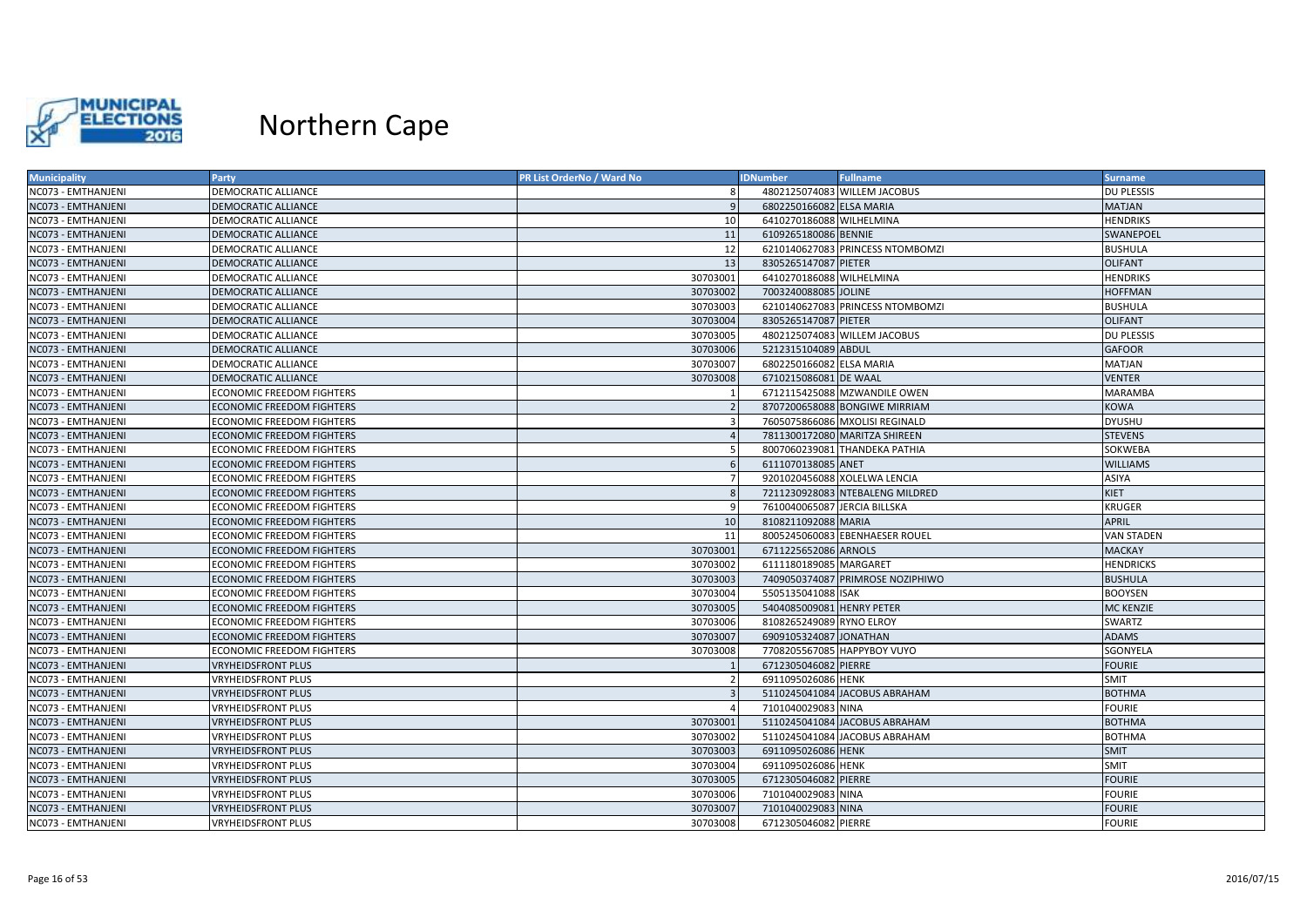

| <b>Municipality</b>  | Party                            | PR List OrderNo / Ward No | <b>IDNumber</b>              | <b>Fullname</b>                        | <b>Surname</b>     |
|----------------------|----------------------------------|---------------------------|------------------------------|----------------------------------------|--------------------|
| NC074 - KAREEBERG    | AFRICAN NATIONAL CONGRESS        |                           |                              | 7401255025085 JURIE EBEN JOHANNES      | <b>HOORN</b>       |
| NC074 - KAREEBERG    | AFRICAN NATIONAL CONGRESS        |                           | 6511170628085 GERTROEDH      |                                        | SAAL               |
| NC074 - KAREEBERG    | <b>AFRICAN NATIONAL CONGRESS</b> | $\overline{3}$            |                              | 8902230299082 ZANDRE CHANTELL          | <b>ANDREAS</b>     |
| NC074 - KAREEBERG    | AFRICAN NATIONAL CONGRESS        |                           | 9303170209083 CARLA          |                                        | <b>KROON</b>       |
| NC074 - KAREEBERG    | <b>AFRICAN NATIONAL CONGRESS</b> | 30704001                  | 6105210176088 ANNA JOHANNA   |                                        | <b>KAMIES</b>      |
| NC074 - KAREEBERG    | AFRICAN NATIONAL CONGRESS        | 30704002                  |                              | 6302225177082 NORMAN STEPHEN           | VAN WYK            |
| NC074 - KAREEBERG    | AFRICAN NATIONAL CONGRESS        | 30704003                  | 6805265275087 PAUL           |                                        | <b>CHARLIES</b>    |
| NC074 - KAREEBERG    | AFRICAN NATIONAL CONGRESS        | 30704004                  |                              | 5303125056088 BURNETTE JOHN EDWARD     | SLAMBEE            |
| NC074 - KAREEBERG    | CONGRESS OF THE PEOPLE           |                           | 4606215118084 JOHANNES       |                                        | <b>HORNE</b>       |
| NC074 - KAREEBERG    | CONGRESS OF THE PEOPLE           |                           | 7712060111088 MERLE LEATITIA |                                        | VAN WYK            |
| NC074 - KAREEBERG    | CONGRESS OF THE PEOPLE           | 30704001                  | 5901070156082 EUNICE ESTA    |                                        | <b>BOEZAK</b>      |
| NC074 - KAREEBERG    | CONGRESS OF THE PEOPLE           | 30704002                  | 7712060111088 MERLE LEATITIA |                                        | <b>VAN WYK</b>     |
| NC074 - KAREEBERG    | CONGRESS OF THE PEOPLE           | 30704003                  | 5004105129081 HENDRIK        |                                        | <b>DE BRUIN</b>    |
| NC074 - KAREEBERG    | CONGRESS OF THE PEOPLE           | 30704004                  |                              | 8306280962088 SUSANNA CRESCENDO        | VAN DER WESTHUIZEN |
| NC074 - KAREEBERG    | <b>DEMOCRATIC ALLIANCE</b>       |                           | 5704145128080 ESAU           |                                        | <b>HOORN</b>       |
| NC074 - KAREEBERG    | DEMOCRATIC ALLIANCE              |                           | 3702080045089 ELLEN LOUISA   |                                        | RILEY              |
| NC074 - KAREEBERG    | <b>DEMOCRATIC ALLIANCE</b>       |                           | 6007105181084 ESKIN          |                                        | <b>JACKSON</b>     |
| NC074 - KAREEBERG    | DEMOCRATIC ALLIANCE              |                           |                              | 6106245258081 GEORGE PETERUS           | VAN LOUW           |
| NC074 - KAREEBERG    | <b>DEMOCRATIC ALLIANCE</b>       |                           | 6907285282083 WILLEM LIONEL  |                                        | <b>CHARLIES</b>    |
| NC074 - KAREEBERG    | DEMOCRATIC ALLIANCE              |                           |                              | 6710135535084 STEFANUS KAROLUS         | <b>TIETIES</b>     |
| NC074 - KAREEBERG    | <b>DEMOCRATIC ALLIANCE</b>       | 30704001                  | 5704145128080 ESAU           |                                        | <b>HOORN</b>       |
| NC074 - KAREEBERG    | DEMOCRATIC ALLIANCE              | 30704002                  | 6007105181084 ESKIN          |                                        | <b>JACKSON</b>     |
| NC074 - KAREEBERG    | <b>DEMOCRATIC ALLIANCE</b>       | 30704003                  |                              | 6106245258081 GEORGE PETERUS           | <b>VAN LOUW</b>    |
| NC074 - KAREEBERG    | DEMOCRATIC ALLIANCE              | 30704004                  |                              | 6710135535084 STEFANUS KAROLUS         | <b>TIETIES</b>     |
| NC074 - KAREEBERG    | <b>ECONOMIC FREEDOM FIGHTERS</b> |                           | 7307225160086 WILFRET DANIEL |                                        | <b>HORNE</b>       |
| NC074 - KAREEBERG    | <b>ECONOMIC FREEDOM FIGHTERS</b> |                           | 8212280205082 KAREN SONET    |                                        | <b>BROWN</b>       |
| NC074 - KAREEBERG    | <b>ECONOMIC FREEDOM FIGHTERS</b> |                           | 8407040217084 ESMARIE        |                                        | <b>RAADS</b>       |
| NC074 - KAREEBERG    | ECONOMIC FREEDOM FIGHTERS        |                           | 8705200145080 ANNA JACOBA    |                                        | <b>ISAACS</b>      |
| NC074 - KAREEBERG    | <b>ECONOMIC FREEDOM FIGHTERS</b> | 30704001                  |                              | 8906170143085 CHRYSTLE ALLISON         | <b>HORNE</b>       |
| NC074 - KAREEBERG    | <b>ECONOMIC FREEDOM FIGHTERS</b> | 30704002                  | 6909015027085 THYS GERRIT    |                                        | VAN WYK            |
| NC074 - KAREEBERG    | <b>ECONOMIC FREEDOM FIGHTERS</b> | 30704003                  | 7005125317083 PIETER ANDREW  |                                        | <b>TIETIES</b>     |
| NC074 - KAREEBERG    | <b>ECONOMIC FREEDOM FIGHTERS</b> | 30704004                  | 7111035138088 ANDRIES        |                                        | <b>MALGAS</b>      |
| NC074 - KAREEBERG    | <b>INDEPENDENT CANDIDATE</b>     | 30704001                  |                              | 6807220216081 VENETIO HERMINGILDA      | <b>SLAVERSE</b>    |
| NC074 - KAREEBERG    | INDEPENDENT CANDIDATE            | 30704002                  |                              | 6706035208087 JOHANNES SOLOMON         | <b>NEWATH</b>      |
| NC074 - KAREEBERG    | <b>VRYHEIDSFRONT PLUS</b>        |                           | 8709195003080 JAN POHL       |                                        | <b>GEYSER</b>      |
| NC074 - KAREEBERG    | VRYHEIDSFRONT PLUS               |                           |                              | 8103075021083 ALBERTUS ADRIAAN ABRAHAM | <b>HUGO</b>        |
| NC074 - KAREEBERG    | <b>VRYHEIDSFRONT PLUS</b>        | 30704001                  | 8709195003080 JAN POHL       |                                        | <b>GEYSER</b>      |
| NC074 - KAREEBERG    | <b>VRYHEIDSFRONT PLUS</b>        | 30704002                  | 8709195003080 JAN POHL       |                                        | <b>GEYSER</b>      |
| NC074 - KAREEBERG    | <b>VRYHEIDSFRONT PLUS</b>        | 30704003                  |                              | 8103075021083 ALBERTUS ADRIAAN ABRAHAM | <b>HUGO</b>        |
| NC074 - KAREEBERG    | <b>VRYHEIDSFRONT PLUS</b>        | 30704004                  |                              | 8103075021083 ALBERTUS ADRIAAN ABRAHAM | <b>HUGO</b>        |
| NC075 - RENOSTERBERG | <b>AFRICAN NATIONAL CONGRESS</b> |                           | 5311025116084 JOHANNES       |                                        | <b>OLIFANT</b>     |
| NC075 - RENOSTERBERG | AFRICAN NATIONAL CONGRESS        |                           | 5311250082084 SARAH FELICITY |                                        | <b>JANTJIES</b>    |
| NC075 - RENOSTERBERG | AFRICAN NATIONAL CONGRESS        | 30705001                  |                              | 7709290183085 ELZONNA SHARON ESME      | <b>KELEM</b>       |
| NC075 - RENOSTERBERG | AFRICAN NATIONAL CONGRESS        | 30705002                  |                              | 4502090092082 MARY ELIZABETH           | <b>BITTERBOS</b>   |
| NC075 - RENOSTERBERG | AFRICAN NATIONAL CONGRESS        | 30705003                  |                              | 6812230435085 THEMBEKA DINAH           | <b>HLANJWA</b>     |
|                      |                                  |                           |                              |                                        |                    |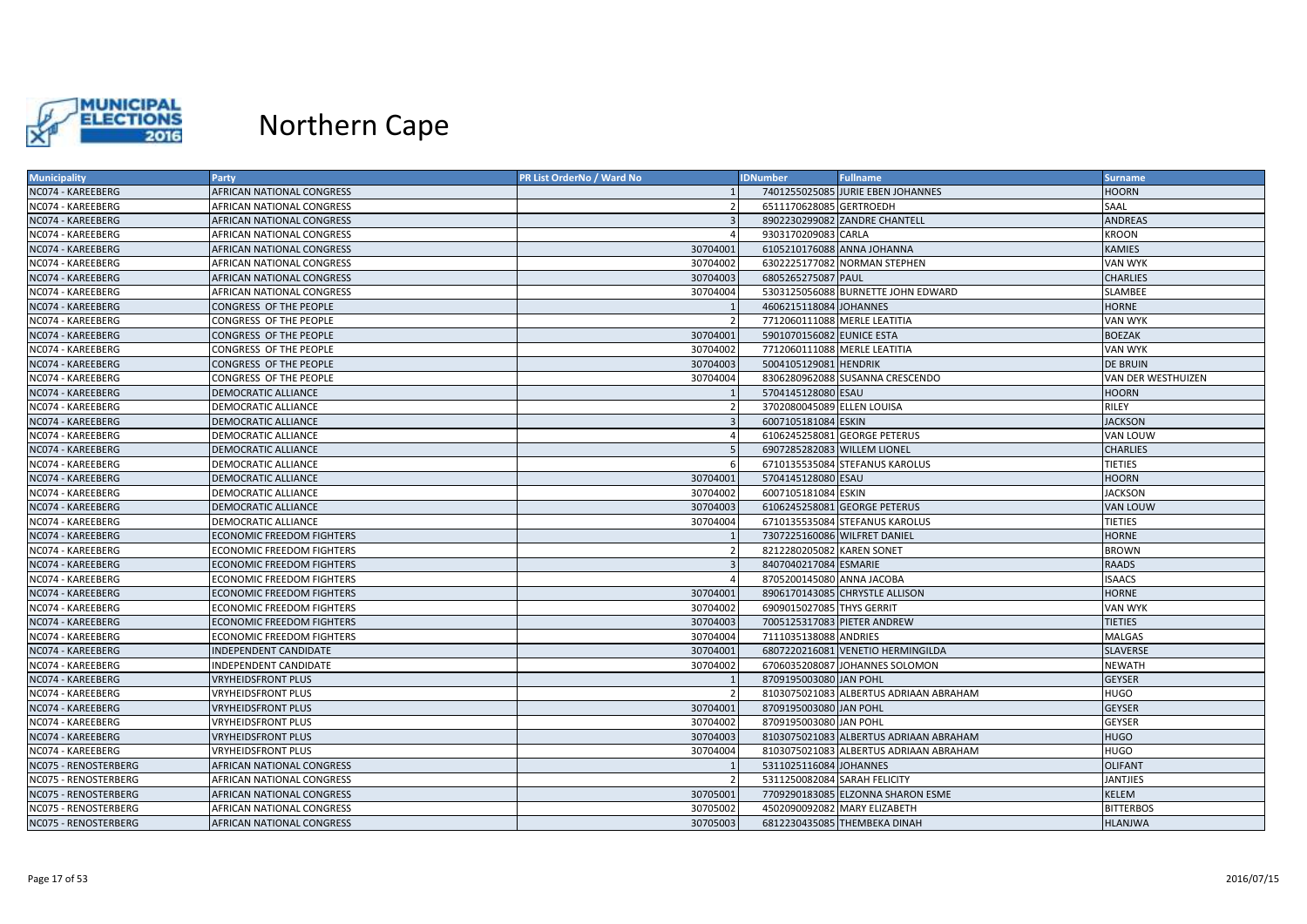

| <b>Municipality</b>  | Party                            | <b>PR List OrderNo / Ward No</b> | <b>IDNumber</b>             | <b>Fullname</b>                           | <b>Surname</b>   |
|----------------------|----------------------------------|----------------------------------|-----------------------------|-------------------------------------------|------------------|
| NC075 - RENOSTERBERG | AFRICAN NATIONAL CONGRESS        | 30705004                         | 5007295625081 JOHANNES      |                                           | <b>NIKLAAS</b>   |
| NC075 - RENOSTERBERG | <b>DEMOCRATIC ALLIANCE</b>       |                                  |                             | 8607030053080 ELFREDINE GERALDINE         | <b>BEKKERS</b>   |
| NC075 - RENOSTERBERG | DEMOCRATIC ALLIANCE              |                                  | 6210095228085 HENDRIK       |                                           | <b>BOOYSEN</b>   |
| NC075 - RENOSTERBERG | <b>DEMOCRATIC ALLIANCE</b>       |                                  |                             | 5208130045085 JOHANNA MARIA               | VAN DER WALT     |
| NC075 - RENOSTERBERG | DEMOCRATIC ALLIANCE              |                                  | 5009145021081 PETRUS        |                                           | KLAASTE          |
| NC075 - RENOSTERBERG | <b>DEMOCRATIC ALLIANCE</b>       |                                  | 8810066116082 CHARLES       |                                           | <b>PIETERSE</b>  |
| NC075 - RENOSTERBERG | DEMOCRATIC ALLIANCE              | -6                               | 6804020121082 MIETA         |                                           | <b>DOUW</b>      |
| NC075 - RENOSTERBERG | DEMOCRATIC ALLIANCE              | $\overline{7}$                   | 6703210464080 EMMA          |                                           | <b>BAMBISO</b>   |
| NC075 - RENOSTERBERG | DEMOCRATIC ALLIANCE              | -8                               |                             | 7806025091086 JOHANNES MATTHEUS ZACHARIAS | POSTHUMUS        |
| NC075 - RENOSTERBERG | <b>DEMOCRATIC ALLIANCE</b>       | 30705001                         |                             | 8607030053080 ELFREDINE GERALDINE         | <b>BEKKERS</b>   |
| NC075 - RENOSTERBERG | DEMOCRATIC ALLIANCE              | 30705002                         | 5009145021081 PETRUS        |                                           | KLAASTE          |
| NC075 - RENOSTERBERG | <b>DEMOCRATIC ALLIANCE</b>       | 30705003                         |                             | 7806025091086 JOHANNES MATTHEUS ZACHARIAS | <b>POSTHUMUS</b> |
| NC075 - RENOSTERBERG | DEMOCRATIC ALLIANCE              | 30705004                         | 6703210464080 EMMA          |                                           | <b>BAMBISO</b>   |
| NC075 - RENOSTERBERG | <b>ECONOMIC FREEDOM FIGHTERS</b> |                                  |                             | 6706065602084 SHADROCK SIPHIWE            | <b>GQETYWA</b>   |
| NC075 - RENOSTERBERG | ECONOMIC FREEDOM FIGHTERS        |                                  | 8808210240089 JENNIFER      |                                           | VUYIZANA         |
| NC075 - RENOSTERBERG | <b>ECONOMIC FREEDOM FIGHTERS</b> |                                  | 8901185381085 JUSTICE       |                                           | SEUTLOALI        |
| NC075 - RENOSTERBERG | <b>ECONOMIC FREEDOM FIGHTERS</b> |                                  | 7906110835080 ROSEY NONKOSI |                                           | <b>JAMES</b>     |
| NC075 - RENOSTERBERG | <b>ECONOMIC FREEDOM FIGHTERS</b> |                                  |                             | 7509165499081 SIDWELL FEZEKILE            | <b>XALABILE</b>  |
| NC075 - RENOSTERBERG | <b>ECONOMIC FREEDOM FIGHTERS</b> |                                  | 8605291038089 VICTORIA      |                                           | LUMKWANA         |
| NC075 - RENOSTERBERG | <b>ECONOMIC FREEDOM FIGHTERS</b> | 30705001                         | 5306120185083 MAGGIE        |                                           | <b>DIKELA</b>    |
| NC075 - RENOSTERBERG | <b>ECONOMIC FREEDOM FIGHTERS</b> | 30705002                         | 7710010221080 SHARON EDNA   |                                           | ALEXANDER        |
| NC075 - RENOSTERBERG | <b>ECONOMIC FREEDOM FIGHTERS</b> | 30705003                         | 8808210240089 JENNIFER      |                                           | VUYIZANA         |
| NC075 - RENOSTERBERG | <b>ECONOMIC FREEDOM FIGHTERS</b> | 30705004                         |                             | 6706065602084 SHADROCK SIPHIWE            | GQETYWA          |
| NC075 - RENOSTERBERG | <b>VRYHEIDSFRONT PLUS</b>        |                                  |                             | 4908275103083 DANIEL EDWARD               | <b>BOTMA</b>     |
| NC075 - RENOSTERBERG | <b>VRYHEIDSFRONT PLUS</b>        | 30705001                         |                             | 4908275103083 DANIEL EDWARD               | BOTMA            |
| NC075 - RENOSTERBERG | <b>VRYHEIDSFRONT PLUS</b>        | 30705002                         |                             | 4908275103083 DANIEL EDWARD               | <b>BOTMA</b>     |
| NC075 - RENOSTERBERG | <b>VRYHEIDSFRONT PLUS</b>        | 30705003                         |                             | 4908275103083 DANIEL EDWARD               | <b>BOTMA</b>     |
| NC075 - RENOSTERBERG | <b>VRYHEIDSFRONT PLUS</b>        | 30705004                         |                             | 4908275103083 DANIEL EDWARD               | <b>BOTMA</b>     |
| NC076 - THEMBELIHLE  | AFRICAN NATIONAL CONGRESS        |                                  |                             | 6811050035082 MAGDA MARGIE ANTOINETTE     | PRINS            |
| NC076 - THEMBELIHLE  | AFRICAN NATIONAL CONGRESS        |                                  | 6803085333087 ABRAHAM       |                                           | <b>SWARTS</b>    |
| NC076 - THEMBELIHLE  | AFRICAN NATIONAL CONGRESS        |                                  |                             | 8312240105081 CRISTOLENE TESSA            | DE BEER          |
| NC076 - THEMBELIHLE  | AFRICAN NATIONAL CONGRESS        | 30706001                         | 8108220530086 SILVIA        |                                           | <b>SWARTLING</b> |
| NC076 - THEMBELIHLE  | AFRICAN NATIONAL CONGRESS        | 30706002                         | 7308265038083 JACOBUS       |                                           | <b>TALLIES</b>   |
| NC076 - THEMBELIHLE  | AFRICAN NATIONAL CONGRESS        | 30706003                         | 5302015521086 BENJAMIN      |                                           | TSHANGELA        |
| NC076 - THEMBELIHLE  | AFRICAN NATIONAL CONGRESS        | 30706004                         | 7609180726086 BRENDA        |                                           | <b>MPAMBA</b>    |
| NC076 - THEMBELIHLE  | CONGRESS OF THE PEOPLE           |                                  | 6309070269088 ELSIE         |                                           | <b>DE BRUIN</b>  |
| NC076 - THEMBELIHLE  | CONGRESS OF THE PEOPLE           |                                  | 6807085180083 STOFFEL       |                                           | ENGELBRECHT      |
| NC076 - THEMBELIHLE  | CONGRESS OF THE PEOPLE           |                                  | 7808310582084 YVONNE        |                                           | <b>NELSON</b>    |
| NC076 - THEMBELIHLE  | CONGRESS OF THE PEOPLE           |                                  | 8003170059089 ELIZE SALOME  |                                           | VAN NIEKERK      |
| NC076 - THEMBELIHLE  | CONGRESS OF THE PEOPLE           |                                  | 7510110188084 ESTA          |                                           | RAHMAN           |
| NC076 - THEMBELIHLE  | CONGRESS OF THE PEOPLE           | 30706001                         |                             | 7802180142087 MARIA MAGDALENA             | <b>DU TOIT</b>   |
| NC076 - THEMBELIHLE  | CONGRESS OF THE PEOPLE           | 30706002                         | 7808310582084 YVONNE        |                                           | <b>NELSON</b>    |
| NC076 - THEMBELIHLE  | CONGRESS OF THE PEOPLE           | 30706003                         | 7510110188084 ESTA          |                                           | RAHMAN           |
| NC076 - THEMBELIHLE  | CONGRESS OF THE PEOPLE           | 30706004                         | 6309070269088 ELSIE         |                                           | <b>DE BRUIN</b>  |
| NC076 - THEMBELIHLE  | DEMOCRATIC ALLIANCE              |                                  | 8209050431088 RAGEL         |                                           | NGXABAZI         |
|                      |                                  |                                  |                             |                                           |                  |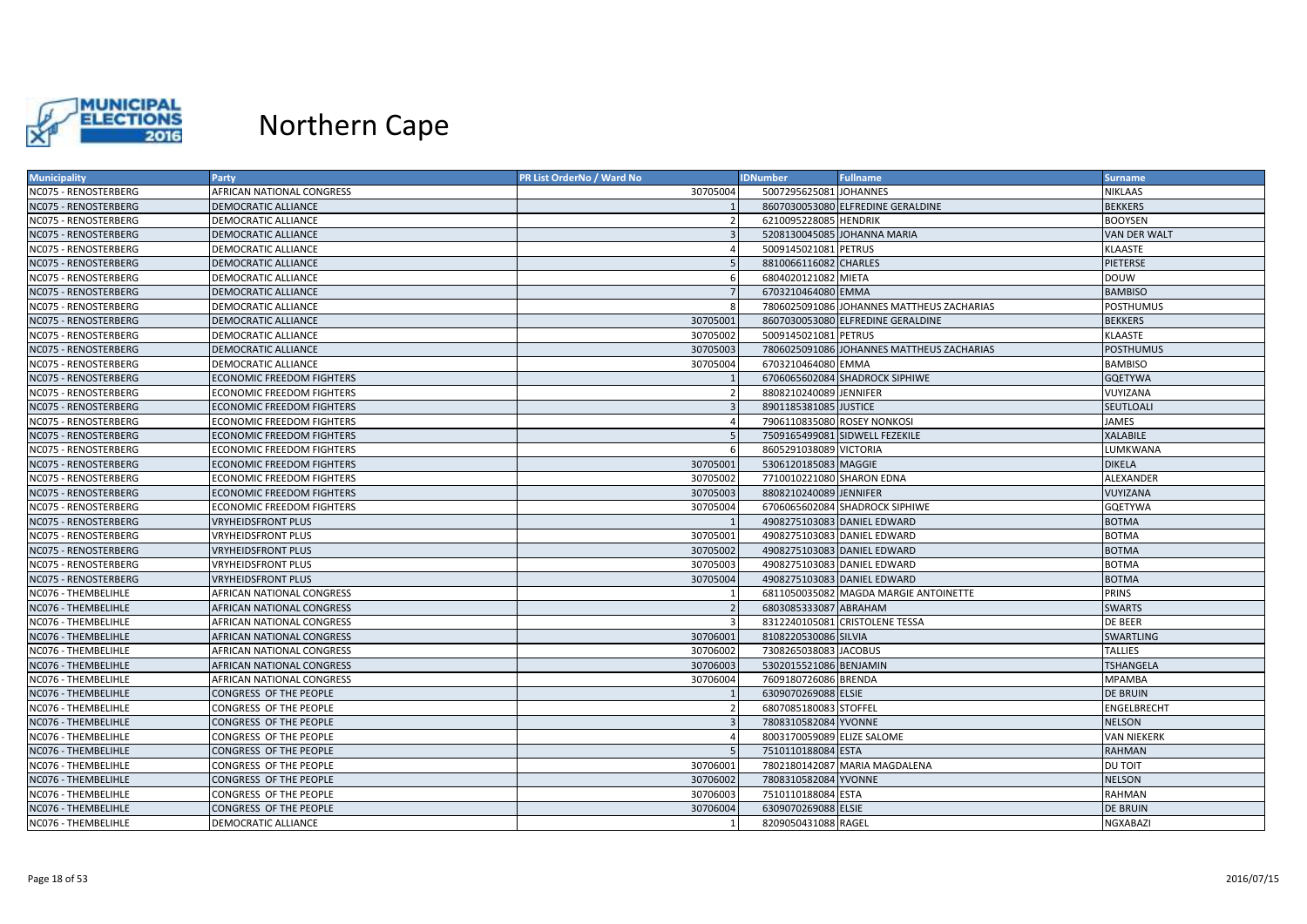

| <b>BRITS</b><br><b>DEMOCRATIC ALLIANCE</b><br>7504205050085 HENDRIK LAMBERT<br>6506155250087 KLAAS<br>SAAL<br>NC076 - THEMBELIHLE<br>DEMOCRATIC ALLIANCE<br>6702180135084 SUZETTE ELOMA<br><b>MADEKANE</b><br><b>DEMOCRATIC ALLIANCE</b><br>$\overline{4}$<br>NC076 - THEMBELIHLE<br>$\overline{5}$<br>6612240379087 SARAH<br>DEMOCRATIC ALLIANCE<br>NGXABAZI<br>6506155250087 KLAAS<br>NC076 - THEMBELIHLE<br><b>DEMOCRATIC ALLIANCE</b><br>30706001<br>SAAL<br>NC076 - THEMBELIHLE<br>DEMOCRATIC ALLIANCE<br>30706002<br>7504205050085 HENDRIK LAMBERT<br><b>BRITS</b><br>30706003<br>6612240379087 SARAH<br><b>NGXABAZI</b><br>NC076 - THEMBELIHLE<br><b>DEMOCRATIC ALLIANCE</b><br>8209050431088 RAGEL<br>30706004<br><b>NGXABAZI</b><br>NC076 - THEMBELIHLE<br>DEMOCRATIC ALLIANCE<br>NC076 - THEMBELIHLE<br><b>ECONOMIC FREEDOM FIGHTERS</b><br>7008245657081 DANNY ANDRIES<br><b>JONAS</b><br>8801190129083 CARMEN SURNOVIA<br>JONAS<br>NC076 - THEMBELIHLE<br>ECONOMIC FREEDOM FIGHTERS<br>6104245177088 JAN<br><b>ECONOMIC FREEDOM FIGHTERS</b><br><b>FISHER</b><br>9507030349083 SAMANTHA LORRAINE<br>NC076 - THEMBELIHLE<br><b>ECONOMIC FREEDOM FIGHTERS</b><br>ENGELBRECHT<br>$\boldsymbol{\varDelta}$<br>8112215260089 WILBUR EUGENE<br>NC076 - THEMBELIHLE<br><b>ECONOMIC FREEDOM FIGHTERS</b><br><b>SAAYMAN</b><br>7412120207089 PETRO MAURENE<br>ECONOMIC FREEDOM FIGHTERS<br>30706001<br>NAUDÉ<br>NC076 - THEMBELIHLE<br><b>ECONOMIC FREEDOM FIGHTERS</b><br>30706002<br>9108220272084 CHAMILLA REMONA<br><b>GUEST</b><br>NC076 - THEMBELIHLE<br>30706003<br>9001015234080 DARYL GARTH<br>PIENAAR<br><b>ECONOMIC FREEDOM FIGHTERS</b><br>NC076 - THEMBELIHLE<br><b>ECONOMIC FREEDOM FIGHTERS</b><br>30706004<br>7609250250082 GERTRUIDA<br>KYWE-VAN WYK<br>30706003<br>4906145031088 MIREM ANTHONY<br><b>HUMPHREYS</b><br>NC076 - THEMBELIHLE<br><b>INDEPENDENT CANDIDATE</b><br><b>INDEPENDENT CANDIDATE</b><br>30706003<br>5304230172083 DOMITILLA ROSALIA<br><b>NEKOSIE</b><br>7504050101082 DORA MARLENE<br>NC076 - THEMBELIHLE<br>KHOISAN REVOLUTION<br><b>HENDRIKS</b><br><b>CEDRAS</b><br>NC076 - THEMBELIHLE<br>KHOISAN REVOLUTION<br>9306130121082 CORNEL MELANIE<br>9308200175089 JANICE MARIEL<br>KHOISAN REVOLUTION<br>$\mathbf{a}$<br><b>KRUGER</b><br>5906055161080 GERT<br><b>VISSER</b><br>NC076 - THEMBELIHLE<br>KHOISAN REVOLUTION<br>6512195175086 JAN ABRAHAM<br>NC076 - THEMBELIHLE<br>KHOISAN REVOLUTION<br>30706001<br><b>KRUGER</b><br>NC076 - THEMBELIHLE<br><b>VRYHEIDSFRONT PLUS</b><br>7910185185082 CORNELIUS JOHANNES<br><b>BURGER</b><br>7210035066081 PAUL PETRUS<br>NC076 - THEMBELIHLE<br><b>VRYHEIDSFRONT PLUS</b><br>VAN NIEKERK<br>5304235022085 DIEDERIK JOHANNES<br>NC076 - THEMBELIHLE<br><b>VRYHEIDSFRONT PLUS</b><br><b>DAVEL</b><br>7910185185082 CORNELIUS JOHANNES<br>NC076 - THEMBELIHLE<br>VRYHEIDSFRONT PLUS<br>30706001<br><b>BURGER</b><br>30706002<br>7210035066081 PAUL PETRUS<br><b>VAN NIEKERK</b><br>NC076 - THEMBELIHLE<br><b>VRYHEIDSFRONT PLUS</b><br>NC076 - THEMBELIHLE<br>30706003<br>5304235022085 DIEDERIK JOHANNES<br><b>DAVEL</b><br>VRYHEIDSFRONT PLUS<br>30706004<br>7910185185082 CORNELIUS JOHANNES<br><b>BURGER</b><br>NC076 - THEMBELIHLE<br><b>VRYHEIDSFRONT PLUS</b><br>NC077 - SIYATHEMBA<br>AFRICAN NATIONAL CONGRESS<br>7112080719087 JULIA THANDEKA<br>YAWA<br>NC077 - SIYATHEMBA<br>AFRICAN NATIONAL CONGRESS<br>6903250009080 FEITJIE MAGDALENA<br><b>VAN WYK</b><br>6602155091082 PIET<br><b>PAPIER</b><br>NC077 - SIYATHEMBA<br>AFRICAN NATIONAL CONGRESS<br>-3<br>30707001<br>7307185603083 HOWARD MVUYO EUGENE<br><b>AFRICAN NATIONAL CONGRESS</b><br><b>TSUME</b><br>NC077 - SIYATHEMBA<br>30707002<br>5810295227083 DICK ANDREW<br>AFRICAN NATIONAL CONGRESS<br><b>GEORGE</b><br><b>ADAMS</b><br>NC077 - SIYATHEMBA<br>30707003<br>8205170251083 EVA<br>AFRICAN NATIONAL CONGRESS<br>SPEELMAN<br>NC077 - SIYATHEMBA<br>AFRICAN NATIONAL CONGRESS<br>30707004<br>6607050721089 GLORIA ANGELINA<br>30707005<br>5104185123085 PIETER WILLEM<br>SAAIMAN<br>NC077 - SIYATHEMBA<br>AFRICAN NATIONAL CONGRESS<br>7005010871087 BETTY ALIDA<br><b>TITUS</b><br>NC077 - SIYATHEMBA<br>CONGRESS OF THE PEOPLE<br>NC077 - SIYATHEMBA<br>8212125927080 JACK<br>CONGRESS OF THE PEOPLE<br>LOUW<br>30707001<br>8212125927080 JACK<br>LOUW<br>NC077 - SIYATHEMBA<br>CONGRESS OF THE PEOPLE<br>NC077 - SIYATHEMBA<br>CONGRESS OF THE PEOPLE<br>30707003<br>7005010871087 BETTY ALIDA<br><b>TITUS</b><br>NC077 - SIYATHEMBA<br>30707004<br>7005010871087 BETTY ALIDA<br><b>TITUS</b><br>CONGRESS OF THE PEOPLE<br>6504225104087 GIEL | <b>Municipality</b> | Party                  | PR List OrderNo / Ward No | <b>IDNumber</b> | <b>Fullname</b> | <b>Surname</b> |
|---------------------------------------------------------------------------------------------------------------------------------------------------------------------------------------------------------------------------------------------------------------------------------------------------------------------------------------------------------------------------------------------------------------------------------------------------------------------------------------------------------------------------------------------------------------------------------------------------------------------------------------------------------------------------------------------------------------------------------------------------------------------------------------------------------------------------------------------------------------------------------------------------------------------------------------------------------------------------------------------------------------------------------------------------------------------------------------------------------------------------------------------------------------------------------------------------------------------------------------------------------------------------------------------------------------------------------------------------------------------------------------------------------------------------------------------------------------------------------------------------------------------------------------------------------------------------------------------------------------------------------------------------------------------------------------------------------------------------------------------------------------------------------------------------------------------------------------------------------------------------------------------------------------------------------------------------------------------------------------------------------------------------------------------------------------------------------------------------------------------------------------------------------------------------------------------------------------------------------------------------------------------------------------------------------------------------------------------------------------------------------------------------------------------------------------------------------------------------------------------------------------------------------------------------------------------------------------------------------------------------------------------------------------------------------------------------------------------------------------------------------------------------------------------------------------------------------------------------------------------------------------------------------------------------------------------------------------------------------------------------------------------------------------------------------------------------------------------------------------------------------------------------------------------------------------------------------------------------------------------------------------------------------------------------------------------------------------------------------------------------------------------------------------------------------------------------------------------------------------------------------------------------------------------------------------------------------------------------------------------------------------------------------------------------------------------------------------------------------------------------------------------------------------------------------------------------------------------------------------------------------------------------------------------------------------------------------------------------------------------------------------------------------------------------------------------------------------------------------------------------------------------------------------------------------------------------------------------------------------------------------------------------------------------------------------------------------------------------------------------------------------------------------------------------------------------------------------------------------------------------------------------------------------------------------------------------------------------------------------------------|---------------------|------------------------|---------------------------|-----------------|-----------------|----------------|
|                                                                                                                                                                                                                                                                                                                                                                                                                                                                                                                                                                                                                                                                                                                                                                                                                                                                                                                                                                                                                                                                                                                                                                                                                                                                                                                                                                                                                                                                                                                                                                                                                                                                                                                                                                                                                                                                                                                                                                                                                                                                                                                                                                                                                                                                                                                                                                                                                                                                                                                                                                                                                                                                                                                                                                                                                                                                                                                                                                                                                                                                                                                                                                                                                                                                                                                                                                                                                                                                                                                                                                                                                                                                                                                                                                                                                                                                                                                                                                                                                                                                                                                                                                                                                                                                                                                                                                                                                                                                                                                                                                                                                           | NC076 - THEMBELIHLE |                        |                           |                 |                 |                |
|                                                                                                                                                                                                                                                                                                                                                                                                                                                                                                                                                                                                                                                                                                                                                                                                                                                                                                                                                                                                                                                                                                                                                                                                                                                                                                                                                                                                                                                                                                                                                                                                                                                                                                                                                                                                                                                                                                                                                                                                                                                                                                                                                                                                                                                                                                                                                                                                                                                                                                                                                                                                                                                                                                                                                                                                                                                                                                                                                                                                                                                                                                                                                                                                                                                                                                                                                                                                                                                                                                                                                                                                                                                                                                                                                                                                                                                                                                                                                                                                                                                                                                                                                                                                                                                                                                                                                                                                                                                                                                                                                                                                                           |                     |                        |                           |                 |                 |                |
|                                                                                                                                                                                                                                                                                                                                                                                                                                                                                                                                                                                                                                                                                                                                                                                                                                                                                                                                                                                                                                                                                                                                                                                                                                                                                                                                                                                                                                                                                                                                                                                                                                                                                                                                                                                                                                                                                                                                                                                                                                                                                                                                                                                                                                                                                                                                                                                                                                                                                                                                                                                                                                                                                                                                                                                                                                                                                                                                                                                                                                                                                                                                                                                                                                                                                                                                                                                                                                                                                                                                                                                                                                                                                                                                                                                                                                                                                                                                                                                                                                                                                                                                                                                                                                                                                                                                                                                                                                                                                                                                                                                                                           | NC076 - THEMBELIHLE |                        |                           |                 |                 |                |
|                                                                                                                                                                                                                                                                                                                                                                                                                                                                                                                                                                                                                                                                                                                                                                                                                                                                                                                                                                                                                                                                                                                                                                                                                                                                                                                                                                                                                                                                                                                                                                                                                                                                                                                                                                                                                                                                                                                                                                                                                                                                                                                                                                                                                                                                                                                                                                                                                                                                                                                                                                                                                                                                                                                                                                                                                                                                                                                                                                                                                                                                                                                                                                                                                                                                                                                                                                                                                                                                                                                                                                                                                                                                                                                                                                                                                                                                                                                                                                                                                                                                                                                                                                                                                                                                                                                                                                                                                                                                                                                                                                                                                           |                     |                        |                           |                 |                 |                |
|                                                                                                                                                                                                                                                                                                                                                                                                                                                                                                                                                                                                                                                                                                                                                                                                                                                                                                                                                                                                                                                                                                                                                                                                                                                                                                                                                                                                                                                                                                                                                                                                                                                                                                                                                                                                                                                                                                                                                                                                                                                                                                                                                                                                                                                                                                                                                                                                                                                                                                                                                                                                                                                                                                                                                                                                                                                                                                                                                                                                                                                                                                                                                                                                                                                                                                                                                                                                                                                                                                                                                                                                                                                                                                                                                                                                                                                                                                                                                                                                                                                                                                                                                                                                                                                                                                                                                                                                                                                                                                                                                                                                                           |                     |                        |                           |                 |                 |                |
|                                                                                                                                                                                                                                                                                                                                                                                                                                                                                                                                                                                                                                                                                                                                                                                                                                                                                                                                                                                                                                                                                                                                                                                                                                                                                                                                                                                                                                                                                                                                                                                                                                                                                                                                                                                                                                                                                                                                                                                                                                                                                                                                                                                                                                                                                                                                                                                                                                                                                                                                                                                                                                                                                                                                                                                                                                                                                                                                                                                                                                                                                                                                                                                                                                                                                                                                                                                                                                                                                                                                                                                                                                                                                                                                                                                                                                                                                                                                                                                                                                                                                                                                                                                                                                                                                                                                                                                                                                                                                                                                                                                                                           |                     |                        |                           |                 |                 |                |
|                                                                                                                                                                                                                                                                                                                                                                                                                                                                                                                                                                                                                                                                                                                                                                                                                                                                                                                                                                                                                                                                                                                                                                                                                                                                                                                                                                                                                                                                                                                                                                                                                                                                                                                                                                                                                                                                                                                                                                                                                                                                                                                                                                                                                                                                                                                                                                                                                                                                                                                                                                                                                                                                                                                                                                                                                                                                                                                                                                                                                                                                                                                                                                                                                                                                                                                                                                                                                                                                                                                                                                                                                                                                                                                                                                                                                                                                                                                                                                                                                                                                                                                                                                                                                                                                                                                                                                                                                                                                                                                                                                                                                           |                     |                        |                           |                 |                 |                |
|                                                                                                                                                                                                                                                                                                                                                                                                                                                                                                                                                                                                                                                                                                                                                                                                                                                                                                                                                                                                                                                                                                                                                                                                                                                                                                                                                                                                                                                                                                                                                                                                                                                                                                                                                                                                                                                                                                                                                                                                                                                                                                                                                                                                                                                                                                                                                                                                                                                                                                                                                                                                                                                                                                                                                                                                                                                                                                                                                                                                                                                                                                                                                                                                                                                                                                                                                                                                                                                                                                                                                                                                                                                                                                                                                                                                                                                                                                                                                                                                                                                                                                                                                                                                                                                                                                                                                                                                                                                                                                                                                                                                                           |                     |                        |                           |                 |                 |                |
|                                                                                                                                                                                                                                                                                                                                                                                                                                                                                                                                                                                                                                                                                                                                                                                                                                                                                                                                                                                                                                                                                                                                                                                                                                                                                                                                                                                                                                                                                                                                                                                                                                                                                                                                                                                                                                                                                                                                                                                                                                                                                                                                                                                                                                                                                                                                                                                                                                                                                                                                                                                                                                                                                                                                                                                                                                                                                                                                                                                                                                                                                                                                                                                                                                                                                                                                                                                                                                                                                                                                                                                                                                                                                                                                                                                                                                                                                                                                                                                                                                                                                                                                                                                                                                                                                                                                                                                                                                                                                                                                                                                                                           |                     |                        |                           |                 |                 |                |
|                                                                                                                                                                                                                                                                                                                                                                                                                                                                                                                                                                                                                                                                                                                                                                                                                                                                                                                                                                                                                                                                                                                                                                                                                                                                                                                                                                                                                                                                                                                                                                                                                                                                                                                                                                                                                                                                                                                                                                                                                                                                                                                                                                                                                                                                                                                                                                                                                                                                                                                                                                                                                                                                                                                                                                                                                                                                                                                                                                                                                                                                                                                                                                                                                                                                                                                                                                                                                                                                                                                                                                                                                                                                                                                                                                                                                                                                                                                                                                                                                                                                                                                                                                                                                                                                                                                                                                                                                                                                                                                                                                                                                           |                     |                        |                           |                 |                 |                |
|                                                                                                                                                                                                                                                                                                                                                                                                                                                                                                                                                                                                                                                                                                                                                                                                                                                                                                                                                                                                                                                                                                                                                                                                                                                                                                                                                                                                                                                                                                                                                                                                                                                                                                                                                                                                                                                                                                                                                                                                                                                                                                                                                                                                                                                                                                                                                                                                                                                                                                                                                                                                                                                                                                                                                                                                                                                                                                                                                                                                                                                                                                                                                                                                                                                                                                                                                                                                                                                                                                                                                                                                                                                                                                                                                                                                                                                                                                                                                                                                                                                                                                                                                                                                                                                                                                                                                                                                                                                                                                                                                                                                                           | NC076 - THEMBELIHLE |                        |                           |                 |                 |                |
|                                                                                                                                                                                                                                                                                                                                                                                                                                                                                                                                                                                                                                                                                                                                                                                                                                                                                                                                                                                                                                                                                                                                                                                                                                                                                                                                                                                                                                                                                                                                                                                                                                                                                                                                                                                                                                                                                                                                                                                                                                                                                                                                                                                                                                                                                                                                                                                                                                                                                                                                                                                                                                                                                                                                                                                                                                                                                                                                                                                                                                                                                                                                                                                                                                                                                                                                                                                                                                                                                                                                                                                                                                                                                                                                                                                                                                                                                                                                                                                                                                                                                                                                                                                                                                                                                                                                                                                                                                                                                                                                                                                                                           |                     |                        |                           |                 |                 |                |
|                                                                                                                                                                                                                                                                                                                                                                                                                                                                                                                                                                                                                                                                                                                                                                                                                                                                                                                                                                                                                                                                                                                                                                                                                                                                                                                                                                                                                                                                                                                                                                                                                                                                                                                                                                                                                                                                                                                                                                                                                                                                                                                                                                                                                                                                                                                                                                                                                                                                                                                                                                                                                                                                                                                                                                                                                                                                                                                                                                                                                                                                                                                                                                                                                                                                                                                                                                                                                                                                                                                                                                                                                                                                                                                                                                                                                                                                                                                                                                                                                                                                                                                                                                                                                                                                                                                                                                                                                                                                                                                                                                                                                           |                     |                        |                           |                 |                 |                |
|                                                                                                                                                                                                                                                                                                                                                                                                                                                                                                                                                                                                                                                                                                                                                                                                                                                                                                                                                                                                                                                                                                                                                                                                                                                                                                                                                                                                                                                                                                                                                                                                                                                                                                                                                                                                                                                                                                                                                                                                                                                                                                                                                                                                                                                                                                                                                                                                                                                                                                                                                                                                                                                                                                                                                                                                                                                                                                                                                                                                                                                                                                                                                                                                                                                                                                                                                                                                                                                                                                                                                                                                                                                                                                                                                                                                                                                                                                                                                                                                                                                                                                                                                                                                                                                                                                                                                                                                                                                                                                                                                                                                                           | NC076 - THEMBELIHLE |                        |                           |                 |                 |                |
|                                                                                                                                                                                                                                                                                                                                                                                                                                                                                                                                                                                                                                                                                                                                                                                                                                                                                                                                                                                                                                                                                                                                                                                                                                                                                                                                                                                                                                                                                                                                                                                                                                                                                                                                                                                                                                                                                                                                                                                                                                                                                                                                                                                                                                                                                                                                                                                                                                                                                                                                                                                                                                                                                                                                                                                                                                                                                                                                                                                                                                                                                                                                                                                                                                                                                                                                                                                                                                                                                                                                                                                                                                                                                                                                                                                                                                                                                                                                                                                                                                                                                                                                                                                                                                                                                                                                                                                                                                                                                                                                                                                                                           |                     |                        |                           |                 |                 |                |
|                                                                                                                                                                                                                                                                                                                                                                                                                                                                                                                                                                                                                                                                                                                                                                                                                                                                                                                                                                                                                                                                                                                                                                                                                                                                                                                                                                                                                                                                                                                                                                                                                                                                                                                                                                                                                                                                                                                                                                                                                                                                                                                                                                                                                                                                                                                                                                                                                                                                                                                                                                                                                                                                                                                                                                                                                                                                                                                                                                                                                                                                                                                                                                                                                                                                                                                                                                                                                                                                                                                                                                                                                                                                                                                                                                                                                                                                                                                                                                                                                                                                                                                                                                                                                                                                                                                                                                                                                                                                                                                                                                                                                           |                     |                        |                           |                 |                 |                |
|                                                                                                                                                                                                                                                                                                                                                                                                                                                                                                                                                                                                                                                                                                                                                                                                                                                                                                                                                                                                                                                                                                                                                                                                                                                                                                                                                                                                                                                                                                                                                                                                                                                                                                                                                                                                                                                                                                                                                                                                                                                                                                                                                                                                                                                                                                                                                                                                                                                                                                                                                                                                                                                                                                                                                                                                                                                                                                                                                                                                                                                                                                                                                                                                                                                                                                                                                                                                                                                                                                                                                                                                                                                                                                                                                                                                                                                                                                                                                                                                                                                                                                                                                                                                                                                                                                                                                                                                                                                                                                                                                                                                                           |                     |                        |                           |                 |                 |                |
|                                                                                                                                                                                                                                                                                                                                                                                                                                                                                                                                                                                                                                                                                                                                                                                                                                                                                                                                                                                                                                                                                                                                                                                                                                                                                                                                                                                                                                                                                                                                                                                                                                                                                                                                                                                                                                                                                                                                                                                                                                                                                                                                                                                                                                                                                                                                                                                                                                                                                                                                                                                                                                                                                                                                                                                                                                                                                                                                                                                                                                                                                                                                                                                                                                                                                                                                                                                                                                                                                                                                                                                                                                                                                                                                                                                                                                                                                                                                                                                                                                                                                                                                                                                                                                                                                                                                                                                                                                                                                                                                                                                                                           |                     |                        |                           |                 |                 |                |
|                                                                                                                                                                                                                                                                                                                                                                                                                                                                                                                                                                                                                                                                                                                                                                                                                                                                                                                                                                                                                                                                                                                                                                                                                                                                                                                                                                                                                                                                                                                                                                                                                                                                                                                                                                                                                                                                                                                                                                                                                                                                                                                                                                                                                                                                                                                                                                                                                                                                                                                                                                                                                                                                                                                                                                                                                                                                                                                                                                                                                                                                                                                                                                                                                                                                                                                                                                                                                                                                                                                                                                                                                                                                                                                                                                                                                                                                                                                                                                                                                                                                                                                                                                                                                                                                                                                                                                                                                                                                                                                                                                                                                           | NC076 - THEMBELIHLE |                        |                           |                 |                 |                |
|                                                                                                                                                                                                                                                                                                                                                                                                                                                                                                                                                                                                                                                                                                                                                                                                                                                                                                                                                                                                                                                                                                                                                                                                                                                                                                                                                                                                                                                                                                                                                                                                                                                                                                                                                                                                                                                                                                                                                                                                                                                                                                                                                                                                                                                                                                                                                                                                                                                                                                                                                                                                                                                                                                                                                                                                                                                                                                                                                                                                                                                                                                                                                                                                                                                                                                                                                                                                                                                                                                                                                                                                                                                                                                                                                                                                                                                                                                                                                                                                                                                                                                                                                                                                                                                                                                                                                                                                                                                                                                                                                                                                                           |                     |                        |                           |                 |                 |                |
|                                                                                                                                                                                                                                                                                                                                                                                                                                                                                                                                                                                                                                                                                                                                                                                                                                                                                                                                                                                                                                                                                                                                                                                                                                                                                                                                                                                                                                                                                                                                                                                                                                                                                                                                                                                                                                                                                                                                                                                                                                                                                                                                                                                                                                                                                                                                                                                                                                                                                                                                                                                                                                                                                                                                                                                                                                                                                                                                                                                                                                                                                                                                                                                                                                                                                                                                                                                                                                                                                                                                                                                                                                                                                                                                                                                                                                                                                                                                                                                                                                                                                                                                                                                                                                                                                                                                                                                                                                                                                                                                                                                                                           |                     |                        |                           |                 |                 |                |
|                                                                                                                                                                                                                                                                                                                                                                                                                                                                                                                                                                                                                                                                                                                                                                                                                                                                                                                                                                                                                                                                                                                                                                                                                                                                                                                                                                                                                                                                                                                                                                                                                                                                                                                                                                                                                                                                                                                                                                                                                                                                                                                                                                                                                                                                                                                                                                                                                                                                                                                                                                                                                                                                                                                                                                                                                                                                                                                                                                                                                                                                                                                                                                                                                                                                                                                                                                                                                                                                                                                                                                                                                                                                                                                                                                                                                                                                                                                                                                                                                                                                                                                                                                                                                                                                                                                                                                                                                                                                                                                                                                                                                           | NC076 - THEMBELIHLE |                        |                           |                 |                 |                |
|                                                                                                                                                                                                                                                                                                                                                                                                                                                                                                                                                                                                                                                                                                                                                                                                                                                                                                                                                                                                                                                                                                                                                                                                                                                                                                                                                                                                                                                                                                                                                                                                                                                                                                                                                                                                                                                                                                                                                                                                                                                                                                                                                                                                                                                                                                                                                                                                                                                                                                                                                                                                                                                                                                                                                                                                                                                                                                                                                                                                                                                                                                                                                                                                                                                                                                                                                                                                                                                                                                                                                                                                                                                                                                                                                                                                                                                                                                                                                                                                                                                                                                                                                                                                                                                                                                                                                                                                                                                                                                                                                                                                                           |                     |                        |                           |                 |                 |                |
|                                                                                                                                                                                                                                                                                                                                                                                                                                                                                                                                                                                                                                                                                                                                                                                                                                                                                                                                                                                                                                                                                                                                                                                                                                                                                                                                                                                                                                                                                                                                                                                                                                                                                                                                                                                                                                                                                                                                                                                                                                                                                                                                                                                                                                                                                                                                                                                                                                                                                                                                                                                                                                                                                                                                                                                                                                                                                                                                                                                                                                                                                                                                                                                                                                                                                                                                                                                                                                                                                                                                                                                                                                                                                                                                                                                                                                                                                                                                                                                                                                                                                                                                                                                                                                                                                                                                                                                                                                                                                                                                                                                                                           |                     |                        |                           |                 |                 |                |
|                                                                                                                                                                                                                                                                                                                                                                                                                                                                                                                                                                                                                                                                                                                                                                                                                                                                                                                                                                                                                                                                                                                                                                                                                                                                                                                                                                                                                                                                                                                                                                                                                                                                                                                                                                                                                                                                                                                                                                                                                                                                                                                                                                                                                                                                                                                                                                                                                                                                                                                                                                                                                                                                                                                                                                                                                                                                                                                                                                                                                                                                                                                                                                                                                                                                                                                                                                                                                                                                                                                                                                                                                                                                                                                                                                                                                                                                                                                                                                                                                                                                                                                                                                                                                                                                                                                                                                                                                                                                                                                                                                                                                           |                     |                        |                           |                 |                 |                |
|                                                                                                                                                                                                                                                                                                                                                                                                                                                                                                                                                                                                                                                                                                                                                                                                                                                                                                                                                                                                                                                                                                                                                                                                                                                                                                                                                                                                                                                                                                                                                                                                                                                                                                                                                                                                                                                                                                                                                                                                                                                                                                                                                                                                                                                                                                                                                                                                                                                                                                                                                                                                                                                                                                                                                                                                                                                                                                                                                                                                                                                                                                                                                                                                                                                                                                                                                                                                                                                                                                                                                                                                                                                                                                                                                                                                                                                                                                                                                                                                                                                                                                                                                                                                                                                                                                                                                                                                                                                                                                                                                                                                                           |                     |                        |                           |                 |                 |                |
|                                                                                                                                                                                                                                                                                                                                                                                                                                                                                                                                                                                                                                                                                                                                                                                                                                                                                                                                                                                                                                                                                                                                                                                                                                                                                                                                                                                                                                                                                                                                                                                                                                                                                                                                                                                                                                                                                                                                                                                                                                                                                                                                                                                                                                                                                                                                                                                                                                                                                                                                                                                                                                                                                                                                                                                                                                                                                                                                                                                                                                                                                                                                                                                                                                                                                                                                                                                                                                                                                                                                                                                                                                                                                                                                                                                                                                                                                                                                                                                                                                                                                                                                                                                                                                                                                                                                                                                                                                                                                                                                                                                                                           |                     |                        |                           |                 |                 |                |
|                                                                                                                                                                                                                                                                                                                                                                                                                                                                                                                                                                                                                                                                                                                                                                                                                                                                                                                                                                                                                                                                                                                                                                                                                                                                                                                                                                                                                                                                                                                                                                                                                                                                                                                                                                                                                                                                                                                                                                                                                                                                                                                                                                                                                                                                                                                                                                                                                                                                                                                                                                                                                                                                                                                                                                                                                                                                                                                                                                                                                                                                                                                                                                                                                                                                                                                                                                                                                                                                                                                                                                                                                                                                                                                                                                                                                                                                                                                                                                                                                                                                                                                                                                                                                                                                                                                                                                                                                                                                                                                                                                                                                           |                     |                        |                           |                 |                 |                |
|                                                                                                                                                                                                                                                                                                                                                                                                                                                                                                                                                                                                                                                                                                                                                                                                                                                                                                                                                                                                                                                                                                                                                                                                                                                                                                                                                                                                                                                                                                                                                                                                                                                                                                                                                                                                                                                                                                                                                                                                                                                                                                                                                                                                                                                                                                                                                                                                                                                                                                                                                                                                                                                                                                                                                                                                                                                                                                                                                                                                                                                                                                                                                                                                                                                                                                                                                                                                                                                                                                                                                                                                                                                                                                                                                                                                                                                                                                                                                                                                                                                                                                                                                                                                                                                                                                                                                                                                                                                                                                                                                                                                                           |                     |                        |                           |                 |                 |                |
|                                                                                                                                                                                                                                                                                                                                                                                                                                                                                                                                                                                                                                                                                                                                                                                                                                                                                                                                                                                                                                                                                                                                                                                                                                                                                                                                                                                                                                                                                                                                                                                                                                                                                                                                                                                                                                                                                                                                                                                                                                                                                                                                                                                                                                                                                                                                                                                                                                                                                                                                                                                                                                                                                                                                                                                                                                                                                                                                                                                                                                                                                                                                                                                                                                                                                                                                                                                                                                                                                                                                                                                                                                                                                                                                                                                                                                                                                                                                                                                                                                                                                                                                                                                                                                                                                                                                                                                                                                                                                                                                                                                                                           |                     |                        |                           |                 |                 |                |
|                                                                                                                                                                                                                                                                                                                                                                                                                                                                                                                                                                                                                                                                                                                                                                                                                                                                                                                                                                                                                                                                                                                                                                                                                                                                                                                                                                                                                                                                                                                                                                                                                                                                                                                                                                                                                                                                                                                                                                                                                                                                                                                                                                                                                                                                                                                                                                                                                                                                                                                                                                                                                                                                                                                                                                                                                                                                                                                                                                                                                                                                                                                                                                                                                                                                                                                                                                                                                                                                                                                                                                                                                                                                                                                                                                                                                                                                                                                                                                                                                                                                                                                                                                                                                                                                                                                                                                                                                                                                                                                                                                                                                           |                     |                        |                           |                 |                 |                |
|                                                                                                                                                                                                                                                                                                                                                                                                                                                                                                                                                                                                                                                                                                                                                                                                                                                                                                                                                                                                                                                                                                                                                                                                                                                                                                                                                                                                                                                                                                                                                                                                                                                                                                                                                                                                                                                                                                                                                                                                                                                                                                                                                                                                                                                                                                                                                                                                                                                                                                                                                                                                                                                                                                                                                                                                                                                                                                                                                                                                                                                                                                                                                                                                                                                                                                                                                                                                                                                                                                                                                                                                                                                                                                                                                                                                                                                                                                                                                                                                                                                                                                                                                                                                                                                                                                                                                                                                                                                                                                                                                                                                                           |                     |                        |                           |                 |                 |                |
|                                                                                                                                                                                                                                                                                                                                                                                                                                                                                                                                                                                                                                                                                                                                                                                                                                                                                                                                                                                                                                                                                                                                                                                                                                                                                                                                                                                                                                                                                                                                                                                                                                                                                                                                                                                                                                                                                                                                                                                                                                                                                                                                                                                                                                                                                                                                                                                                                                                                                                                                                                                                                                                                                                                                                                                                                                                                                                                                                                                                                                                                                                                                                                                                                                                                                                                                                                                                                                                                                                                                                                                                                                                                                                                                                                                                                                                                                                                                                                                                                                                                                                                                                                                                                                                                                                                                                                                                                                                                                                                                                                                                                           |                     |                        |                           |                 |                 |                |
|                                                                                                                                                                                                                                                                                                                                                                                                                                                                                                                                                                                                                                                                                                                                                                                                                                                                                                                                                                                                                                                                                                                                                                                                                                                                                                                                                                                                                                                                                                                                                                                                                                                                                                                                                                                                                                                                                                                                                                                                                                                                                                                                                                                                                                                                                                                                                                                                                                                                                                                                                                                                                                                                                                                                                                                                                                                                                                                                                                                                                                                                                                                                                                                                                                                                                                                                                                                                                                                                                                                                                                                                                                                                                                                                                                                                                                                                                                                                                                                                                                                                                                                                                                                                                                                                                                                                                                                                                                                                                                                                                                                                                           |                     |                        |                           |                 |                 |                |
|                                                                                                                                                                                                                                                                                                                                                                                                                                                                                                                                                                                                                                                                                                                                                                                                                                                                                                                                                                                                                                                                                                                                                                                                                                                                                                                                                                                                                                                                                                                                                                                                                                                                                                                                                                                                                                                                                                                                                                                                                                                                                                                                                                                                                                                                                                                                                                                                                                                                                                                                                                                                                                                                                                                                                                                                                                                                                                                                                                                                                                                                                                                                                                                                                                                                                                                                                                                                                                                                                                                                                                                                                                                                                                                                                                                                                                                                                                                                                                                                                                                                                                                                                                                                                                                                                                                                                                                                                                                                                                                                                                                                                           | NC077 - SIYATHEMBA  |                        |                           |                 |                 |                |
|                                                                                                                                                                                                                                                                                                                                                                                                                                                                                                                                                                                                                                                                                                                                                                                                                                                                                                                                                                                                                                                                                                                                                                                                                                                                                                                                                                                                                                                                                                                                                                                                                                                                                                                                                                                                                                                                                                                                                                                                                                                                                                                                                                                                                                                                                                                                                                                                                                                                                                                                                                                                                                                                                                                                                                                                                                                                                                                                                                                                                                                                                                                                                                                                                                                                                                                                                                                                                                                                                                                                                                                                                                                                                                                                                                                                                                                                                                                                                                                                                                                                                                                                                                                                                                                                                                                                                                                                                                                                                                                                                                                                                           |                     |                        |                           |                 |                 |                |
|                                                                                                                                                                                                                                                                                                                                                                                                                                                                                                                                                                                                                                                                                                                                                                                                                                                                                                                                                                                                                                                                                                                                                                                                                                                                                                                                                                                                                                                                                                                                                                                                                                                                                                                                                                                                                                                                                                                                                                                                                                                                                                                                                                                                                                                                                                                                                                                                                                                                                                                                                                                                                                                                                                                                                                                                                                                                                                                                                                                                                                                                                                                                                                                                                                                                                                                                                                                                                                                                                                                                                                                                                                                                                                                                                                                                                                                                                                                                                                                                                                                                                                                                                                                                                                                                                                                                                                                                                                                                                                                                                                                                                           |                     |                        |                           |                 |                 |                |
|                                                                                                                                                                                                                                                                                                                                                                                                                                                                                                                                                                                                                                                                                                                                                                                                                                                                                                                                                                                                                                                                                                                                                                                                                                                                                                                                                                                                                                                                                                                                                                                                                                                                                                                                                                                                                                                                                                                                                                                                                                                                                                                                                                                                                                                                                                                                                                                                                                                                                                                                                                                                                                                                                                                                                                                                                                                                                                                                                                                                                                                                                                                                                                                                                                                                                                                                                                                                                                                                                                                                                                                                                                                                                                                                                                                                                                                                                                                                                                                                                                                                                                                                                                                                                                                                                                                                                                                                                                                                                                                                                                                                                           |                     |                        |                           |                 |                 |                |
|                                                                                                                                                                                                                                                                                                                                                                                                                                                                                                                                                                                                                                                                                                                                                                                                                                                                                                                                                                                                                                                                                                                                                                                                                                                                                                                                                                                                                                                                                                                                                                                                                                                                                                                                                                                                                                                                                                                                                                                                                                                                                                                                                                                                                                                                                                                                                                                                                                                                                                                                                                                                                                                                                                                                                                                                                                                                                                                                                                                                                                                                                                                                                                                                                                                                                                                                                                                                                                                                                                                                                                                                                                                                                                                                                                                                                                                                                                                                                                                                                                                                                                                                                                                                                                                                                                                                                                                                                                                                                                                                                                                                                           |                     |                        |                           |                 |                 |                |
|                                                                                                                                                                                                                                                                                                                                                                                                                                                                                                                                                                                                                                                                                                                                                                                                                                                                                                                                                                                                                                                                                                                                                                                                                                                                                                                                                                                                                                                                                                                                                                                                                                                                                                                                                                                                                                                                                                                                                                                                                                                                                                                                                                                                                                                                                                                                                                                                                                                                                                                                                                                                                                                                                                                                                                                                                                                                                                                                                                                                                                                                                                                                                                                                                                                                                                                                                                                                                                                                                                                                                                                                                                                                                                                                                                                                                                                                                                                                                                                                                                                                                                                                                                                                                                                                                                                                                                                                                                                                                                                                                                                                                           |                     |                        |                           |                 |                 |                |
|                                                                                                                                                                                                                                                                                                                                                                                                                                                                                                                                                                                                                                                                                                                                                                                                                                                                                                                                                                                                                                                                                                                                                                                                                                                                                                                                                                                                                                                                                                                                                                                                                                                                                                                                                                                                                                                                                                                                                                                                                                                                                                                                                                                                                                                                                                                                                                                                                                                                                                                                                                                                                                                                                                                                                                                                                                                                                                                                                                                                                                                                                                                                                                                                                                                                                                                                                                                                                                                                                                                                                                                                                                                                                                                                                                                                                                                                                                                                                                                                                                                                                                                                                                                                                                                                                                                                                                                                                                                                                                                                                                                                                           |                     |                        |                           |                 |                 |                |
|                                                                                                                                                                                                                                                                                                                                                                                                                                                                                                                                                                                                                                                                                                                                                                                                                                                                                                                                                                                                                                                                                                                                                                                                                                                                                                                                                                                                                                                                                                                                                                                                                                                                                                                                                                                                                                                                                                                                                                                                                                                                                                                                                                                                                                                                                                                                                                                                                                                                                                                                                                                                                                                                                                                                                                                                                                                                                                                                                                                                                                                                                                                                                                                                                                                                                                                                                                                                                                                                                                                                                                                                                                                                                                                                                                                                                                                                                                                                                                                                                                                                                                                                                                                                                                                                                                                                                                                                                                                                                                                                                                                                                           |                     |                        |                           |                 |                 |                |
|                                                                                                                                                                                                                                                                                                                                                                                                                                                                                                                                                                                                                                                                                                                                                                                                                                                                                                                                                                                                                                                                                                                                                                                                                                                                                                                                                                                                                                                                                                                                                                                                                                                                                                                                                                                                                                                                                                                                                                                                                                                                                                                                                                                                                                                                                                                                                                                                                                                                                                                                                                                                                                                                                                                                                                                                                                                                                                                                                                                                                                                                                                                                                                                                                                                                                                                                                                                                                                                                                                                                                                                                                                                                                                                                                                                                                                                                                                                                                                                                                                                                                                                                                                                                                                                                                                                                                                                                                                                                                                                                                                                                                           |                     |                        |                           |                 |                 |                |
|                                                                                                                                                                                                                                                                                                                                                                                                                                                                                                                                                                                                                                                                                                                                                                                                                                                                                                                                                                                                                                                                                                                                                                                                                                                                                                                                                                                                                                                                                                                                                                                                                                                                                                                                                                                                                                                                                                                                                                                                                                                                                                                                                                                                                                                                                                                                                                                                                                                                                                                                                                                                                                                                                                                                                                                                                                                                                                                                                                                                                                                                                                                                                                                                                                                                                                                                                                                                                                                                                                                                                                                                                                                                                                                                                                                                                                                                                                                                                                                                                                                                                                                                                                                                                                                                                                                                                                                                                                                                                                                                                                                                                           |                     |                        |                           |                 |                 |                |
|                                                                                                                                                                                                                                                                                                                                                                                                                                                                                                                                                                                                                                                                                                                                                                                                                                                                                                                                                                                                                                                                                                                                                                                                                                                                                                                                                                                                                                                                                                                                                                                                                                                                                                                                                                                                                                                                                                                                                                                                                                                                                                                                                                                                                                                                                                                                                                                                                                                                                                                                                                                                                                                                                                                                                                                                                                                                                                                                                                                                                                                                                                                                                                                                                                                                                                                                                                                                                                                                                                                                                                                                                                                                                                                                                                                                                                                                                                                                                                                                                                                                                                                                                                                                                                                                                                                                                                                                                                                                                                                                                                                                                           | NC077 - SIYATHEMBA  | CONGRESS OF THE PEOPLE | 30707005                  |                 |                 | MACDONALD      |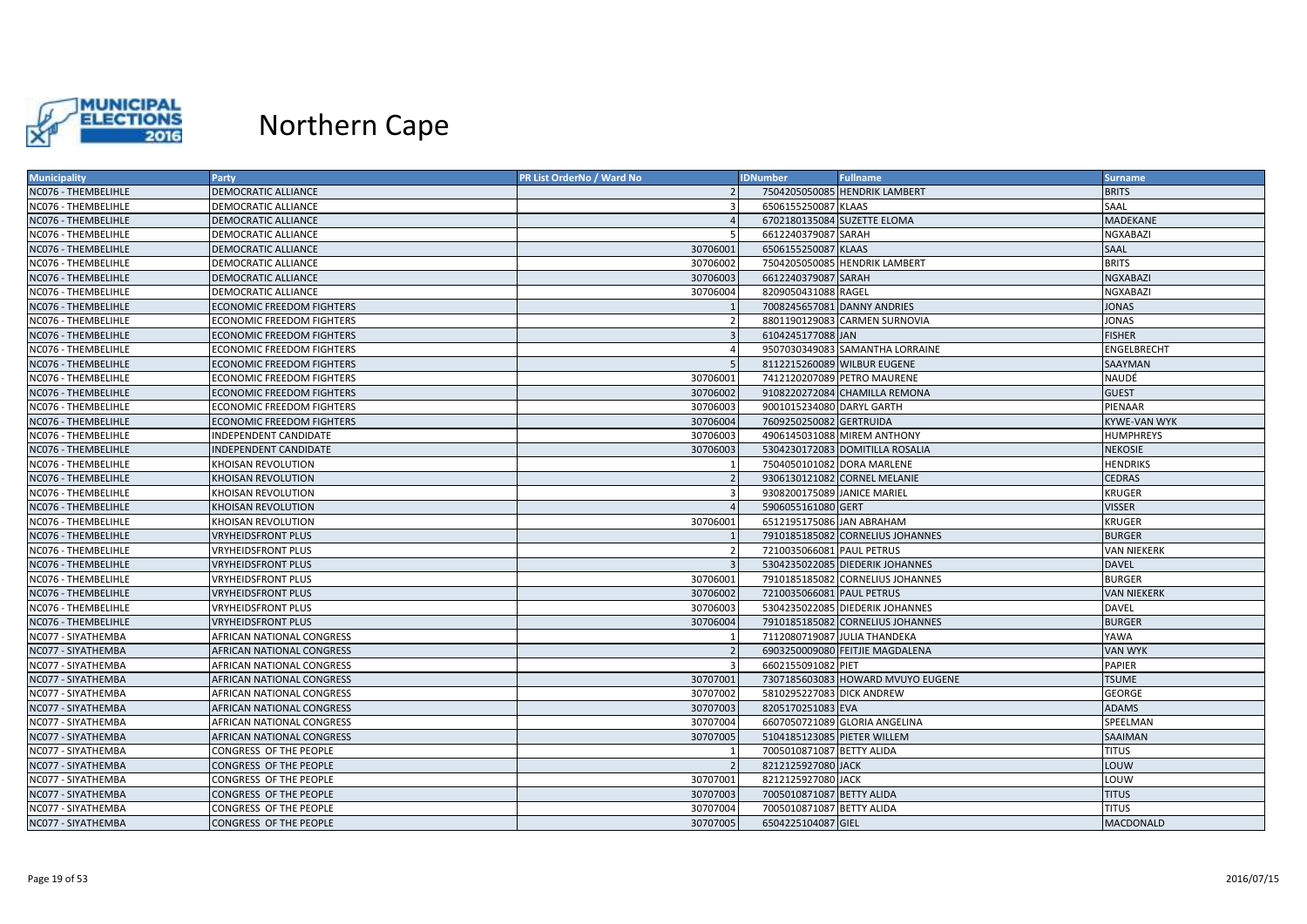

| <b>Municipality</b> | <b>Party</b>                     | PR List OrderNo / Ward No | <b>IDNumber</b>             | <b>Fullname</b>                   | Surname          |
|---------------------|----------------------------------|---------------------------|-----------------------------|-----------------------------------|------------------|
| NC077 - SIYATHEMBA  | DEMOCRATIC ALLIANCE              |                           | 5503165060086 ARTHUR        |                                   | <b>ROBERTS</b>   |
| NC077 - SIYATHEMBA  | DEMOCRATIC ALLIANCE              |                           | 5308315196081 GREGORY PETER |                                   | <b>MACKAY</b>    |
| NC077 - SIYATHEMBA  | DEMOCRATIC ALLIANCE              | 3                         | 6708310143088 WIIDA         |                                   | <b>PELSTER</b>   |
| NC077 - SIYATHEMBA  | <b>DEMOCRATIC ALLIANCE</b>       |                           | 6910300223082 MARTHA        |                                   | STEENKAMP        |
| NC077 - SIYATHEMBA  | DEMOCRATIC ALLIANCE              |                           | 6904130651083 SARAH         |                                   | SAAIMAN          |
| NC077 - SIYATHEMBA  | <b>DEMOCRATIC ALLIANCE</b>       |                           | 8303065181083 HANDRÉ        |                                   | <b>MARAIS</b>    |
| NC077 - SIYATHEMBA  | DEMOCRATIC ALLIANCE              |                           |                             | 6106080179087 DENISE ILONA MARYNA | MARTIN           |
| NC077 - SIYATHEMBA  | <b>DEMOCRATIC ALLIANCE</b>       | 8                         | 4708315110084 JAN           |                                   | <b>BOSMAN</b>    |
| NC077 - SIYATHEMBA  | DEMOCRATIC ALLIANCE              | <b>q</b>                  | 7412070595087 MARIA         |                                   | LOTTERING        |
| NC077 - SIYATHEMBA  | DEMOCRATIC ALLIANCE              | 10                        | 7110235205085 JOHN JACOBUS  |                                   | <b>GEORGE</b>    |
| NC077 - SIYATHEMBA  | <b>DEMOCRATIC ALLIANCE</b>       | 30707001                  | 5308315196081 GREGORY PETER |                                   | <b>MACKAY</b>    |
| NC077 - SIYATHEMBA  | DEMOCRATIC ALLIANCE              | 30707002                  | 6904130651083 SARAH         |                                   | SAAIMAN          |
| NC077 - SIYATHEMBA  | DEMOCRATIC ALLIANCE              | 30707003                  | 7412070595087 MARIA         |                                   | LOTTERING        |
| NC077 - SIYATHEMBA  | <b>DEMOCRATIC ALLIANCE</b>       | 30707004                  | 7110235205085 JOHN JACOBUS  |                                   | <b>GEORGE</b>    |
| NC077 - SIYATHEMBA  | DEMOCRATIC ALLIANCE              | 30707005                  | 6708310143088 WIIDA         |                                   | PELSTER          |
| NC077 - SIYATHEMBA  | <b>ECONOMIC FREEDOM FIGHTERS</b> |                           | 7911100186080 COLLEEN       |                                   | <b>BOTHA</b>     |
| NC077 - SIYATHEMBA  | <b>ECONOMIC FREEDOM FIGHTERS</b> |                           | 7905085191081 BEREND RUBEN  |                                   | LUBBE            |
| NC077 - SIYATHEMBA  | ECONOMIC FREEDOM FIGHTERS        | 30707001                  | 7911100186080 COLLEEN       |                                   | <b>BOTHA</b>     |
| NC077 - SIYATHEMBA  | <b>ECONOMIC FREEDOM FIGHTERS</b> | 30707002                  | 6810250224082 BETTIE        |                                   | <b>JULIES</b>    |
| NC077 - SIYATHEMBA  | <b>ECONOMIC FREEDOM FIGHTERS</b> | 30707005                  | 7905085191081 BEREND RUBEN  |                                   | <b>LUBBE</b>     |
| NC077 - SIYATHEMBA  | <b>INDEPENDENT CANDIDATE</b>     | 30707001                  | 6002095322087 ADAM          |                                   | <b>PLATVOET</b>  |
| NC077 - SIYATHEMBA  | <b>INDEPENDENT CANDIDATE</b>     | 30707002                  | 7906185198083 RONALD JOHN   |                                   | <b>FEBRUARIE</b> |
| NC077 - SIYATHEMBA  | NDEPENDENT CANDIDATE             | 30707004                  | 6709195222088 ISAK          |                                   | VAN WIJK         |
| NC077 - SIYATHEMBA  | <b>INDEPENDENT CANDIDATE</b>     | 30707005                  | 8301205160082 JAN           |                                   | <b>LUBBE</b>     |
| NC077 - SIYATHEMBA  | KHOISAN REVOLUTION               |                           |                             | 5706285883085 PETRUS ANDREAS      | <b>SPRINGBOK</b> |
| NC077 - SIYATHEMBA  | KHOISAN REVOLUTION               |                           | 8108240329089 HENDRIKA      |                                   | <b>SLINGER</b>   |
| NC077 - SIYATHEMBA  | KHOISAN REVOLUTION               | 30707004                  |                             | 7112020124083 FRANCINA MAGRIETA   | <b>BOER</b>      |
| NC077 - SIYATHEMBA  | <b>VRYHEIDSFRONT PLUS</b>        |                           | 8702255080080 MICHIEL       |                                   | <b>JACOBS</b>    |
| NC077 - SIYATHEMBA  | <b>VRYHEIDSFRONT PLUS</b>        | 30707001                  | 8702255080080 MICHIEL       |                                   | <b>JACOBS</b>    |
| NC077 - SIYATHEMBA  | <b>VRYHEIDSFRONT PLUS</b>        | 30707002                  | 8702255080080 MICHIEL       |                                   | <b>JACOBS</b>    |
| NC077 - SIYATHEMBA  | VRYHEIDSFRONT PLUS               | 30707003                  | 8702255080080 MICHIEL       |                                   | <b>JACOBS</b>    |
| NC077 - SIYATHEMBA  | <b>VRYHEIDSFRONT PLUS</b>        | 30707004                  | 8702255080080 MICHIEL       |                                   | <b>JACOBS</b>    |
| NC077 - SIYATHEMBA  | <b>VRYHEIDSFRONT PLUS</b>        | 30707005                  | 8702255080080 MICHIEL       |                                   | <b>JACOBS</b>    |
| NC078 - SIYANCUMA   | AFRICAN NATIONAL CONGRESS        |                           | 7908030129081 LORRAINE      |                                   | <b>OLIFANT</b>   |
| NC078 - SIYANCUMA   | AFRICAN NATIONAL CONGRESS        |                           |                             | 6405020146085 KATRIENA JOHANNA    | APIE             |
| NC078 - SIYANCUMA   | AFRICAN NATIONAL CONGRESS        |                           |                             | 7907100564086 MASEGO PATRICIA     | <b>SELEBOGO</b>  |
| NC078 - SIYANCUMA   | AFRICAN NATIONAL CONGRESS        |                           | 8408181248086 ZELDA CLAUDIA |                                   | <b>ESBIE</b>     |
| NC078 - SIYANCUMA   | AFRICAN NATIONAL CONGRESS        |                           | 7810040604089 DOROTHY SENEO |                                   | <b>HAAS</b>      |
| NC078 - SIYANCUMA   | AFRICAN NATIONAL CONGRESS        | -6                        | 7806245745081 JAN           |                                   | ROOIBAADJIE      |
| NC078 - SIYANCUMA   | AFRICAN NATIONAL CONGRESS        | 30708001                  | 7312165051089 JOHANNES HENY |                                   | <b>GEORGE</b>    |
| NC078 - SIYANCUMA   | AFRICAN NATIONAL CONGRESS        | 30708002                  |                             | 8106175305082 PATRICK JACOBUS     | MC KLEIN         |
| NC078 - SIYANCUMA   | AFRICAN NATIONAL CONGRESS        | 30708003                  |                             | 7608075378086 SEKOPANE JOHANNES   | <b>MOSETLE</b>   |
| NC078 - SIYANCUMA   | AFRICAN NATIONAL CONGRESS        | 30708004                  | 7706015284081 STEVEN        |                                   | <b>GALLANT</b>   |
| NC078 - SIYANCUMA   | AFRICAN NATIONAL CONGRESS        | 30708005                  | 8312185181089 GAVIN FANIE   |                                   | <b>MOROLONG</b>  |
| NC078 - SIYANCUMA   | AFRICAN NATIONAL CONGRESS        | 30708006                  |                             | 6703031499083 DIKELEDI VIRGINIA   | <b>DUIKER</b>    |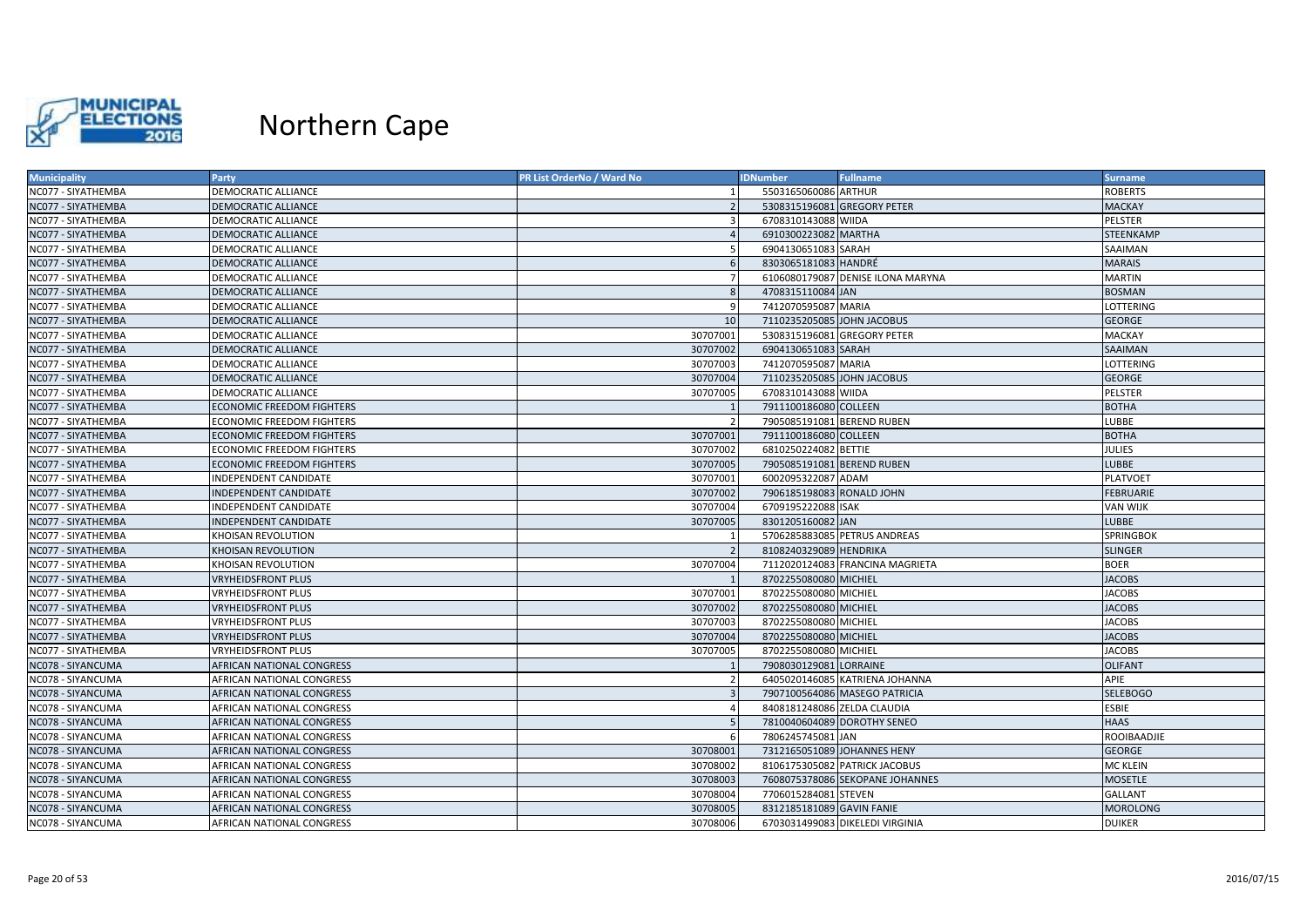

| <b>Municipality</b> | Party                            | PR List OrderNo / Ward No | <b>IDNumber</b>            | <b>Fullname</b>                    | <b>Surname</b>            |
|---------------------|----------------------------------|---------------------------|----------------------------|------------------------------------|---------------------------|
| NC078 - SIYANCUMA   | AFRICAN NATIONAL CONGRESS        | 30708007                  | 6104055270080 ABEL         |                                    | <b>OLIPHANT</b>           |
| NC078 - SIYANCUMA   | CONGRESS OF THE PEOPLE           |                           | 6909125107082 LEON         |                                    | VAN WYK                   |
| NC078 - SIYANCUMA   | CONGRESS OF THE PEOPLE           |                           |                            | 6905025689088 BOOI ANDREW BENJAMIN | <b>VISSER</b>             |
| NC078 - SIYANCUMA   | CONGRESS OF THE PEOPLE           |                           | 7003110830087 ELSIE        |                                    | <b>GEORGE</b>             |
| NC078 - SIYANCUMA   | <b>CONGRESS OF THE PEOPLE</b>    |                           |                            | 5309090903089 BETTY NOZIGANEKO     | ZALE                      |
| NC078 - SIYANCUMA   | CONGRESS OF THE PEOPLE           |                           | 6912270242084 HANLIE       |                                    | DE VILLIERS               |
| NC078 - SIYANCUMA   | CONGRESS OF THE PEOPLE           | 30708002                  |                            | 6905025689088 BOOI ANDREW BENJAMIN | <b>VISSER</b>             |
| NC078 - SIYANCUMA   | CONGRESS OF THE PEOPLE           | 30708003                  |                            | 5309090903089 BETTY NOZIGANEKO     | ZALE                      |
| NC078 - SIYANCUMA   | CONGRESS OF THE PEOPLE           | 30708004                  | 7003110830087 ELSIE        |                                    | <b>GEORGE</b>             |
| NC078 - SIYANCUMA   | CONGRESS OF THE PEOPLE           | 30708005                  | 6909125107082 LEON         |                                    | VAN WYK                   |
| NC078 - SIYANCUMA   | <b>CONGRESS OF THE PEOPLE</b>    | 30708006                  | 6912270242084 HANLIE       |                                    | <b>DE VILLIERS</b>        |
| NC078 - SIYANCUMA   | DEMOCRATIC ALLIANCE              |                           |                            | 5308110088087 LEMFVIA CHRISTIANA   | VAN NIEKERK               |
| NC078 - SIYANCUMA   | <b>DEMOCRATIC ALLIANCE</b>       |                           |                            | 8808275185088 DONOVAN VINCENT      | <b>SMOUS</b>              |
| NC078 - SIYANCUMA   | DEMOCRATIC ALLIANCE              |                           | 5810200093083 WILMA VERA   |                                    | ADAMS                     |
| NC078 - SIYANCUMA   | <b>DEMOCRATIC ALLIANCE</b>       |                           | 8412250091088 RENETTE      |                                    | <b>MATTHEWS</b>           |
| NC078 - SIYANCUMA   | DEMOCRATIC ALLIANCE              |                           | 6209270184089 CHARLOTTE    |                                    | <b>BOOYSEN</b>            |
| NC078 - SIYANCUMA   | <b>DEMOCRATIC ALLIANCE</b>       |                           |                            | 6801215131082 GEORGE ABRAHAM       | WELLEN                    |
| NC078 - SIYANCUMA   | DEMOCRATIC ALLIANCE              |                           | 7509135678087 RUDOLF       |                                    | <b>BOOYSEN</b>            |
| NC078 - SIYANCUMA   | <b>DEMOCRATIC ALLIANCE</b>       |                           | 9010215262080 MARTIN       |                                    | <b>BERRINGS</b>           |
| NC078 - SIYANCUMA   | DEMOCRATIC ALLIANCE              |                           | 4802040141082 REBECCA      |                                    | <b>RUELE</b>              |
| NC078 - SIYANCUMA   | <b>DEMOCRATIC ALLIANCE</b>       | 30708001                  | 7509135678087 RUDOLF       |                                    | <b>BOOYSEN</b>            |
| NC078 - SIYANCUMA   | <b>DEMOCRATIC ALLIANCE</b>       | 30708002                  | 4802040141082 REBECCA      |                                    | <b>RUELE</b>              |
| NC078 - SIYANCUMA   | <b>DEMOCRATIC ALLIANCE</b>       | 30708003                  | 9010215262080 MARTIN       |                                    | <b>BERRINGS</b>           |
| NC078 - SIYANCUMA   | DEMOCRATIC ALLIANCE              | 30708004                  | 5810200093083 WILMA VERA   |                                    | ADAMS                     |
| NC078 - SIYANCUMA   | <b>DEMOCRATIC ALLIANCE</b>       | 30708005                  | 6209270184089 CHARLOTTE    |                                    | <b>BOOYSEN</b>            |
| NC078 - SIYANCUMA   | DEMOCRATIC ALLIANCE              | 30708006                  | 8412250091088 RENETTE      |                                    | MATTHEWS                  |
| NC078 - SIYANCUMA   | <b>DEMOCRATIC ALLIANCE</b>       | 30708007                  |                            | 8808275185088 DONOVAN VINCENT      | <b>SMOUS</b>              |
| NC078 - SIYANCUMA   | <b>ECONOMIC FREEDOM FIGHTERS</b> |                           |                            | 8501040154089 ETHELINE MAGDALENE   | <b>FISH</b>               |
| NC078 - SIYANCUMA   | <b>ECONOMIC FREEDOM FIGHTERS</b> |                           | 8005145163086 TREVOR BRUCE |                                    | <b>TAMBOER</b>            |
| NC078 - SIYANCUMA   | <b>ECONOMIC FREEDOM FIGHTERS</b> |                           |                            | 6408220124084 HILLARY VERONICA     | GABRIEL                   |
| NC078 - SIYANCUMA   | <b>ECONOMIC FREEDOM FIGHTERS</b> |                           |                            | 9104250767085 MOLEBOGENG PRUDENCE  | <b>MOKGORO</b>            |
| NC078 - SIYANCUMA   | <b>ECONOMIC FREEDOM FIGHTERS</b> |                           | 9003270510089 SHARLAN      |                                    | JONAS                     |
| NC078 - SIYANCUMA   | <b>ECONOMIC FREEDOM FIGHTERS</b> |                           |                            | 6802140147086 FRANSIENA CAROL      | <b>RUITERS</b>            |
| NC078 - SIYANCUMA   | <b>ECONOMIC FREEDOM FIGHTERS</b> |                           |                            | 9001270283087 ZELNADIA ISHIREEN    | CLAASEN                   |
| NC078 - SIYANCUMA   | <b>ECONOMIC FREEDOM FIGHTERS</b> | 30708001                  | 9101225235081 IRNEST MIKE  |                                    | VAN DER WESTHUIZEN        |
| NC078 - SIYANCUMA   | <b>ECONOMIC FREEDOM FIGHTERS</b> | 30708002                  |                            | 7208015171087 ROBERT JACOBUS       | WATERMOND                 |
| NC078 - SIYANCUMA   | <b>ECONOMIC FREEDOM FIGHTERS</b> | 30708003                  |                            | 7804185357082 JOHANNES MANGALISO   | <b>BASSIE</b>             |
| NC078 - SIYANCUMA   | <b>ECONOMIC FREEDOM FIGHTERS</b> | 30708004                  |                            | 6112050610085 EMILY NONTOZELILIZWE | <b>TSHAKA</b>             |
| NC078 - SIYANCUMA   | <b>ECONOMIC FREEDOM FIGHTERS</b> | 30708005                  |                            | 8104120065083 WILMA PETRONEL       | <b>VAN STADEN-CLAASEN</b> |
| NC078 - SIYANCUMA   | <b>ECONOMIC FREEDOM FIGHTERS</b> | 30708006                  |                            | 9209016006080 LETLHOGONOLO DAVID   | <b>DIAMOND</b>            |
| NC078 - SIYANCUMA   | <b>ECONOMIC FREEDOM FIGHTERS</b> | 30708007                  |                            | 7910106272084 CEDRICK DIHEMO       | KOBEDI                    |
| NC078 - SIYANCUMA   | INDEPENDENT CANDIDATE            | 30708007                  | 6401165169081 JOHANNES     |                                    | YOUNGER                   |
| NC078 - SIYANCUMA   | <b>VRYHEIDSFRONT PLUS</b>        |                           |                            | 5702185011083 LODEWYK JACOBUS      | <b>BRUWER</b>             |
| NC078 - SIYANCUMA   | <b>VRYHEIDSFRONT PLUS</b>        | 30708001                  |                            | 5702185011083 LODEWYK JACOBUS      | <b>BRUWER</b>             |
| NC078 - SIYANCUMA   | <b>VRYHEIDSFRONT PLUS</b>        | 30708002                  |                            | 5702185011083 LODEWYK JACOBUS      | <b>BRUWER</b>             |
|                     |                                  |                           |                            |                                    |                           |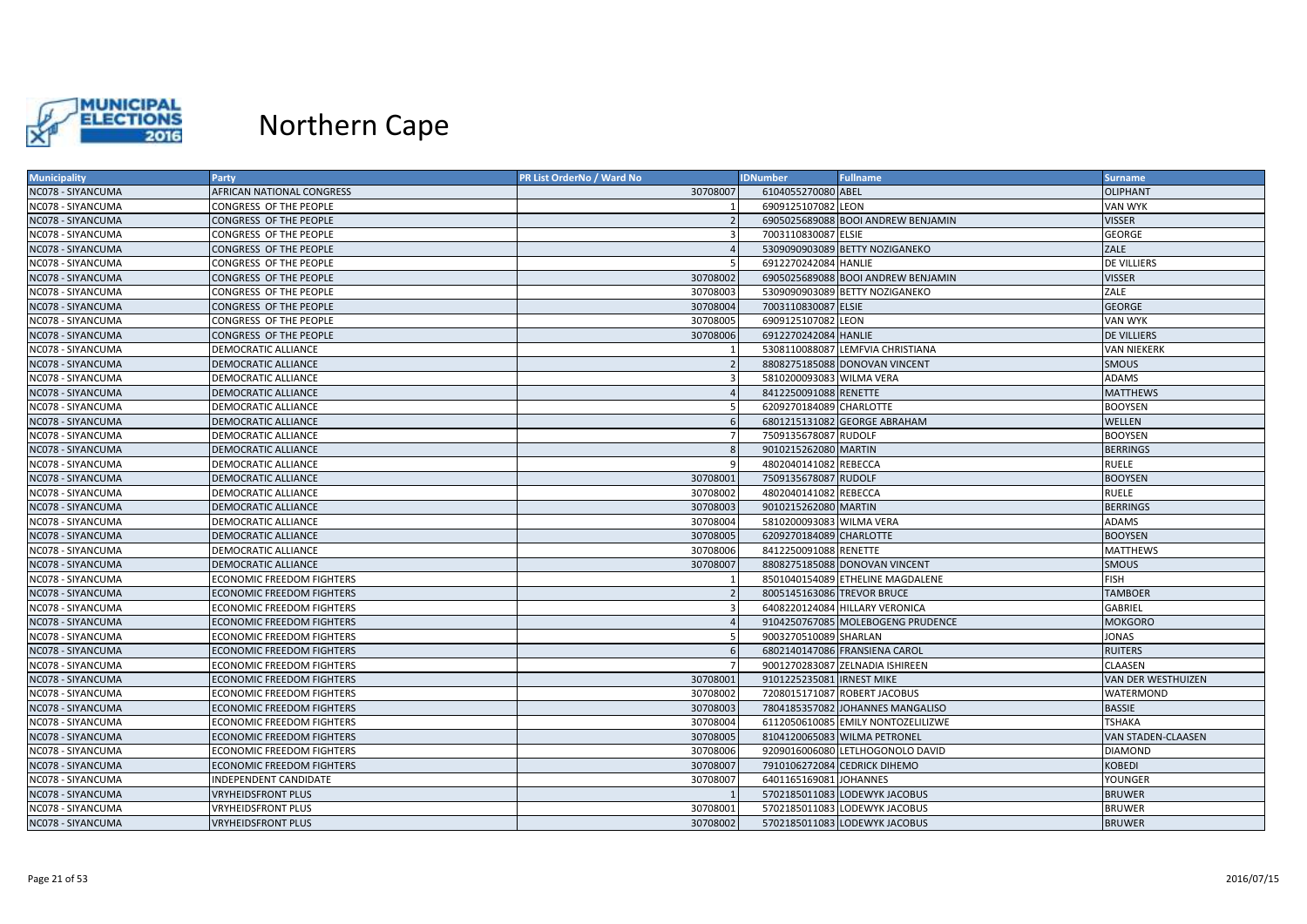

| <b>Municipality</b>       | Party                            | <b>PR List OrderNo / Ward No</b> | <b>IDNumber</b>             | <b>Fullname</b>                      | <b>Surname</b>    |
|---------------------------|----------------------------------|----------------------------------|-----------------------------|--------------------------------------|-------------------|
| NC078 - SIYANCUMA         | <b>VRYHEIDSFRONT PLUS</b>        | 30708003                         |                             | 5702185011083 LODEWYK JACOBUS        | <b>BRUWER</b>     |
| NC078 - SIYANCUMA         | <b>VRYHEIDSFRONT PLUS</b>        | 30708004                         |                             | 5702185011083 LODEWYK JACOBUS        | <b>BRUWER</b>     |
| NC078 - SIYANCUMA         | <b>VRYHEIDSFRONT PLUS</b>        | 30708005                         |                             | 5702185011083 LODEWYK JACOBUS        | <b>BRUWER</b>     |
| NC078 - SIYANCUMA         | <b>VRYHEIDSFRONT PLUS</b>        | 30708006                         |                             | 5702185011083 LODEWYK JACOBUS        | <b>BRUWER</b>     |
| NC078 - SIYANCUMA         | <b>VRYHEIDSFRONT PLUS</b>        | 30708007                         |                             | 5702185011083 LODEWYK JACOBUS        | <b>BRUWER</b>     |
| NC082 - KAI !GARIB        | <b>AFRICAN NATIONAL CONGRESS</b> |                                  |                             | 7611205630087 MARIUS MATTHEWS        | LOUW              |
| NC082 - KAI !GARIB        | AFRICAN NATIONAL CONGRESS        |                                  | 8509300517085 BERNICE       |                                      | SINXEVE           |
| NC082 - KAI !GARIB        | <b>AFRICAN NATIONAL CONGRESS</b> |                                  |                             | 6312260166080 GINA ANNASTASIA        | <b>CLOETE</b>     |
| NC082 - KAI !GARIB        | AFRICAN NATIONAL CONGRESS        |                                  | 6203260159086 SARAH         |                                      | JACOB             |
| NC082 - KAI !GARIB        | AFRICAN NATIONAL CONGRESS        |                                  |                             | 8111040233089 SUSANNA JOHANNA        | <b>DANIELS</b>    |
| NC082 - KAI !GARIB        | AFRICAN NATIONAL CONGRESS        |                                  |                             | 7407290879089 NICOLEN JOSEPHIEN      | <b>ADAMS</b>      |
| NC082 - KAI !GARIB        | AFRICAN NATIONAL CONGRESS        | -7                               |                             | 8010090185084 ANDRIHETHA JULIANA     | <b>JACOBS</b>     |
| NC082 - KAI !GARIB        | <b>AFRICAN NATIONAL CONGRESS</b> | -8                               | 6511300243086 SANNA         |                                      | <b>COETZEE</b>    |
| NC082 - KAI !GARIB        | AFRICAN NATIONAL CONGRESS        |                                  |                             | 6707230049086 ANGELA VERONICA        | <b>DU PLESSIS</b> |
| NC082 - KAI !GARIB        | AFRICAN NATIONAL CONGRESS        | 30802001                         |                             | 8010230293087 DESIREE ROSELINE       | JAAR              |
| NC082 - KAI !GARIB        | <b>AFRICAN NATIONAL CONGRESS</b> | 30802002                         |                             | 7903245408081 BENNIE BERNADUS        | <b>KORDOM</b>     |
| NC082 - KAI !GARIB        | AFRICAN NATIONAL CONGRESS        | 30802003                         |                             | 7604070074085 BRENDA MARELDA         | <b>BOCK</b>       |
| NC082 - KAI !GARIB        | <b>AFRICAN NATIONAL CONGRESS</b> | 30802004                         |                             | 7408125233088 PULGRIM ANTONIUS       | <b>THOMAS</b>     |
| NC082 - KAI !GARIB        | AFRICAN NATIONAL CONGRESS        | 30802005                         |                             | 7203016033089 MARTIN ABRAHAM         | <b>PAPIER</b>     |
| NC082 - KAI !GARIB        | AFRICAN NATIONAL CONGRESS        | 30802006                         |                             | 7506135108081 VICTOR WALTER WESTLIAN | <b>SACCO</b>      |
| NC082 - KAI !GARIB        | <b>AFRICAN NATIONAL CONGRESS</b> | 30802007                         |                             | 8308215194084 NIKLAAS JACOBUS        | <b>SNYERS</b>     |
| NC082 - KAI !GARIB        | AFRICAN NATIONAL CONGRESS        | 30802008                         | 8105120181085 DESERY WELLIN |                                      | <b>FIENIES</b>    |
| <b>ICO82 - KAI !GARIB</b> | <b>AFRICAN NATIONAL CONGRESS</b> | 30802009                         |                             | 7107250768088 ESTELLE ELFREDA        | FRITZ             |
| NC082 - KAI !GARIB        | AFRICAN NATIONAL CONGRESS        | 30802010                         |                             | 8402015500085 WALTER DIMITRIS        | <b>KLIM</b>       |
| NC082 - KAI !GARIB        | CONGRESS OF THE PEOPLE           |                                  | 7003010709084 ENNIE         |                                      | MOMPE             |
| NC082 - KAI !GARIB        | CONGRESS OF THE PEOPLE           |                                  |                             | 5807300132084 MARY MARGARETH JUNETH  | <b>TITUS</b>      |
| NC082 - KAI !GARIB        | CONGRESS OF THE PEOPLE           |                                  |                             | 6605120910088 GOITSEMANG SALVATION   | <b>MATHISO</b>    |
| NC082 - KAI !GARIB        | CONGRESS OF THE PEOPLE           |                                  | 7207155228087 PIETER        |                                      | <b>BASSON</b>     |
| NC082 - KAI !GARIB        | CONGRESS OF THE PEOPLE           |                                  | 8804295429085 SAMUEL NALEDI |                                      | <b>THEKISO</b>    |
| NC082 - KAI !GARIB        | CONGRESS OF THE PEOPLE           |                                  |                             | 7808270170086 SOPHIA SUSANNA         | <b>BOCK</b>       |
| NC082 - KAI !GARIB        | CONGRESS OF THE PEOPLE           |                                  | 6205160028089 ANNA JOHANNA  |                                      | COETZEE           |
| NC082 - KAI !GARIB        | CONGRESS OF THE PEOPLE           |                                  | 7808305204082 WILLEM        |                                      | <b>JAFTHA</b>     |
| NC082 - KAI !GARIB        | CONGRESS OF THE PEOPLE           |                                  | 6508200807085 ANNA          |                                      | <b>DE BRUIN</b>   |
| NC082 - KAI !GARIB        | CONGRESS OF THE PEOPLE           | 10                               | 5609300142083 FRANSINA      |                                      | <b>ADAMS</b>      |
| NC082 - KAI !GARIB        | CONGRESS OF THE PEOPLE           | 30802001                         | 8804295429085 SAMUEL NALEDI |                                      | <b>THEKISO</b>    |
| NC082 - KAI !GARIB        | <b>CONGRESS OF THE PEOPLE</b>    | 30802002                         | 9401055534086 BRADLEY THINO |                                      | <b>CLOETE</b>     |
| NC082 - KAI !GARIB        | CONGRESS OF THE PEOPLE           | 30802003                         |                             | 6605120910088 GOITSEMANG SALVATION   | <b>MATHISO</b>    |
| NC082 - KAI !GARIB        | CONGRESS OF THE PEOPLE           | 30802004                         | 6205160028089 ANNA JOHANNA  |                                      | COETZEE           |
| <b>ICO82 - KAI !GARIB</b> | CONGRESS OF THE PEOPLE           | 30802005                         | 6508200807085 ANNA          |                                      | <b>DE BRUIN</b>   |
| NC082 - KAI !GARIB        | <b>CONGRESS OF THE PEOPLE</b>    | 30802006                         |                             | 7808270170086 SOPHIA SUSANNA         | <b>BOCK</b>       |
| NC082 - KAI !GARIB        | CONGRESS OF THE PEOPLE           | 30802007                         | 6508200807085 ANNA          |                                      | <b>DE BRUIN</b>   |
| NC082 - KAI !GARIB        | CONGRESS OF THE PEOPLE           | 30802008                         | 7207155228087 PIETER        |                                      | <b>BASSON</b>     |
| NC082 - KAI !GARIB        | CONGRESS OF THE PEOPLE           | 30802009                         |                             | 5807300132084 MARY MARGARETH JUNETH  | <b>TITUS</b>      |
| NC082 - KAI !GARIB        | <b>CONGRESS OF THE PEOPLE</b>    | 30802010                         | 7003010709084 ENNIE         |                                      | <b>MOMPE</b>      |
| NC082 - KAI !GARIB        | <b>DEMOCRATIC ALLIANCE</b>       |                                  | 4702285114085 ERWIN         |                                      | <b>MEYER</b>      |
|                           |                                  |                                  |                             |                                      |                   |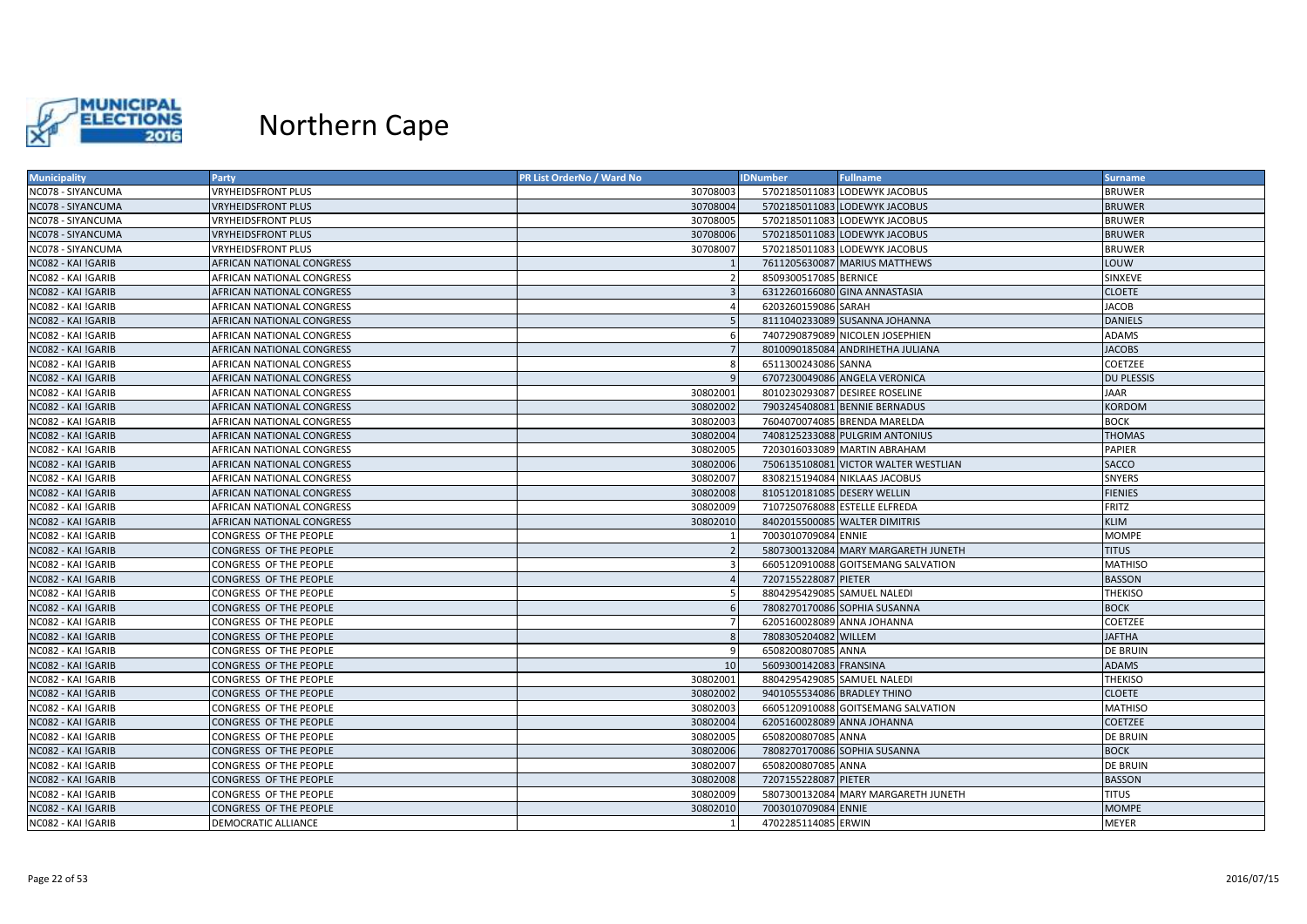

| <b>Municipality</b> | <b>Party</b>                     | <b>PR List OrderNo / Ward No</b> | <b>IDNumber</b>             | <b>Fullname</b>                           | <b>Surname</b>            |
|---------------------|----------------------------------|----------------------------------|-----------------------------|-------------------------------------------|---------------------------|
| NC082 - KAI !GARIB  | <b>DEMOCRATIC ALLIANCE</b>       |                                  | 5712095179086 CHRISJAN      |                                           | <b>MARKGRAAFF</b>         |
| NC082 - KAI !GARIB  | DEMOCRATIC ALLIANCE              |                                  |                             | 7505090146086 CHARNTELL FRANCES PRISCILLA | MAASDORP                  |
| NC082 - KAI !GARIB  | <b>DEMOCRATIC ALLIANCE</b>       | $\overline{4}$                   | 7701045610082 CORNELIUS     |                                           | <b>KRUGER</b>             |
| NC082 - KAI !GARIB  | DEMOCRATIC ALLIANCE              | -5                               |                             | 8003290202080 MAGRIETHA YOLANI            | <b>BASSON</b>             |
| NC082 - KAI !GARIB  | <b>DEMOCRATIC ALLIANCE</b>       | 6                                |                             | 5208130083086 MARIA HENDRIKA BARBARA      | <b>VAN ZYL</b>            |
| NC082 - KAI !GARIB  | <b>DEMOCRATIC ALLIANCE</b>       | $\overline{7}$                   | 6801105040088 APRIL         |                                           | VAN DER WESTHUIZEN        |
| NC082 - KAI !GARIB  | DEMOCRATIC ALLIANCE              | 8                                | 7406240197089 GLENDA        |                                           | LOUW                      |
| NC082 - KAI !GARIB  | <b>DEMOCRATIC ALLIANCE</b>       | 9                                |                             | 4909255098087 ANDRIES JOHANNES            | <b>BRAND</b>              |
| NC082 - KAI !GARIB  | <b>DEMOCRATIC ALLIANCE</b>       | 10                               | 6606050027083 SIENA         |                                           | <b>MATSIETSO</b>          |
| NC082 - KAI !GARIB  | DEMOCRATIC ALLIANCE              | 11                               |                             | 6612310005083 MARIA ROSETTA               | VAN DE VENTER             |
| NC082 - KAI !GARIB  | <b>DEMOCRATIC ALLIANCE</b>       | 12                               |                             | 6005225015083 WILLEM JOHANNES             | SPANGENBERG               |
| NC082 - KAI !GARIB  | DEMOCRATIC ALLIANCE              | 13                               | 6810115246080 RALPH WILLIAM |                                           | <b>CLOETE</b>             |
| NC082 - KAI !GARIB  | <b>DEMOCRATIC ALLIANCE</b>       | 14                               | 6002085032084 ANDRE RONELD  |                                           | <b>JULIE</b>              |
| NC082 - KAI !GARIB  | DEMOCRATIC ALLIANCE              | 15                               | 7711145215088 TYRONE        |                                           | <b>WILLIAMS</b>           |
| NC082 - KAI !GARIB  | DEMOCRATIC ALLIANCE              | 30802001                         |                             | 4909255098087 ANDRIES JOHANNES            | <b>BRAND</b>              |
| NC082 - KAI !GARIB  | <b>DEMOCRATIC ALLIANCE</b>       | 30802002                         | 6810115246080 RALPH WILLIAM |                                           | <b>CLOETE</b>             |
| NC082 - KAI !GARIB  | <b>DEMOCRATIC ALLIANCE</b>       | 30802003                         | 7701045610082 CORNELIUS     |                                           | <b>KRUGER</b>             |
| NC082 - KAI !GARIB  | DEMOCRATIC ALLIANCE              | 30802004                         |                             | 8003290202080 MAGRIETHA YOLANI            | <b>BASSON</b>             |
| NC082 - KAI !GARIB  | <b>DEMOCRATIC ALLIANCE</b>       | 30802005                         |                             | 7505090146086 CHARNTELL FRANCES PRISCILLA | <b>MAASDORP</b>           |
| NC082 - KAI !GARIB  | DEMOCRATIC ALLIANCE              | 30802006                         | 6002085032084 ANDRE RONELD  |                                           | <b>JULIE</b>              |
| NC082 - KAI !GARIB  | <b>DEMOCRATIC ALLIANCE</b>       | 30802007                         | 6801105040088 APRIL         |                                           | <b>VAN DER WESTHUIZEN</b> |
| NC082 - KAI !GARIB  | DEMOCRATIC ALLIANCE              | 30802008                         | 7711145215088 TYRONE        |                                           | <b>WILLIAMS</b>           |
| NC082 - KAI !GARIB  | <b>DEMOCRATIC ALLIANCE</b>       | 30802009                         | 5712095179086 CHRISJAN      |                                           | <b>MARKGRAAFF</b>         |
| NC082 - KAI !GARIB  | <b>DEMOCRATIC ALLIANCE</b>       | 30802010                         | 6801070216085 KATRINA       |                                           | <b>ISAAKS</b>             |
| NC082 - KAI !GARIB  | <b>DIE FORUM</b>                 |                                  |                             | 7912015505083 ERICK KHOLISILE WIZEMAN     | <b>STRAUSS</b>            |
| NC082 - KAI !GARIB  | <b>DIE FORUM</b>                 |                                  | 7609235286086 ANDRE RYAN    |                                           | <b>SMITH</b>              |
| NC082 - KAI !GARIB  | <b>DIE FORUM</b>                 | $\overline{3}$                   | 7110255198087 RUBEN         |                                           | <b>VAN ROOYEN</b>         |
| NC082 - KAI !GARIB  | <b>DIE FORUM</b>                 | $\overline{4}$                   | 7801250290081 SCHOLASTICA   |                                           | SIMON                     |
| NC082 - KAI !GARIB  | <b>DIE FORUM</b>                 |                                  |                             | 7007300186085 SUSANNA JOHANNA             | <b>BROMKAM</b>            |
| NC082 - KAI !GARIB  | DIE FORUM                        | -6                               | 5901080143088 CHRISTINA     |                                           | STEENKAMP                 |
| NC082 - KAI !GARIB  | <b>DIE FORUM</b>                 | $\overline{7}$                   | 7609035129080 FREDERICK     |                                           | <b>BOCK</b>               |
| NC082 - KAI !GARIB  | <b>DIE FORUM</b>                 | 8                                | 6801060069080 TERSIA        |                                           | PEDRO                     |
| NC082 - KAI !GARIB  | <b>DIE FORUM</b>                 | $\mathbf{q}$                     | 6208155075081 DAWID         |                                           | <b>COLLINS</b>            |
| NC082 - KAI !GARIB  | <b>DIE FORUM</b>                 | 30802002                         | 6812135772087 JOHN THOMAS   |                                           | PONDALA                   |
| NC082 - KAI !GARIB  | <b>DIE FORUM</b>                 | 30802003                         | 6107195220089 ANDRIES       |                                           | <b>KAMPHER</b>            |
| NC082 - KAI !GARIB  | <b>DIE FORUM</b>                 | 30802004                         | 7409210226086 DOMINIKA PIA  |                                           | <b>JULIUS</b>             |
| NC082 - KAI !GARIB  | <b>DIE FORUM</b>                 | 30802005                         |                             | 6101145219085 HERMANUS JACOBUS            | <b>SCHWARTZ</b>           |
| NC082 - KAI !GARIB  | <b>DIE FORUM</b>                 | 30802006                         |                             | 7912015505083 ERICK KHOLISILE WIZEMAN     | <b>STRAUSS</b>            |
| NC082 - KAI !GARIB  | <b>DIE FORUM</b>                 | 30802007                         | 6906240230088 LYDIA ALETHA  |                                           | <b>DAVIDS</b>             |
| NC082 - KAI !GARIB  | <b>DIE FORUM</b>                 | 30802008                         | 6202105118083 DIRK JOHANNES |                                           | <b>MOUTON</b>             |
| NC082 - KAI !GARIB  | <b>DIE FORUM</b>                 | 30802009                         | 7110255198087 RUBEN         |                                           | <b>VAN ROOYEN</b>         |
| NC082 - KAI !GARIB  | <b>DIE FORUM</b>                 | 30802010                         | 7801250290081 SCHOLASTICA   |                                           | SIMON                     |
| NC082 - KAI !GARIB  | <b>ECONOMIC FREEDOM FIGHTERS</b> |                                  |                             | 7704250120086 MURSHIA OLIVIA              | <b>MARSHALL</b>           |
| NC082 - KAI !GARIB  | <b>ECONOMIC FREEDOM FIGHTERS</b> | $\overline{2}$                   | 8003035052089 JOHANNES      |                                           | SLAMBEE                   |
| NC082 - KAI !GARIB  | <b>ECONOMIC FREEDOM FIGHTERS</b> | $\overline{3}$                   | 7002080158081 CHALLOT ANNA  |                                           | <b>APRIL</b>              |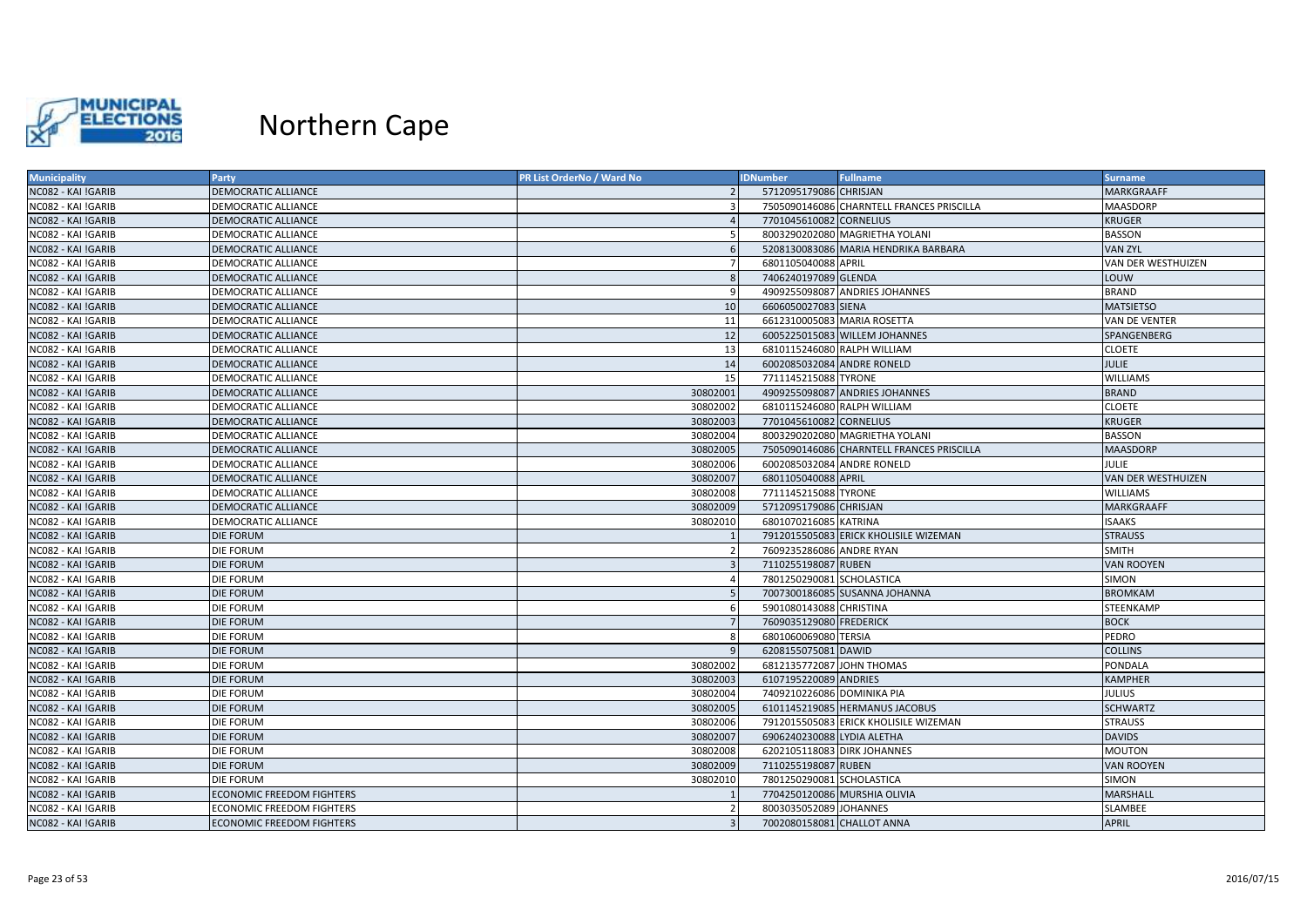

| <b>Municipality</b> | <b>Party</b>                     | PR List OrderNo / Ward No | <b>IDNumber</b>              | <b>Fullname</b>                  | <b>Surname</b>    |
|---------------------|----------------------------------|---------------------------|------------------------------|----------------------------------|-------------------|
| NC082 - KAI !GARIB  | <b>ECONOMIC FREEDOM FIGHTERS</b> |                           |                              | 9608230367089 BONOLO FINOLIA     | <b>MOOKETSI</b>   |
| NC082 - KAI !GARIB  | <b>ECONOMIC FREEDOM FIGHTERS</b> |                           |                              | 7511195152086 NORMAN JACOBUS     | <b>ISAAKS</b>     |
| NC082 - KAI !GARIB  | <b>ECONOMIC FREEDOM FIGHTERS</b> | $\epsilon$                |                              | 9304030171083 ANÉTASHIA BRUMILDA | <b>HUMPHRIES</b>  |
| NC082 - KAI !GARIB  | <b>ECONOMIC FREEDOM FIGHTERS</b> |                           | 7408016013086 PATRICK        |                                  | <b>SIMON</b>      |
| NC082 - KAI !GARIB  | <b>ECONOMIC FREEDOM FIGHTERS</b> | 30802001                  |                              | 7803155168081 EDWIN CORNELIUS    | <b>TAYLOR</b>     |
| NC082 - KAI !GARIB  | ECONOMIC FREEDOM FIGHTERS        | 30802002                  | 7002080158081 CHALLOT ANNA   |                                  | <b>APRIL</b>      |
| NC082 - KAI !GARIB  | ECONOMIC FREEDOM FIGHTERS        | 30802003                  | 7704250120086 MURSHIA OLIVIA |                                  | MARSHALL          |
| NC082 - KAI !GARIB  | <b>ECONOMIC FREEDOM FIGHTERS</b> | 30802004                  |                              | 7911135603083 KAGELELO LARZEN    | <b>PITSO</b>      |
| NC082 - KAI !GARIB  | <b>ECONOMIC FREEDOM FIGHTERS</b> | 30802005                  |                              | 8203210155083 MARIA PETRONELLA   | <b>WITBOOI</b>    |
| NC082 - KAI !GARIB  | ECONOMIC FREEDOM FIGHTERS        | 30802006                  | 9307045163086 VERNON         |                                  | APRIL             |
| NC082 - KAI !GARIB  | <b>ECONOMIC FREEDOM FIGHTERS</b> | 30802008                  | 8311065082086 JAQUIS JAMES   |                                  | GOUWS             |
| NC082 - KAI !GARIB  | <b>ECONOMIC FREEDOM FIGHTERS</b> | 30802009                  | 5704145141083 IVAN RANSA     |                                  | DE WEE            |
| NC082 - KAI !GARIB  | <b>ECONOMIC FREEDOM FIGHTERS</b> | 30802010                  | 7408016013086 PATRICK        |                                  | SIMON             |
| NC082 - KAI !GARIB  | <b>INDEPENDENT CANDIDATE</b>     | 30802002                  | 6605315083089 PETER FRANCIS  |                                  | <b>BAILEY</b>     |
| NC082 - KAI !GARIB  | KHOISAN REVOLUTION               |                           |                              | 5606250160081 MINA WILHELMINA    | <b>BASSON</b>     |
| NC082 - KAI !GARIB  | KHOISAN REVOLUTION               |                           | 5801010070080 LYA CECILIA    |                                  | <b>BEUKES</b>     |
| NC082 - KAI !GARIB  | <b>CHOISAN REVOLUTION</b>        |                           | 6505235028083 PIET PETRUS    |                                  | <b>DU PLESSIS</b> |
| NC082 - KAI !GARIB  | KHOISAN REVOLUTION               |                           | 7104130211082 GERTRUIDA      |                                  | <b>JOSEPH</b>     |
| NC082 - KAI !GARIB  | KHOISAN REVOLUTION               | 30802006                  |                              | 5606250160081 MINA WILHELMINA    | <b>BASSON</b>     |
| NC082 - KAI !GARIB  | KHOISAN REVOLUTION               | 30802007                  | 6505235028083 PIET PETRUS    |                                  | <b>DU PLESSIS</b> |
| NC082 - KAI !GARIB  | PATRIOTIC ALLIANCE               |                           | 7004250149080 BENICE SHERENE |                                  | LAWERLOT          |
| NC082 - KAI !GARIB  | PATRIOTIC ALLIANCE               |                           | 8007075099082 EDWILL RICADO  |                                  | <b>EIMAN</b>      |
| NC082 - KAI !GARIB  | PATRIOTIC ALLIANCE               |                           |                              | 6706290444088 SUSANNA GERTRUIDA  | LOUW              |
| NC082 - KAI !GARIB  | PATRIOTIC ALLIANCE               |                           | 5301185144083 GIEL           |                                  | <b>EIMAN</b>      |
| NC082 - KAI !GARIB  | PATRIOTIC ALLIANCE               |                           | 4708215089081 GERT JOHANNES  |                                  | PIENAAR           |
| NC082 - KAI !GARIB  | PATRIOTIC ALLIANCE               | 30802006                  |                              | 9202040380084 THERESA LUANNE     | <b>CLOETE</b>     |
| NC082 - KAI !GARIB  | PATRIOTIC ALLIANCE               | 30802007                  | 4708215089081 GERT JOHANNES  |                                  | PIENAAR           |
| NC082 - KAI !GARIB  | PATRIOTIC ALLIANCE               | 30802009                  | 5301185144083 GIEL           |                                  | <b>EIMAN</b>      |
| NC082 - KAI !GARIB  | PATRIOTIC ALLIANCE               | 30802010                  |                              | 6706290444088 SUSANNA GERTRUIDA  | LOUW              |
| NC082 - KAI !GARIB  | <b>VRYHEIDSFRONT PLUS</b>        |                           | 5712025039087 REY            |                                  | <b>FOURIE</b>     |
| NC082 - KAI !GARIB  | VRYHEIDSFRONT PLUS               |                           | 5010175023088 JOHANNES       |                                  | LOUW              |
| NC082 - KAI !GARIB  | <b>VRYHEIDSFRONT PLUS</b>        | 30802001                  | 5712025039087 REY            |                                  | <b>FOURIE</b>     |
| NC082 - KAI !GARIB  | <b>VRYHEIDSFRONT PLUS</b>        | 30802002                  | 5010175023088 JOHANNES       |                                  | LOUW              |
| NC082 - KAI !GARIB  | VRYHEIDSFRONT PLUS               | 30802003                  | 5712025039087 REY            |                                  | <b>FOURIE</b>     |
| NC082 - KAI !GARIB  | VRYHEIDSFRONT PLUS               | 30802004                  | 5010175023088 JOHANNES       |                                  | LOUW              |
| NC082 - KAI !GARIB  | <b>VRYHEIDSFRONT PLUS</b>        | 30802005                  | 5712025039087 REY            |                                  | <b>FOURIE</b>     |
| NC082 - KAI !GARIB  | VRYHEIDSFRONT PLUS               | 30802006                  | 5010175023088 JOHANNES       |                                  | LOUW              |
| NC082 - KAI !GARIB  | <b>VRYHEIDSFRONT PLUS</b>        | 30802007                  | 5712025039087 REY            |                                  | <b>FOURIE</b>     |
| NC082 - KAI !GARIB  | VRYHEIDSFRONT PLUS               | 30802008                  | 5010175023088 JOHANNES       |                                  | LOUW              |
| NC082 - KAI !GARIB  | VRYHEIDSFRONT PLUS               | 30802009                  | 5712025039087 REY            |                                  | <b>FOURIE</b>     |
| NC082 - KAI !GARIB  | <b>VRYHEIDSFRONT PLUS</b>        | 30802010                  | 5010175023088 JOHANNES       |                                  | LOUW              |
| NC084 - !KHEIS      | AFRICAN NATIONAL CONGRESS        |                           | 5509290088082 SARINA MARIA   |                                  | JANSEN            |
| NC084 - !KHEIS      | AFRICAN NATIONAL CONGRESS        |                           | 8108190065089 ELENA ELFRIDA  |                                  | <b>CLOETE</b>     |
| NC084 - !KHEIS      | AFRICAN NATIONAL CONGRESS        |                           |                              | 9009260211083 SAMENTHA LUDINE    | <b>FRIES</b>      |
| NC084 - !KHEIS      | AFRICAN NATIONAL CONGRESS        |                           | 6903150083086 GERTRUIDA      |                                  | <b>PAPIER</b>     |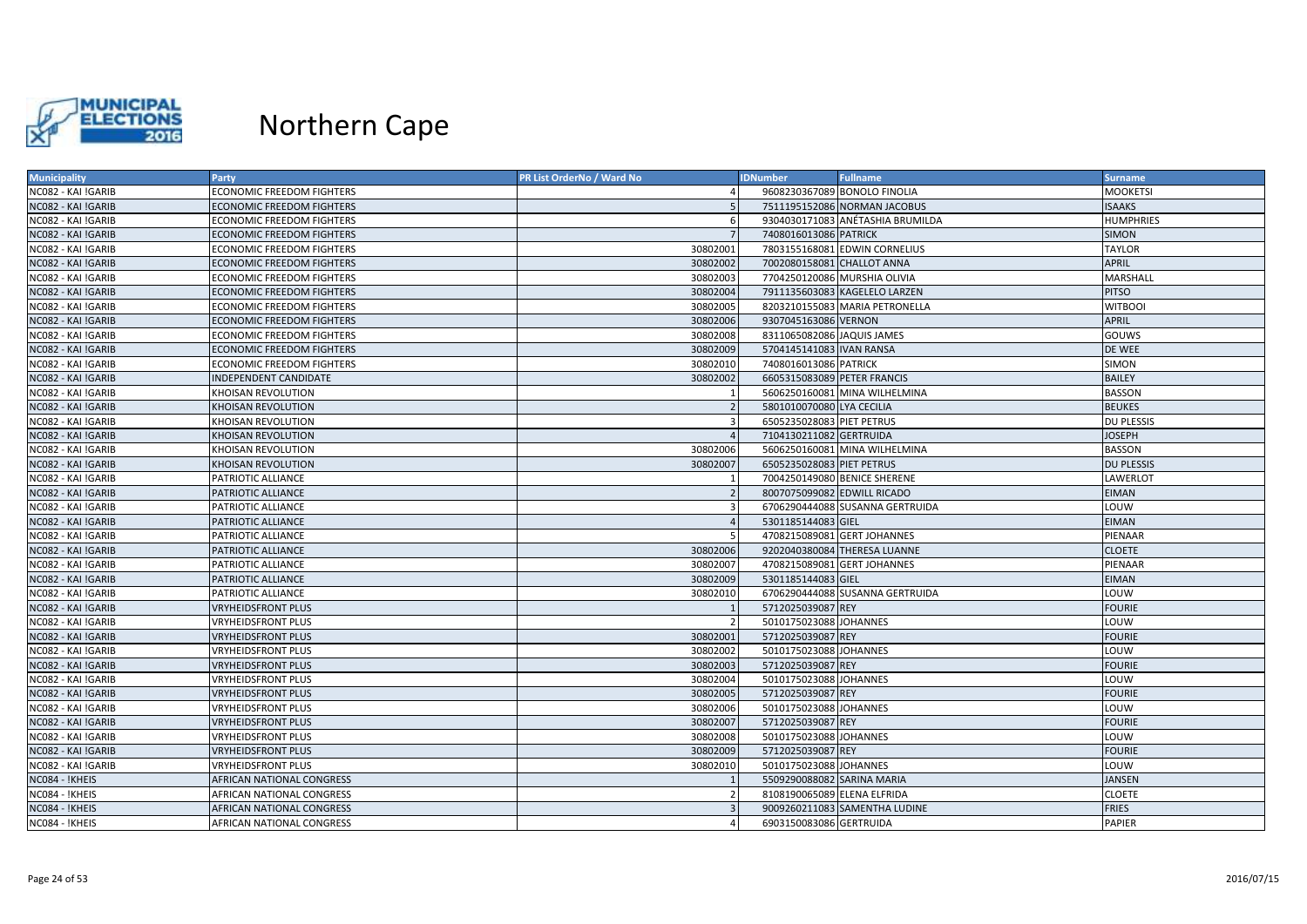

| <b>Municipality</b> | Party                            | PR List OrderNo / Ward No | <b>IDNumber</b>             | <b>Fullname</b>                   | <b>Surname</b>    |
|---------------------|----------------------------------|---------------------------|-----------------------------|-----------------------------------|-------------------|
| NC084 - !KHEIS      | AFRICAN NATIONAL CONGRESS        | 30804001                  | 6612295211086 ANDRIES LEON  |                                   | <b>DIERGAARDT</b> |
| NC084 - !KHEIS      | AFRICAN NATIONAL CONGRESS        | 30804002                  | 7603295128080 SAMUEL        |                                   | ESAU              |
| NC084 - !KHEIS      | AFRICAN NATIONAL CONGRESS        | 30804003                  | 7102155484089 ABRAHAM       |                                   | <b>TOBIAS</b>     |
| NC084 - !KHEIS      | AFRICAN NATIONAL CONGRESS        | 30804004                  | 6806245686088 JOSEF         |                                   | <b>SILO</b>       |
| NC084 - !KHEIS      | CONGRESS OF THE PEOPLE           |                           | 5011255129084 KOOS          |                                   | <b>ESAU</b>       |
| NC084 - !KHEIS      | CONGRESS OF THE PEOPLE           |                           | 6509020301085 ELIZABETH     |                                   | <b>CLOETE</b>     |
| NC084 - !KHEIS      | CONGRESS OF THE PEOPLE           |                           |                             | 6811235730086 PIETER ALBERTUS     | <b>EKSTEEN</b>    |
| NC084 - !KHEIS      | CONGRESS OF THE PEOPLE           |                           | 7607250577082 ANNY          |                                   | JANSEN            |
| NC084 - !KHEIS      | CONGRESS OF THE PEOPLE           |                           |                             | 6003180161083 SUSANNA ELIZABETH   | SAAL              |
| NC084 - !KHEIS      | CONGRESS OF THE PEOPLE           |                           |                             | 6206105215088 JACOBUS WILLEM      | VAN STADEN        |
| NC084 - !KHEIS      | CONGRESS OF THE PEOPLE           |                           | 8706015150083 CELVIN ROTHNY |                                   | <b>BOOYSEN</b>    |
| NC084 - !KHEIS      | CONGRESS OF THE PEOPLE           |                           | 9501285275085 JOSEF         |                                   | <b>MATROOS</b>    |
| NC084 - !KHEIS      | CONGRESS OF THE PEOPLE           | 30804001                  |                             | 6206105215088 JACOBUS WILLEM      | <b>VAN STADEN</b> |
| NC084 - !KHEIS      | CONGRESS OF THE PEOPLE           | 30804002                  |                             | 8403305256081 ROLF VALTON MONDREY | <b>CHRISTIE</b>   |
| NC084 - !KHEIS      | CONGRESS OF THE PEOPLE           | 30804003                  | 6509020301085 ELIZABETH     |                                   | <b>CLOETE</b>     |
| NC084 - !KHEIS      | CONGRESS OF THE PEOPLE           | 30804004                  |                             | 6003180161083 SUSANNA ELIZABETH   | SAAL              |
| NC084 - !KHEIS      | <b>DEMOCRATIC ALLIANCE</b>       |                           | 7402025102089 GERT ALBERTUS |                                   | <b>BEUKES</b>     |
| NC084 - !KHEIS      | DEMOCRATIC ALLIANCE              |                           | 7707050185084 TROOI         |                                   | VAN RHYN          |
| NC084 - !KHEIS      | <b>DEMOCRATIC ALLIANCE</b>       |                           |                             | 8706095209080 JURGEN HENDRIK      | <b>JOOSTE</b>     |
| NC084 - !KHEIS      | DEMOCRATIC ALLIANCE              |                           | 8311090494082 JOLLIEN       |                                   | <b>OLYN</b>       |
| NC084 - !KHEIS      | <b>DEMOCRATIC ALLIANCE</b>       | 30804001                  | 7707050185084 TROOI         |                                   | <b>VAN RHYN</b>   |
| NC084 - !KHEIS      | DEMOCRATIC ALLIANCE              | 30804002                  | 8311090494082 JOLLIEN       |                                   | <b>OLYN</b>       |
| NC084 - !KHEIS      | DEMOCRATIC ALLIANCE              | 30804003                  | 7402025102089 GERT ALBERTUS |                                   | <b>BEUKES</b>     |
| NC084 - !KHEIS      | DEMOCRATIC ALLIANCE              | 30804004                  |                             | 8706095209080 JURGEN HENDRIK      | <b>JOOSTE</b>     |
| NC084 - !KHEIS      | <b>DIE FORUM</b>                 |                           | 7807065217086 PIET          |                                   | REIGERT           |
| NC084 - !KHEIS      | DIE FORUM                        |                           | 7009265656086 DAVID         |                                   | THYS              |
| NC084 - !KHEIS      | <b>DIE FORUM</b>                 |                           |                             | 8410160170083 NAPOLIEN MALISSA    | <b>KOK</b>        |
| NC084 - !KHEIS      | <b>DIE FORUM</b>                 |                           |                             | 8311275131087 WILLIAM WILFRED     | <b>OOR</b>        |
| NC084 - !KHEIS      | <b>DIE FORUM</b>                 | 30804001                  |                             | 7108075667083 FREDDIE DESMOND     | PERSENT           |
| NC084 - !KHEIS      | <b>DIE FORUM</b>                 | 30804002                  | 8111255284082 DAWIE         |                                   | <b>MALGAS</b>     |
| NC084 - !KHEIS      | <b>DIE FORUM</b>                 | 30804003                  |                             | 6205145281084 CHRISTIAAN JAKOBUS  | <b>MARKUS</b>     |
| NC084 - !KHEIS      | <b>DIE FORUM</b>                 | 30804004                  |                             | 8110070105084 SANNA VERONICA      | <b>PLAATJIES</b>  |
| NC084 - !KHEIS      | <b>ECONOMIC FREEDOM FIGHTERS</b> |                           | 7409225098082 JAFTA JAKOBUS |                                   | VISAGIE           |
| NC084 - !KHEIS      | <b>ECONOMIC FREEDOM FIGHTERS</b> | $\overline{2}$            | 7211285164089 JOHN          |                                   | <b>BALIES</b>     |
| NC084 - !KHEIS      | <b>ECONOMIC FREEDOM FIGHTERS</b> |                           | 7206220233080 KATRINA       |                                   | <b>LINKS</b>      |
| NC084 - !KHEIS      | <b>ECONOMIC FREEDOM FIGHTERS</b> |                           | 7512166405081 JOHANNES      |                                   | KORDOM            |
| NC084 - !KHEIS      | <b>ECONOMIC FREEDOM FIGHTERS</b> | 30804001                  | 7502045238084 WILLEM        |                                   | <b>BOOYSEN</b>    |
| NC084 - !KHEIS      | ECONOMIC FREEDOM FIGHTERS        | 30804002                  |                             | 8202190264089 RONELLA FELISITY    | VISAGIE           |
| NC084 - !KHEIS      | <b>ECONOMIC FREEDOM FIGHTERS</b> | 30804004                  | 7211285164089 JOHN          |                                   | <b>BALIES</b>     |
| NC084 - !KHEIS      | <b>INDEPENDENT CANDIDATE</b>     | 30804003                  | 7505145229085 PAUL          |                                   | <b>VRIES</b>      |
| NC084 - !KHEIS      | KHOISAN REVOLUTION               | 30804004                  |                             | 7407115265084 ARNOLD ANDREW       | <b>MARAIS</b>     |
| NC084 - !KHEIS      | PATRIOTIC ALLIANCE               | 30804001                  | 8206025068086 IRVINE LE RIO |                                   | DE WEE            |
| NC084 - !KHEIS      | PATRIOTIC ALLIANCE               | 30804002                  | 9207295186086 JEROME        |                                   | <b>ADAMS</b>      |
| NC084 - !KHEIS      | <b>/RYHEIDSFRONT PLUS</b>        |                           | 6312175123085 WILLEM        |                                   | VAN ECK           |
| NC084 - !KHEIS      | <b>VRYHEIDSFRONT PLUS</b>        | 30804001                  | 6312175123085 WILLEM        |                                   | <b>VAN ECK</b>    |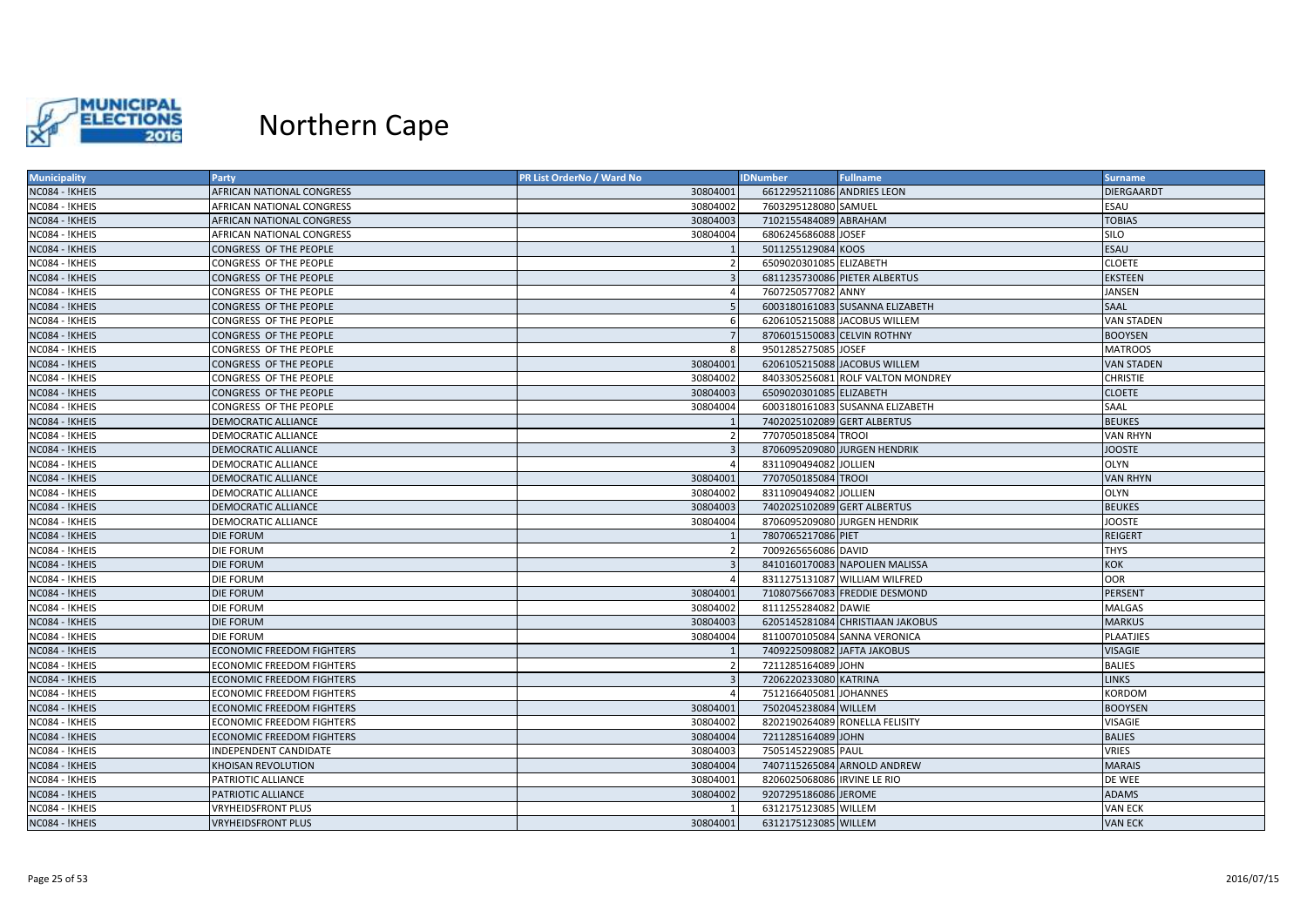

| <b>Municipality</b>        | Party                            | PR List OrderNo / Ward No | <b>IDNumber</b>             | <b>Fullname</b>                         | <b>Surname</b>  |
|----------------------------|----------------------------------|---------------------------|-----------------------------|-----------------------------------------|-----------------|
| NC084 - !KHEIS             | <b>VRYHEIDSFRONT PLUS</b>        | 30804002                  | 6312175123085 WILLEM        |                                         | <b>VAN ECK</b>  |
| NC084 - !KHEIS             | <b>VRYHEIDSFRONT PLUS</b>        | 30804003                  | 6312175123085 WILLEM        |                                         | <b>VAN ECK</b>  |
| NC084 - !KHEIS             | <b>VRYHEIDSFRONT PLUS</b>        | 30804004                  | 6312175123085 WILLEM        |                                         | VAN ECK         |
| NC085 - TSANTSABANE        | AFRICAN NATIONAL CONGRESS        |                           |                             | 7909196157080 MOSEBIEMANG JAN           | TONYANE         |
| <b>NC085 - TSANTSABANE</b> | AFRICAN NATIONAL CONGRESS        |                           |                             | 7802020566081 NTAOLENG PATRICIA         | <b>WETBOOI</b>  |
| NC085 - TSANTSABANE        | AFRICAN NATIONAL CONGRESS        |                           | 5910100024087 MIENA         |                                         | <b>OLIPHANT</b> |
| NC085 - TSANTSABANE        | AFRICAN NATIONAL CONGRESS        | $\Delta$                  |                             | 7301150198088 ALIDA FHRANCHOHANNA       | KATZ            |
| NC085 - TSANTSABANE        | <b>AFRICAN NATIONAL CONGRESS</b> |                           |                             | 8507180783082 KEITUMETSE PRUDENCE       | <b>BOSMAN</b>   |
| NC085 - TSANTSABANE        | <b>AFRICAN NATIONAL CONGRESS</b> | 30805001                  | 7904280190089 ESTELLE ELIZE |                                         | POTO            |
| NC085 - TSANTSABANE        | AFRICAN NATIONAL CONGRESS        | 30805002                  | 7012030767089 MARIA         |                                         | <b>DANIELS</b>  |
| NC085 - TSANTSABANE        | <b>AFRICAN NATIONAL CONGRESS</b> | 30805003                  |                             | 7501255289084 ELROY ENNIS JAN           | PHETE           |
| NC085 - TSANTSABANE        | AFRICAN NATIONAL CONGRESS        | 30805004                  |                             | 8108015581088 KEAOBAKA DAVID            | <b>MODISE</b>   |
| NC085 - TSANTSABANE        | <b>AFRICAN NATIONAL CONGRESS</b> | 30805005                  |                             | 7707015336087 TEBOGO JEREMIA            | SAULUS          |
| NC085 - TSANTSABANE        | AFRICAN NATIONAL CONGRESS        | 30805006                  |                             | 8003220253088 MPHO CONSTANCE            | <b>MASHILA</b>  |
| NC085 - TSANTSABANE        | AFRICAN NATIONAL CONGRESS        | 30805007                  |                             | 6904070691081 IDAH KELEBOGILE           | TSHABANE        |
| NC085 - TSANTSABANE        | DEMOCRATIC ALLIANCE              |                           |                             | 4202010046082 JACOBA JACOMINA           | <b>SWART</b>    |
| <b>NC085 - TSANTSABANE</b> | <b>DEMOCRATIC ALLIANCE</b>       |                           | 8206060090086 ATHONY JOAN   |                                         | RUITERS         |
| <b>NC085 - TSANTSABANE</b> | <b>DEMOCRATIC ALLIANCE</b>       |                           |                             | 7412036076081 AUGUSTINUS OKAME          | MOTLONYE        |
| NC085 - TSANTSABANE        | <b>DEMOCRATIC ALLIANCE</b>       | $\sqrt{2}$                |                             | 6103295146084 CYPRIAN KINGSLEY          | BLAAUW          |
| NC085 - TSANTSABANE        | <b>DEMOCRATIC ALLIANCE</b>       |                           | 7808315177088 ELIAS-WILHELM |                                         | <b>MYNHARDT</b> |
| NC085 - TSANTSABANE        | <b>DEMOCRATIC ALLIANCE</b>       |                           |                             | 4701025116087 GREGORY HERBERT           | ABRAHAMS        |
| NC085 - TSANTSABANE        | <b>DEMOCRATIC ALLIANCE</b>       | 30805001                  |                             | 4701025116087 GREGORY HERBERT           | <b>ABRAHAMS</b> |
| NC085 - TSANTSABANE        | DEMOCRATIC ALLIANCE              | 30805002                  |                             | 6103295146084 CYPRIAN KINGSLEY          | BLAAUW          |
| NC085 - TSANTSABANE        | <b>DEMOCRATIC ALLIANCE</b>       | 30805003                  | 8206060090086 ATHONY JOAN   |                                         | <b>RUITERS</b>  |
| NC085 - TSANTSABANE        | <b>DEMOCRATIC ALLIANCE</b>       | 30805004                  |                             | 7412036076081 AUGUSTINUS OKAME          | MOTLONYE        |
| <b>NC085 - TSANTSABANE</b> | <b>DEMOCRATIC ALLIANCE</b>       | 30805005                  |                             | 4202010046082 JACOBA JACOMINA           | SWART           |
| NC085 - TSANTSABANE        | DEMOCRATIC ALLIANCE              | 30805006                  |                             | 6103295146084 CYPRIAN KINGSLEY          | <b>BLAAUW</b>   |
| NC085 - TSANTSABANE        | <b>DEMOCRATIC ALLIANCE</b>       | 30805007                  | 7808315177088 ELIAS-WILHELM |                                         | <b>MYNHARDT</b> |
| <b>NC085 - TSANTSABANE</b> | <b>ECONOMIC FREEDOM FIGHTERS</b> |                           | 7908255113083 DIRK          |                                         | ESAU            |
| NC085 - TSANTSABANE        | <b>ECONOMIC FREEDOM FIGHTERS</b> |                           |                             | 7011150682086 MOIPOLAI CYNTHIA          | <b>DINTWE</b>   |
| NC085 - TSANTSABANE        | <b>ECONOMIC FREEDOM FIGHTERS</b> |                           |                             | 8511305203083 ITUMELENG HANDRICH        | MOLELE          |
| <b>NC085 - TSANTSABANE</b> | <b>ECONOMIC FREEDOM FIGHTERS</b> |                           |                             | 7208210510089 GOLELELWANG ANASTACIA     | <b>MMOKELE</b>  |
| NC085 - TSANTSABANE        | <b>ECONOMIC FREEDOM FIGHTERS</b> |                           |                             | 9005245389085 LUCKY HORALD LETLHOGONOLO | <b>GOPOLANG</b> |
| NC085 - TSANTSABANE        | <b>ECONOMIC FREEDOM FIGHTERS</b> |                           |                             | 8001030234082 YOLANDA CHERRIL           | <b>ITAAGA</b>   |
| NC085 - TSANTSABANE        | <b>ECONOMIC FREEDOM FIGHTERS</b> |                           |                             | 8804280257087 GERALDINE JACOLINE        | VOSTER          |
| NC085 - TSANTSABANE        | <b>ECONOMIC FREEDOM FIGHTERS</b> |                           |                             | 7610215479089 OBAKENG VICTOR            | <b>CHWAETSI</b> |
| <b>NC085 - TSANTSABANE</b> | <b>ECONOMIC FREEDOM FIGHTERS</b> | 30805001                  |                             | 8804280257087 GERALDINE JACOLINE        | VOSTER          |
| <b>NC085 - TSANTSABANE</b> | <b>ECONOMIC FREEDOM FIGHTERS</b> | 30805002                  |                             | 9008091287080 MORATIWA JULIA            | <b>ABRAHAMS</b> |
| NC085 - TSANTSABANE        | <b>ECONOMIC FREEDOM FIGHTERS</b> | 30805003                  |                             | 9005245389085 LUCKY HORALD LETLHOGONOLO | GOPOLANG        |
| NC085 - TSANTSABANE        | <b>ECONOMIC FREEDOM FIGHTERS</b> | 30805004                  |                             | 8511305203083 ITUMELENG HANDRICH        | <b>MOLELE</b>   |
| NC085 - TSANTSABANE        | <b>ECONOMIC FREEDOM FIGHTERS</b> | 30805005                  |                             | 8412065915083 LETLHOGONOLO              | KEUPILE         |
| NC085 - TSANTSABANE        | <b>ECONOMIC FREEDOM FIGHTERS</b> | 30805006                  | 7908255113083 DIRK          |                                         | ESAU            |
| NC085 - TSANTSABANE        | <b>ECONOMIC FREEDOM FIGHTERS</b> | 30805007                  |                             | 7011150682086 MOIPOLAI CYNTHIA          | <b>DINTWE</b>   |
| NC085 - TSANTSABANE        | SAVE TSANTSABANE COALITION       |                           |                             | 7802125138083 ALISTER RODGER            | <b>DAVIDS</b>   |
| NC085 - TSANTSABANE        | SAVE TSANTSABANE COALITION       |                           |                             | 8108065811088 OLEBOGENG MICHAEL         | <b>MABILO</b>   |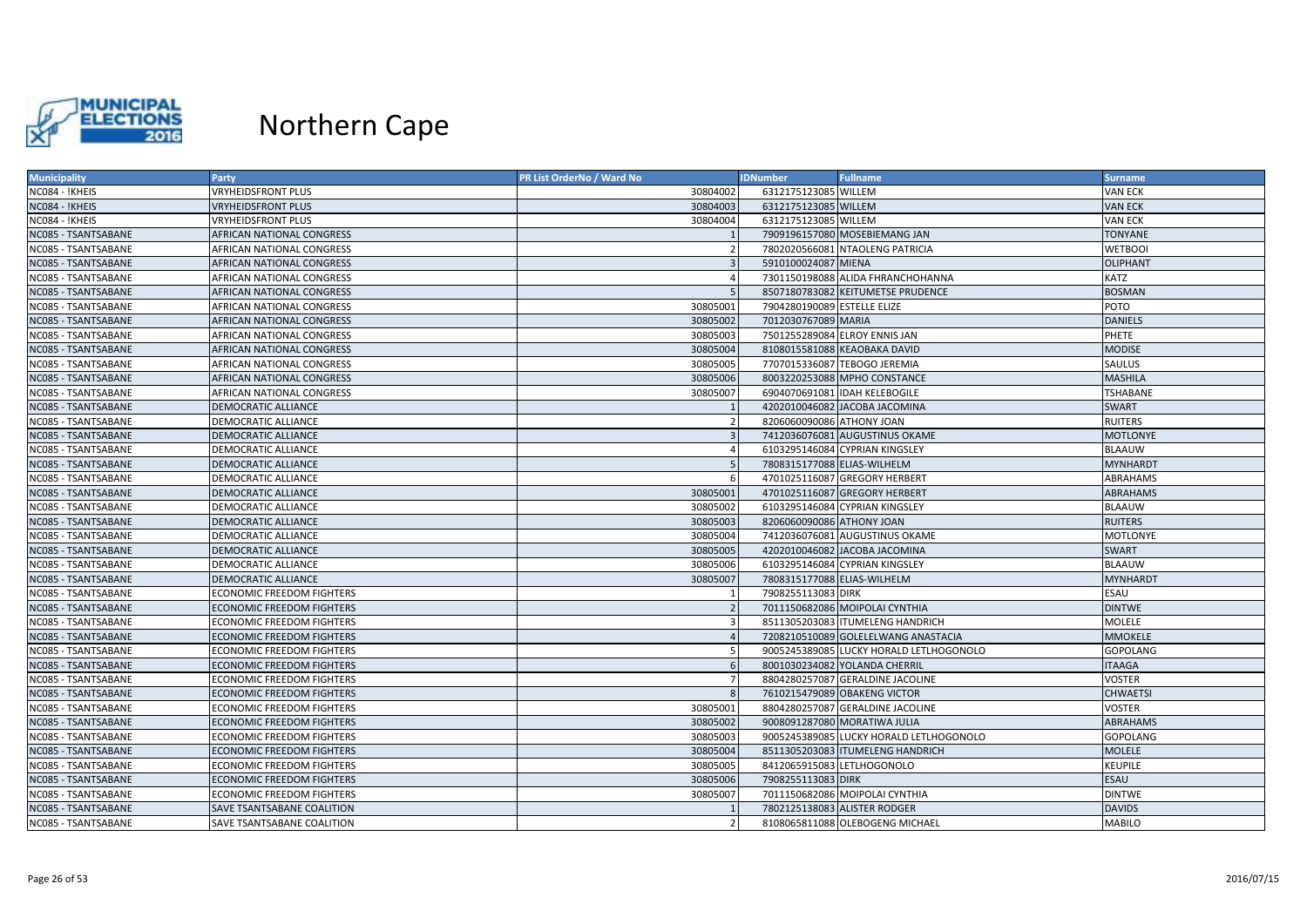

| <b>Municipality</b>        | Party                                | PR List OrderNo / Ward No | <b>IDNumber</b>               | <b>Fullname</b>                           | <b>Surname</b>  |
|----------------------------|--------------------------------------|---------------------------|-------------------------------|-------------------------------------------|-----------------|
| NC085 - TSANTSABANE        | SAVE TSANTSABANE COALITION           |                           | 6204035856089 SEBETSO JEAN    |                                           | PLAATJIE        |
| NC085 - TSANTSABANE        | SAVE TSANTSABANE COALITION           |                           |                               | 9212140450083 KEDISALETSE RUTH            | KITCHEN         |
| NC085 - TSANTSABANE        | SAVE TSANTSABANE COALITION           |                           | 6406145789080 KELEPILE ISRAEL |                                           | <b>MARUPING</b> |
| NC085 - TSANTSABANE        | SAVE TSANTSABANE COALITION           |                           |                               | 6108235053084 WILLIAM CHRISTIAN           | JULIES          |
| <b>NC085 - TSANTSABANE</b> | SAVE TSANTSABANE COALITION           |                           | 7903275349080 AMOS            |                                           | <b>JONAS</b>    |
| NC085 - TSANTSABANE        | SAVE TSANTSABANE COALITION           | 30805001                  |                               | 6108235053084 WILLIAM CHRISTIAN           | <b>JULIES</b>   |
| NC085 - TSANTSABANE        | SAVE TSANTSABANE COALITION           | 30805002                  | 7903275349080 AMOS            |                                           | <b>JONAS</b>    |
| NC085 - TSANTSABANE        | SAVE TSANTSABANE COALITION           | 30805003                  |                               | 7802125138083 ALISTER RODGER              | <b>DAVIDS</b>   |
| NC085 - TSANTSABANE        | <b>SAVE TSANTSABANE COALITION</b>    | 30805004                  | 6406145789080 KELEPILE ISRAEL |                                           | <b>MARUPING</b> |
| NC085 - TSANTSABANE        | SAVE TSANTSABANE COALITION           | 30805005                  |                               | 9212140450083 KEDISALETSE RUTH            | KITCHEN         |
| NC085 - TSANTSABANE        | SAVE TSANTSABANE COALITION           | 30805006                  | 6204035856089 SEBETSO JEAN    |                                           | PLAATJIE        |
| NC085 - TSANTSABANE        | SAVE TSANTSABANE COALITION           | 30805007                  |                               | 8108065811088 OLEBOGENG MICHAEL           | MABILO          |
| NC085 - TSANTSABANE        | <b>VRYHEIDSFRONT PLUS</b>            |                           |                               | 7611240008083 GERTRUIDA CILLIERS          | <b>KLOPPER</b>  |
| NC085 - TSANTSABANE        | <b>VRYHEIDSFRONT PLUS</b>            | 30805001                  |                               | 7611240008083 GERTRUIDA CILLIERS          | <b>KLOPPER</b>  |
| NC085 - TSANTSABANE        | <b>VRYHEIDSFRONT PLUS</b>            | 30805002                  |                               | 7611240008083 GERTRUIDA CILLIERS          | <b>KLOPPER</b>  |
| <b>NC085 - TSANTSABANE</b> | <b>VRYHEIDSFRONT PLUS</b>            | 30805003                  |                               | 7611240008083 GERTRUIDA CILLIERS          | KLOPPER         |
| <b>NC085 - TSANTSABANE</b> | <b>VRYHEIDSFRONT PLUS</b>            | 30805004                  |                               | 7611240008083 GERTRUIDA CILLIERS          | <b>KLOPPER</b>  |
| NC085 - TSANTSABANE        | <b>VRYHEIDSFRONT PLUS</b>            | 30805005                  |                               | 7611240008083 GERTRUIDA CILLIERS          | KLOPPER         |
| NC085 - TSANTSABANE        | <b>VRYHEIDSFRONT PLUS</b>            | 30805006                  |                               | 7611240008083 GERTRUIDA CILLIERS          | <b>KLOPPER</b>  |
| NC085 - TSANTSABANE        | <b>VRYHEIDSFRONT PLUS</b>            | 30805007                  |                               | 7611240008083 GERTRUIDA CILLIERS          | <b>KLOPPER</b>  |
| NC086 - KGATELOPELE        | <b>AFRICAN NATIONAL CONGRESS</b>     |                           |                               | 6602045637086 PAULUS MVULENI              | <b>MGCERA</b>   |
| NC086 - KGATELOPELE        | AFRICAN NATIONAL CONGRESS            |                           |                               | 6812120075082 YVONNE JULIANA              | KERNEELS        |
| <b>NC086 - KGATELOPELE</b> | <b>AFRICAN NATIONAL CONGRESS</b>     |                           |                               | 8209150654084 KEDIHENG SHEILA             | <b>LEKHOBO</b>  |
| NC086 - KGATELOPELE        | <b>AFRICAN NATIONAL CONGRESS</b>     | 30806001                  |                               | 8001205560089 ZONISELO RICHARD            | MAGAWU          |
| NC086 - KGATELOPELE        | AFRICAN NATIONAL CONGRESS            | 30806002                  | 8010265184086 RODNEY COLLIN   |                                           | LESSING         |
| <b>NC086 - KGATELOPELE</b> | <b>AFRICAN NATIONAL CONGRESS</b>     | 30806003                  | 7404050267084 RENE            |                                           | LOSPER          |
| NC086 - KGATELOPELE        | AFRICAN NATIONAL CONGRESS            | 30806004                  | 7010270194089 NONA IRENE      |                                           | <b>WILLIAMS</b> |
| NC086 - KGATELOPELE        | AZANIAN PEOPLE'S ORGANISATION        |                           |                               | 6301055802082 AKANYANG REGINALDOHR BRAINS | LEKHULA         |
| <b>VC086 - KGATELOPELE</b> | <b>AZANIAN PEOPLE'S ORGANISATION</b> |                           |                               | 6606205840083 KGOPOLELO JONES             | <b>VIS</b>      |
| NC086 - KGATELOPELE        | AZANIAN PEOPLE'S ORGANISATION        |                           | 6312315783087 TEBOGO DANIEL   |                                           | RAMOGOGANE      |
| NC086 - KGATELOPELE        | AZANIAN PEOPLE'S ORGANISATION        | 30806001                  | 6310055369083 MANIKI STEVEN   |                                           | <b>JACOB</b>    |
| NC086 - KGATELOPELE        | <b>AZANIAN PEOPLE'S ORGANISATION</b> | 30806002                  |                               | 6606205840083 KGOPOLELO JONES             | VIS             |
| NC086 - KGATELOPELE        | AZANIAN PEOPLE'S ORGANISATION        | 30806003                  | 6310055369083 MANIKI STEVEN   |                                           | <b>JACOB</b>    |
| <b>NC086 - KGATELOPELE</b> | AZANIAN PEOPLE'S ORGANISATION        | 30806004                  |                               | 6606205840083 KGOPOLELO JONES             | VIS             |
| NC086 - KGATELOPELE        | <b>DEMOCRATIC ALLIANCE</b>           |                           |                               | 5711255023084 ARTHUR SAMUEL               | <b>ADAMS</b>    |
| NC086 - KGATELOPELE        | DEMOCRATIC ALLIANCE                  |                           |                               | 5809095269089 THOMAS TOMMIE               | SWARTZ          |
| <b>NC086 - KGATELOPELE</b> | DEMOCRATIC ALLIANCE                  |                           | 8412065351081 GEVIN           |                                           | <b>HUGO</b>     |
| NC086 - KGATELOPELE        | <b>DEMOCRATIC ALLIANCE</b>           | $\Delta$                  | 7505230808082 LENA SENDRA     |                                           | PIENAAR         |
| NC086 - KGATELOPELE        | <b>DEMOCRATIC ALLIANCE</b>           |                           | 6612265183083 JOHANNES        |                                           | <b>BAAITJIE</b> |
| NC086 - KGATELOPELE        | DEMOCRATIC ALLIANCE                  | 30806001                  | 8412065351081 GEVIN           |                                           | <b>HUGO</b>     |
| NC086 - KGATELOPELE        | <b>DEMOCRATIC ALLIANCE</b>           | 30806002                  | 6612265183083 JOHANNES        |                                           | <b>BAAITJIE</b> |
| <b>NC086 - KGATELOPELE</b> | DEMOCRATIC ALLIANCE                  | 30806003                  |                               | 5809095269089 THOMAS TOMMIE               | SWARTZ          |
| NC086 - KGATELOPELE        | <b>DEMOCRATIC ALLIANCE</b>           | 30806004                  | 7505230808082 LENA SENDRA     |                                           | PIENAAR         |
| NC086 - KGATELOPELE        | <b>ECONOMIC FREEDOM FIGHTERS</b>     |                           |                               | 8710155750082 DONALD KEOBAKILE            | WAPAD           |
| NC086 - KGATELOPELE        | <b>ECONOMIC FREEDOM FIGHTERS</b>     |                           |                               | 7105070431085 DELEEN NTHABISEN            | LEBURU          |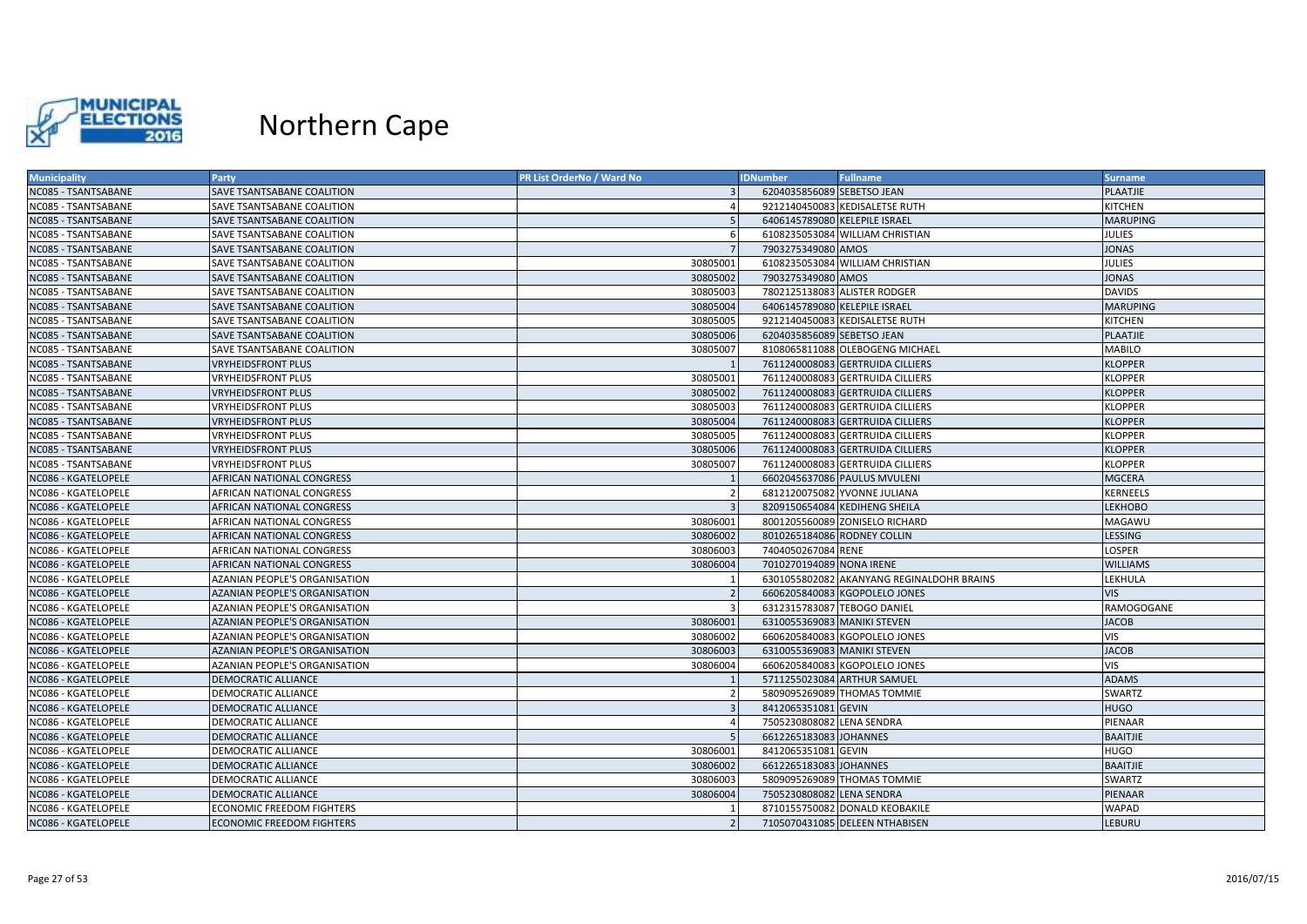

| <b>Municipality</b>       | Party                              | PR List OrderNo / Ward No | <b>IDNumber</b>             | <b>Fullname</b>                    | <b>Surname</b>     |
|---------------------------|------------------------------------|---------------------------|-----------------------------|------------------------------------|--------------------|
| NC086 - KGATELOPELE       | ECONOMIC FREEDOM FIGHTERS          |                           |                             | 8705111010084 KEOSENTSE SANNIE     | ETEBARE            |
| NC086 - KGATELOPELE       | ECONOMIC FREEDOM FIGHTERS          |                           | 7905125601081 JIMMY SERAME  |                                    | <b>BOOYSEN</b>     |
| NC086 - KGATELOPELE       | <b>ECONOMIC FREEDOM FIGHTERS</b>   |                           | 8103065216081 WESLEY ROMEO  |                                    | SNYDERS            |
| NC086 - KGATELOPELE       | <b>ECONOMIC FREEDOM FIGHTERS</b>   | -6                        |                             | 9205200370084 EVA SARA KOEKIE      | <b>HERRIES</b>     |
| NC086 - KGATELOPELE       | <b>ECONOMIC FREEDOM FIGHTERS</b>   |                           |                             | 8806020997088 LEZALDA BOINGOTLO    | MOSIMANYANA        |
| NC086 - KGATELOPELE       | <b>ECONOMIC FREEDOM FIGHTERS</b>   | 30806001                  |                             | 8606205462084 MOSINKI JUSTIN       | <b>LINKS</b>       |
| NC086 - KGATELOPELE       | <b>ECONOMIC FREEDOM FIGHTERS</b>   | 30806002                  | 9310250568080 KELEBOGILE    |                                    | <b>OLIPHANT</b>    |
| NC086 - KGATELOPELE       | <b>ECONOMIC FREEDOM FIGHTERS</b>   | 30806003                  |                             | 7105070431085 DELEEN NTHABISEN     | LEBURU             |
| NC086 - KGATELOPELE       | KGATELOPELE COMMUNITY FORUM        |                           | 5703275131088 NORMAN        |                                    | PRINCE             |
| NC086 - KGATELOPELE       | KGATELOPELE COMMUNITY FORUM        |                           | 6609045868082 BOOI          |                                    | <b>JONATHAN</b>    |
| NC086 - KGATELOPELE       | KGATELOPELE COMMUNITY FORUM        |                           | 5909040801083 EVELYN        |                                    | <b>BLOM</b>        |
| NC086 - KGATELOPELE       | KGATELOPELE COMMUNITY FORUM        |                           | 7403031905085 PHATHEKA      |                                    | MDEBUKA            |
| NC086 - KGATELOPELE       | KGATELOPELE COMMUNITY FORUM        |                           | 6405100163083 ANNA ILÉNE    |                                    | <b>MOTLHOMI</b>    |
| NC086 - KGATELOPELE       | KGATELOPELE COMMUNITY FORUM        |                           | 7809230532084 MARTHA        |                                    | AHAMED             |
| NC086 - KGATELOPELE       | KGATELOPELE COMMUNITY FORUM        | $\overline{7}$            | 6306041040085 SYLVIA        |                                    | <b>BOOM</b>        |
| NC086 - KGATELOPELE       | KGATELOPELE COMMUNITY FORUM        | -8                        | 8605200962080 IRENE         |                                    | KGOSIEMANG         |
| NC086 - KGATELOPELE       | KGATELOPELE COMMUNITY FORUM        | C                         |                             | 7306135073082 DENYS REGINALD       | PIENAAR            |
| NC086 - KGATELOPELE       | KGATELOPELE COMMUNITY FORUM        | 10                        |                             | 8706106333085 MANNIETJIE GEORGE    | <b>NGESI</b>       |
| NC086 - KGATELOPELE       | KGATELOPELE COMMUNITY FORUM        | 30806001                  |                             | 8706106333085 MANNIETJIE GEORGE    | <b>NGESI</b>       |
| NC086 - KGATELOPELE       | KGATELOPELE COMMUNITY FORUM        | 30806002                  | 4701065068081 JACOB JACOBUS |                                    | <b>MOSES</b>       |
| NC086 - KGATELOPELE       | KGATELOPELE COMMUNITY FORUM        | 30806003                  | 7704010171080 MAGRIETHA     |                                    | SPRINGBOK          |
| NC086 - KGATELOPELE       | KGATELOPELE COMMUNITY FORUM        | 30806004                  |                             | 7306135073082 DENYS REGINALD       | PIENAAR            |
| NC086 - KGATELOPELE       | PATRIOTIC ALLIANCE                 |                           | 6701115162080 FREDERICK     |                                    | LINKS              |
| NC086 - KGATELOPELE       | PATRIOTIC ALLIANCE                 |                           |                             | 8302245066081 PIETER ANDREAS       | PIENAAR            |
| NC086 - KGATELOPELE       | PATRIOTIC ALLIANCE                 | 30806001                  | 6701115162080 FREDERICK     |                                    | LINKS              |
| NC086 - KGATELOPELE       | PATRIOTIC ALLIANCE                 | 30806003                  |                             | 8302245066081 PIETER ANDREAS       | PIENAAR            |
| NC086 - KGATELOPELE       | <b>VRYHEIDSFRONT PLUS</b>          |                           |                             | 4912270017082 FREDERICA WILHELMINA | <b>VAN NIEKERK</b> |
| NC086 - KGATELOPELE       | <b>VRYHEIDSFRONT PLUS</b>          | 30806001                  |                             | 4912270017082 FREDERICA WILHELMINA | <b>VAN NIEKERK</b> |
| NC086 - KGATELOPELE       | <b>VRYHEIDSFRONT PLUS</b>          | 30806002                  |                             | 4912270017082 FREDERICA WILHELMINA | <b>VAN NIEKERK</b> |
| NC086 - KGATELOPELE       | <b>VRYHEIDSFRONT PLUS</b>          | 30806003                  |                             | 4912270017082 FREDERICA WILHELMINA | <b>VAN NIEKERK</b> |
| NC086 - KGATELOPELE       | VRYHEIDSFRONT PLUS                 | 30806004                  |                             | 4912270017082 FREDERICA WILHELMINA | VAN NIEKERK        |
| NC087 - //Khara Hais/Mier | AFRICAN CHRISTIAN DEMOCRATIC PARTY |                           | 9201255141082 BRAIN         |                                    | <b>MIENNIES</b>    |
| NC087 - //Khara Hais/Mier | AFRICAN CHRISTIAN DEMOCRATIC PARTY | 30807001                  | 9201255141082 BRAIN         |                                    | <b>MIENNIES</b>    |
| NC087 - //Khara Hais/Mier | AFRICAN CHRISTIAN DEMOCRATIC PARTY | 30807002                  | 9201255141082 BRAIN         |                                    | MIENNIES           |
| NC087 - //Khara Hais/Mier | AFRICAN CHRISTIAN DEMOCRATIC PARTY | 30807003                  | 9201255141082 BRAIN         |                                    | <b>MIENNIES</b>    |
| NC087 - //Khara Hais/Mier | AFRICAN CHRISTIAN DEMOCRATIC PARTY | 30807004                  | 9201255141082 BRAIN         |                                    | <b>MIENNIES</b>    |
| NC087 - //Khara Hais/Mier | AFRICAN CHRISTIAN DEMOCRATIC PARTY | 30807005                  | 9201255141082 BRAIN         |                                    | <b>MIENNIES</b>    |
| NC087 - //Khara Hais/Mier | AFRICAN CHRISTIAN DEMOCRATIC PARTY | 30807006                  | 9201255141082 BRAIN         |                                    | <b>MIENNIES</b>    |
| NC087 - //Khara Hais/Mier | AFRICAN CHRISTIAN DEMOCRATIC PARTY | 30807007                  | 9201255141082 BRAIN         |                                    | <b>MIENNIES</b>    |
| NC087 - //Khara Hais/Mier | AFRICAN CHRISTIAN DEMOCRATIC PARTY | 30807008                  | 9201255141082 BRAIN         |                                    | <b>MIENNIES</b>    |
| NC087 - //Khara Hais/Mier | AFRICAN CHRISTIAN DEMOCRATIC PARTY | 30807009                  | 9201255141082 BRAIN         |                                    | <b>MIENNIES</b>    |
| NC087 - //Khara Hais/Mier | AFRICAN CHRISTIAN DEMOCRATIC PARTY | 30807010                  | 9201255141082 BRAIN         |                                    | <b>MIENNIES</b>    |
| NC087 - //Khara Hais/Mier | AFRICAN CHRISTIAN DEMOCRATIC PARTY | 30807011                  | 9201255141082 BRAIN         |                                    | <b>MIENNIES</b>    |
| NC087 - //Khara Hais/Mier | AFRICAN CHRISTIAN DEMOCRATIC PARTY | 30807012                  | 9201255141082 BRAIN         |                                    | <b>MIENNIES</b>    |
| NC087 - //Khara Hais/Mier | AFRICAN CHRISTIAN DEMOCRATIC PARTY | 30807013                  | 9201255141082 BRAIN         |                                    | <b>MIENNIES</b>    |
|                           |                                    |                           |                             |                                    |                    |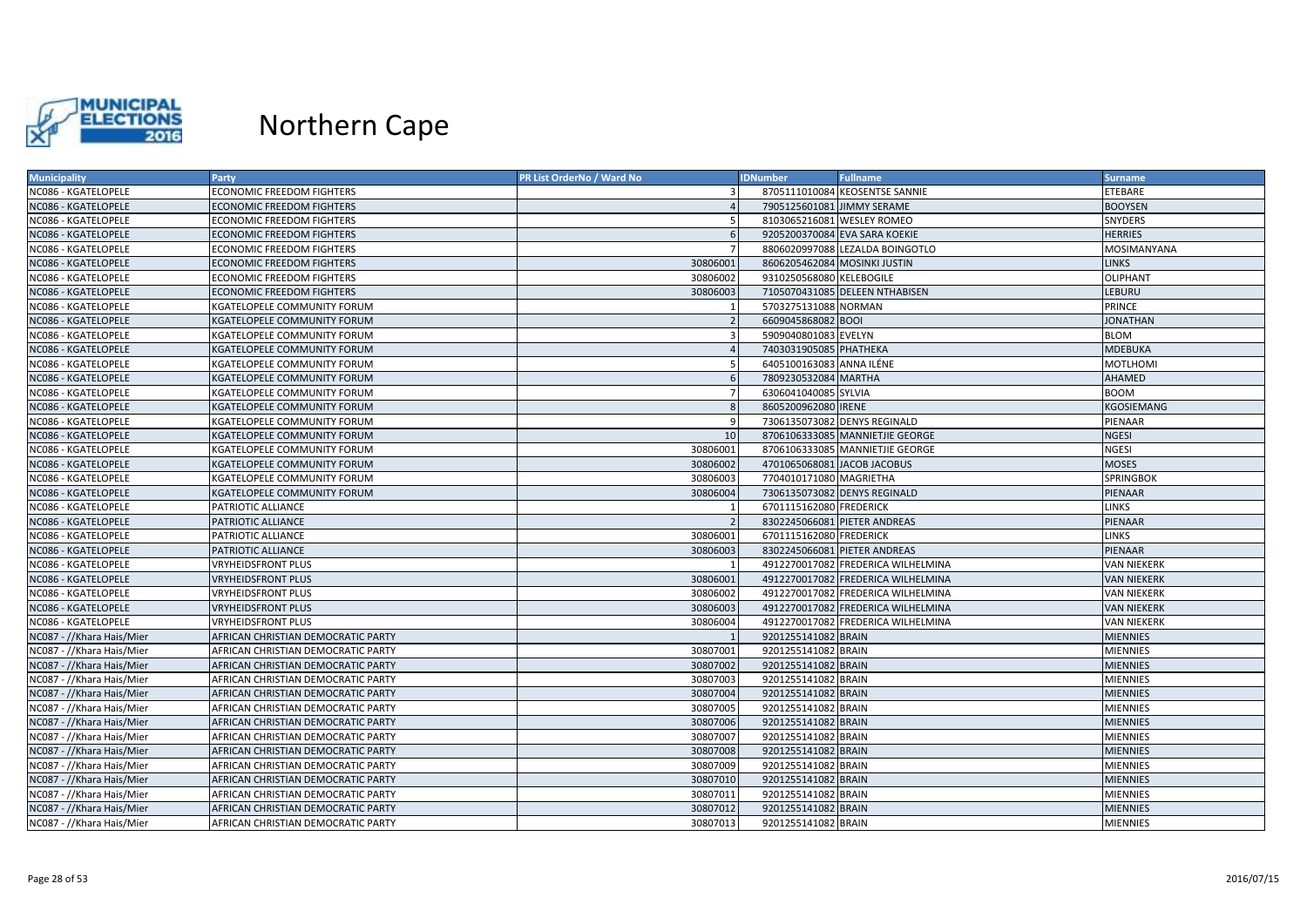

| <b>Municipality</b>       | <b>Party</b>                       | PR List OrderNo / Ward No | <b>IDNumber</b>              | <b>Fullname</b>                              | <b>Surname</b>    |
|---------------------------|------------------------------------|---------------------------|------------------------------|----------------------------------------------|-------------------|
| NC087 - //Khara Hais/Mier | AFRICAN CHRISTIAN DEMOCRATIC PARTY | 30807014                  | 9201255141082 BRAIN          |                                              | <b>MIENNIES</b>   |
| NC087 - //Khara Hais/Mier | AFRICAN CHRISTIAN DEMOCRATIC PARTY | 30807015                  | 9201255141082 BRAIN          |                                              | <b>MIENNIES</b>   |
| NC087 - //Khara Hais/Mier | AFRICAN CHRISTIAN DEMOCRATIC PARTY | 30807016                  | 9201255141082 BRAIN          |                                              | <b>MIENNIES</b>   |
| NC087 - //Khara Hais/Mier | AFRICAN NATIONAL CONGRESS          |                           |                              | 6705230528083 LIMAKATSO ALFONSINA            | KOLOI             |
| NC087 - //Khara Hais/Mier | AFRICAN NATIONAL CONGRESS          |                           | 6811115890083 MICHAEL        |                                              | SEGEDE            |
| NC087 - //Khara Hais/Mier | AFRICAN NATIONAL CONGRESS          |                           | 7006250444080 SEBINA         |                                              | MASIKANI          |
| NC087 - //Khara Hais/Mier | AFRICAN NATIONAL CONGRESS          |                           | 8101080213083 MARYCHEN       |                                              | <b>ANDREAS</b>    |
| NC087 - //Khara Hais/Mier | AFRICAN NATIONAL CONGRESS          |                           | 6401170146082 ELIZABETH      |                                              | <b>MUNNIK</b>     |
| NC087 - //Khara Hais/Mier | AFRICAN NATIONAL CONGRESS          |                           | 5206250121082 ELLIE          |                                              | <b>ALLIES</b>     |
| NC087 - //Khara Hais/Mier | AFRICAN NATIONAL CONGRESS          |                           |                              | 7108011085085 NICOLETTE MELISA               | MESS              |
| NC087 - //Khara Hais/Mier | AFRICAN NATIONAL CONGRESS          | 8                         | 7703270196084 ELNA           |                                              | <b>LEBITSA</b>    |
| NC087 - //Khara Hais/Mier | AFRICAN NATIONAL CONGRESS          | $\mathsf{q}$              | 6003295123085 SIMON PETRUS   |                                              | MAY               |
| NC087 - //Khara Hais/Mier | AFRICAN NATIONAL CONGRESS          | 10                        | 8101265261089 WILLEM         |                                              | PHILANDER         |
| NC087 - //Khara Hais/Mier | AFRICAN NATIONAL CONGRESS          | 11                        | 8506235672084 THABO TREVOR   |                                              | LOUW              |
| NC087 - //Khara Hais/Mier | AFRICAN NATIONAL CONGRESS          | 30807001                  | 6602040533082 ELIZE          |                                              | MNYAKA            |
| NC087 - //Khara Hais/Mier | AFRICAN NATIONAL CONGRESS          | 30807002                  |                              | 6412200101088 MIETA WILHELMINA               | <b>DAVIDS</b>     |
| NC087 - //Khara Hais/Mier | AFRICAN NATIONAL CONGRESS          | 30807003                  | 8009280075089 FELICITY       |                                              | <b>OLIFANT</b>    |
| NC087 - //Khara Hais/Mier | AFRICAN NATIONAL CONGRESS          | 30807004                  | 5511270182083 MINA           |                                              | PAKADE            |
| NC087 - //Khara Hais/Mier | AFRICAN NATIONAL CONGRESS          | 30807005                  |                              | 7606025183085 ABRAHAM CHRISSTOFFEL CORNELIUS | <b>MORKEL</b>     |
| NC087 - //Khara Hais/Mier | AFRICAN NATIONAL CONGRESS          | 30807006                  |                              | 7902185607082 SIYABULELA DAWID               | <b>DUBENI</b>     |
| NC087 - //Khara Hais/Mier | AFRICAN NATIONAL CONGRESS          | 30807007                  | 7202280648085 BETTIE         |                                              | KALOTE            |
| NC087 - //Khara Hais/Mier | AFRICAN NATIONAL CONGRESS          | 30807008                  | 8007290232088 IRIS           |                                              | <b>FLAGG</b>      |
| NC087 - //Khara Hais/Mier | AFRICAN NATIONAL CONGRESS          | 30807009                  |                              | 5801010193080 SOPHIA HENDRIKA                | <b>SPRINGBOK</b>  |
| NC087 - //Khara Hais/Mier | AFRICAN NATIONAL CONGRESS          | 30807010                  |                              | 8106265254083 BARRY LUCAS BENJAMIN           | BOSMAN            |
| NC087 - //Khara Hais/Mier | AFRICAN NATIONAL CONGRESS          | 30807011                  | 6911101306084 MARIA          |                                              | <b>BOSMAN</b>     |
| NC087 - //Khara Hais/Mier | AFRICAN NATIONAL CONGRESS          | 30807012                  | 5802220907087 SOPHIA         |                                              | ROOI              |
| NC087 - //Khara Hais/Mier | AFRICAN NATIONAL CONGRESS          | 30807013                  | 7809035749081 ELLIOT MXOLISI |                                              | <b>LEBITSA</b>    |
| NC087 - //Khara Hais/Mier | AFRICAN NATIONAL CONGRESS          | 30807014                  | 7312165468085 JAMES          |                                              | MOYA              |
| NC087 - //Khara Hais/Mier | AFRICAN NATIONAL CONGRESS          | 30807015                  | 6007080243081 MARIA ELLA     |                                              | <b>KLAASTE</b>    |
| NC087 - //Khara Hais/Mier | AFRICAN NATIONAL CONGRESS          | 30807016                  | 6407280157083 MAGRIETA       |                                              | EIMAN             |
| NC087 - //Khara Hais/Mier | CONGRESS OF THE PEOPLE             |                           | 6608200228082 KATRINA        |                                              | DE WEE            |
| NC087 - //Khara Hais/Mier | CONGRESS OF THE PEOPLE             |                           |                              | 5011170050084 MARTHA MAGDALENA               | ABELS             |
| NC087 - //Khara Hais/Mier | CONGRESS OF THE PEOPLE             |                           | 7601110141080 SOFIE          |                                              | <b>VAN STADEN</b> |
| NC087 - //Khara Hais/Mier | CONGRESS OF THE PEOPLE             |                           |                              | 7603190215081 MARIANNA FRANSIENA             | SILWER            |
| NC087 - //Khara Hais/Mier | CONGRESS OF THE PEOPLE             |                           | 7604206056089 MARTIN         |                                              | LESTER            |
| NC087 - //Khara Hais/Mier | CONGRESS OF THE PEOPLE             |                           |                              | 5512220047087 SANDRA ELISABETH               | PALMER            |
| NC087 - //Khara Hais/Mier | CONGRESS OF THE PEOPLE             |                           | 6606040279083 MARIA          |                                              | VAN WYK           |
| NC087 - //Khara Hais/Mier | CONGRESS OF THE PEOPLE             |                           | 7711145377086 LAURENS ERIC   |                                              | <b>MABOTE</b>     |
| NC087 - //Khara Hais/Mier | CONGRESS OF THE PEOPLE             | $\mathbf{q}$              |                              | 4812150067084 FRANCES ELIZABETH              | <b>SNYDERS</b>    |
| NC087 - //Khara Hais/Mier | CONGRESS OF THE PEOPLE             | 30807001                  |                              | 4812150067084 FRANCES ELIZABETH              | SNYDERS           |
| NC087 - //Khara Hais/Mier | CONGRESS OF THE PEOPLE             | 30807002                  | 7601110141080 SOFIE          |                                              | <b>VAN STADEN</b> |
| NC087 - //Khara Hais/Mier | CONGRESS OF THE PEOPLE             | 30807003                  |                              | 5011170050084 MARTHA MAGDALENA               | ABELS             |
| NC087 - //Khara Hais/Mier | CONGRESS OF THE PEOPLE             | 30807004                  | 6812110803089 ANNA           |                                              | <b>BRILL</b>      |
| NC087 - //Khara Hais/Mier | CONGRESS OF THE PEOPLE             | 30807005                  | 6608200228082 KATRINA        |                                              | DE WEE            |
| NC087 - //Khara Hais/Mier | CONGRESS OF THE PEOPLE             | 30807006                  | 7604206056089 MARTIN         |                                              | LESTER            |
|                           |                                    |                           |                              |                                              |                   |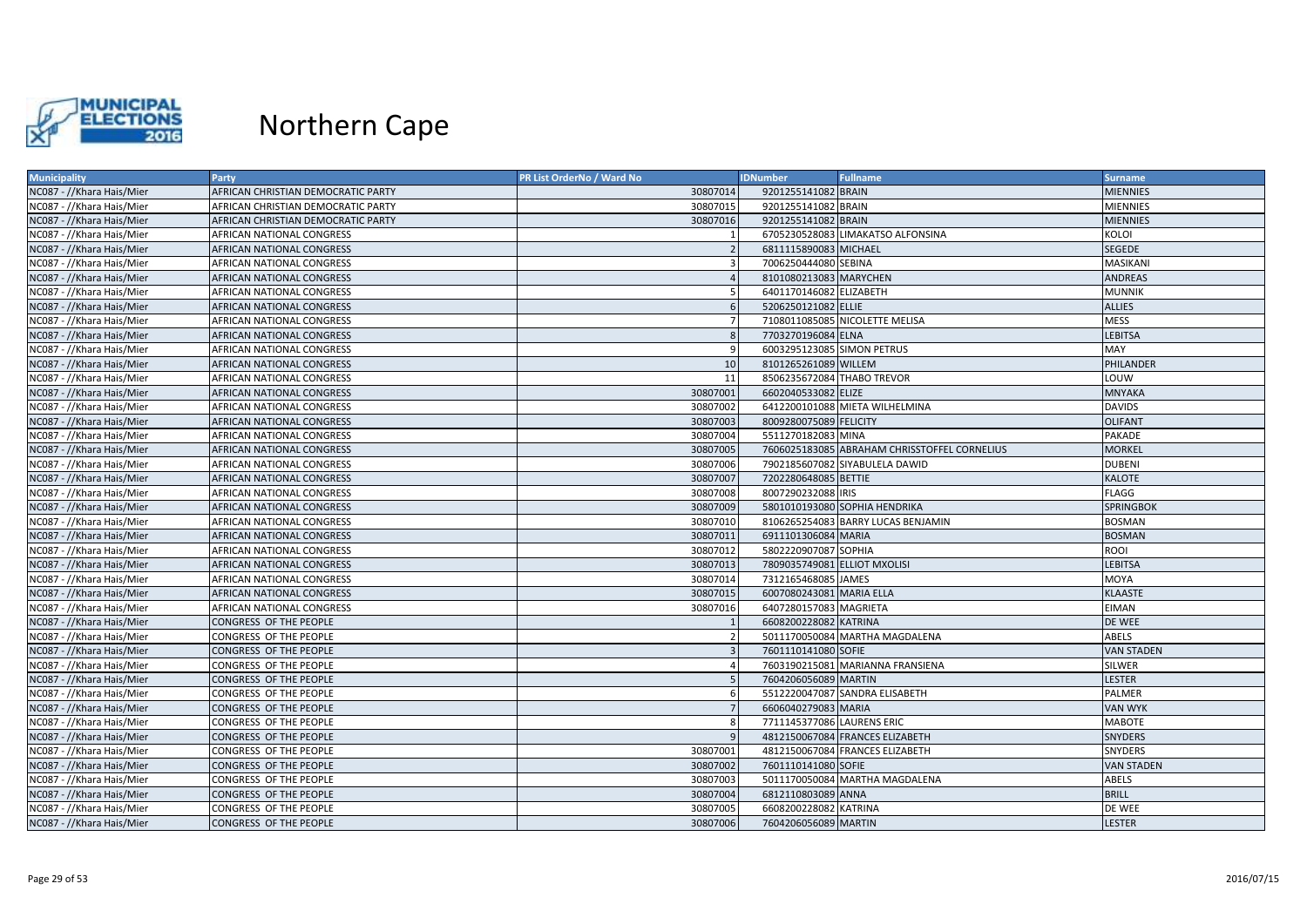

| <b>Municipality</b>       | Party                      | PR List OrderNo / Ward No | <b>IDNumber</b>             | <b>Fullname</b>                                 | <b>Surname</b>   |
|---------------------------|----------------------------|---------------------------|-----------------------------|-------------------------------------------------|------------------|
| NC087 - //Khara Hais/Mier | CONGRESS OF THE PEOPLE     | 30807007                  |                             | 7603190215081 MARIANNA FRANSIENA                | <b>SILWER</b>    |
| NC087 - //Khara Hais/Mier | CONGRESS OF THE PEOPLE     | 30807008                  | 6408275117082 WILLEM        |                                                 | <b>DEELIE</b>    |
| NC087 - //Khara Hais/Mier | CONGRESS OF THE PEOPLE     | 30807010                  |                             | 5512220047087 SANDRA ELISABETH                  | PALMER           |
| NC087 - //Khara Hais/Mier | CONGRESS OF THE PEOPLE     | 30807013                  | 7711145377086 LAURENS ERIC  |                                                 | MABOTE           |
| NC087 - //Khara Hais/Mier | CONGRESS OF THE PEOPLE     | 30807014                  | 6606040279083 MARIA         |                                                 | VAN WYK          |
| NC087 - //Khara Hais/Mier | <b>DEMOCRATIC ALLIANCE</b> |                           |                             | 6701170196080 PRISCILLA SERINA JOHANNA          | <b>ISAACS</b>    |
| NC087 - //Khara Hais/Mier | <b>DEMOCRATIC ALLIANCE</b> |                           |                             | 6107295093089 ISHELLEY IVOR SEAWARD SCHLESINGER | SELBORNE         |
| NC087 - //Khara Hais/Mier | <b>DEMOCRATIC ALLIANCE</b> |                           |                             | 6410195097089 PHILIPPUS THEODORUS               | VAN DER STEEN    |
| NC087 - //Khara Hais/Mier | DEMOCRATIC ALLIANCE        |                           |                             | 9208055233084 JAYSON CHARLTON                   | ESAU             |
| NC087 - //Khara Hais/Mier | <b>DEMOCRATIC ALLIANCE</b> |                           | 7007235195086 JAN           |                                                 | <b>ASSEGAAI</b>  |
| NC087 - //Khara Hais/Mier | DEMOCRATIC ALLIANCE        |                           | 6202125175089 JAN HENDRIK   |                                                 | OPPERMAN         |
| NC087 - //Khara Hais/Mier | <b>DEMOCRATIC ALLIANCE</b> | $\overline{7}$            | 6708260161080 MINA          |                                                 | <b>PLAATJIES</b> |
| NC087 - //Khara Hais/Mier | DEMOCRATIC ALLIANCE        | -8                        |                             | 5512305078080 BEREND JACOBUS                    | SNYDERS          |
| NC087 - //Khara Hais/Mier | <b>DEMOCRATIC ALLIANCE</b> |                           |                             | 7104200201088 FLORENCE LEE-ANNE                 | <b>WITBOOI</b>   |
| NC087 - //Khara Hais/Mier | DEMOCRATIC ALLIANCE        | 10                        | 7103155855088 SAMUEL        |                                                 | SANDLANA         |
| NC087 - //Khara Hais/Mier | <b>DEMOCRATIC ALLIANCE</b> | 11                        | 5905180126083 DENISE        |                                                 | <b>VISAGIE</b>   |
| NC087 - //Khara Hais/Mier | <b>DEMOCRATIC ALLIANCE</b> | 12                        |                             | 7703075250086 HENRY DESMOND                     | VISAGIE          |
| NC087 - //Khara Hais/Mier | DEMOCRATIC ALLIANCE        | 13                        | 6609065207088 ERROL LOURENS |                                                 | <b>MAASDORP</b>  |
| NC087 - //Khara Hais/Mier | <b>DEMOCRATIC ALLIANCE</b> | 14                        |                             | 6211175052080 ERASMIN JAKOBUS                   | <b>BEUKES</b>    |
| NC087 - //Khara Hais/Mier | <b>DEMOCRATIC ALLIANCE</b> | 15                        |                             | 4709145116085 ANDRIES JAKOBUS                   | <b>OLIVIER</b>   |
| NC087 - //Khara Hais/Mier | <b>DEMOCRATIC ALLIANCE</b> | 16                        |                             | 7106030288086 ELIZABETH PETRONELLA              | <b>DEELIE</b>    |
| NC087 - //Khara Hais/Mier | <b>DEMOCRATIC ALLIANCE</b> | 17                        |                             | 8910050336082 EUNICE NTOMBIZANELE               | MATLOTLO         |
| NC087 - //Khara Hais/Mier | <b>DEMOCRATIC ALLIANCE</b> | 18                        | 7002230177080 ANNA MARIA    |                                                 | <b>TITUS</b>     |
| NC087 - //Khara Hais/Mier | <b>DEMOCRATIC ALLIANCE</b> | 19                        | 6603165186086 DANIEL        |                                                 | <b>DE KOKER</b>  |
| NC087 - //Khara Hais/Mier | DEMOCRATIC ALLIANCE        | 20                        | 5704220143087 MAGRIETHA     |                                                 | MOODIE           |
| NC087 - //Khara Hais/Mier | <b>DEMOCRATIC ALLIANCE</b> | 21                        | 6308075220088 JOHN IVAN     |                                                 | WELLEN           |
| NC087 - //Khara Hais/Mier | DEMOCRATIC ALLIANCE        | 22                        | 7809050181087 RAGEL MARIA   |                                                 | <b>MATTHYS</b>   |
| NC087 - //Khara Hais/Mier | <b>DEMOCRATIC ALLIANCE</b> | 30807001                  | 6308075220088 JOHN IVAN     |                                                 | <b>WELLEN</b>    |
| NC087 - //Khara Hais/Mier | <b>DEMOCRATIC ALLIANCE</b> | 30807002                  | 7007235195086 JAN           |                                                 | ASSEGAAI         |
| NC087 - //Khara Hais/Mier | <b>DEMOCRATIC ALLIANCE</b> | 30807003                  |                             | 6107295093089 ISHELLEY IVOR SEAWARD SCHLESINGER | <b>SELBORNE</b>  |
| NC087 - //Khara Hais/Mier | <b>DEMOCRATIC ALLIANCE</b> | 30807004                  | 5905180126083 DENISE        |                                                 | VISAGIE          |
| NC087 - //Khara Hais/Mier | DEMOCRATIC ALLIANCE        | 30807005                  |                             | 7106030288086 ELIZABETH PETRONELLA              | <b>DEELIE</b>    |
| NC087 - //Khara Hais/Mier | <b>DEMOCRATIC ALLIANCE</b> | 30807006                  | 7103155855088 SAMUEL        |                                                 | SANDLANA         |
| NC087 - //Khara Hais/Mier | <b>DEMOCRATIC ALLIANCE</b> | 30807007                  |                             | 6701170196080 PRISCILLA SERINA JOHANNA          | <b>ISAACS</b>    |
| NC087 - //Khara Hais/Mier | <b>DEMOCRATIC ALLIANCE</b> | 30807008                  |                             | 6410195097089 PHILIPPUS THEODORUS               | VAN DER STEEN    |
| NC087 - //Khara Hais/Mier | <b>DEMOCRATIC ALLIANCE</b> | 30807009                  | 6202125175089 JAN HENDRIK   |                                                 | <b>OPPERMAN</b>  |
| NC087 - //Khara Hais/Mier | <b>DEMOCRATIC ALLIANCE</b> | 30807010                  | 6609065207088 ERROL LOURENS |                                                 | <b>MAASDORP</b>  |
| NC087 - //Khara Hais/Mier | <b>DEMOCRATIC ALLIANCE</b> | 30807011                  | 7809050181087 RAGEL MARIA   |                                                 | <b>MATTHYS</b>   |
| NC087 - //Khara Hais/Mier | DEMOCRATIC ALLIANCE        | 30807012                  |                             | 4709145116085 ANDRIES JAKOBUS                   | <b>OLIVIER</b>   |
| NC087 - //Khara Hais/Mier | <b>DEMOCRATIC ALLIANCE</b> | 30807013                  |                             | 8910050336082 EUNICE NTOMBIZANELE               | <b>MATLOTLO</b>  |
| NC087 - //Khara Hais/Mier | DEMOCRATIC ALLIANCE        | 30807014                  |                             | 6211175052080 ERASMIN JAKOBUS                   | BEUKES           |
| NC087 - //Khara Hais/Mier | <b>DEMOCRATIC ALLIANCE</b> | 30807015                  |                             | 7703075250086 HENRY DESMOND                     | <b>VISAGIE</b>   |
| NC087 - //Khara Hais/Mier | <b>DEMOCRATIC ALLIANCE</b> | 30807016                  |                             | 5512305078080 BEREND JACOBUS                    | SNYDERS          |
| NC087 - //Khara Hais/Mier | <b>DIE FORUM</b>           |                           | 6212265127089 WILLEM        |                                                 | LUKAS            |
| NC087 - //Khara Hais/Mier | <b>DIE FORUM</b>           | 30807012                  | 6212265127089 WILLEM        |                                                 | LUKAS            |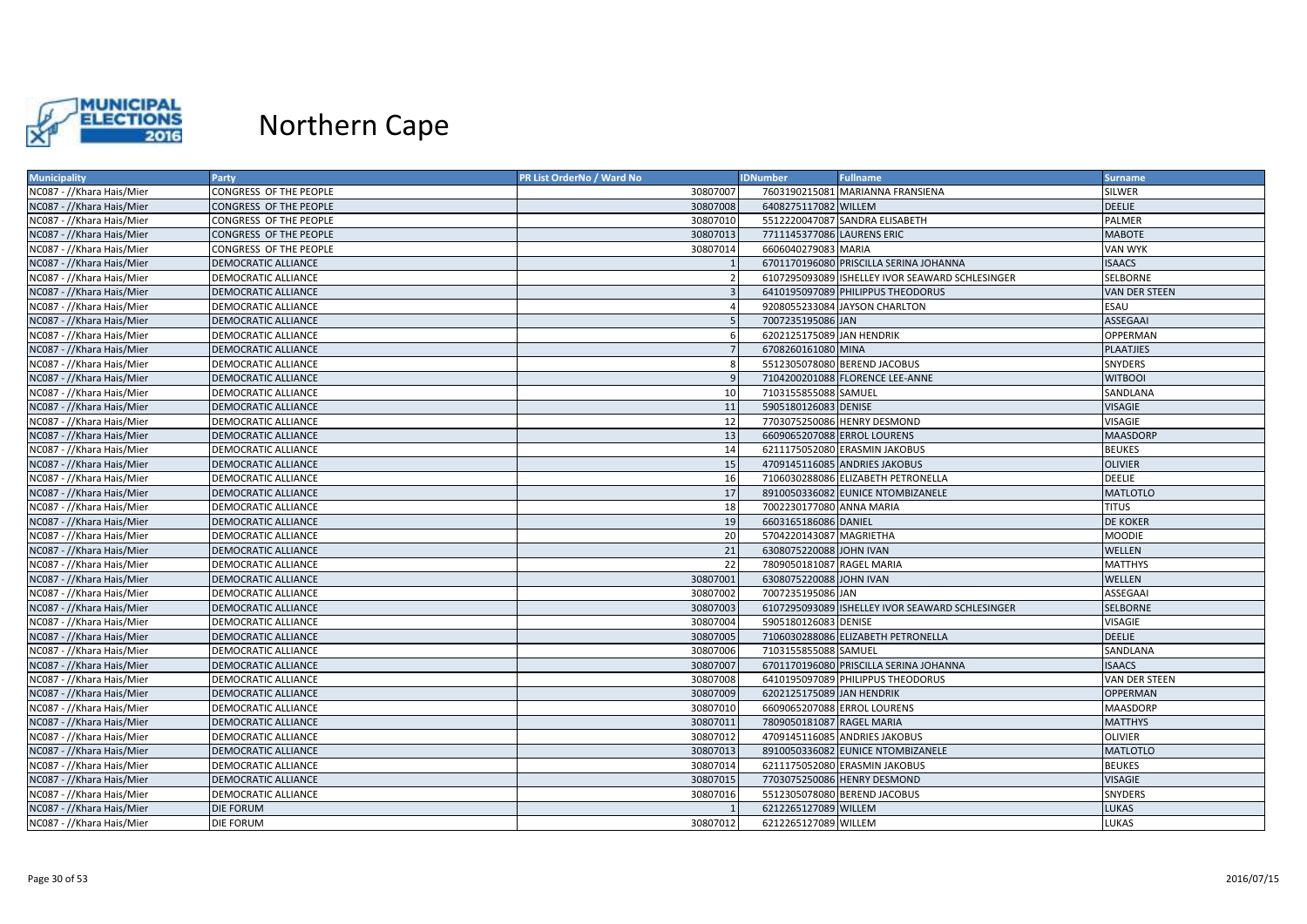

| <b>Municipality</b>       | Party                            | PR List OrderNo / Ward No | <b>IDNumber</b>            | <b>Fullname</b>                             | <b>Surname</b>      |
|---------------------------|----------------------------------|---------------------------|----------------------------|---------------------------------------------|---------------------|
| NC087 - //Khara Hais/Mier | <b>ECONOMIC FREEDOM FIGHTERS</b> |                           | 7304205011082 JOHANNES     |                                             | <b>MEI</b>          |
| NC087 - //Khara Hais/Mier | ECONOMIC FREEDOM FIGHTERS        |                           |                            | 6707130131083 TRUDY BEATRICE                | SHIMANE-RUITERS     |
| NC087 - //Khara Hais/Mier | <b>ECONOMIC FREEDOM FIGHTERS</b> | $\overline{\mathbf{3}}$   | 6105245767083 JOHNNIE      |                                             | <b>VENTER</b>       |
| NC087 - //Khara Hais/Mier | ECONOMIC FREEDOM FIGHTERS        |                           | 8208140096083 ELRO-ZILLA   |                                             | <b>FORTUIN</b>      |
| NC087 - //Khara Hais/Mier | <b>ECONOMIC FREEDOM FIGHTERS</b> |                           | 7403055924087 JAMES JOHN   |                                             | <b>MALO</b>         |
| NC087 - //Khara Hais/Mier | ECONOMIC FREEDOM FIGHTERS        | -6                        |                            | 9402080195083 CASSANDRA HEILEY-ANNE         | <b>BEUKES</b>       |
| NC087 - //Khara Hais/Mier | <b>ECONOMIC FREEDOM FIGHTERS</b> | $\overline{7}$            | 8301105120087 JOHANNES     |                                             | <b>JANSEN</b>       |
| NC087 - //Khara Hais/Mier | <b>ECONOMIC FREEDOM FIGHTERS</b> | -8                        |                            | 5606250104089 NORA MAGDALENA                | <b>FORTUIN</b>      |
| NC087 - //Khara Hais/Mier | <b>ECONOMIC FREEDOM FIGHTERS</b> | -9                        | 6604085201088 PIET         |                                             | <b>WITBOOI</b>      |
| NC087 - //Khara Hais/Mier | ECONOMIC FREEDOM FIGHTERS        | 10                        | 6210080223083 MARIA        |                                             | VAN WYK             |
| NC087 - //Khara Hais/Mier | <b>ECONOMIC FREEDOM FIGHTERS</b> | 11                        | 6812280097082 RAGEL        |                                             | <b>BOCK</b>         |
| NC087 - //Khara Hais/Mier | ECONOMIC FREEDOM FIGHTERS        | 12                        |                            | 8403101206082 LOVENESS NCUMISA              | <b>TSHONA</b>       |
| NC087 - //Khara Hais/Mier | <b>ECONOMIC FREEDOM FIGHTERS</b> | 13                        |                            | 6511050058080 GERTRUIDA WILHELMINA THERESIA | <b>NOAH</b>         |
| NC087 - //Khara Hais/Mier | <b>ECONOMIC FREEDOM FIGHTERS</b> | 14                        |                            | 8111200205083 ANNA JOHANNA                  | <b>NEPUNDA</b>      |
| NC087 - //Khara Hais/Mier | <b>ECONOMIC FREEDOM FIGHTERS</b> | 15                        |                            | 8806015741087 MOSIMANEOTSILE                | <b>MOCHWANENE</b>   |
| NC087 - //Khara Hais/Mier | <b>ECONOMIC FREEDOM FIGHTERS</b> | 16                        |                            | 8506170169088 ANNA JOHANNA                  | JULIES              |
| NC087 - //Khara Hais/Mier | <b>ECONOMIC FREEDOM FIGHTERS</b> | 17                        |                            | 7208070320082 HENDRA SUKELWA                | <b>ISAMBA</b>       |
| NC087 - //Khara Hais/Mier | ECONOMIC FREEDOM FIGHTERS        | 18                        | 6903285227087 ANDRIES      |                                             | HOON                |
| NC087 - //Khara Hais/Mier | <b>ECONOMIC FREEDOM FIGHTERS</b> | 30807001                  |                            | 6709275124089 CHRISTO JOHANNES              | SAUNDERSON          |
| NC087 - //Khara Hais/Mier | ECONOMIC FREEDOM FIGHTERS        | 30807002                  |                            | 6707130131083 TRUDY BEATRICE                | SHIMANE-RUITERS     |
| NC087 - //Khara Hais/Mier | <b>ECONOMIC FREEDOM FIGHTERS</b> | 30807003                  |                            | 6511050058080 GERTRUIDA WILHELMINA THERESIA | <b>NOAH</b>         |
| NC087 - //Khara Hais/Mier | <b>ECONOMIC FREEDOM FIGHTERS</b> | 30807004                  |                            | 7412105139083 SILVANUS ANGUS                | <b>SMITH</b>        |
| NC087 - //Khara Hais/Mier | <b>ECONOMIC FREEDOM FIGHTERS</b> | 30807005                  |                            | 7502235191085 PIETER CHRISTO                | <b>BEUKES</b>       |
| NC087 - //Khara Hais/Mier | <b>ECONOMIC FREEDOM FIGHTERS</b> | 30807006                  |                            | 6309215371088 GIFT ZWELEDINGA               | SIBONDANA           |
| NC087 - //Khara Hais/Mier | <b>ECONOMIC FREEDOM FIGHTERS</b> | 30807007                  |                            | 8605120626088 MOSETSANAGAPE                 | <b>BONTSI</b>       |
| NC087 - //Khara Hais/Mier | ECONOMIC FREEDOM FIGHTERS        | 30807008                  |                            | 8403101206082 LOVENESS NCUMISA              | TSHONA              |
| NC087 - //Khara Hais/Mier | <b>ECONOMIC FREEDOM FIGHTERS</b> | 30807009                  |                            | 6901050062085 KEBARILENG ANNAH              | <b>NALEDI</b>       |
| NC087 - //Khara Hais/Mier | <b>ECONOMIC FREEDOM FIGHTERS</b> | 30807010                  | 8005085784081 BENEDICT     |                                             | PHILLICKS           |
| NC087 - //Khara Hais/Mier | ECONOMIC FREEDOM FIGHTERS        | 30807011                  | 8312235299089 HERNICO      |                                             | <b>ROSS</b>         |
| NC087 - //Khara Hais/Mier | <b>ECONOMIC FREEDOM FIGHTERS</b> | 30807012                  | 7504125123087 MARTIN       |                                             | <b>MOHLOTSANE</b>   |
| NC087 - //Khara Hais/Mier | <b>ECONOMIC FREEDOM FIGHTERS</b> | 30807013                  | 8202090326087 EMELDAH      |                                             | <b>BUYS-MOGOIWA</b> |
| NC087 - //Khara Hais/Mier | <b>ECONOMIC FREEDOM FIGHTERS</b> | 30807014                  |                            | 8709030176083 MORRISIA WANEFRED             | SWARTZ              |
| NC087 - //Khara Hais/Mier | <b>ECONOMIC FREEDOM FIGHTERS</b> | 30807015                  | 7304205011082 JOHANNES     |                                             | <b>MEI</b>          |
| NC087 - //Khara Hais/Mier | ECONOMIC FREEDOM FIGHTERS        | 30807016                  | 7408210217087 JACOBA ANITA |                                             | SNYDERS             |
| NC087 - //Khara Hais/Mier | INDEPENDENT CANDIDATE            | 30807002                  | 6208125263080 JOHANNES     |                                             | <b>CHRISTIAANS</b>  |
| NC087 - //Khara Hais/Mier | <b>INDEPENDENT CANDIDATE</b>     | 30807005                  | 6303145928083 BOYSIE       |                                             | коск                |
| NC087 - //Khara Hais/Mier | KHOISAN REVOLUTION               |                           |                            | 7009025244082 WILLIAM RODRICK STANLEY       | PETERSON            |
| NC087 - //Khara Hais/Mier | KHOISAN REVOLUTION               | $\overline{2}$            | 6909205127083 FREDERICK    |                                             | PIER                |
| NC087 - //Khara Hais/Mier | KHOISAN REVOLUTION               |                           |                            | 7712115021084 REGINALD RICARDO              | <b>AFRIKANER</b>    |
| NC087 - //Khara Hais/Mier | KHOISAN REVOLUTION               |                           | 6111055929086 SAMUEL       |                                             | STEENKAMP           |
| NC087 - //Khara Hais/Mier | KHOISAN REVOLUTION               |                           | 5602130083080 ADONIA       |                                             | <b>OCKHUIZEN</b>    |
| NC087 - //Khara Hais/Mier | KHOISAN REVOLUTION               | -6                        |                            | 6108030167089 GESINA CHRISTINA              | LOUW                |
| NC087 - //Khara Hais/Mier | KHOISAN REVOLUTION               |                           |                            | 6507030175085 ELZANNE ELIZABETH             | KOCK                |
| NC087 - //Khara Hais/Mier | KHOISAN REVOLUTION               | -8                        | 5503080176082 MARIA        |                                             | <b>BASSON</b>       |
| NC087 - //Khara Hais/Mier | KHOISAN REVOLUTION               | $\mathbf{q}$              |                            | 6002060218088 MARIA MAGDALENA               | <b>JASSON</b>       |
|                           |                                  |                           |                            |                                             |                     |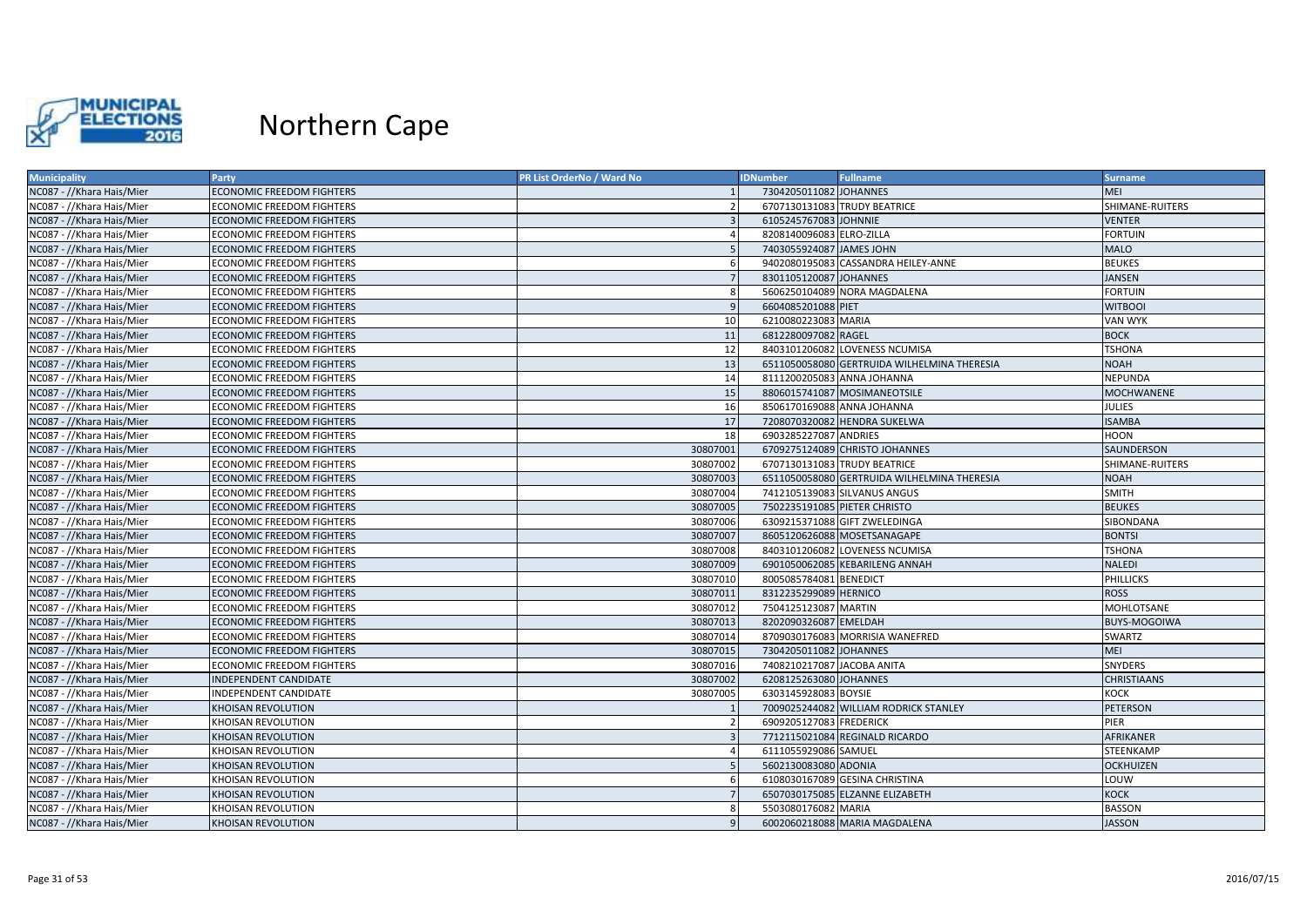

| <b>Municipality</b>       | Party                              | <b>PR List OrderNo / Ward No</b> | <b>IDNumber</b>             | <b>Fullname</b>                             | <b>Surname</b>   |
|---------------------------|------------------------------------|----------------------------------|-----------------------------|---------------------------------------------|------------------|
| NC087 - //Khara Hais/Mier | <b>KHOISAN REVOLUTION</b>          | 10                               | 6701160137086 ANITA         |                                             | <b>BOK</b>       |
| NC087 - //Khara Hais/Mier | <b>KHOISAN REVOLUTION</b>          | 11                               |                             | 9306230211080 WHITNEY WHIBINIA              | <b>OCKHUIZEN</b> |
| NC087 - //Khara Hais/Mier | KHOISAN REVOLUTION                 | 30807001                         | 6812195030087 PIET          |                                             | <b>BERENDSE</b>  |
| NC087 - //Khara Hais/Mier | <b>KHOISAN REVOLUTION</b>          | 30807002                         | 6301135269088 PIET          |                                             | <b>MANORA</b>    |
| NC087 - //Khara Hais/Mier | <b>KHOISAN REVOLUTION</b>          | 30807003                         |                             | 6211115153089 BENJUMAN BERNARD              | <b>CLOETE</b>    |
| NC087 - //Khara Hais/Mier | <b>KHOISAN REVOLUTION</b>          | 30807004                         |                             | 6108030167089 GESINA CHRISTINA              | LOUW             |
| NC087 - //Khara Hais/Mier | KHOISAN REVOLUTION                 | 30807010                         |                             | 7712115021084 REGINALD RICARDO              | AFRIKANER        |
| NC087 - //Khara Hais/Mier | <b>KHOISAN REVOLUTION</b>          | 30807015                         |                             | 6507030175085 ELZANNE ELIZABETH             | <b>KOCK</b>      |
| NC087 - //Khara Hais/Mier | PATRIOTIC ALLIANCE                 |                                  | 5906135017088 JAN JOHANNES  |                                             | <b>GUNDA</b>     |
| NC087 - //Khara Hais/Mier | PATRIOTIC ALLIANCE                 |                                  | 6908205156084 JOSEPH MARTIN |                                             | <b>VAN WYK</b>   |
| NC087 - //Khara Hais/Mier | PATRIOTIC ALLIANCE                 |                                  |                             | 7008020306086 GERALDINE SIENA-SONETH        | <b>JACOBS</b>    |
| NC087 - //Khara Hais/Mier | PATRIOTIC ALLIANCE                 | $\overline{4}$                   |                             | 7212305477089 CHRISTOPHER ADONIS CHRISTIAAN | <b>CLAASEN</b>   |
| NC087 - //Khara Hais/Mier | PATRIOTIC ALLIANCE                 |                                  |                             | 6905285178087 STEFANUS ALBERTUS             | <b>FREEMAN</b>   |
| NC087 - //Khara Hais/Mier | PATRIOTIC ALLIANCE                 | 30807001                         | 6305115152081 BAREND        |                                             | <b>KOOPMAN</b>   |
| NC087 - //Khara Hais/Mier | PATRIOTIC ALLIANCE                 | 30807002                         | 7005125210080 RAINEL DYWID  |                                             | BRAND            |
| NC087 - //Khara Hais/Mier | PATRIOTIC ALLIANCE                 | 30807004                         |                             | 4804205625081 JAMES JOHANNES                | <b>HARRICK</b>   |
| NC087 - //Khara Hais/Mier | PATRIOTIC ALLIANCE                 | 30807007                         | 5906135017088 JAN JOHANNES  |                                             | <b>GUNDA</b>     |
| NC087 - //Khara Hais/Mier | PATRIOTIC ALLIANCE                 | 30807008                         |                             | 7008020306086 GERALDINE SIENA-SONETH        | <b>JACOBS</b>    |
| NC087 - //Khara Hais/Mier | PATRIOTIC ALLIANCE                 | 30807015                         |                             | 6905285178087 STEFANUS ALBERTUS             | <b>FREEMAN</b>   |
| NC087 - //Khara Hais/Mier | <b>VRYHEIDSFRONT PLUS</b>          |                                  |                             | 5809195016083 DANIEL JOHANNES               | COETZEE          |
| NC087 - //Khara Hais/Mier | <b>VRYHEIDSFRONT PLUS</b>          |                                  |                             | 8811235043082 HENDRIK JOHANNES LIEBENBERG   | <b>GREYLING</b>  |
| NC087 - //Khara Hais/Mier | <b>VRYHEIDSFRONT PLUS</b>          |                                  |                             | 6907160055083 SUSANNA SOPHIA                | <b>GREYLING</b>  |
| NC087 - //Khara Hais/Mier | <b>VRYHEIDSFRONT PLUS</b>          | $\overline{4}$                   | 7011035121086 PIETER GEORGE |                                             | SLABBER          |
| NC087 - //Khara Hais/Mier | <b>VRYHEIDSFRONT PLUS</b>          |                                  |                             | 3704270070083 ANNA HENDRINA ALETTA          | <b>THERON</b>    |
| NC087 - //Khara Hais/Mier | <b>VRYHEIDSFRONT PLUS</b>          |                                  |                             | 4703135013089 CORNELIUS JOHANNES            | <b>WILCOCKS</b>  |
| NC087 - //Khara Hais/Mier | <b>VRYHEIDSFRONT PLUS</b>          | 30807001                         |                             | 5809195016083 DANIEL JOHANNES               | <b>COETZEE</b>   |
| NC087 - //Khara Hais/Mier | <b>VRYHEIDSFRONT PLUS</b>          | 30807002                         |                             | 6907160055083 SUSANNA SOPHIA                | <b>GREYLING</b>  |
| NC087 - //Khara Hais/Mier | <b>VRYHEIDSFRONT PLUS</b>          | 30807003                         | 7011035121086 PIETER GEORGE |                                             | <b>SLABBER</b>   |
| NC087 - //Khara Hais/Mier | <b>VRYHEIDSFRONT PLUS</b>          | 30807004                         |                             | 6907160055083 SUSANNA SOPHIA                | <b>GREYLING</b>  |
| NC087 - //Khara Hais/Mier | <b>VRYHEIDSFRONT PLUS</b>          | 30807005                         |                             | 4703135013089 CORNELIUS JOHANNES            | <b>WILCOCKS</b>  |
| NC087 - //Khara Hais/Mier | <b>VRYHEIDSFRONT PLUS</b>          | 30807006                         |                             | 5809195016083 DANIEL JOHANNES               | COETZEE          |
| NC087 - //Khara Hais/Mier | <b>VRYHEIDSFRONT PLUS</b>          | 30807007                         |                             | 4703135013089 CORNELIUS JOHANNES            | <b>WILCOCKS</b>  |
| NC087 - //Khara Hais/Mier | <b>VRYHEIDSFRONT PLUS</b>          | 30807008                         |                             | 3704270070083 ANNA HENDRINA ALETTA          | THERON           |
| NC087 - //Khara Hais/Mier | <b>VRYHEIDSFRONT PLUS</b>          | 30807009                         |                             | 5809195016083 DANIEL JOHANNES               | COETZEE          |
| NC087 - //Khara Hais/Mier | <b>VRYHEIDSFRONT PLUS</b>          | 30807010                         |                             | 3704270070083 ANNA HENDRINA ALETTA          | <b>THERON</b>    |
| NC087 - //Khara Hais/Mier | <b>VRYHEIDSFRONT PLUS</b>          | 30807011                         |                             | 8811235043082 HENDRIK JOHANNES LIEBENBERG   | <b>GREYLING</b>  |
| NC087 - //Khara Hais/Mier | <b>VRYHEIDSFRONT PLUS</b>          | 30807012                         |                             | 8811235043082 HENDRIK JOHANNES LIEBENBERG   | <b>GREYLING</b>  |
| NC087 - //Khara Hais/Mier | <b>VRYHEIDSFRONT PLUS</b>          | 30807013                         |                             | 6907160055083 SUSANNA SOPHIA                | GREYLING         |
| NC087 - //Khara Hais/Mier | <b>VRYHEIDSFRONT PLUS</b>          | 30807014                         | 7011035121086 PIETER GEORGE |                                             | SLABBER          |
| NC087 - //Khara Hais/Mier | <b>VRYHEIDSFRONT PLUS</b>          | 30807015                         |                             | 5809195016083 DANIEL JOHANNES               | <b>COETZEE</b>   |
| NC087 - //Khara Hais/Mier | <b>VRYHEIDSFRONT PLUS</b>          | 30807016                         |                             | 8811235043082 HENDRIK JOHANNES LIEBENBERG   | GREYLING         |
| NC091 - Sol Plaatje       | AFRICAN CHRISTIAN DEMOCRATIC PARTY |                                  | 6704065560089 GAVIN JOHN    |                                             | VILLINGER        |
| NC091 - Sol Plaatje       | AFRICAN CHRISTIAN DEMOCRATIC PARTY |                                  | 7006155049083 JOHANNES      |                                             | <b>NERO</b>      |
| NC091 - Sol Plaatje       | AFRICAN CHRISTIAN DEMOCRATIC PARTY |                                  | 5511205831085 THAPELO JOHN  |                                             | <b>THIPE</b>     |
| NC091 - Sol Plaatje       | AFRICAN CHRISTIAN DEMOCRATIC PARTY |                                  |                             | 7302235090084 GARTH NATHANEAL               | LEE              |
|                           |                                    |                                  |                             |                                             |                  |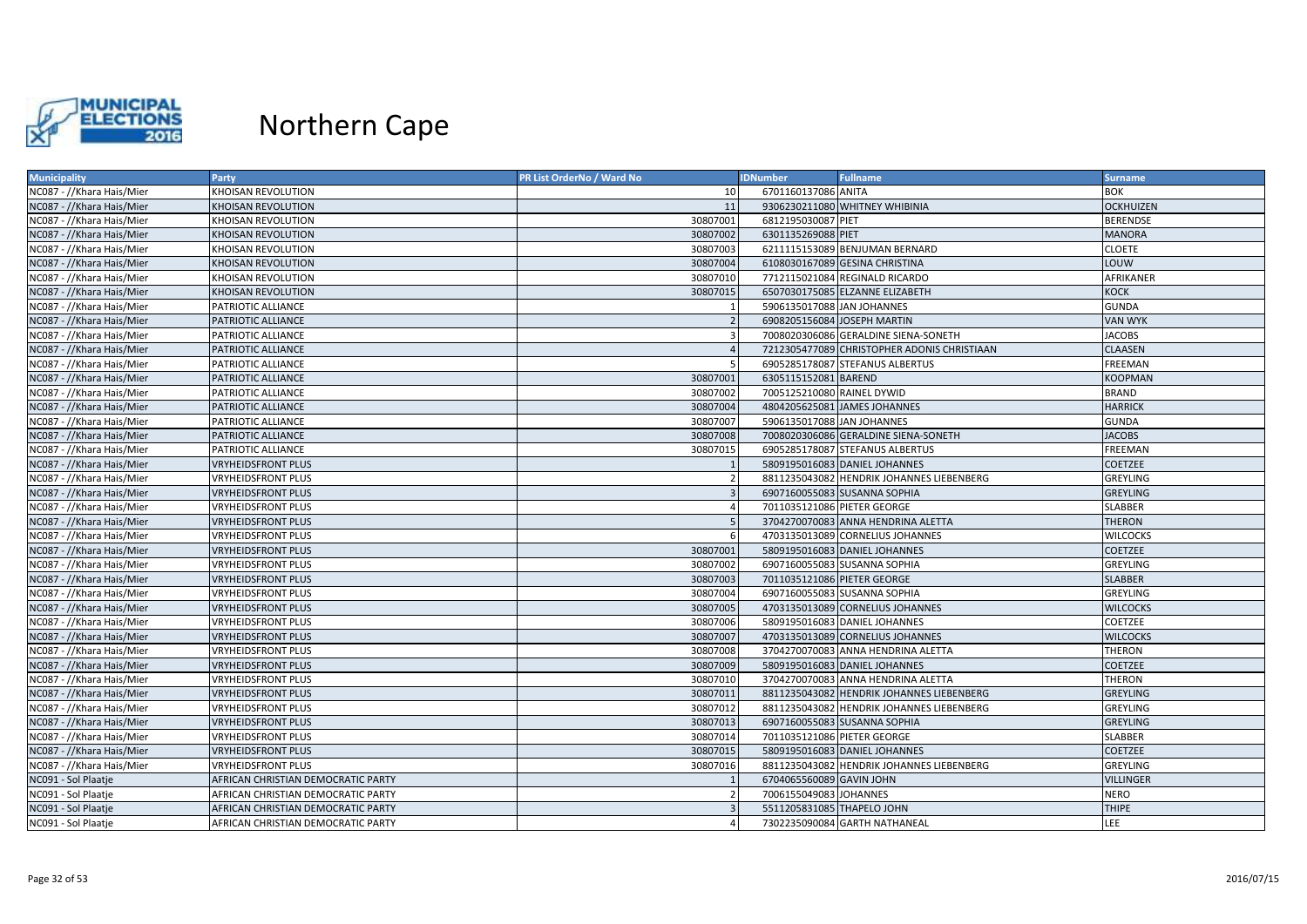

| <b>Municipality</b> | Party                              | PR List OrderNo / Ward No | <b>IDNumber</b>             | <b>Fullname</b>                   | <b>Surname</b>   |
|---------------------|------------------------------------|---------------------------|-----------------------------|-----------------------------------|------------------|
| NC091 - Sol Plaatje | AFRICAN CHRISTIAN DEMOCRATIC PARTY |                           | 5501105119087 ROBERT JAMES  |                                   | <b>GIBSON</b>    |
| NC091 - Sol Plaatje | AFRICAN CHRISTIAN DEMOCRATIC PARTY | 30901001                  | 7006155049083 JOHANNES      |                                   | <b>NERO</b>      |
| NC091 - Sol Plaatje | AFRICAN CHRISTIAN DEMOCRATIC PARTY | 30901002                  | 7006155049083 JOHANNES      |                                   | <b>NERO</b>      |
| NC091 - Sol Plaatje | AFRICAN CHRISTIAN DEMOCRATIC PARTY | 30901003                  | 5511205831085 THAPELO JOHN  |                                   | <b>THIPE</b>     |
| NC091 - Sol Plaatje | AFRICAN CHRISTIAN DEMOCRATIC PARTY | 30901004                  | 5511205831085 THAPELO JOHN  |                                   | <b>THIPE</b>     |
| NC091 - Sol Plaatje | AFRICAN CHRISTIAN DEMOCRATIC PARTY | 30901005                  | 5511205831085 THAPELO JOHN  |                                   | <b>THIPE</b>     |
| NC091 - Sol Plaatje | AFRICAN CHRISTIAN DEMOCRATIC PARTY | 30901006                  | 5511205831085 THAPELO JOHN  |                                   | <b>THIPE</b>     |
| NC091 - Sol Plaatje | AFRICAN CHRISTIAN DEMOCRATIC PARTY | 30901007                  | 5511205831085 THAPELO JOHN  |                                   | <b>THIPE</b>     |
| NC091 - Sol Plaatje | AFRICAN CHRISTIAN DEMOCRATIC PARTY | 30901008                  | 6704065560089 GAVIN JOHN    |                                   | <b>VILLINGER</b> |
| NC091 - Sol Plaatje | AFRICAN CHRISTIAN DEMOCRATIC PARTY | 30901009                  | 5511205831085 THAPELO JOHN  |                                   | <b>THIPE</b>     |
| NC091 - Sol Plaatje | AFRICAN CHRISTIAN DEMOCRATIC PARTY | 30901010                  | 5511205831085 THAPELO JOHN  |                                   | <b>THIPE</b>     |
| NC091 - Sol Plaatje | AFRICAN CHRISTIAN DEMOCRATIC PARTY | 30901011                  | 5511205831085 THAPELO JOHN  |                                   | <b>THIPE</b>     |
| NC091 - Sol Plaatje | AFRICAN CHRISTIAN DEMOCRATIC PARTY | 30901012                  | 5511205831085 THAPELO JOHN  |                                   | <b>THIPE</b>     |
| NC091 - Sol Plaatje | AFRICAN CHRISTIAN DEMOCRATIC PARTY | 30901013                  | 5511205831085 THAPELO JOHN  |                                   | <b>THIPE</b>     |
| NC091 - Sol Plaatje | AFRICAN CHRISTIAN DEMOCRATIC PARTY | 30901014                  |                             | 7302235090084 GARTH NATHANEAL     | LEE.             |
| NC091 - Sol Plaatje | AFRICAN CHRISTIAN DEMOCRATIC PARTY | 30901015                  | 5511205831085 THAPELO JOHN  |                                   | <b>THIPE</b>     |
| NC091 - Sol Plaatje | AFRICAN CHRISTIAN DEMOCRATIC PARTY | 30901016                  |                             | 7302235090084 GARTH NATHANEAL     | LEE              |
| NC091 - Sol Plaatje | AFRICAN CHRISTIAN DEMOCRATIC PARTY | 30901017                  | 5511205831085 THAPELO JOHN  |                                   | <b>THIPE</b>     |
| NC091 - Sol Plaatje | AFRICAN CHRISTIAN DEMOCRATIC PARTY | 30901018                  | 5511205831085 THAPELO JOHN  |                                   | <b>THIPE</b>     |
| NC091 - Sol Plaatje | AFRICAN CHRISTIAN DEMOCRATIC PARTY | 30901019                  |                             | 7302235090084 GARTH NATHANEAL     | <b>LEE</b>       |
| NC091 - Sol Plaatje | AFRICAN CHRISTIAN DEMOCRATIC PARTY | 30901020                  |                             | 7302235090084 GARTH NATHANEAL     | <b>LEE</b>       |
| NC091 - Sol Plaatje | AFRICAN CHRISTIAN DEMOCRATIC PARTY | 30901021                  | 6704065560089 GAVIN JOHN    |                                   | <b>VILLINGER</b> |
| NC091 - Sol Plaatje | AFRICAN CHRISTIAN DEMOCRATIC PARTY | 30901022                  | 5501105119087 ROBERT JAMES  |                                   | <b>GIBSON</b>    |
| NC091 - Sol Plaatje | AFRICAN CHRISTIAN DEMOCRATIC PARTY | 30901023                  | 5501105119087 ROBERT JAMES  |                                   | <b>GIBSON</b>    |
| NC091 - Sol Plaatje | AFRICAN CHRISTIAN DEMOCRATIC PARTY | 30901024                  | 6704065560089 GAVIN JOHN    |                                   | <b>VILLINGER</b> |
| NC091 - Sol Plaatje | AFRICAN CHRISTIAN DEMOCRATIC PARTY | 30901025                  | 5501105119087 ROBERT JAMES  |                                   | <b>GIBSON</b>    |
| NC091 - Sol Plaatje | AFRICAN CHRISTIAN DEMOCRATIC PARTY | 30901026                  | 5501105119087 ROBERT JAMES  |                                   | <b>GIBSON</b>    |
| NC091 - Sol Plaatje | AFRICAN CHRISTIAN DEMOCRATIC PARTY | 30901027                  | 7006155049083 JOHANNES      |                                   | <b>NERO</b>      |
| NC091 - Sol Plaatje | AFRICAN CHRISTIAN DEMOCRATIC PARTY | 30901028                  | 7006155049083 JOHANNES      |                                   | <b>NERO</b>      |
| NC091 - Sol Plaatje | AFRICAN CHRISTIAN DEMOCRATIC PARTY | 30901029                  | 7006155049083 JOHANNES      |                                   | <b>NERO</b>      |
| NC091 - Sol Plaatje | AFRICAN CHRISTIAN DEMOCRATIC PARTY | 30901030                  | 7006155049083 JOHANNES      |                                   | <b>NERO</b>      |
| NC091 - Sol Plaatje | AFRICAN CHRISTIAN DEMOCRATIC PARTY | 30901031                  | 7006155049083 JOHANNES      |                                   | <b>NERO</b>      |
| NC091 - Sol Plaatje | AFRICAN CHRISTIAN DEMOCRATIC PARTY | 30901032                  | 7006155049083 JOHANNES      |                                   | <b>NERO</b>      |
| NC091 - Sol Plaatje | AFRICAN NATIONAL CONGRESS          |                           |                             | 8208175718080 OCTAVIOUS MANGALISO | <b>MATIKA</b>    |
| NC091 - Sol Plaatje | AFRICAN NATIONAL CONGRESS          |                           | 8301025567086 MICHAEL MPHO  |                                   | <b>MOSHWEU</b>   |
| NC091 - Sol Plaatje | AFRICAN NATIONAL CONGRESS          |                           | 7703080264080 MARIENA       |                                   | <b>MEINTJIES</b> |
| NC091 - Sol Plaatje | AFRICAN NATIONAL CONGRESS          |                           | 7204240328089 ORNICA EMMA   |                                   | MATSHEDISHO      |
| NC091 - Sol Plaatje | AFRICAN NATIONAL CONGRESS          |                           | 6011300642080 PATRICE DIPUO |                                   | <b>BISHOP</b>    |
| NC091 - Sol Plaatje | AFRICAN NATIONAL CONGRESS          |                           |                             | 6109120506087 ANNA NOMVULA        | <b>BOQO</b>      |
| NC091 - Sol Plaatje | AFRICAN NATIONAL CONGRESS          |                           | 8007290223087 FELICITY      |                                   | KRUGER           |
| NC091 - Sol Plaatje | AFRICAN NATIONAL CONGRESS          | <b>s</b>                  |                             | 7401105856085 LEHLOHONOLO PATRICK | <b>MELENG</b>    |
| NC091 - Sol Plaatje | AFRICAN NATIONAL CONGRESS          |                           |                             | 7611250721088 LUCIA NONYAMEKO     | SHUSHU           |
| NC091 - Sol Plaatje | <b>AFRICAN NATIONAL CONGRESS</b>   | 10                        |                             | 7308245728084 OBAKENG BENJAMIN    | <b>PLAATJIE</b>  |
| NC091 - Sol Plaatje | <b>AFRICAN NATIONAL CONGRESS</b>   | 11                        |                             | 8309070375081 HESTER UNONDUMISO   | <b>BUDA</b>      |
| NC091 - Sol Plaatje | AFRICAN NATIONAL CONGRESS          | 12                        | 7308275339083 SAMSON        |                                   | <b>MPAMPI</b>    |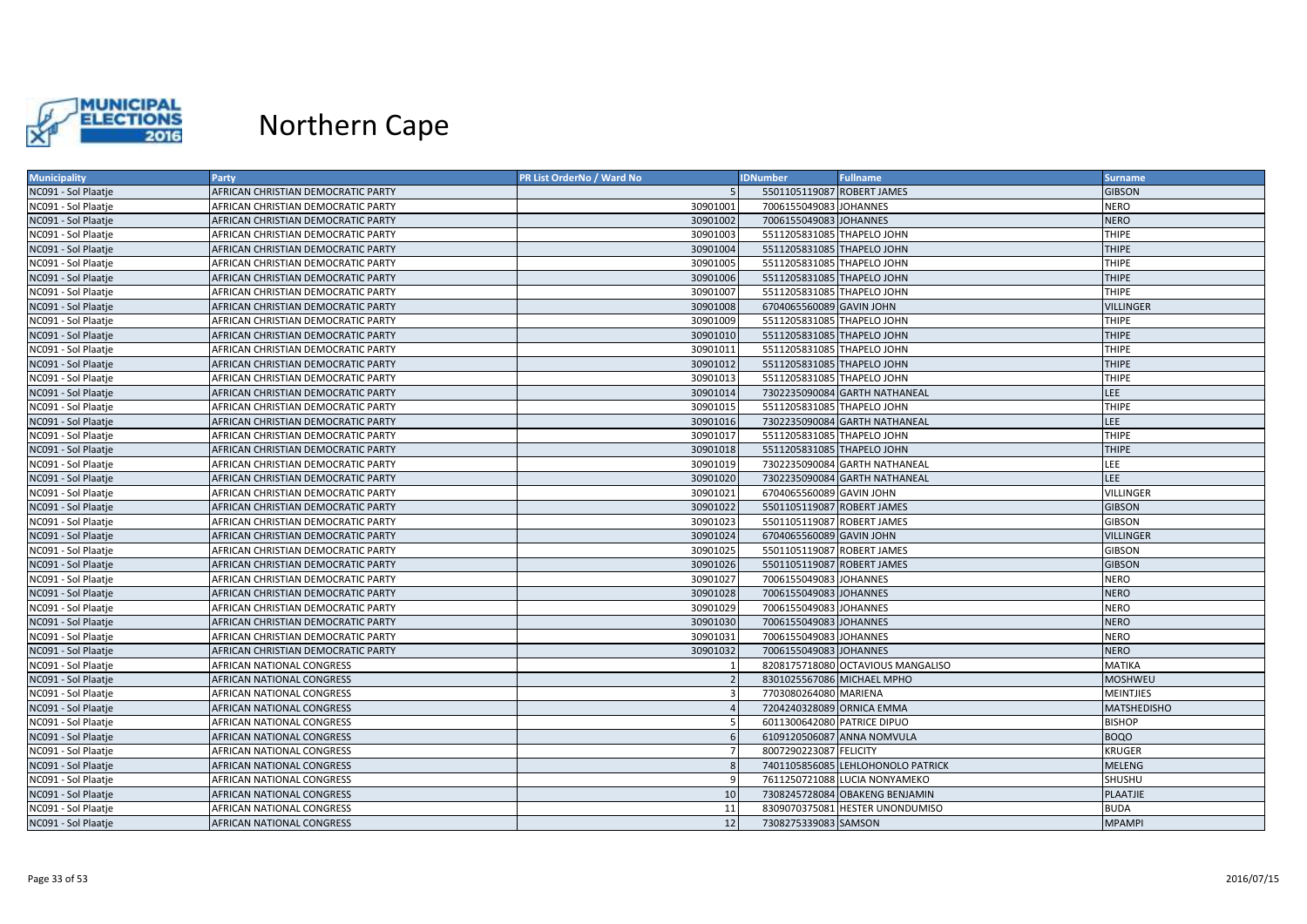

| <b>Municipality</b> | Party                            | PR List OrderNo / Ward No | <b>IDNumber</b>               | <b>Fullname</b>                        | <b>Surname</b>   |
|---------------------|----------------------------------|---------------------------|-------------------------------|----------------------------------------|------------------|
| NC091 - Sol Plaatje | AFRICAN NATIONAL CONGRESS        | 13                        | 6510190671083 DIKELEDI LYDIA  |                                        | STEENKAMP        |
| NC091 - Sol Plaatje | AFRICAN NATIONAL CONGRESS        | 14                        | 6103215720083 MIKE PULA       |                                        | THABANE          |
| NC091 - Sol Plaatje | AFRICAN NATIONAL CONGRESS        | 15                        |                               | 6207200396088 DIMAKATSO SUSAN          | <b>CHINKULI</b>  |
| NC091 - Sol Plaatje | AFRICAN NATIONAL CONGRESS        | 16                        |                               | 7212115734083 RONNEY TSHOLOHELO        | <b>MORWE</b>     |
| NC091 - Sol Plaatje | AFRICAN NATIONAL CONGRESS        | 17                        | 7011080084080 ELIZABETH       |                                        | <b>JOHNSON</b>   |
| NC091 - Sol Plaatje | AFRICAN NATIONAL CONGRESS        | 18                        |                               | 6905215456082 MOSES GOPOLANG           | <b>NHLAPO</b>    |
| NC091 - Sol Plaatje | AFRICAN NATIONAL CONGRESS        | 19                        |                               | 7708120275087 PETRONELLA MAPULE        | <b>MAKAUDI</b>   |
| NC091 - Sol Plaatje | <b>AFRICAN NATIONAL CONGRESS</b> | 20                        |                               | 8110175514081 STEPHEN KELEPILE         | <b>MACOMO</b>    |
| NC091 - Sol Plaatje | AFRICAN NATIONAL CONGRESS        | 21                        |                               | 6607290378088 MERCY NOMTHANDO CORDELIA | MAKAPELA         |
| NC091 - Sol Plaatje | AFRICAN NATIONAL CONGRESS        | 22                        |                               | 5703145204081 MARUPING DANIEL          | LEKOMA           |
| NC091 - Sol Plaatje | AFRICAN NATIONAL CONGRESS        | 23                        |                               | 5702010762082 GAORUTWE DOROTHY         | <b>MORUDI</b>    |
| NC091 - Sol Plaatje | AFRICAN NATIONAL CONGRESS        | 24                        |                               | 8302175467085 ROMEO MAGALIESO          | <b>DAWIDS</b>    |
| NC091 - Sol Plaatje | AFRICAN NATIONAL CONGRESS        | 25                        |                               | 6610075698084 DAVID GOITSEONE          | <b>MOITSE</b>    |
| NC091 - Sol Plaatje | AFRICAN NATIONAL CONGRESS        | 26                        |                               | 6609270438080 WINNIFRED NONGAZI        | <b>NGOBEZA</b>   |
| NC091 - Sol Plaatje | AFRICAN NATIONAL CONGRESS        | 27                        | 7811010271081 OSIA            |                                        | MANGUMBU         |
| NC091 - Sol Plaatje | AFRICAN NATIONAL CONGRESS        | 28                        | 6108200450083 ALINA           |                                        | <b>MFULO</b>     |
| NC091 - Sol Plaatje | AFRICAN NATIONAL CONGRESS        | 29                        | 6402260620085 FATIMA FELICITY |                                        | <b>MATSIO</b>    |
| NC091 - Sol Plaatje | AFRICAN NATIONAL CONGRESS        | 30                        |                               | 7101160650080 PEARL MOSETSANAGAPE      | <b>MOUERS</b>    |
| NC091 - Sol Plaatje | AFRICAN NATIONAL CONGRESS        | 31                        | 5110230380083 AGNES           |                                        | NTLHANGULA       |
| NC091 - Sol Plaatje | AFRICAN NATIONAL CONGRESS        | 32                        |                               | 6912260400080 EMMA KESEABETSWE         | HALE             |
| NC091 - Sol Plaatje | AFRICAN NATIONAL CONGRESS        | 33                        |                               | 6403140485087 GABAIKANGWE REBECCA      | <b>NKOMO</b>     |
| NC091 - Sol Plaatje | AFRICAN NATIONAL CONGRESS        | 30901001                  | 7004280628087 GLADYS          |                                        | <b>PHILLIPUS</b> |
| NC091 - Sol Plaatje | AFRICAN NATIONAL CONGRESS        | 30901002                  | 8305145228081 ROBBIE          |                                        | PIENAAR          |
| NC091 - Sol Plaatje | AFRICAN NATIONAL CONGRESS        | 30901003                  |                               | 8406106023089 POLOKO MICHAEL           | <b>SEBOTSE</b>   |
| NC091 - Sol Plaatje | AFRICAN NATIONAL CONGRESS        | 30901004                  |                               | 6901230754080 THOKOZILE HAPINESS       | <b>MPANZA</b>    |
| NC091 - Sol Plaatje | AFRICAN NATIONAL CONGRESS        | 30901005                  | 8012295768086 PETRUS MOTSEKI  |                                        | <b>MOHAPI</b>    |
| NC091 - Sol Plaatje | AFRICAN NATIONAL CONGRESS        | 30901006                  |                               | 5609050287088 DEBORAH THANDIWE         | SETLHOLO         |
| NC091 - Sol Plaatje | AFRICAN NATIONAL CONGRESS        | 30901007                  |                               | 8108220733086 PULANE PRUDENCE          | <b>KWAGILE</b>   |
| NC091 - Sol Plaatje | AFRICAN NATIONAL CONGRESS        | 30901008                  |                               | 7510145366085 TSHABALALA CHARLES       | <b>NGOMA</b>     |
| NC091 - Sol Plaatje | AFRICAN NATIONAL CONGRESS        | 30901009                  |                               | 5811100979082 GLADYS KEIKANTSEMANG     | <b>MONYAMANE</b> |
| NC091 - Sol Plaatje | AFRICAN NATIONAL CONGRESS        | 30901010                  | 7810315519087 JOZI THEMBA     |                                        | <b>GOMBA</b>     |
| NC091 - Sol Plaatje | AFRICAN NATIONAL CONGRESS        | 30901011                  |                               | 6203250776089 YVONNE TSHEBELETSO       | QONGA            |
| NC091 - Sol Plaatje | AFRICAN NATIONAL CONGRESS        | 30901012                  | 6410180635083 MAGDELINE       |                                        | MOKGALAGADI      |
| NC091 - Sol Plaatje | AFRICAN NATIONAL CONGRESS        | 30901013                  |                               | 6301240770087 MOTLALEPULA RACHEL       | <b>WAPAD</b>     |
| NC091 - Sol Plaatje | AFRICAN NATIONAL CONGRESS        | 30901014                  | 6907040184087 KAREN COLLEEN   |                                        | PAILMAN          |
| NC091 - Sol Plaatje | AFRICAN NATIONAL CONGRESS        | 30901015                  | 7006255389082 WINTER MANGA    |                                        | <b>KEETILE</b>   |
| NC091 - Sol Plaatje | AFRICAN NATIONAL CONGRESS        | 30901016                  | 7811195372084 BOITUMELO JOEL  |                                        | <b>STOUT</b>     |
| NC091 - Sol Plaatje | AFRICAN NATIONAL CONGRESS        | 30901017                  |                               | 7909095416082 GAOLAOLWE ISHMAEL        | <b>PETORO</b>    |
| NC091 - Sol Plaatje | AFRICAN NATIONAL CONGRESS        | 30901018                  | 7602066397080 PERDY RONALD    |                                        | VAN WYK          |
| NC091 - Sol Plaatje | AFRICAN NATIONAL CONGRESS        | 30901019                  | 8605025587088 BOIKANYO PIUS   |                                        | <b>GILBERT</b>   |
| NC091 - Sol Plaatje | AFRICAN NATIONAL CONGRESS        | 30901020                  |                               | 8605160568083 MASEGO VICTORIA          | <b>MOCWANE</b>   |
| NC091 - Sol Plaatje | AFRICAN NATIONAL CONGRESS        | 30901021                  |                               | 6004255098085 CLIVE WILLIAM BROWNLEE   | <b>ISAACS</b>    |
| NC091 - Sol Plaatje | AFRICAN NATIONAL CONGRESS        | 30901022                  | 7310295300087 LEONARD         |                                        | <b>STEYN</b>     |
| NC091 - Sol Plaatje | AFRICAN NATIONAL CONGRESS        | 30901023                  |                               | 5107295062085 CLIFFORD DOBSON          | <b>RAMSAY</b>    |
| NC091 - Sol Plaatje | AFRICAN NATIONAL CONGRESS        | 30901024                  | 7503270129089 MELGA SHARON    |                                        | <b>TOBIAS</b>    |
|                     |                                  |                           |                               |                                        |                  |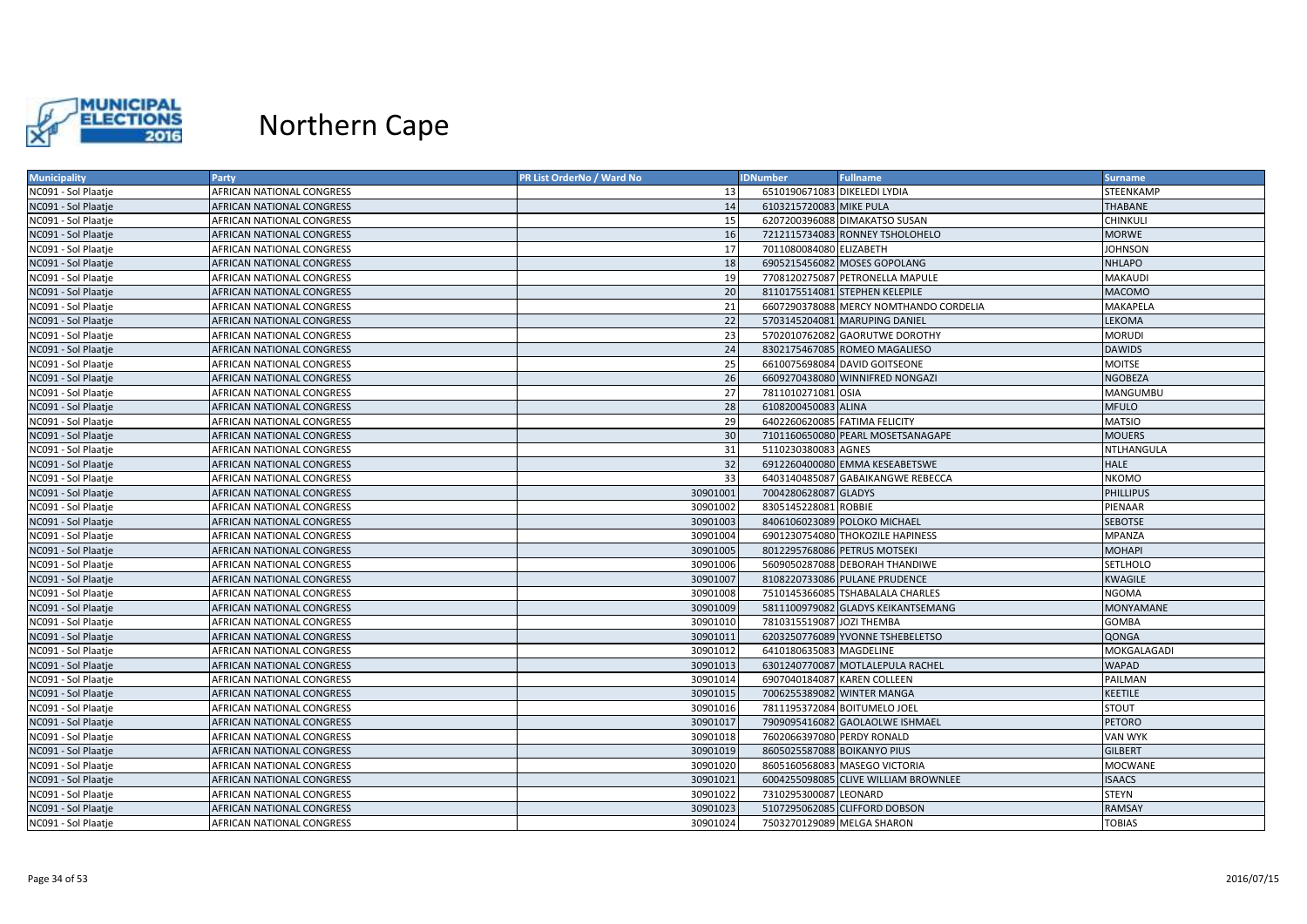

| <b>Municipality</b> | <b>Party</b>                         | <b>PR List OrderNo / Ward No</b> | <b>IDNumber</b>             | <b>Fullname</b>                      | <b>Surname</b>    |
|---------------------|--------------------------------------|----------------------------------|-----------------------------|--------------------------------------|-------------------|
| NC091 - Sol Plaatje | AFRICAN NATIONAL CONGRESS            | 30901025                         | 6501025050080 ATTIE         |                                      | <b>AUGUST</b>     |
| NC091 - Sol Plaatje | AFRICAN NATIONAL CONGRESS            | 30901026                         | 7912265212083 BONSILE JOHN  |                                      | MAKHAMBA          |
| NC091 - Sol Plaatje | <b>AFRICAN NATIONAL CONGRESS</b>     | 30901027                         |                             | 8602125383088 GEORGE TERENCE         | <b>KOOPMAN</b>    |
| NC091 - Sol Plaatje | AFRICAN NATIONAL CONGRESS            | 30901028                         |                             | 7206110038086 VIVIENNE KAREN         | <b>DAVIDS</b>     |
| NC091 - Sol Plaatje | AFRICAN NATIONAL CONGRESS            | 30901029                         | 8103215215082 BENJAMIN      |                                      | <b>SPRINGBOK</b>  |
| NC091 - Sol Plaatje | AFRICAN NATIONAL CONGRESS            | 30901030                         |                             | 7206155465087 GAOPALELWE PAUL        | <b>KOCK</b>       |
| NC091 - Sol Plaatje | AFRICAN NATIONAL CONGRESS            | 30901031                         | 6703195573087 BOTHATA JOHN  |                                      | <b>KEME</b>       |
| NC091 - Sol Plaatje | AFRICAN NATIONAL CONGRESS            | 30901032                         |                             | 7906010497080 MMASERAME JEANETTE     | LEKHATLANYA       |
| NC091 - Sol Plaatje | <b>AFRICAN NATIONAL CONGRESS</b>     | 30901033                         |                             | 6511290727080 KGOMOTSO MARY          | <b>SEBEGO</b>     |
| NC091 - Sol Plaatje | AZANIAN PEOPLE'S ORGANISATION        |                                  |                             | 5309145776084 NGUNGUNYANA CEDRICK    | <b>NODOBA</b>     |
| NC091 - Sol Plaatje | <b>AZANIAN PEOPLE'S ORGANISATION</b> | $\overline{2}$                   | 7305195246083 ALBERT        |                                      | <b>MAARMAN</b>    |
| NC091 - Sol Plaatje | AZANIAN PEOPLE'S ORGANISATION        | 3                                | 6002200715084 REGINA LERATO |                                      | <b>TIMOTHY</b>    |
| NC091 - Sol Plaatje | AZANIAN PEOPLE'S ORGANISATION        |                                  |                             | 5610275752088 SEBETSO CHRISTOPHER    | <b>MASHODI</b>    |
| NC091 - Sol Plaatje | AZANIAN PEOPLE'S ORGANISATION        | -5                               | 7608215437081 LESEGO ERNEST |                                      | <b>MASHILO</b>    |
| NC091 - Sol Plaatje | AZANIAN PEOPLE'S ORGANISATION        | 6                                | 5206230533083 KEBOGILE RUTH |                                      | <b>KUMALO</b>     |
| NC091 - Sol Plaatje | AZANIAN PEOPLE'S ORGANISATION        |                                  |                             | 6602135400080 KARNEELS SIPHO         | <b>MZIMBA</b>     |
| NC091 - Sol Plaatje | AZANIAN PEOPLE'S ORGANISATION        | 30901001                         | 7612195218081 STEPHEN       |                                      | <b>AMEN</b>       |
| NC091 - Sol Plaatje | AZANIAN PEOPLE'S ORGANISATION        | 30901002                         | 6102045141080 JACOB         |                                      | <b>OLIPHANT</b>   |
| NC091 - Sol Plaatje | <b>AZANIAN PEOPLE'S ORGANISATION</b> | 30901004                         |                             | 6602135400080 KARNEELS SIPHO         | <b>MZIMBA</b>     |
| NC091 - Sol Plaatje | AZANIAN PEOPLE'S ORGANISATION        | 30901005                         |                             | 5610275752088 SEBETSO CHRISTOPHER    | <b>MASHODI</b>    |
| NC091 - Sol Plaatje | AZANIAN PEOPLE'S ORGANISATION        | 30901006                         |                             | 7005185645084 PATRICK POGISHO        | <b>MANCWE</b>     |
| NC091 - Sol Plaatje | AZANIAN PEOPLE'S ORGANISATION        | 30901007                         | 6007195460083 PETER PRINCE  |                                      | <b>NELSON</b>     |
| NC091 - Sol Plaatje | AZANIAN PEOPLE'S ORGANISATION        | 30901008                         |                             | 6002200715084 REGINA LERATO          | <b>TIMOTHY</b>    |
| NC091 - Sol Plaatje | AZANIAN PEOPLE'S ORGANISATION        | 30901009                         |                             | 5801066139086 DIDIMALANG WILLIAM     | PHITLHO           |
| NC091 - Sol Plaatje | <b>AZANIAN PEOPLE'S ORGANISATION</b> | 30901012                         |                             | 6206155538082 EMMANUEL SIPHO         | <b>TSHABALALA</b> |
| NC091 - Sol Plaatje | AZANIAN PEOPLE'S ORGANISATION        | 30901013                         | 5206230533083 KEBOGILE RUTH |                                      | <b>KUMALO</b>     |
| NC091 - Sol Plaatje | AZANIAN PEOPLE'S ORGANISATION        | 30901019                         | 7608215437081 LESEGO ERNEST |                                      | <b>MASHILO</b>    |
| NC091 - Sol Plaatje | AZANIAN PEOPLE'S ORGANISATION        | 30901020                         | 7305195246083 ALBERT        |                                      | <b>MAARMAN</b>    |
| NC091 - Sol Plaatje | <b>AZANIAN PEOPLE'S ORGANISATION</b> | 30901022                         | 7105175217082 MOSES         |                                      | <b>SMILES</b>     |
| NC091 - Sol Plaatje | AZANIAN PEOPLE'S ORGANISATION        | 30901025                         | 7705215593085 STAFANS       |                                      | LEGOSHE           |
| NC091 - Sol Plaatje | <b>AZANIAN PEOPLE'S ORGANISATION</b> | 30901029                         |                             | 7108285096081 CHRISTIE RAYMOND       | <b>BOOYSEN</b>    |
| NC091 - Sol Plaatje | AZANIAN PEOPLE'S ORGANISATION        | 30901031                         | 7305195246083 ALBERT        |                                      | <b>MAARMAN</b>    |
| NC091 - Sol Plaatje | CONGRESS OF THE PEOPLE               |                                  | 6605190107086 ROSIE ANNIE   |                                      | <b>LUDICK</b>     |
| NC091 - Sol Plaatje | CONGRESS OF THE PEOPLE               | $\overline{2}$                   |                             | 6506056727084 CHARLES TREVOR PATRICK | <b>PATMORE</b>    |
| NC091 - Sol Plaatje | CONGRESS OF THE PEOPLE               | $\overline{3}$                   |                             | 6508280627080 REBECCA MMAMOKETE      | MAKHURUMENZA      |
| NC091 - Sol Plaatje | CONGRESS OF THE PEOPLE               | $\overline{4}$                   | 5502120014089 KATRINA       |                                      | <b>MATTHEWS</b>   |
| NC091 - Sol Plaatje | CONGRESS OF THE PEOPLE               | 5                                | 5901225156086 VERNON        |                                      | <b>VAAX</b>       |
| NC091 - Sol Plaatje | CONGRESS OF THE PEOPLE               | 6                                | 7810175252084 FORBES HILTON |                                      | JANSEN            |
| NC091 - Sol Plaatje | CONGRESS OF THE PEOPLE               | $\overline{7}$                   | 7605106408080 KAGISO STEVE  |                                      | <b>ARIES</b>      |
| NC091 - Sol Plaatje | CONGRESS OF THE PEOPLE               | 8                                | 8601100307088 JUSTA         |                                      | <b>NTHOHO</b>     |
| NC091 - Sol Plaatje | CONGRESS OF THE PEOPLE               | 9                                |                             | 7009060798083 MATHILDA VUYELWA       | <b>MDEBUKA</b>    |
| NC091 - Sol Plaatje | CONGRESS OF THE PEOPLE               | 10                               |                             | 6512155669086 ITUMELENG REUBEN       | <b>MARIBE</b>     |
| NC091 - Sol Plaatje | CONGRESS OF THE PEOPLE               | 11                               |                             | 7612180225083 LORATO CHARITY         | <b>JAFTA</b>      |
| NC091 - Sol Plaatje | CONGRESS OF THE PEOPLE               | 12                               |                             | 6807245549086 SOLOMON MANIEKIE       | RIET              |
| NC091 - Sol Plaatje | CONGRESS OF THE PEOPLE               | 13                               | 4412285477082 BUTI PETER    |                                      | <b>DITHEBE</b>    |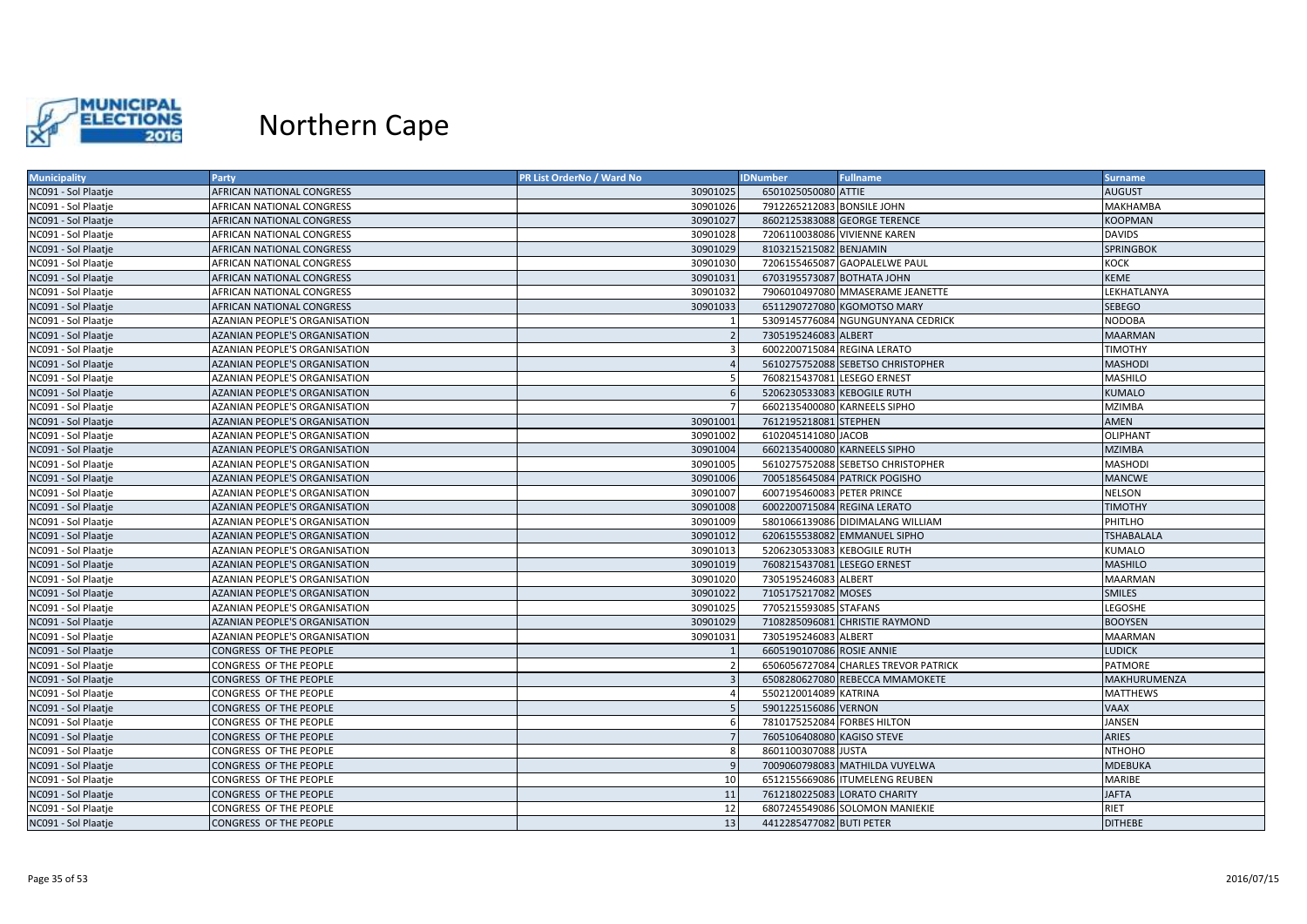

| <b>Municipality</b> | Party                      | PR List OrderNo / Ward No | <b>IDNumber</b><br><b>Fullname</b>   | <b>Surname</b>    |
|---------------------|----------------------------|---------------------------|--------------------------------------|-------------------|
| NC091 - Sol Plaatje | CONGRESS OF THE PEOPLE     | 14                        | 6905210252080 MINA CANATHIA          | <b>KAMFER</b>     |
| NC091 - Sol Plaatje | CONGRESS OF THE PEOPLE     | 15                        | 7002220756083 SANNAH                 | <b>MOKWENE</b>    |
| NC091 - Sol Plaatje | CONGRESS OF THE PEOPLE     | 16                        | 6407170644083 MARY                   | <b>BOJOSI</b>     |
| NC091 - Sol Plaatje | CONGRESS OF THE PEOPLE     | 17                        | 6804260127088 ESMERALDE ANNE         | <b>STEVENS</b>    |
| NC091 - Sol Plaatje | CONGRESS OF THE PEOPLE     | 18                        | 5604080817087 NKISENG ROSIE          | <b>LINKS</b>      |
| NC091 - Sol Plaatje | CONGRESS OF THE PEOPLE     | 19                        | 7301285134081 RONNY                  | DU PLOOY          |
| NC091 - Sol Plaatje | CONGRESS OF THE PEOPLE     | 30901001                  | 7007110151089 CHRISTINA CAROLINE     | KOK               |
| NC091 - Sol Plaatje | CONGRESS OF THE PEOPLE     | 30901002                  | 7012055598088 KOOS                   | <b>KLEINTJIES</b> |
| NC091 - Sol Plaatje | CONGRESS OF THE PEOPLE     | 30901003                  | 6804260127088 ESMERALDE ANNE         | <b>STEVENS</b>    |
| NC091 - Sol Plaatje | CONGRESS OF THE PEOPLE     | 30901004                  | 6306170831080 EVELYN MOSADIWAMAROPE  | <b>DIPHAHA</b>    |
| NC091 - Sol Plaatje | CONGRESS OF THE PEOPLE     | 30901005                  | 5601280741083 DIPUO SHEILA           | <b>CHAKANE</b>    |
| NC091 - Sol Plaatje | CONGRESS OF THE PEOPLE     | 30901006                  | 6508280627080 REBECCA MMAMOKETE      | MAKHURUMENZA      |
| NC091 - Sol Plaatje | CONGRESS OF THE PEOPLE     | 30901007                  | 6508280627080 REBECCA MMAMOKETE      | MAKHURUMENZA      |
| NC091 - Sol Plaatje | CONGRESS OF THE PEOPLE     | 30901008                  | 6812175671082 SIMON BAZIL            | <b>GERTZ</b>      |
| NC091 - Sol Plaatje | CONGRESS OF THE PEOPLE     | 30901009                  | 7612180225083 LORATO CHARITY         | <b>JAFTA</b>      |
| NC091 - Sol Plaatje | CONGRESS OF THE PEOPLE     | 30901010                  | 6512155669086 ITUMELENG REUBEN       | <b>MARIBE</b>     |
| NC091 - Sol Plaatje | CONGRESS OF THE PEOPLE     | 30901011                  | 8111275350087 MIKE                   | SEGAKWENG         |
| NC091 - Sol Plaatje | CONGRESS OF THE PEOPLE     | 30901012                  | 7605106408080 KAGISO STEVE           | <b>ARIES</b>      |
| NC091 - Sol Plaatje | CONGRESS OF THE PEOPLE     | 30901013                  | 6506056727084 CHARLES TREVOR PATRICK | <b>PATMORE</b>    |
| NC091 - Sol Plaatje | CONGRESS OF THE PEOPLE     | 30901014                  | 6606205059080 ANTHONY PERCY          | <b>LLOYD</b>      |
| NC091 - Sol Plaatje | CONGRESS OF THE PEOPLE     | 30901015                  | 7009060798083 MATHILDA VUYELWA       | <b>MDEBUKA</b>    |
| NC091 - Sol Plaatje | CONGRESS OF THE PEOPLE     | 30901016                  | 7703060625086 MALEBOGO VIRGINIA      | <b>MOKGORO</b>    |
| NC091 - Sol Plaatje | CONGRESS OF THE PEOPLE     | 30901017                  | 7002220756083 SANNAH                 | <b>MOKWENE</b>    |
| NC091 - Sol Plaatje | CONGRESS OF THE PEOPLE     | 30901018                  | 7401225375081 EDWARD MONNAPULE       | <b>KOMANE</b>     |
| NC091 - Sol Plaatje | CONGRESS OF THE PEOPLE     | 30901019                  | 4412285477082 BUTI PETER             | <b>DITHEBE</b>    |
| NC091 - Sol Plaatje | CONGRESS OF THE PEOPLE     | 30901020                  | 6905210252080 MINA CANATHIA          | <b>KAMFER</b>     |
| NC091 - Sol Plaatje | CONGRESS OF THE PEOPLE     | 30901021                  | 7810175252084 FORBES HILTON          | <b>JANSEN</b>     |
| NC091 - Sol Plaatje | CONGRESS OF THE PEOPLE     | 30901022                  | 5502120014089 KATRINA                | <b>MATTHEWS</b>   |
| NC091 - Sol Plaatje | CONGRESS OF THE PEOPLE     | 30901025                  | 5502120014089 KATRINA                | <b>MATTHEWS</b>   |
| NC091 - Sol Plaatje | CONGRESS OF THE PEOPLE     | 30901026                  | 6901070261089 KATRIENA JENNIFER      | <b>GEWERS</b>     |
| NC091 - Sol Plaatje | CONGRESS OF THE PEOPLE     | 30901027                  | 6901070261089 KATRIENA JENNIFER      | <b>GEWERS</b>     |
| NC091 - Sol Plaatje | CONGRESS OF THE PEOPLE     | 30901028                  | 7206295150086 JOHN DAVID             | <b>MOLELE</b>     |
| NC091 - Sol Plaatje | CONGRESS OF THE PEOPLE     | 30901029                  | 6510030234084 SHARON VANESSA         | DE VOS            |
| NC091 - Sol Plaatje | CONGRESS OF THE PEOPLE     | 30901030                  | 7301285134081 RONNY                  | DU PLOOY          |
| NC091 - Sol Plaatje | CONGRESS OF THE PEOPLE     | 30901031                  | 6807245549086 SOLOMON MANIEKIE       | <b>RIET</b>       |
| NC091 - Sol Plaatje | CONGRESS OF THE PEOPLE     | 30901032                  | 8506105307084 GHUMBA                 | <b>KATCHORRO</b>  |
| NC091 - Sol Plaatje | CONGRESS OF THE PEOPLE     | 30901033                  | 6407170644083 MARY                   | <b>BOJOSI</b>     |
| NC091 - Sol Plaatje | <b>DEMOCRATIC ALLIANCE</b> |                           | 6505285180081 SURECH NAGER           | <b>KIKA</b>       |
| NC091 - Sol Plaatje | DEMOCRATIC ALLIANCE        |                           | 7411050053083 MARIAM                 | LOUW              |
| NC091 - Sol Plaatje | DEMOCRATIC ALLIANCE        | $\mathbf{3}$              | 7203080061081 ELIZABETH              | <b>NIEMANN</b>    |
| NC091 - Sol Plaatje | DEMOCRATIC ALLIANCE        |                           | 7612245302083 KAMOGELO CHRISTOPHER   | PHIRI             |
| NC091 - Sol Plaatje | DEMOCRATIC ALLIANCE        |                           | 5601120028089 MARIA JOHANNA          | <b>BEYLEFELD</b>  |
| NC091 - Sol Plaatje | DEMOCRATIC ALLIANCE        | 6                         | 6610290173087 ELEANOR LINZI          | <b>BADENHORST</b> |
| NC091 - Sol Plaatje | <b>DEMOCRATIC ALLIANCE</b> |                           | 6005050099087 REINETTE               | LIEBENBERG        |
| NC091 - Sol Plaatje | DEMOCRATIC ALLIANCE        | 8                         | 8712105512083 OHENTSE JEREMIAH       | MOKAE             |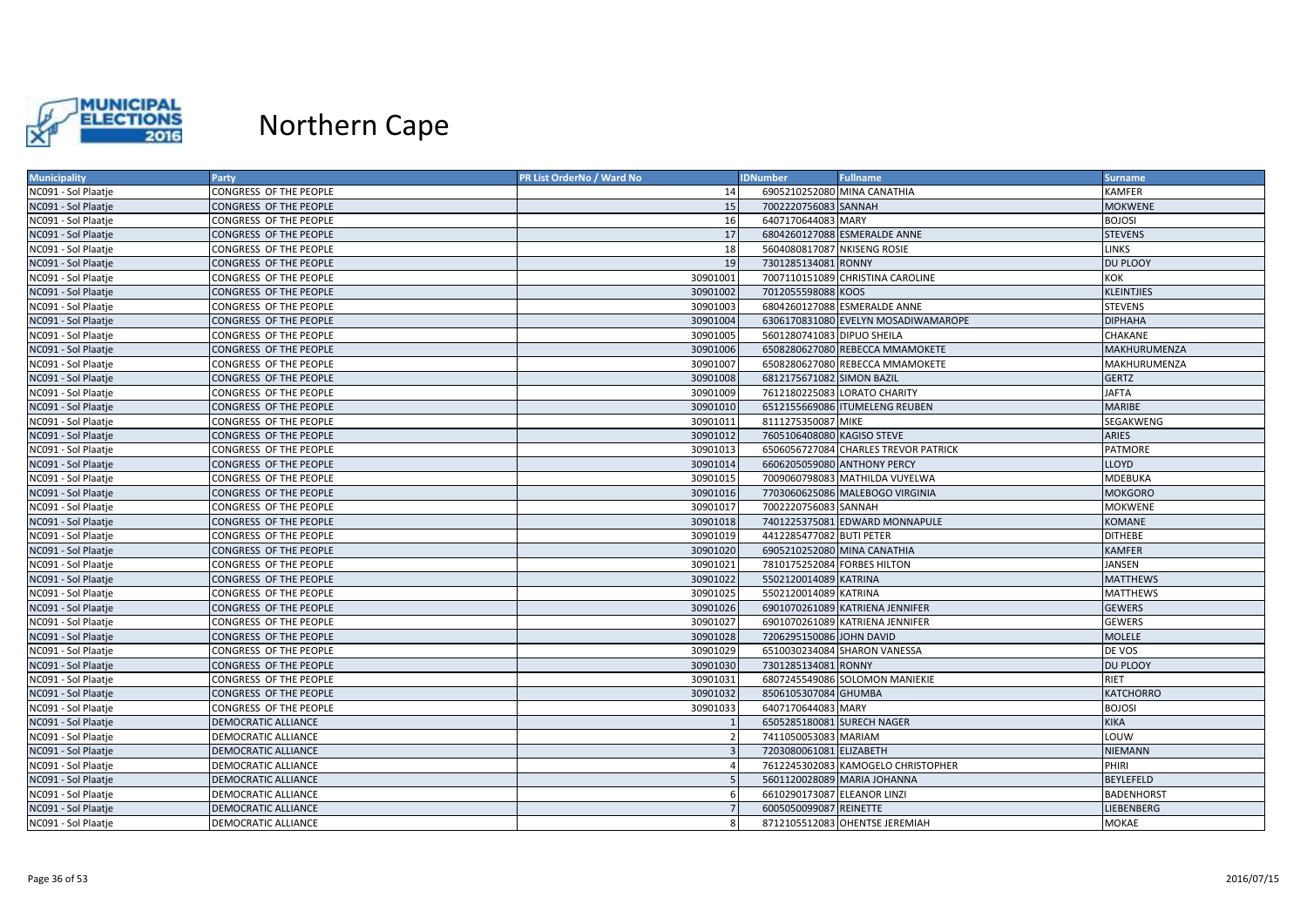

| <b>Municipality</b> | Party                            | PR List OrderNo / Ward No | <b>IDNumber</b>             | <b>Fullname</b>                      | <b>Surname</b>    |
|---------------------|----------------------------------|---------------------------|-----------------------------|--------------------------------------|-------------------|
| NC091 - Sol Plaatje | <b>DEMOCRATIC ALLIANCE</b>       | q                         | 9210010108088 LINJA         |                                      | <b>VAN WYK</b>    |
| NC091 - Sol Plaatje | DEMOCRATIC ALLIANCE              | 10                        | 7106040186080 FAWZIA        |                                      | RHODA             |
| NC091 - Sol Plaatje | <b>DEMOCRATIC ALLIANCE</b>       | 11                        |                             | 5112130041088 LEONITA JOSEPHINE      | <b>STURM</b>      |
| NC091 - Sol Plaatje | DEMOCRATIC ALLIANCE              | 12                        |                             | 6705275041083 MARTHINUS JAKOBUS      | <b>BOTHA</b>      |
| NC091 - Sol Plaatje | <b>DEMOCRATIC ALLIANCE</b>       | 13                        |                             | 7706195478081 LEBOGANG ANTHONY       | <b>MOETA</b>      |
| NC091 - Sol Plaatje | DEMOCRATIC ALLIANCE              | 14                        | 7411045317080 PAKISO LUCAS  |                                      | <b>TSILOANA</b>   |
| NC091 - Sol Plaatje | DEMOCRATIC ALLIANCE              | 30901001                  |                             | 7608160181080 BERNADETTE PETUNIA     | <b>FRANCIS</b>    |
| NC091 - Sol Plaatje | DEMOCRATIC ALLIANCE              | 30901002                  | 7502150425088 LUCIA         |                                      | <b>VISAGIE</b>    |
| NC091 - Sol Plaatje | <b>DEMOCRATIC ALLIANCE</b>       | 30901003                  |                             | 5212305094084 CLIFFORD BENEDICT      | <b>LEWIS</b>      |
| NC091 - Sol Plaatje | DEMOCRATIC ALLIANCE              | 30901004                  |                             | 6501215197089 GEORGE ANDREW          | DU PLOOY          |
| NC091 - Sol Plaatje | <b>DEMOCRATIC ALLIANCE</b>       | 30901005                  |                             | 8712105512083 OHENTSE JEREMIAH       | <b>MOKAE</b>      |
| NC091 - Sol Plaatje | DEMOCRATIC ALLIANCE              | 30901006                  | 6508140206083 EVA           |                                      | <b>VAN WYK</b>    |
| NC091 - Sol Plaatje | <b>DEMOCRATIC ALLIANCE</b>       | 30901007                  |                             | 7612245302083 KAMOGELO CHRISTOPHER   | <b>PHIRI</b>      |
| NC091 - Sol Plaatje | DEMOCRATIC ALLIANCE              | 30901008                  | 6005050099087 REINETTE      |                                      | LIEBENBERG        |
| NC091 - Sol Plaatje | <b>DEMOCRATIC ALLIANCE</b>       | 30901009                  |                             | 6812060598085 KGOMOTSO CHARITY       | <b>MOHAPANELE</b> |
| NC091 - Sol Plaatje | DEMOCRATIC ALLIANCE              | 30901010                  |                             | 8712105512083 OHENTSE JEREMIAH       | MOKAE             |
| NC091 - Sol Plaatje | <b>DEMOCRATIC ALLIANCE</b>       | 30901011                  |                             | 7107085439087 MODISAOTSILE HENDRIK   | <b>COETZEE</b>    |
| NC091 - Sol Plaatje | DEMOCRATIC ALLIANCE              | 30901012                  |                             | 8104115960082 ERNEST OLEBOGENG       | <b>MARUPING</b>   |
| NC091 - Sol Plaatje | <b>DEMOCRATIC ALLIANCE</b>       | 30901013                  |                             | 6707240753081 SELEBATSO REBECCA      | <b>MOGOROSI</b>   |
| NC091 - Sol Plaatje | DEMOCRATIC ALLIANCE              | 30901014                  |                             | 6812205278080 LEOPOLD HEINRICH SAREL | PIETERSE          |
| NC091 - Sol Plaatje | DEMOCRATIC ALLIANCE              | 30901015                  | 5712220115088 MIETA SOPHIA  |                                      | <b>DITSELA</b>    |
| NC091 - Sol Plaatje | DEMOCRATIC ALLIANCE              | 30901016                  |                             | 8509191551086 LEE-ANNE NOMALANGA     | <b>MORAKE</b>     |
| NC091 - Sol Plaatje | DEMOCRATIC ALLIANCE              | 30901017                  |                             | 7706195478081 LEBOGANG ANTHONY       | <b>MOETA</b>      |
| NC091 - Sol Plaatje | DEMOCRATIC ALLIANCE              | 30901018                  |                             | 7612245302083 KAMOGELO CHRISTOPHER   | PHIRI             |
| NC091 - Sol Plaatje | <b>DEMOCRATIC ALLIANCE</b>       | 30901019                  |                             | 7909205579084 ABNER SIPHIWO          | <b>ZEYO</b>       |
| NC091 - Sol Plaatje | DEMOCRATIC ALLIANCE              | 30901020                  | 7710170117086 CAROL-ANN     |                                      | PEARCE            |
| NC091 - Sol Plaatje | <b>DEMOCRATIC ALLIANCE</b>       | 30901021                  |                             | 8203165069081 WESLEY ALLISTOR        | <b>VAN ROOYEN</b> |
| NC091 - Sol Plaatje | DEMOCRATIC ALLIANCE              | 30901022                  |                             | 6706225447081 NORMAN DAVID           | <b>MADITSE</b>    |
| NC091 - Sol Plaatje | DEMOCRATIC ALLIANCE              | 30901023                  | 5207175093083 PHILIP JOHAN  |                                      | <b>VORSTER</b>    |
| NC091 - Sol Plaatje | DEMOCRATIC ALLIANCE              | 30901024                  |                             | 4403025047087 DIRK JACOBUS PETRUS    | VAN DER MERWE     |
| NC091 - Sol Plaatje | DEMOCRATIC ALLIANCE              | 30901025                  |                             | 5510215029086 OCKERT CORNELIUS       | <b>FOURIE</b>     |
| NC091 - Sol Plaatje | DEMOCRATIC ALLIANCE              | 30901026                  | 7203080061081 ELIZABETH     |                                      | NIEMANN           |
| NC091 - Sol Plaatje | <b>DEMOCRATIC ALLIANCE</b>       | 30901027                  | 8505235080082 VINCENT CHARL |                                      | <b>JAFTHA</b>     |
| NC091 - Sol Plaatje | DEMOCRATIC ALLIANCE              | 30901028                  |                             | 7909065157088 SHAINE HENDRY          | <b>GRIQUA</b>     |
| NC091 - Sol Plaatje | DEMOCRATIC ALLIANCE              | 30901029                  | 7706050205082 EVA           |                                      | SPRINGKAAN        |
| NC091 - Sol Plaatje | DEMOCRATIC ALLIANCE              | 30901030                  |                             | 8403085112082 TEBOGO DUNCAN          | <b>SEELE</b>      |
| NC091 - Sol Plaatje | DEMOCRATIC ALLIANCE              | 30901031                  |                             | 7904240445086 KELEBOGILE ROSEMARY    | <b>CWANGAE</b>    |
| NC091 - Sol Plaatje | DEMOCRATIC ALLIANCE              | 30901032                  | 7405315317085 TUELO JOSEPH  |                                      | <b>BRANDT</b>     |
| NC091 - Sol Plaatje | DEMOCRATIC ALLIANCE              | 30901033                  |                             | 4701245117089 DESMOND HUGH           | <b>PITT</b>       |
| NC091 - Sol Plaatje | <b>ECONOMIC FREEDOM FIGHTERS</b> | $\overline{1}$            |                             | 7906220538087 LORATO FLORENCE        | <b>DUBA</b>       |
| NC091 - Sol Plaatje | <b>ECONOMIC FREEDOM FIGHTERS</b> | $\overline{z}$            | 7401010221086 MARIA SANDRA  |                                      | <b>DOYLE</b>      |
| NC091 - Sol Plaatje | <b>ECONOMIC FREEDOM FIGHTERS</b> | 3                         |                             | 8310315755087 FRANCIS LEBUSA         | THULO             |
| NC091 - Sol Plaatje | <b>ECONOMIC FREEDOM FIGHTERS</b> | $\overline{A}$            |                             | 8209070874085 IPELENG MILLICENT      | <b>MPANGISO</b>   |
| NC091 - Sol Plaatje | <b>ECONOMIC FREEDOM FIGHTERS</b> | -5                        | 8608205389085 HERBERT BAZIL |                                      | MILLER            |
| NC091 - Sol Plaatje | <b>ECONOMIC FREEDOM FIGHTERS</b> | 6                         |                             | 7004110555088 KESHOLOHETSE GLENDA    | LEPOLESA          |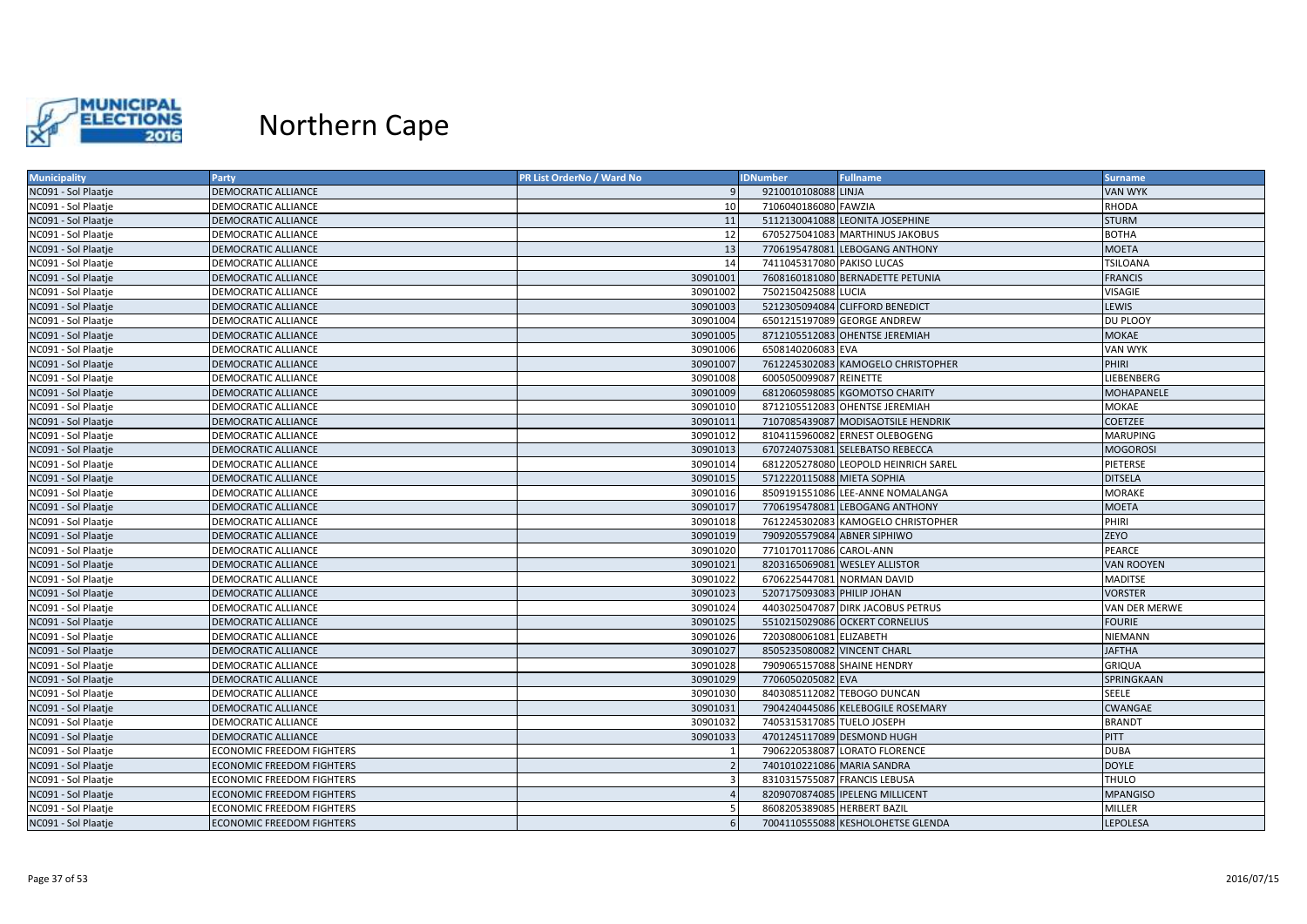

| <b>Municipality</b> | Party                            | PR List OrderNo / Ward No | <b>IDNumber</b>               | <b>Fullname</b>                        | <b>Surname</b>     |
|---------------------|----------------------------------|---------------------------|-------------------------------|----------------------------------------|--------------------|
| NC091 - Sol Plaatje | <b>ECONOMIC FREEDOM FIGHTERS</b> |                           |                               | 7507305469089 MACBRIDE TEBOGO          | MOTSAGE            |
| NC091 - Sol Plaatje | <b>ECONOMIC FREEDOM FIGHTERS</b> |                           | 6612160787087 RUTH KENEILWE   |                                        | <b>SMITH</b>       |
| NC091 - Sol Plaatje | <b>ECONOMIC FREEDOM FIGHTERS</b> | q                         |                               | 8112295580083 LEBOGANG SAMUEL          | <b>TITO</b>        |
| NC091 - Sol Plaatje | ECONOMIC FREEDOM FIGHTERS        | 10                        |                               | 9108280369085 KGOMOTSO INNOCENTIA      | <b>MAPATSI</b>     |
| NC091 - Sol Plaatje | <b>ECONOMIC FREEDOM FIGHTERS</b> | 11                        |                               | 8807055921084 GODFREY MOTLALENTWA      | MOTLHANKE          |
| NC091 - Sol Plaatje | <b>ECONOMIC FREEDOM FIGHTERS</b> | 12                        |                               | 7902021958087 SYLVIA NOBAKHE           | <b>KUKA</b>        |
| NC091 - Sol Plaatje | ECONOMIC FREEDOM FIGHTERS        | 13                        | 6811105843084 TSHWARO DAVID   |                                        | <b>PITSO</b>       |
| NC091 - Sol Plaatje | <b>ECONOMIC FREEDOM FIGHTERS</b> | 14                        | 8705310313081 LERATO PORTIA   |                                        | <b>DIKOKO</b>      |
| NC091 - Sol Plaatje | ECONOMIC FREEDOM FIGHTERS        | 15                        |                               | 8507135377089 MOELETSI NATHAN          | <b>SEFAKO</b>      |
| NC091 - Sol Plaatje | <b>ECONOMIC FREEDOM FIGHTERS</b> | 16                        | 9502240345088 LEONIE          |                                        | <b>ROMEIN</b>      |
| NC091 - Sol Plaatje | <b>ECONOMIC FREEDOM FIGHTERS</b> | 17                        | 8104205290085 GLEN            |                                        | PHEKO              |
| NC091 - Sol Plaatje | ECONOMIC FREEDOM FIGHTERS        | 18                        |                               | 8911041056086 TSHOLOFELO HOPE          | <b>SEBE</b>        |
| NC091 - Sol Plaatje | <b>ECONOMIC FREEDOM FIGHTERS</b> | 19                        |                               | 8604075470089 SAMAJE JOHANNES          | <b>MOLOKO</b>      |
| NC091 - Sol Plaatje | ECONOMIC FREEDOM FIGHTERS        | 20                        |                               | 5006050686080 NTOBENHLE LYNETT         | <b>MANONG</b>      |
| NC091 - Sol Plaatje | ECONOMIC FREEDOM FIGHTERS        | 21                        |                               | 7809185534085 PONTSHO MOSES            | <b>MOCWANA</b>     |
| NC091 - Sol Plaatje | <b>ECONOMIC FREEDOM FIGHTERS</b> | 22                        |                               | 7802270592084 KEDIEMETSE SYLVIA        | <b>TSOMANE</b>     |
| NC091 - Sol Plaatje | <b>ECONOMIC FREEDOM FIGHTERS</b> | 23                        |                               | 7703255768089 MARTIN MOTHUSI           | <b>TLHALEPE</b>    |
| NC091 - Sol Plaatje | <b>ECONOMIC FREEDOM FIGHTERS</b> | 24                        |                               | 9102150228083 VIRGINIA VICTORIA        | SOLOMON            |
| NC091 - Sol Plaatje | <b>ECONOMIC FREEDOM FIGHTERS</b> | 25                        | 8210205249086 ANDREW          |                                        | DE WEE             |
| NC091 - Sol Plaatje | <b>ECONOMIC FREEDOM FIGHTERS</b> | 26                        | 8910180265086 SUSAN           |                                        | SAUL               |
| NC091 - Sol Plaatje | <b>ECONOMIC FREEDOM FIGHTERS</b> | 27                        |                               | 7006085532083 GAAESI LAWRENCE          | <b>TSAME</b>       |
| NC091 - Sol Plaatje | <b>ECONOMIC FREEDOM FIGHTERS</b> | 28                        |                               | 9409200404089 MATHAPELO DEBBIE         | <b>MGOMA</b>       |
| NC091 - Sol Plaatje | <b>ECONOMIC FREEDOM FIGHTERS</b> | 29                        |                               | 8305055758085 SAMUEL KAGISHO           | <b>DIRADITSILE</b> |
| NC091 - Sol Plaatje | <b>ECONOMIC FREEDOM FIGHTERS</b> | 30                        |                               | 8402170313084 NTHABISENG EPHODIA       | <b>LIKOEBE</b>     |
| NC091 - Sol Plaatje | ECONOMIC FREEDOM FIGHTERS        | 31                        | 8411065111081 DENZIL          |                                        | кок                |
| NC091 - Sol Plaatje | <b>ECONOMIC FREEDOM FIGHTERS</b> | 32                        |                               | 8608030117081 SAMANTHA JOHANNA         | <b>OOOL</b>        |
| NC091 - Sol Plaatje | ECONOMIC FREEDOM FIGHTERS        | 30901001                  | 7609065271083 JOHANNES        |                                        | <b>TAAIBOS</b>     |
| NC091 - Sol Plaatje | <b>ECONOMIC FREEDOM FIGHTERS</b> | 30901002                  | 7407125199083 ZAK             |                                        | <b>PAMPIER</b>     |
| NC091 - Sol Plaatje | <b>ECONOMIC FREEDOM FIGHTERS</b> | 30901003                  | 7612020234089 LORRAINE        |                                        | STEENKAMP          |
| NC091 - Sol Plaatje | <b>ECONOMIC FREEDOM FIGHTERS</b> | 30901004                  | 9403195130080 VUYO            |                                        | <b>MOSALA</b>      |
| NC091 - Sol Plaatje | ECONOMIC FREEDOM FIGHTERS        | 30901005                  |                               | 8303015835085 KAGISHO WINSTON          | <b>LOABILE</b>     |
| NC091 - Sol Plaatje | <b>ECONOMIC FREEDOM FIGHTERS</b> | 30901006                  | 7910215683080 SIMON           |                                        | <b>DIRE</b>        |
| NC091 - Sol Plaatje | <b>ECONOMIC FREEDOM FIGHTERS</b> | 30901007                  | 7903070585086 LUCIA JANE      |                                        | <b>KOOS</b>        |
| NC091 - Sol Plaatje | <b>ECONOMIC FREEDOM FIGHTERS</b> | 30901008                  |                               | 5405095608085 REUBEN GOLEKWANG         | <b>MOGWERA</b>     |
| NC091 - Sol Plaatje | ECONOMIC FREEDOM FIGHTERS        | 30901009                  |                               | 6203060748088 FLORENCE KENOSI          | <b>MOTHELESI</b>   |
| NC091 - Sol Plaatje | <b>ECONOMIC FREEDOM FIGHTERS</b> | 30901010                  |                               | 7901090738081 PRISCILLA KEAMOGETSWE    | <b>KOK</b>         |
| NC091 - Sol Plaatje | ECONOMIC FREEDOM FIGHTERS        | 30901011                  |                               | 8505075356089 ETIANNE TSAKANE          | MTHETHO            |
| NC091 - Sol Plaatje | <b>ECONOMIC FREEDOM FIGHTERS</b> | 30901012                  |                               | 7008090623089 PREASURE-LEE KGAKGAMATSO | ABEAGI             |
| NC091 - Sol Plaatje | ECONOMIC FREEDOM FIGHTERS        | 30901013                  |                               | 8612155787082 COLLEN AMOGELANG         | <b>BODUMELE</b>    |
| NC091 - Sol Plaatje | <b>ECONOMIC FREEDOM FIGHTERS</b> | 30901014                  | 6912185290087 NEVILLE HENDRY  |                                        | <b>MANGAL</b>      |
| NC091 - Sol Plaatje | <b>ECONOMIC FREEDOM FIGHTERS</b> | 30901015                  |                               | 7004110555088 KESHOLOHETSE GLENDA      | LEPOLESA           |
| NC091 - Sol Plaatje | <b>ECONOMIC FREEDOM FIGHTERS</b> | 30901016                  |                               | 8202036118085 DANIEL HAREBESH          | <b>MELATO</b>      |
| NC091 - Sol Plaatje | ECONOMIC FREEDOM FIGHTERS        | 30901017                  | 9110040114082 JESSICA SEIPATI |                                        | <b>BOGOSI</b>      |
| NC091 - Sol Plaatje | <b>ECONOMIC FREEDOM FIGHTERS</b> | 30901018                  |                               | 7012055828089 MONNAPULA FRANCIS        | <b>MALEPE</b>      |
| NC091 - Sol Plaatje | <b>ECONOMIC FREEDOM FIGHTERS</b> | 30901019                  |                               | 7006210612081 CYNTHIA THEMBEKA         | KWENANE            |
|                     |                                  |                           |                               |                                        |                    |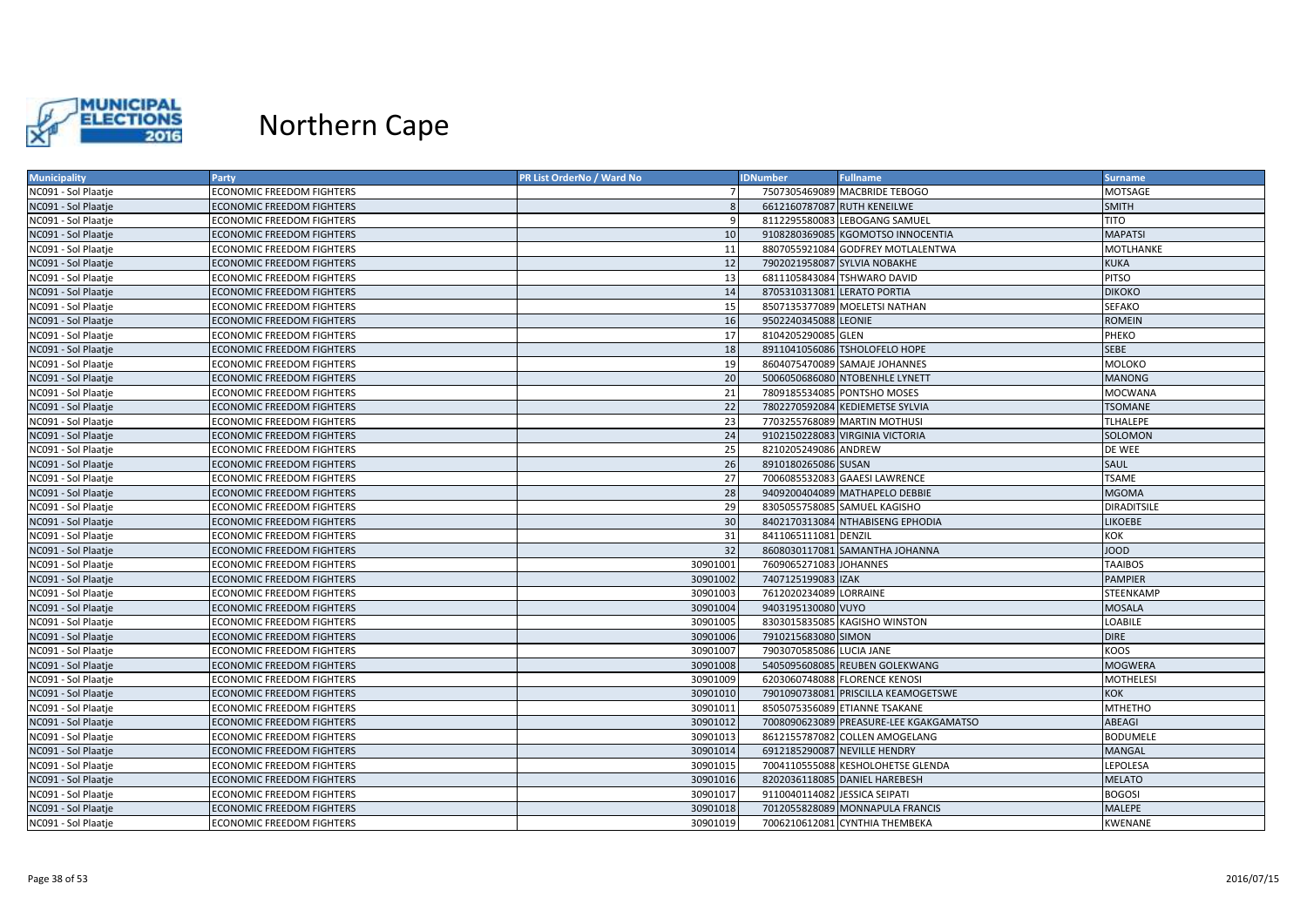

| <b>Municipality</b> | Party                            | PR List OrderNo / Ward No | <b>IDNumber</b>              | <b>Fullname</b>                   | <b>Surname</b>    |
|---------------------|----------------------------------|---------------------------|------------------------------|-----------------------------------|-------------------|
| NC091 - Sol Plaatje | <b>ECONOMIC FREEDOM FIGHTERS</b> | 30901020                  |                              | 9110315950087 OLEBENG BENNEDICT   | LETLHOGELA        |
| NC091 - Sol Plaatje | <b>ECONOMIC FREEDOM FIGHTERS</b> | 30901021                  | 6612095014086 YASEEN         |                                   | ABRAHIM           |
| NC091 - Sol Plaatje | <b>ECONOMIC FREEDOM FIGHTERS</b> | 30901022                  | 8003280182086 SHAREEN ELMA   |                                   | <b>THALA</b>      |
| NC091 - Sol Plaatje | <b>ECONOMIC FREEDOM FIGHTERS</b> | 30901023                  |                              | 6811105843084 TSHWARO DAVID       | <b>PITSO</b>      |
| NC091 - Sol Plaatje | <b>ECONOMIC FREEDOM FIGHTERS</b> | 30901024                  |                              | 6107240065083 JASMINE JARYMIA     | <b>BAILEY</b>     |
| NC091 - Sol Plaatje | <b>ECONOMIC FREEDOM FIGHTERS</b> | 30901025                  |                              | 7109245765088 MONWABISI SYDNEY    | <b>MPEMBA</b>     |
| NC091 - Sol Plaatje | <b>ECONOMIC FREEDOM FIGHTERS</b> | 30901026                  |                              | 8205310222085 LORRAINE SUSSIE     | <b>STEENKAMP</b>  |
| NC091 - Sol Plaatje | <b>ECONOMIC FREEDOM FIGHTERS</b> | 30901027                  |                              | 7306045873084 BOIKANYO MICHAEL    | <b>TELEKELO</b>   |
| NC091 - Sol Plaatje | <b>ECONOMIC FREEDOM FIGHTERS</b> | 30901028                  | 8109295091087 STANLEY        |                                   | <b>WILLIAMS</b>   |
| NC091 - Sol Plaatje | <b>ECONOMIC FREEDOM FIGHTERS</b> | 30901029                  | 8011030192081 ELISHA LETISHA |                                   | <b>BLOM</b>       |
| NC091 - Sol Plaatje | <b>ECONOMIC FREEDOM FIGHTERS</b> | 30901030                  | 6611280245083 LETTIE         |                                   | <b>PAPIER</b>     |
| NC091 - Sol Plaatje | <b>ECONOMIC FREEDOM FIGHTERS</b> | 30901031                  | 7010115087084 FREDDY         |                                   | DU TOIT           |
| NC091 - Sol Plaatje | <b>ECONOMIC FREEDOM FIGHTERS</b> | 30901032                  |                              | 8108310260081 KEITUMETSE VICTORIA | <b>MOKGORO</b>    |
| NC091 - Sol Plaatje | <b>ECONOMIC FREEDOM FIGHTERS</b> | 30901033                  |                              | 8502250495089 BOIPELO SHARLOT     | MOGATWE           |
| NC091 - Sol Plaatje | INDEPENDENT CANDIDATE            | 30901002                  |                              | 5403065110083 MOHAMED SHAREEF     | <b>ROSEN</b>      |
| NC091 - Sol Plaatje | INDEPENDENT CANDIDATE            | 30901003                  |                              | 7706125212089 DERICK DONIVAN      | KORKIE            |
| NC091 - Sol Plaatje | <b>INDEPENDENT CANDIDATE</b>     | 30901004                  | 6102080610080 JUDITH         |                                   | <b>VOYI</b>       |
| NC091 - Sol Plaatje | INDEPENDENT CANDIDATE            | 30901014                  | 4610030115085 JANUP          |                                   | <b>MEYERS</b>     |
| NC091 - Sol Plaatje | INDEPENDENT CANDIDATE            | 30901014                  | 4910035101084 LIONEL ALLAN   |                                   | <b>ASKIN</b>      |
| NC091 - Sol Plaatje | INDEPENDENT CANDIDATE            | 30901014                  |                              | 8011225102085 ANGERS NEVILLE      | <b>BOOMZAAIER</b> |
| NC091 - Sol Plaatje | INDEPENDENT CANDIDATE            | 30901018                  | 6309045634085 JOSEPH         |                                   | MAZABANE          |
| NC091 - Sol Plaatje | INDEPENDENT CANDIDATE            | 30901021                  | 5003105062086 LATIEF LIONEL  |                                   | <b>KENNY</b>      |
| NC091 - Sol Plaatje | INDEPENDENT CANDIDATE            | 30901027                  | 8211115152089 NORMAN         |                                   | <b>HAMMER</b>     |
| NC091 - Sol Plaatje | INDEPENDENT CANDIDATE            | 30901028                  | 5507020121082 FATILLA        |                                   | <b>ROOI</b>       |
| NC091 - Sol Plaatje | INDEPENDENT CANDIDATE            | 30901028                  |                              | 5703265083083 MERVIN CHARLES      | PILLAY            |
| NC091 - Sol Plaatje | <b>VRYHEIDSFRONT PLUS</b>        |                           |                              | 7005265244089 WYNAND JOHANNES     | <b>BOSHOFF</b>    |
| NC091 - Sol Plaatje | <b>VRYHEIDSFRONT PLUS</b>        | $\overline{z}$            | 7305220062083 ESME MALANIE   |                                   | <b>BOSHOFF</b>    |
| NC091 - Sol Plaatje | <b>VRYHEIDSFRONT PLUS</b>        |                           |                              | 7003245299083 HENDRIK JACOBUS     | VAN DEN BERG      |
| NC091 - Sol Plaatje | <b>VRYHEIDSFRONT PLUS</b>        | 30901001                  | 7305220062083 ESME MALANIE   |                                   | <b>BOSHOFF</b>    |
| NC091 - Sol Plaatje | <b>VRYHEIDSFRONT PLUS</b>        | 30901002                  |                              | 7005265244089 WYNAND JOHANNES     | <b>BOSHOFF</b>    |
| NC091 - Sol Plaatje | <b>VRYHEIDSFRONT PLUS</b>        | 30901003                  | 7305220062083 ESME MALANIE   |                                   | <b>BOSHOFF</b>    |
| NC091 - Sol Plaatje | <b>VRYHEIDSFRONT PLUS</b>        | 30901004                  |                              | 7005265244089 WYNAND JOHANNES     | <b>BOSHOFF</b>    |
| NC091 - Sol Plaatje | <b>VRYHEIDSFRONT PLUS</b>        | 30901005                  |                              | 7005265244089 WYNAND JOHANNES     | <b>BOSHOFF</b>    |
| NC091 - Sol Plaatje | <b>VRYHEIDSFRONT PLUS</b>        | 30901006                  |                              | 7003245299083 HENDRIK JACOBUS     | VAN DEN BERG      |
| NC091 - Sol Plaatje | <b>VRYHEIDSFRONT PLUS</b>        | 30901007                  |                              | 7005265244089 WYNAND JOHANNES     | <b>BOSHOFF</b>    |
| NC091 - Sol Plaatje | <b>VRYHEIDSFRONT PLUS</b>        | 30901008                  |                              | 7003245299083 HENDRIK JACOBUS     | VAN DEN BERG      |
| NC091 - Sol Plaatje | <b>VRYHEIDSFRONT PLUS</b>        | 30901009                  | 7305220062083 ESME MALANIE   |                                   | <b>BOSHOFF</b>    |
| NC091 - Sol Plaatje | <b>VRYHEIDSFRONT PLUS</b>        | 30901010                  |                              | 7003245299083 HENDRIK JACOBUS     | VAN DEN BERG      |
| NC091 - Sol Plaatje | <b>VRYHEIDSFRONT PLUS</b>        | 30901011                  |                              | 7005265244089 WYNAND JOHANNES     | <b>BOSHOFF</b>    |
| NC091 - Sol Plaatje | <b>VRYHEIDSFRONT PLUS</b>        | 30901012                  | 7305220062083 ESME MALANIE   |                                   | <b>BOSHOFF</b>    |
| NC091 - Sol Plaatje | <b>VRYHEIDSFRONT PLUS</b>        | 30901013                  |                              | 7003245299083 HENDRIK JACOBUS     | VAN DEN BERG      |
| NC091 - Sol Plaatje | <b>VRYHEIDSFRONT PLUS</b>        | 30901014                  |                              | 7005265244089 WYNAND JOHANNES     | <b>BOSHOFF</b>    |
| NC091 - Sol Plaatje | <b>VRYHEIDSFRONT PLUS</b>        | 30901015                  |                              | 7005265244089 WYNAND JOHANNES     | <b>BOSHOFF</b>    |
| NC091 - Sol Plaatje | <b>VRYHEIDSFRONT PLUS</b>        | 30901016                  | 7305220062083 ESME MALANIE   |                                   | <b>BOSHOFF</b>    |
| NC091 - Sol Plaatje | <b>VRYHEIDSFRONT PLUS</b>        | 30901017                  |                              | 7003245299083 HENDRIK JACOBUS     | VAN DEN BERG      |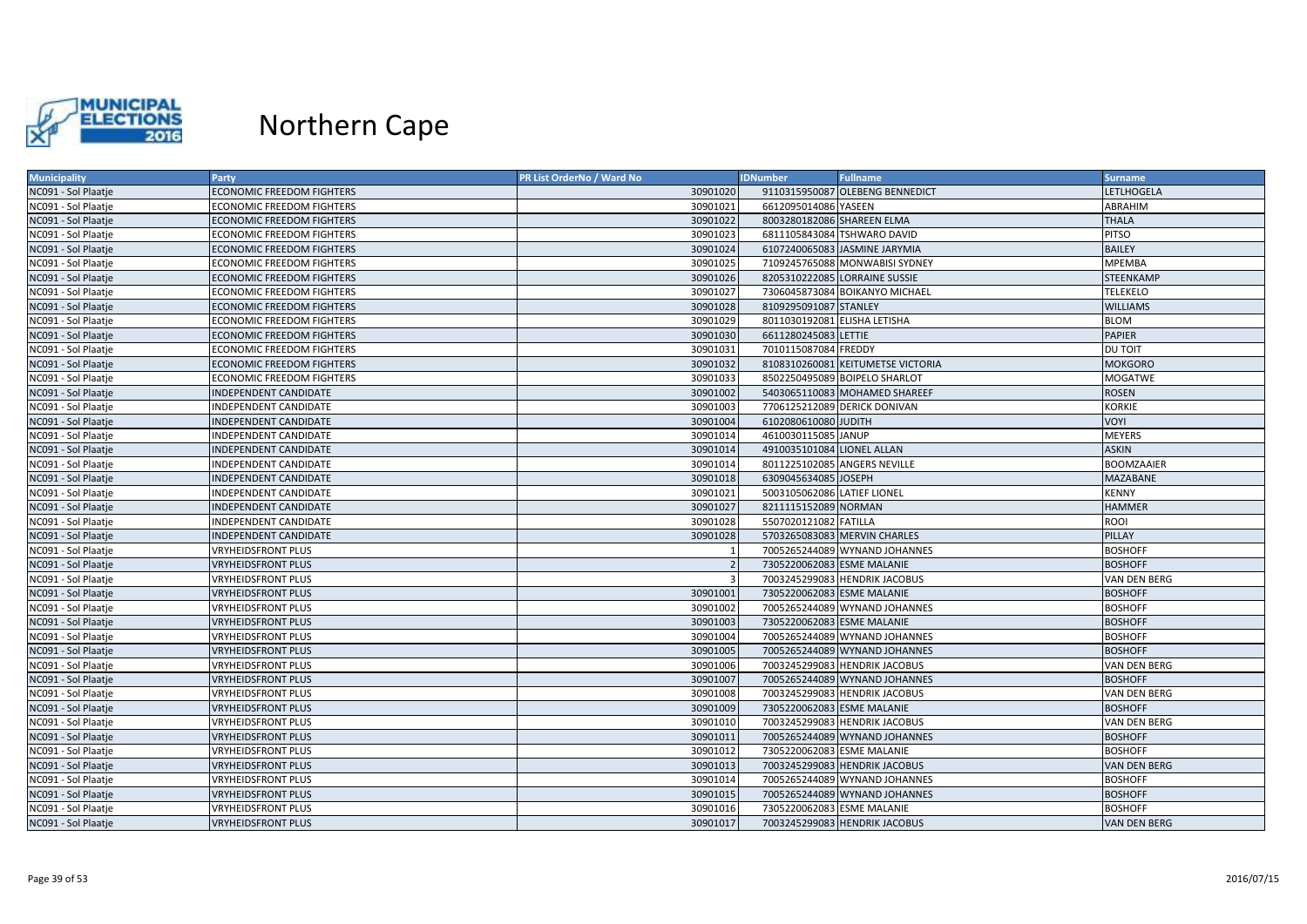

| <b>Municipality</b> | Party                            | PR List OrderNo / Ward No | <b>IDNumber</b>              | <b>Fullname</b>                   | <b>Surname</b>   |
|---------------------|----------------------------------|---------------------------|------------------------------|-----------------------------------|------------------|
| NC091 - Sol Plaatje | <b>VRYHEIDSFRONT PLUS</b>        | 30901018                  |                              | 7005265244089 WYNAND JOHANNES     | <b>BOSHOFF</b>   |
| NC091 - Sol Plaatje | <b>VRYHEIDSFRONT PLUS</b>        | 30901019                  |                              | 7005265244089 WYNAND JOHANNES     | <b>BOSHOFF</b>   |
| NC091 - Sol Plaatje | <b>VRYHEIDSFRONT PLUS</b>        | 30901020                  |                              | 7003245299083 HENDRIK JACOBUS     | VAN DEN BERG     |
| NC091 - Sol Plaatje | <b>VRYHEIDSFRONT PLUS</b>        | 30901021                  |                              | 7003245299083 HENDRIK JACOBUS     | VAN DEN BERG     |
| NC091 - Sol Plaatje | <b>VRYHEIDSFRONT PLUS</b>        | 30901022                  |                              | 7005265244089 WYNAND JOHANNES     | <b>BOSHOFF</b>   |
| NC091 - Sol Plaatje | VRYHEIDSFRONT PLUS               | 30901023                  | 7305220062083 ESME MALANIE   |                                   | <b>BOSHOFF</b>   |
| NC091 - Sol Plaatje | <b>VRYHEIDSFRONT PLUS</b>        | 30901024                  |                              | 7003245299083 HENDRIK JACOBUS     | VAN DEN BERG     |
| NC091 - Sol Plaatje | <b>VRYHEIDSFRONT PLUS</b>        | 30901025                  | 7305220062083 ESME MALANIE   |                                   | <b>BOSHOFF</b>   |
| NC091 - Sol Plaatje | <b>VRYHEIDSFRONT PLUS</b>        | 30901026                  | 7305220062083 ESME MALANIE   |                                   | <b>BOSHOFF</b>   |
| NC091 - Sol Plaatje | <b>VRYHEIDSFRONT PLUS</b>        | 30901027                  | 7305220062083 ESME MALANIE   |                                   | <b>BOSHOFF</b>   |
| NC091 - Sol Plaatje | <b>VRYHEIDSFRONT PLUS</b>        | 30901028                  |                              | 7005265244089 WYNAND JOHANNES     | <b>BOSHOFF</b>   |
| NC091 - Sol Plaatje | <b>VRYHEIDSFRONT PLUS</b>        | 30901029                  |                              | 7003245299083 HENDRIK JACOBUS     | VAN DEN BERG     |
| NC091 - Sol Plaatje | <b>VRYHEIDSFRONT PLUS</b>        | 30901030                  |                              | 7003245299083 HENDRIK JACOBUS     | VAN DEN BERG     |
| NC091 - Sol Plaatje | <b>VRYHEIDSFRONT PLUS</b>        | 30901031                  |                              | 7003245299083 HENDRIK JACOBUS     | VAN DEN BERG     |
| NC091 - Sol Plaatje | <b>VRYHEIDSFRONT PLUS</b>        | 30901032                  | 7305220062083 ESME MALANIE   |                                   | <b>BOSHOFF</b>   |
| NC091 - Sol Plaatje | <b>VRYHEIDSFRONT PLUS</b>        | 30901033                  | 7305220062083 ESME MALANIE   |                                   | <b>BOSHOFF</b>   |
| NC092 - Dikgatlong  | AFRICAN NATIONAL CONGRESS        |                           |                              | 6810040595080 DIMAKATSO DOROTHY   | MBIZENI          |
| NC092 - Dikgatlong  | AFRICAN NATIONAL CONGRESS        |                           |                              | 7408100675089 MAKADING ANGELINE   | <b>MAHUTIE</b>   |
| NC092 - Dikgatlong  | AFRICAN NATIONAL CONGRESS        | 3                         |                              | 6402210030088 DIPUO LORAINE       | MONDZINGER       |
| NC092 - Dikgatlong  | <b>AFRICAN NATIONAL CONGRESS</b> |                           |                              | 7309010806089 CECILIA KEDIBONE    | <b>MODISE</b>    |
| NC092 - Dikgatlong  | AFRICAN NATIONAL CONGRESS        |                           |                              | 4407135454083 MOTSEMOLELE WILLIE  | MOGONGWA         |
| NC092 - Dikgatlong  | <b>AFRICAN NATIONAL CONGRESS</b> |                           |                              | 7412030337083 NOMATHEMBA YVONNE   | <b>MASENGE</b>   |
| NC092 - Dikgatlong  | AFRICAN NATIONAL CONGRESS        | 30902001                  |                              | 7002085363082 MATLHOMOLA PATRICK  | <b>CHUPOLOGO</b> |
| NC092 - Dikgatlong  | AFRICAN NATIONAL CONGRESS        | 30902002                  |                              | 6808035162080 LEON WILLIAM ANDREW | <b>KOCK</b>      |
| NC092 - Dikgatlong  | AFRICAN NATIONAL CONGRESS        | 30902003                  |                              | 7601035074085 AMOGELANG JIMMY     | MAFOFOLOLO       |
| NC092 - Dikgatlong  | AFRICAN NATIONAL CONGRESS        | 30902004                  | 7901265298085 THOMAS         |                                   | SAUL             |
| NC092 - Dikgatlong  | AFRICAN NATIONAL CONGRESS        | 30902005                  |                              | 7801125339089 DANIEL MASHACK      | <b>MACINGA</b>   |
| NC092 - Dikgatlong  | <b>AFRICAN NATIONAL CONGRESS</b> | 30902006                  |                              | 8910030457081 PULANYANA SANNAH    | <b>COMBRINK</b>  |
| NC092 - Dikgatlong  | AFRICAN NATIONAL CONGRESS        | 30902007                  |                              | 7911025317083 OTHOSITSE ERIC      | МАКОКО           |
| NC092 - Dikgatlong  | CONGRESS OF THE PEOPLE           |                           |                              | 7706145493081 GEORGE TEBOGO       | <b>RAADT</b>     |
| NC092 - Dikgatlong  | CONGRESS OF THE PEOPLE           |                           | 7401140205082 BEVERLEY       |                                   | <b>STEPHENS</b>  |
| NC092 - Dikgatlong  | CONGRESS OF THE PEOPLE           |                           |                              | 7007055192080 EDWARD JACOB        | PIETERSE         |
| NC092 - Dikgatlong  | CONGRESS OF THE PEOPLE           | 30902001                  |                              | 7706145493081 GEORGE TEBOGO       | <b>RAADT</b>     |
| NC092 - Dikgatlong  | CONGRESS OF THE PEOPLE           | 30902002                  | 7110075343087 RICHARD        |                                   | <b>KOCK</b>      |
| NC092 - Dikgatlong  | CONGRESS OF THE PEOPLE           | 30902003                  |                              | 8110215436089 KEGOMODICWE GODFREY | <b>BOTONG</b>    |
| NC092 - Dikgatlong  | CONGRESS OF THE PEOPLE           | 30902004                  |                              | 7610055572084 GAOLAOLWE JOHN      | <b>MAGWAGWA</b>  |
| NC092 - Dikgatlong  | CONGRESS OF THE PEOPLE           | 30902005                  |                              | 7007055192080 EDWARD JACOB        | PIETERSE         |
| NC092 - Dikgatlong  | CONGRESS OF THE PEOPLE           | 30902006                  | 7311100758089 RINA           |                                   | O'RAYN           |
| NC092 - Dikgatlong  | CONGRESS OF THE PEOPLE           | 30902007                  | 8402022267082 KENOSI CECILIA |                                   | LUCAS            |
| NC092 - Dikgatlong  | DEMOCRATIC ALLIANCE              |                           | 7403130070088 DAISY PATRICIA |                                   | <b>HENDRICKS</b> |
| NC092 - Dikgatlong  | DEMOCRATIC ALLIANCE              |                           | 7007310324080 MILLY ELLEN    |                                   | KLEINJAN         |
| NC092 - Dikgatlong  | DEMOCRATIC ALLIANCE              |                           |                              | 6712015660081 MOSHIWA HENDRIK     | <b>MATTHEWS</b>  |
| NC092 - Dikgatlong  | DEMOCRATIC ALLIANCE              |                           | 5205265666081 MOLIFI RUSSEL  |                                   | <b>MORAPE</b>    |
| NC092 - Dikgatlong  | <b>DEMOCRATIC ALLIANCE</b>       |                           | 6102285052088 FRANK HANS     |                                   | <b>ROSS</b>      |
| NC092 - Dikgatlong  | DEMOCRATIC ALLIANCE              | -6                        | 8601310218083 MELANIE RUTH   |                                   | SOMERS           |
|                     |                                  |                           |                              |                                   |                  |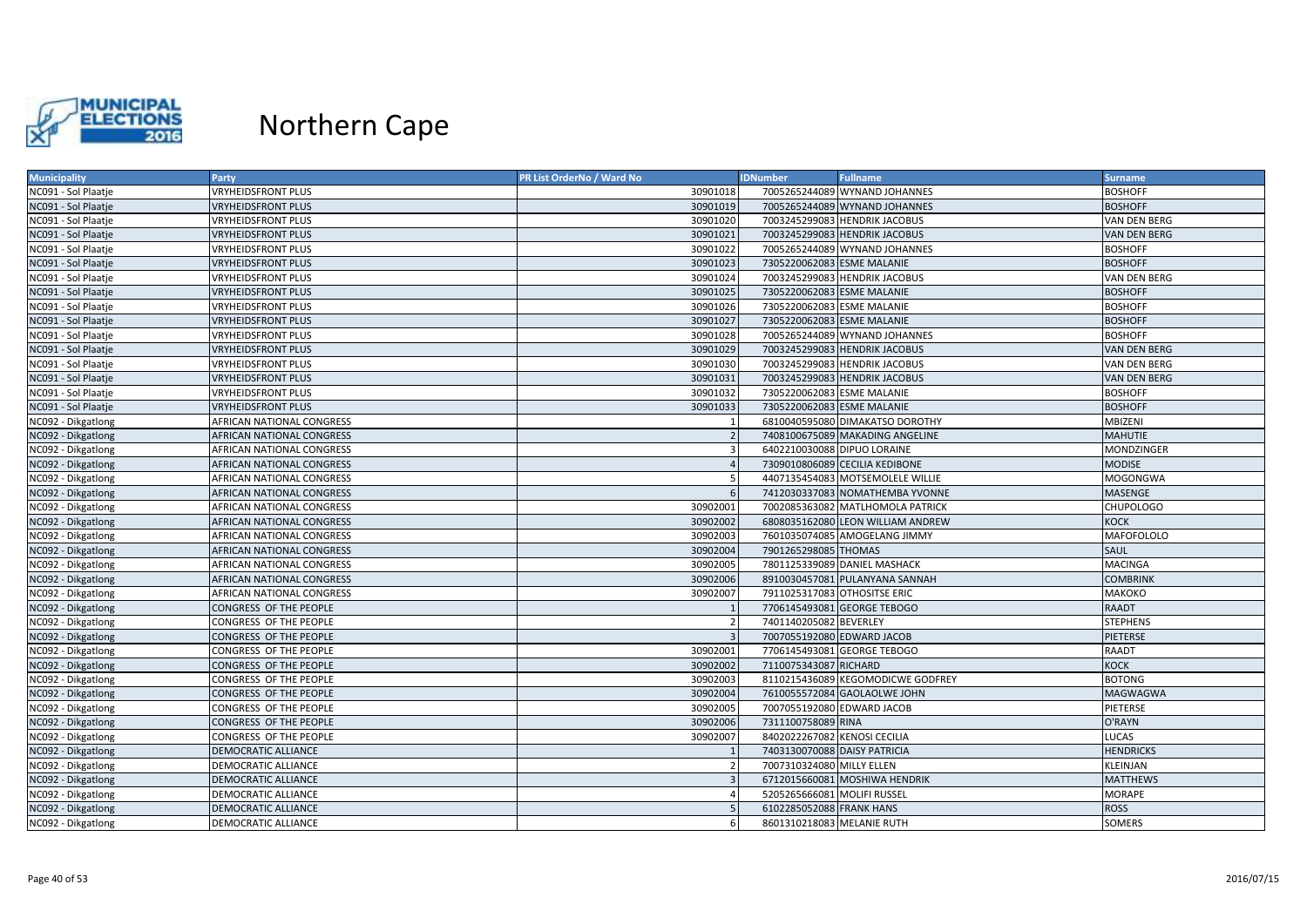

| 5205265666081 MOLIFI RUSSEL<br><b>MORAPE</b><br>NC092 - Dikgatlong<br><b>DEMOCRATIC ALLIANCE</b><br>30902001<br><b>MATTHEWS</b><br>DEMOCRATIC ALLIANCE<br>30902002<br>6712015660081 MOSHIWA HENDRIK<br>NC092 - Dikgatlong<br>30902003<br>7403130070088 DAISY PATRICIA<br><b>DEMOCRATIC ALLIANCE</b><br><b>HENDRICKS</b> |  |
|-------------------------------------------------------------------------------------------------------------------------------------------------------------------------------------------------------------------------------------------------------------------------------------------------------------------------|--|
| NC092 - Dikgatlong                                                                                                                                                                                                                                                                                                      |  |
|                                                                                                                                                                                                                                                                                                                         |  |
|                                                                                                                                                                                                                                                                                                                         |  |
| 30902004<br>8601310218083 MELANIE RUTH<br>NC092 - Dikgatlong<br>DEMOCRATIC ALLIANCE<br>SOMERS                                                                                                                                                                                                                           |  |
| 30902005<br>7007310324080 MILLY ELLEN<br><b>KLEINJAN</b><br>NC092 - Dikgatlong<br><b>DEMOCRATIC ALLIANCE</b>                                                                                                                                                                                                            |  |
| NC092 - Dikgatlong<br>30902006<br>7606280127082 LECRUSA ALTHEA<br>MADIATA UHUMBUA<br>DEMOCRATIC ALLIANCE                                                                                                                                                                                                                |  |
| 30902007<br><b>ROSS</b><br>NC092 - Dikgatlong<br>DEMOCRATIC ALLIANCE<br>6102285052088 FRANK HANS                                                                                                                                                                                                                        |  |
| <b>KONOTE</b><br><b>ECONOMIC FREEDOM FIGHTERS</b><br>7603215387089 MOEKETSI KENNETH<br>NC092 - Dikgatlong                                                                                                                                                                                                               |  |
| NC092 - Dikgatlong<br><b>ECONOMIC FREEDOM FIGHTERS</b><br>5907210778081 KEADIMTLWE EVELYN<br><b>MOTSHABI</b><br>$\overline{2}$                                                                                                                                                                                          |  |
| <b>THOBI</b><br><b>ECONOMIC FREEDOM FIGHTERS</b><br>$\overline{3}$<br>6710215492081 BOTHATA PATRIC<br>NC092 - Dikgatlong                                                                                                                                                                                                |  |
| 8108040326087 CLAUDETTE MASA<br>NC092 - Dikgatlong<br><b>ECONOMIC FREEDOM FIGHTERS</b><br>$\overline{4}$<br><b>LICHABA</b>                                                                                                                                                                                              |  |
| 5907305182082 JOHANNES<br>SAUL<br>NC092 - Dikgatlong<br><b>ECONOMIC FREEDOM FIGHTERS</b><br>-5                                                                                                                                                                                                                          |  |
| <b>BUYS</b><br>6205020797089 DIPUO GLORIA<br>NC092 - Dikgatlong<br><b>ECONOMIC FREEDOM FIGHTERS</b><br>6                                                                                                                                                                                                                |  |
| KONOTE<br>NC092 - Dikgatlong<br><b>ECONOMIC FREEDOM FIGHTERS</b><br>30902001<br>7603215387089 MOEKETSI KENNETH                                                                                                                                                                                                          |  |
| 30902002<br>6712315487086 ARNOLD<br><b>SCHEEPERS</b><br>NC092 - Dikgatlong<br><b>ECONOMIC FREEDOM FIGHTERS</b>                                                                                                                                                                                                          |  |
| 30902003<br>NC092 - Dikgatlong<br><b>ECONOMIC FREEDOM FIGHTERS</b><br>6307025735088 MENENE BASIE ARTHUR<br><b>BOSMAN</b>                                                                                                                                                                                                |  |
| 8611025844081 FRANCE<br><b>JACOBS</b><br>NC092 - Dikgatlong<br><b>ECONOMIC FREEDOM FIGHTERS</b><br>30902004                                                                                                                                                                                                             |  |
| 30902005<br>8012310247082 LORRAINE<br><b>THOMPSON</b><br><b>ECONOMIC FREEDOM FIGHTERS</b><br>NC092 - Dikgatlong                                                                                                                                                                                                         |  |
| NC092 - Dikgatlong<br>30902006<br>7409110449085 MONICA RUTHA<br><b>KOCK</b><br><b>ECONOMIC FREEDOM FIGHTERS</b>                                                                                                                                                                                                         |  |
| 30902007<br><b>ECONOMIC FREEDOM FIGHTERS</b><br>7912130289084 KEGOMODITSWE RACHEL<br><b>MODISE</b><br>NC092 - Dikgatlong                                                                                                                                                                                                |  |
| 30902007<br><b>WILLIAMS</b><br>NC092 - Dikgatlong<br><b>INDEPENDENT CANDIDATE</b><br>6807020469088 KGOMOTSO FLORENCE                                                                                                                                                                                                    |  |
| <b>VAN LILL</b><br>NC092 - Dikgatlong<br><b>VRYHEIDSFRONT PLUS</b><br>6208095050087 CHRISTIAAN JACOBUS                                                                                                                                                                                                                  |  |
| 30902001<br><b>VRYHEIDSFRONT PLUS</b><br>6208095050087 CHRISTIAAN JACOBUS<br><b>VAN LILL</b><br>NC092 - Dikgatlong                                                                                                                                                                                                      |  |
| 30902002<br><b>VAN LILL</b><br>NC092 - Dikgatlong<br><b>VRYHEIDSFRONT PLUS</b><br>6208095050087 CHRISTIAAN JACOBUS                                                                                                                                                                                                      |  |
| <b>VAN LILL</b><br>NC092 - Dikgatlong<br><b>VRYHEIDSFRONT PLUS</b><br>30902003<br>6208095050087 CHRISTIAAN JACOBUS                                                                                                                                                                                                      |  |
| 30902004<br>6208095050087 CHRISTIAAN JACOBUS<br><b>VAN LILL</b><br>NC092 - Dikgatlong<br><b>VRYHEIDSFRONT PLUS</b>                                                                                                                                                                                                      |  |
| NC092 - Dikgatlong<br>30902005<br>6208095050087 CHRISTIAAN JACOBUS<br><b>VAN LILL</b><br><b>VRYHEIDSFRONT PLUS</b>                                                                                                                                                                                                      |  |
| 30902006<br><b>VRYHEIDSFRONT PLUS</b><br>6208095050087 CHRISTIAAN JACOBUS<br><b>VAN LILL</b><br>NC092 - Dikgatlong                                                                                                                                                                                                      |  |
| 30902007<br>6208095050087 CHRISTIAAN JACOBUS<br><b>VAN LILL</b><br>NC092 - Dikgatlong<br><b>VRYHEIDSFRONT PLUS</b>                                                                                                                                                                                                      |  |
| 8209155341083 BONGILE<br><b>MHALENI</b><br>NC093 - Magareng<br>AFRICAN NATIONAL CONGRESS                                                                                                                                                                                                                                |  |
| <b>MANOPOLE</b><br>AFRICAN NATIONAL CONGRESS<br>$\overline{2}$<br>4209200395088 GAELEBALE ELIZABETH<br>NC093 - Magareng                                                                                                                                                                                                 |  |
| <b>HANS</b><br>AFRICAN NATIONAL CONGRESS<br>7201270686089 EVA MOTLAGOMANG<br>NC093 - Magareng<br>$\overline{3}$                                                                                                                                                                                                         |  |
| <b>DIPHAHA</b><br>NC093 - Magareng<br>AFRICAN NATIONAL CONGRESS<br>6608260597087 HLETYIWE ELISA                                                                                                                                                                                                                         |  |
| LANDRY<br>30903001<br>7506060614087 KEBOGILE ROSY<br>NC093 - Magareng<br>AFRICAN NATIONAL CONGRESS                                                                                                                                                                                                                      |  |
| <b>FREDDIE</b><br>NC093 - Magareng<br>AFRICAN NATIONAL CONGRESS<br>30903002<br>8007145602089 KGOTSITSILE GEORGE                                                                                                                                                                                                         |  |
| <b>TSHEKEDI</b><br>AFRICAN NATIONAL CONGRESS<br>30903003<br>7311110919085 JULIA DIPUO<br>NC093 - Magareng                                                                                                                                                                                                               |  |
| 30903004<br>7911215735086 AUGUS KADEA<br><b>ZALISA</b><br>NC093 - Magareng<br>AFRICAN NATIONAL CONGRESS                                                                                                                                                                                                                 |  |
| 30903005<br>8305285541087 LETLHOGONOLO JOHNSON<br><b>CHOLEDITSWE</b><br>NC093 - Magareng<br>AFRICAN NATIONAL CONGRESS                                                                                                                                                                                                   |  |
| <b>MAJORO</b><br>CONGRESS OF THE PEOPLE<br>8905180307086 KELEBILEMANG MARIA<br>NC093 - Magareng                                                                                                                                                                                                                         |  |
| SANOKE<br>CONGRESS OF THE PEOPLE<br>8910020508083 DIMAKATSO CAROLINE<br>NC093 - Magareng<br>$\overline{2}$                                                                                                                                                                                                              |  |
| NC093 - Magareng<br>CONGRESS OF THE PEOPLE<br>8811220434080 PALESA SHEREEN<br><b>MOTAUNG</b>                                                                                                                                                                                                                            |  |
| 8210210745086 MATHAPELO DINAH<br>CONGRESS OF THE PEOPLE<br>PHOKOJANE<br>NC093 - Magareng                                                                                                                                                                                                                                |  |
| 30903001<br>PHOKOJANE<br>NC093 - Magareng<br>CONGRESS OF THE PEOPLE<br>8210210745086 MATHAPELO DINAH                                                                                                                                                                                                                    |  |
| CONGRESS OF THE PEOPLE<br>30903002<br>8905180307086 KELEBILEMANG MARIA<br><b>MAJORO</b><br>NC093 - Magareng                                                                                                                                                                                                             |  |
| NC093 - Magareng<br>30903003<br>8811220434080 PALESA SHEREEN<br><b>MOTAUNG</b><br>CONGRESS OF THE PEOPLE                                                                                                                                                                                                                |  |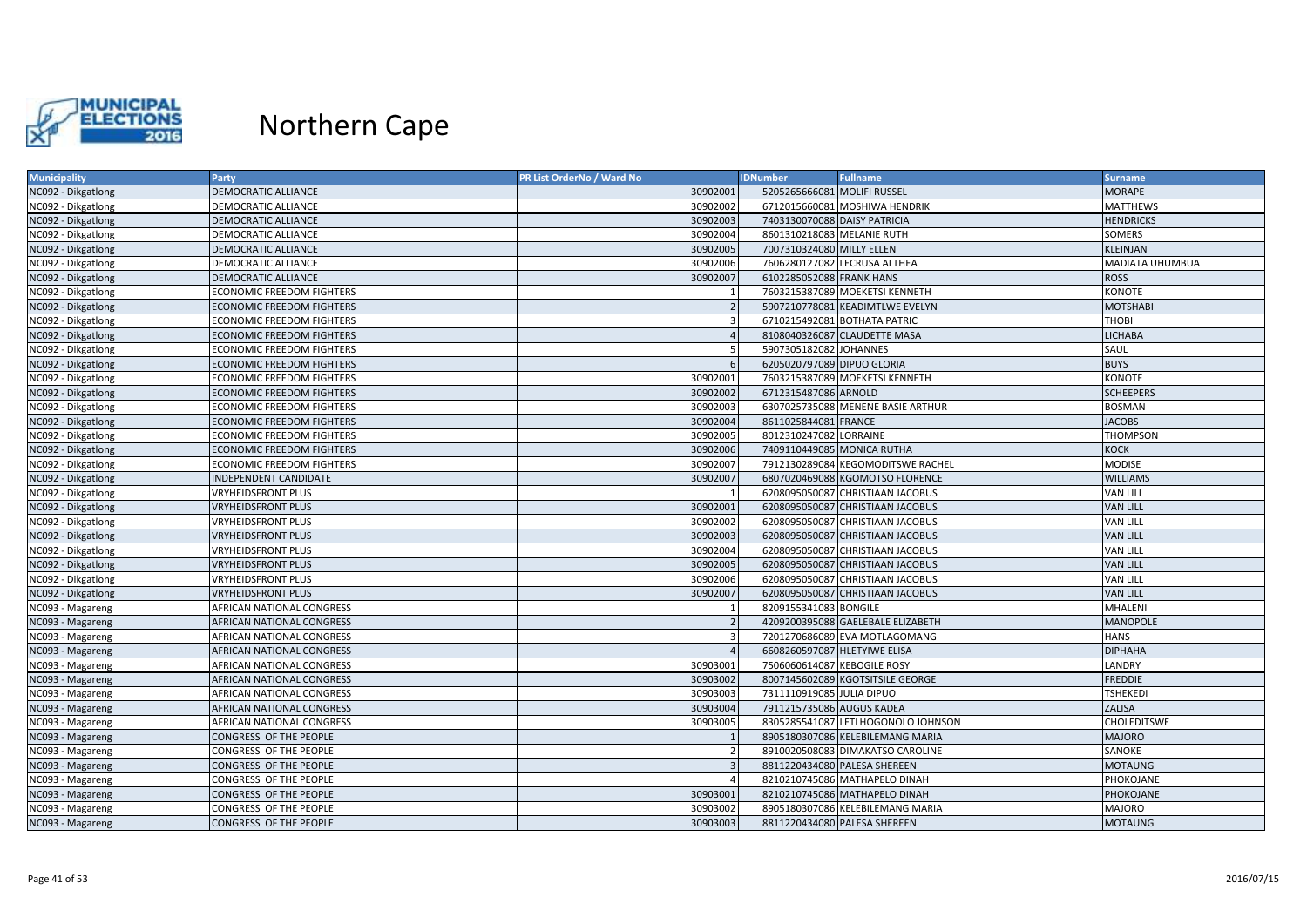

| <b>Municipality</b> | <b>Party</b>                     | PR List OrderNo / Ward No | <b>IDNumber</b>            | <b>Fullname</b>                        | <b>Surname</b>     |
|---------------------|----------------------------------|---------------------------|----------------------------|----------------------------------------|--------------------|
| NC093 - Magareng    | CONGRESS OF THE PEOPLE           | 30903004                  |                            | 8910020508083 DIMAKATSO CAROLINE       | SANOKE             |
| NC093 - Magareng    | DEMOCRATIC ALLIANCE              |                           |                            | 5008055003089 WILLEM JOHANNES          | <b>POTGIETER</b>   |
| NC093 - Magareng    | <b>DEMOCRATIC ALLIANCE</b>       | $\overline{2}$            | 6807305070080 JAN          |                                        | LOUW               |
| NC093 - Magareng    | DEMOCRATIC ALLIANCE              |                           |                            | 8405056395083 MONNAPULE GERT           | MPOLOKENG          |
| NC093 - Magareng    | <b>DEMOCRATIC ALLIANCE</b>       |                           |                            | 8612281314082 NOMVULELO SIENA          | SEBEKO             |
| NC093 - Magareng    | DEMOCRATIC ALLIANCE              |                           | 9106020283087 ELISA LERATO |                                        | <b>MOKWESI</b>     |
| NC093 - Magareng    | DEMOCRATIC ALLIANCE              | 30903001                  |                            | 8612281314082 NOMVULELO SIENA          | SEBEKO             |
| NC093 - Magareng    | <b>DEMOCRATIC ALLIANCE</b>       | 30903002                  |                            | 8405056395083 MONNAPULE GERT           | <b>MPOLOKENG</b>   |
| NC093 - Magareng    | DEMOCRATIC ALLIANCE              | 30903003                  | 9106020283087 ELISA LERATO |                                        | <b>MOKWESI</b>     |
| NC093 - Magareng    | DEMOCRATIC ALLIANCE              | 30903004                  | 6807305070080 JAN          |                                        | LOUW               |
| NC093 - Magareng    | <b>DEMOCRATIC ALLIANCE</b>       | 30903005                  |                            | 5008055003089 WILLEM JOHANNES          | <b>POTGIETER</b>   |
| NC093 - Magareng    | <b>ECONOMIC FREEDOM FIGHTERS</b> |                           | 7307060265081 SANDRA       |                                        | PETERSEN           |
| NC093 - Magareng    | <b>ECONOMIC FREEDOM FIGHTERS</b> |                           |                            | 8204125682088 TEBOGO MACDONALD         | <b>CROSS</b>       |
| NC093 - Magareng    | <b>ECONOMIC FREEDOM FIGHTERS</b> |                           |                            | 6909300547086 MASINKA MATILDA          | <b>MARIBE</b>      |
| NC093 - Magareng    | <b>ECONOMIC FREEDOM FIGHTERS</b> |                           |                            | 8910080215082 MAUREEN TSHOLOFELO       | <b>AUGUST</b>      |
| NC093 - Magareng    | <b>ECONOMIC FREEDOM FIGHTERS</b> | 30903001                  |                            | 8411276047082 ISRAEL GOSIMANG          | MAHANYEHANYE       |
| NC093 - Magareng    | <b>ECONOMIC FREEDOM FIGHTERS</b> | 30903002                  |                            | 8407015225088 BOITUMELO CASCIUS        | <b>MAHAPA</b>      |
| NC093 - Magareng    | <b>ECONOMIC FREEDOM FIGHTERS</b> | 30903003                  | 8001095396081 SEHUNELO JIM |                                        | RAMPHO             |
| NC093 - Magareng    | <b>ECONOMIC FREEDOM FIGHTERS</b> | 30903004                  |                            | 6706150315089 MMALEFU APHAPHINA        | <b>MOCHANE</b>     |
| NC093 - Magareng    | <b>ECONOMIC FREEDOM FIGHTERS</b> | 30903005                  | 7509215493084 EPHRAIM DIRA |                                        | <b>MOKWENA</b>     |
| NC093 - Magareng    | <b>INDEPENDENT CANDIDATE</b>     | 30903001                  |                            | 5407255701080 MOSAPI MICHAEL           | <b>BOANE</b>       |
| NC093 - Magareng    | <b>VRYHEIDSFRONT PLUS</b>        |                           |                            | 6105315010083 PIETER GERHARDUS         | <b>VAN HEERDEN</b> |
| NC093 - Magareng    | <b>VRYHEIDSFRONT PLUS</b>        | 30903001                  |                            | 6105315010083 PIETER GERHARDUS         | VAN HEERDEN        |
| NC093 - Magareng    | <b>VRYHEIDSFRONT PLUS</b>        | 30903002                  |                            | 6105315010083 PIETER GERHARDUS         | <b>VAN HEERDEN</b> |
| NC093 - Magareng    | <b>VRYHEIDSFRONT PLUS</b>        | 30903003                  |                            | 6105315010083 PIETER GERHARDUS         | VAN HEERDEN        |
| NC093 - Magareng    | <b>VRYHEIDSFRONT PLUS</b>        | 30903004                  |                            | 6105315010083 PIETER GERHARDUS         | <b>VAN HEERDEN</b> |
| NC093 - Magareng    | <b>VRYHEIDSFRONT PLUS</b>        | 30903005                  |                            | 6105315010083 PIETER GERHARDUS         | <b>VAN HEERDEN</b> |
| NC094 - Phokwane    | AFRICAN INDEPENDENT CONGRESS     |                           |                            | 5903225795087 RASJUNGLELAW BINGHI      | <b>DIKODU</b>      |
| NC094 - Phokwane    | AFRICAN INDEPENDENT CONGRESS     |                           | 9504260780087 PELONOMI     |                                        | <b>MOLAO</b>       |
| NC094 - Phokwane    | AFRICAN INDEPENDENT CONGRESS     |                           | 8212145697085 DITIRO SIMON |                                        | <b>KGOMOGADIO</b>  |
| NC094 - Phokwane    | AFRICAN INDEPENDENT CONGRESS     |                           |                            | 6612130325083 TSHIAMO JANET            | SELESHO            |
| NC094 - Phokwane    | AFRICAN INDEPENDENT CONGRESS     |                           |                            | 8004040917084 MMAMOETI ELIZABETH       | <b>GUMBO</b>       |
| NC094 - Phokwane    | AFRICAN INDEPENDENT CONGRESS     |                           |                            | 9204290513083 RETSWIDISITSWE CATHERINE | MASUNYA            |
| NC094 - Phokwane    | AFRICAN INDEPENDENT CONGRESS     | 30904001                  | 9504260780087 PELONOMI     |                                        | <b>MOLAO</b>       |
| NC094 - Phokwane    | AFRICAN INDEPENDENT CONGRESS     | 30904002                  | 9504260780087 PELONOMI     |                                        | MOLAO              |
| NC094 - Phokwane    | AFRICAN INDEPENDENT CONGRESS     | 30904003                  |                            | 5903225795087 RASJUNGLELAW BINGHI      | <b>DIKODU</b>      |
| NC094 - Phokwane    | AFRICAN INDEPENDENT CONGRESS     | 30904004                  |                            | 5903225795087 RASJUNGLELAW BINGHI      | <b>DIKODU</b>      |
| NC094 - Phokwane    | AFRICAN INDEPENDENT CONGRESS     | 30904005                  |                            | 5903225795087 RASJUNGLELAW BINGHI      | <b>DIKODU</b>      |
| NC094 - Phokwane    | AFRICAN INDEPENDENT CONGRESS     | 30904006                  | 8212145697085 DITIRO SIMON |                                        | KGOMOGADIO         |
| NC094 - Phokwane    | AFRICAN INDEPENDENT CONGRESS     | 30904007                  | 8212145697085 DITIRO SIMON |                                        | <b>KGOMOGADIO</b>  |
| NC094 - Phokwane    | AFRICAN INDEPENDENT CONGRESS     | 30904008                  | 8212145697085 DITIRO SIMON |                                        | KGOMOGADIO         |
| NC094 - Phokwane    | AFRICAN INDEPENDENT CONGRESS     | 30904009                  | 9504260780087 PELONOMI     |                                        | <b>MOLAO</b>       |
| NC094 - Phokwane    | AFRICAN INDEPENDENT CONGRESS     | 30904010                  |                            | 5903225795087 RASJUNGLELAW BINGHI      | <b>DIKODU</b>      |
| NC094 - Phokwane    | <b>AFRICAN NATIONAL CONGRESS</b> |                           |                            | 7401280725089 KEOSENTSENG MARIA        | <b>KALMAN</b>      |
| NC094 - Phokwane    | AFRICAN NATIONAL CONGRESS        |                           |                            | 7611015769083 HORATIUS MOATLHDIEMANG   | MODIAKGOTLA        |
|                     |                                  |                           |                            |                                        |                    |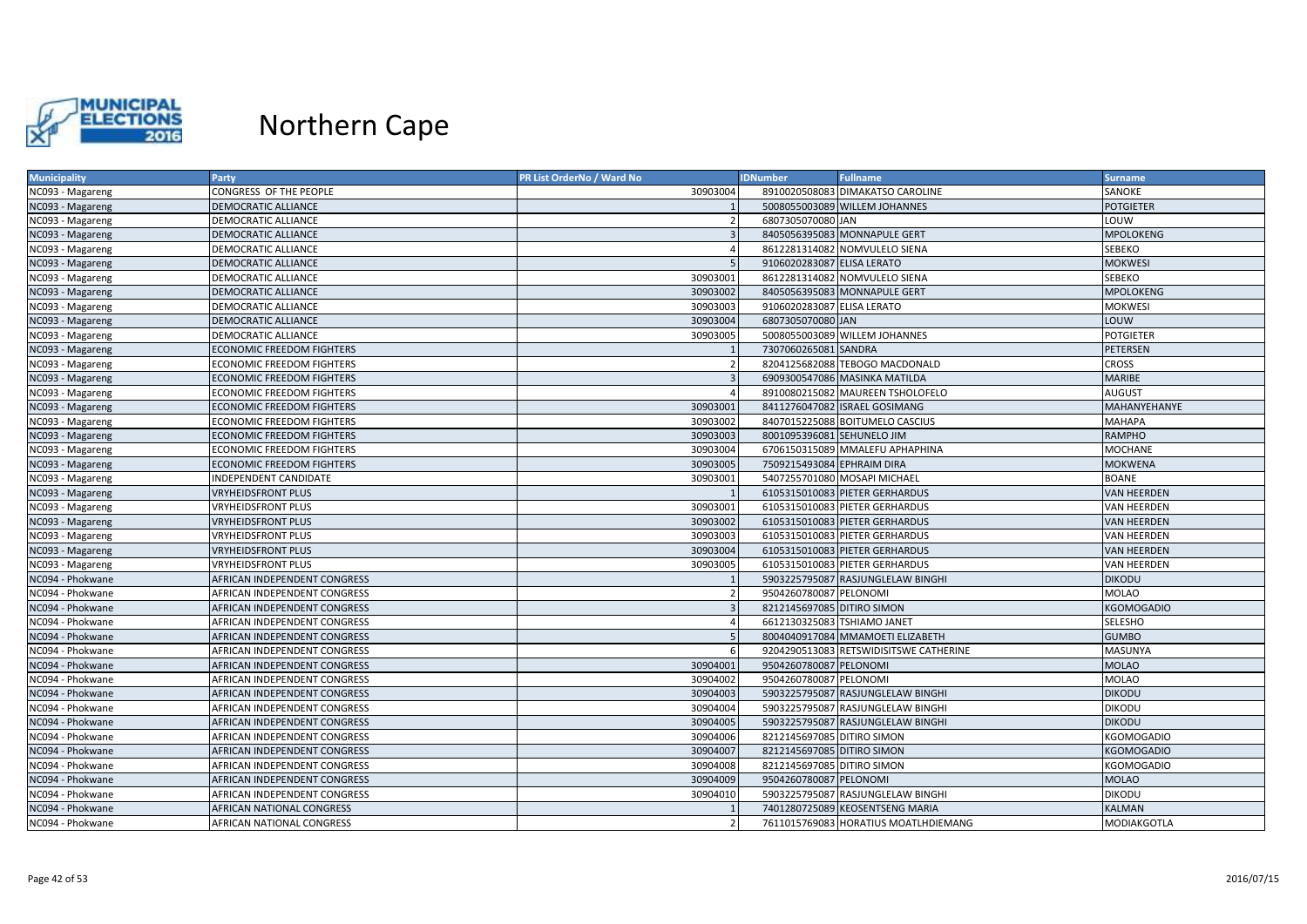

| NC094 - Phokwane<br><b>AFRICAN NATIONAL CONGRESS</b><br>7402120714085 ANNA OMPHENTSE                    | <b>MOREMONG</b>   |
|---------------------------------------------------------------------------------------------------------|-------------------|
|                                                                                                         |                   |
| 5907300771087 MARAMANE ANNA<br>NC094 - Phokwane<br>AFRICAN NATIONAL CONGRESS                            | <b>MALUMBAZO</b>  |
| NC094 - Phokwane<br>7412160614087 DIBUENG LYDIA<br>AFRICAN NATIONAL CONGRESS<br>-5                      | <b>MEZA</b>       |
| 8406206200082 MOSIMANEGAPE MICHAEL<br>NC094 - Phokwane<br>AFRICAN NATIONAL CONGRESS<br>-6               | SETLHOGOMI        |
| 6701140169084 ELAINE LORRAINE<br>NC094 - Phokwane<br><b>AFRICAN NATIONAL CONGRESS</b>                   | <b>ADAMS</b>      |
| NC094 - Phokwane<br>8504245903086 TUMELO SIMON<br>AFRICAN NATIONAL CONGRESS                             | CHOANE            |
| 7007290503083 CHRISTINA TIWE PINKY<br>NC094 - Phokwane<br>AFRICAN NATIONAL CONGRESS<br>q                | QUTSU             |
| 30904001<br>7701205719087 KGOMOTSEGO STOFFEL<br>NC094 - Phokwane<br>AFRICAN NATIONAL CONGRESS           | <b>MOKALE</b>     |
| NC094 - Phokwane<br>AFRICAN NATIONAL CONGRESS<br>30904002<br>5412180847081 KEHILWE DOROTHY              | <b>SEDISHO</b>    |
| 30904003<br>8305056532083 THABANG MOSES<br>NC094 - Phokwane<br>AFRICAN NATIONAL CONGRESS                | KOLWANE           |
| NC094 - Phokwane<br>30904004<br>7806265636087 MPHO LUCAS<br><b>AFRICAN NATIONAL CONGRESS</b>            | <b>MAGAGANE</b>   |
| 30904005<br>5906090189088 LIZA<br>NC094 - Phokwane<br>AFRICAN NATIONAL CONGRESS                         | MAGERMAN          |
| 30904006<br>7512315297082 EMMANUEL THABES<br>NC094 - Phokwane<br>AFRICAN NATIONAL CONGRESS              | <b>SETLOBOKO</b>  |
| NC094 - Phokwane<br>30904007<br>7010055108080 CROKETTE JOHANNES SHIMANE<br>AFRICAN NATIONAL CONGRESS    | <b>ADAMS</b>      |
| 30904008<br>7306166185086 JACKSON PAPAYE<br>NC094 - Phokwane<br>AFRICAN NATIONAL CONGRESS               | <b>CHWARISANG</b> |
| 30904009<br>8901295283080 JOHNNY SIBULELE<br>NC094 - Phokwane<br>AFRICAN NATIONAL CONGRESS              | <b>MUSIE</b>      |
| NC094 - Phokwane<br><b>AFRICAN NATIONAL CONGRESS</b><br>30904010<br>8101175518081 SELOHELA SHADRACK     | <b>THUBE</b>      |
| NC094 - Phokwane<br>AZANIAN PEOPLE'S ORGANISATION<br>7409085494082 BANTAOTSE THOMAS                     | <b>MOTAUNG</b>    |
| NC094 - Phokwane<br>AZANIAN PEOPLE'S ORGANISATION<br>8004276352089 JOY OBAKENG TLOTLO<br>$\overline{2}$ | <b>TELEDIMO</b>   |
| <b>AZANIAN PEOPLE'S ORGANISATION</b><br>7711215577086 RABIZA STEPHEN<br>NC094 - Phokwane<br>-3          | <b>MAROPE</b>     |
| AZANIAN PEOPLE'S ORGANISATION<br>7210260783087 KENALEMANG ANNA<br>NC094 - Phokwane                      | <b>MOTEBE</b>     |
| NC094 - Phokwane<br>AZANIAN PEOPLE'S ORGANISATION<br>8107076279087 KARABO FREDDY<br>-5                  | <b>KHORAE</b>     |
| 6107135790084 SHADRACK MONNAPULA<br>NC094 - Phokwane<br>AZANIAN PEOPLE'S ORGANISATION<br>-6             | <b>RAADT</b>      |
| 7809205668087 OATLHOTSE DAVID<br>NC094 - Phokwane<br>AZANIAN PEOPLE'S ORGANISATION                      | <b>MOISE</b>      |
| 6009035981088 THAPELO JACOB<br>NC094 - Phokwane<br><b>AZANIAN PEOPLE'S ORGANISATION</b>                 | <b>MALEKA</b>     |
| AZANIAN PEOPLE'S ORGANISATION<br>6808315574087 GAOPALELWE MORWA<br>NC094 - Phokwane                     | <b>MOTEBE</b>     |
| NC094 - Phokwane<br>AZANIAN PEOPLE'S ORGANISATION<br>30904001<br>6107135790084 SHADRACK MONNAPULA       | <b>RAADT</b>      |
| AZANIAN PEOPLE'S ORGANISATION<br>30904002<br>6009035981088 THAPELO JACOB<br>NC094 - Phokwane            | <b>MALEKA</b>     |
| 30904003<br>7809205668087 OATLHOTSE DAVID<br>NC094 - Phokwane<br>AZANIAN PEOPLE'S ORGANISATION          | <b>MOISE</b>      |
| NC094 - Phokwane<br>AZANIAN PEOPLE'S ORGANISATION<br>30904004<br>8004276352089 JOY OBAKENG TLOTLO       | <b>TELEDIMO</b>   |
| 30904005<br>AZANIAN PEOPLE'S ORGANISATION<br>6808315574087 GAOPALELWE MORWA<br>NC094 - Phokwane         | <b>MOTEBE</b>     |
| AZANIAN PEOPLE'S ORGANISATION<br>30904006<br>6808315574087 GAOPALELWE MORWA<br>NC094 - Phokwane         | <b>MOTEBE</b>     |
| NC094 - Phokwane<br><b>AZANIAN PEOPLE'S ORGANISATION</b><br>30904007<br>6808315574087 GAOPALELWE MORWA  | <b>MOTEBE</b>     |
| 30904008<br>6808315574087 GAOPALELWE MORWA<br>NC094 - Phokwane<br>AZANIAN PEOPLE'S ORGANISATION         | <b>MOTEBE</b>     |
| 30904009<br>NC094 - Phokwane<br>AZANIAN PEOPLE'S ORGANISATION<br>6808315574087 GAOPALELWE MORWA         | <b>MOTEBE</b>     |
| NC094 - Phokwane<br><b>AZANIAN PEOPLE'S ORGANISATION</b><br>30904010<br>6409125953080 RAYMOND           | SIMULOMBELA       |
| 6205101153087 MOTLAGOSEBATHO SUSAN<br>NC094 - Phokwane<br>CONGRESS OF THE PEOPLE                        | <b>HALTER</b>     |
| 6611205708082 SAMUEL SEBASTIAN<br>NC094 - Phokwane<br>CONGRESS OF THE PEOPLE<br>$\overline{2}$          | <b>NKOMO</b>      |
| 5712050215081 ELIZABETH ONTIRETSE<br>NC094 - Phokwane<br>CONGRESS OF THE PEOPLE                         | <b>MANKWE</b>     |
| 6902076031088 RALOKALE DAVID<br>NC094 - Phokwane<br>CONGRESS OF THE PEOPLE                              | <b>MOCUMI</b>     |
| NC094 - Phokwane<br>6606055951089 NEO JOSEPH<br>CONGRESS OF THE PEOPLE                                  | <b>TOTWE</b>      |
| 30904001<br>8909041592084 MPHO GRACE<br>NC094 - Phokwane<br>CONGRESS OF THE PEOPLE                      | TABULENG          |
| NC094 - Phokwane<br>CONGRESS OF THE PEOPLE<br>30904002<br>5911265824089 MODISE SHEPERD                  | WESI              |
| NC094 - Phokwane<br>CONGRESS OF THE PEOPLE<br>30904003<br>5712050215081 ELIZABETH ONTIRETSE             | <b>MANKWE</b>     |
| 7403090550087 KESENOGILE ANASTACIA<br>NC094 - Phokwane<br>CONGRESS OF THE PEOPLE<br>30904004            | <b>BOSMAN</b>     |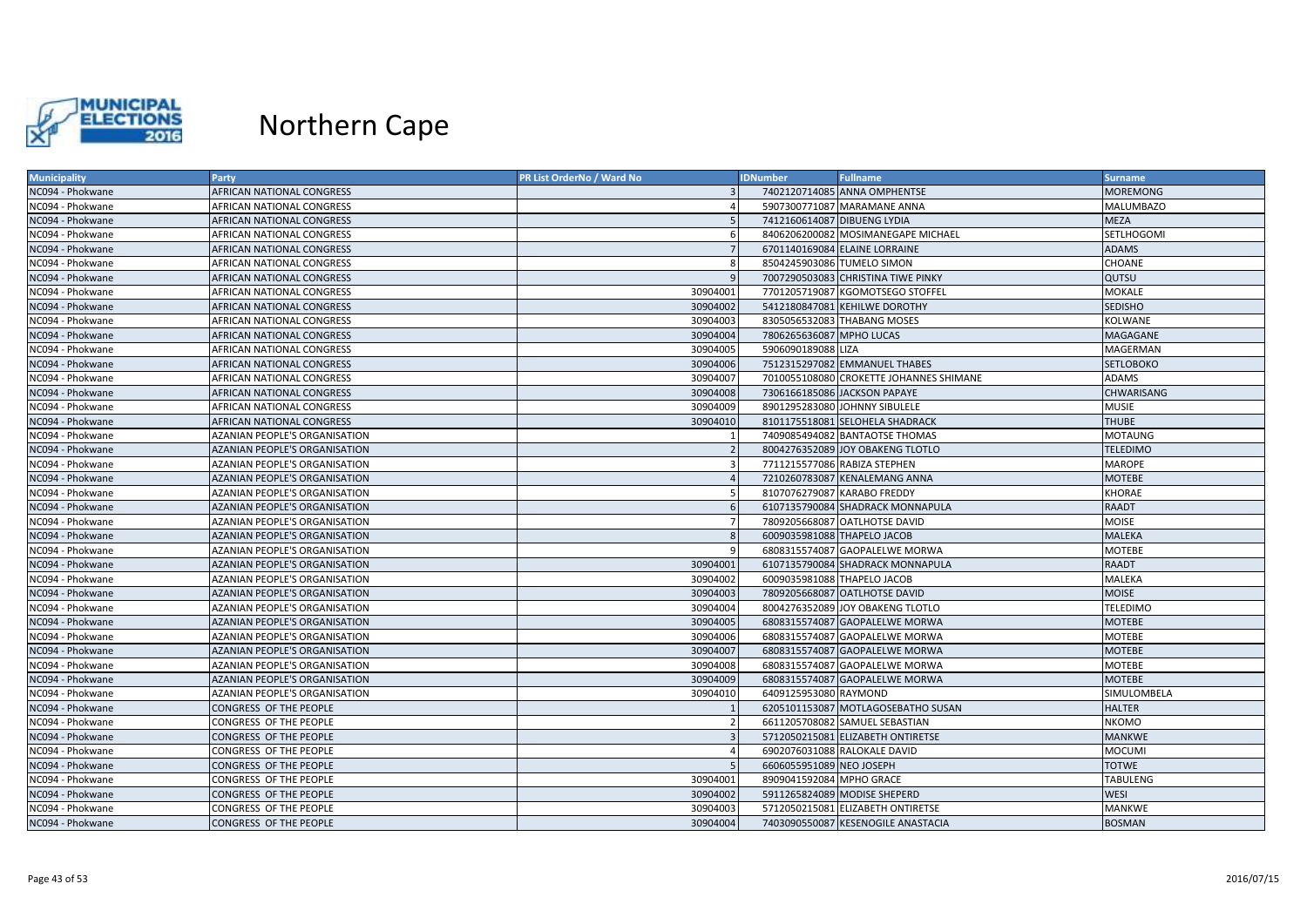

| <b>Municipality</b> | Party                            | PR List OrderNo / Ward No | <b>IDNumber</b>              | <b>Fullname</b>                           | <b>Surname</b>     |
|---------------------|----------------------------------|---------------------------|------------------------------|-------------------------------------------|--------------------|
| NC094 - Phokwane    | CONGRESS OF THE PEOPLE           | 30904005                  | 5812015168084 CHARLIE        |                                           | <b>ARONDSON</b>    |
| NC094 - Phokwane    | CONGRESS OF THE PEOPLE           | 30904006                  | 5812015168084 CHARLIE        |                                           | <b>ARONDSON</b>    |
| NC094 - Phokwane    | CONGRESS OF THE PEOPLE           | 30904007                  | 7511295476088 MOETI PATRICK  |                                           | <b>GADUKA</b>      |
| NC094 - Phokwane    | CONGRESS OF THE PEOPLE           | 30904008                  | 6303185812080 JOSEPH         |                                           | <b>MOGATO</b>      |
| NC094 - Phokwane    | CONGRESS OF THE PEOPLE           | 30904009                  |                              | 6501120808085 HESTER DARNNADETTE          | LEEUW              |
| NC094 - Phokwane    | CONGRESS OF THE PEOPLE           | 30904010                  |                              | 8305201110082 VARENCIA KEDIDIMETSE        | SELABE             |
| NC094 - Phokwane    | DEMOCRATIC ALLIANCE              |                           | 7109290492083 SINAH          |                                           | LEWIS              |
| NC094 - Phokwane    | <b>DEMOCRATIC ALLIANCE</b>       |                           | 5708105072089 STANLEY JAMES  |                                           | <b>RUDMAN</b>      |
| NC094 - Phokwane    | <b>DEMOCRATIC ALLIANCE</b>       |                           | 7009285106088 DESMOND        |                                           | SILLANDS           |
| NC094 - Phokwane    | <b>DEMOCRATIC ALLIANCE</b>       |                           |                              | 7311165108089 LEANDRO ALBERTUS            | LE ROUX            |
| NC094 - Phokwane    | DEMOCRATIC ALLIANCE              |                           | 5505245014082 JAMES CHARLES  |                                           | <b>BOUCHER</b>     |
| NC094 - Phokwane    | DEMOCRATIC ALLIANCE              | -6                        |                              | 6608050219082 MONICA LEE-ANDRE            | <b>BOSTANDER</b>   |
| NC094 - Phokwane    | DEMOCRATIC ALLIANCE              |                           | 5112080080086 CORNELIA       |                                           | <b>DE VILLIERS</b> |
| NC094 - Phokwane    | <b>DEMOCRATIC ALLIANCE</b>       |                           | 6604220202082 SANNA          |                                           | <b>STASIE</b>      |
| NC094 - Phokwane    | DEMOCRATIC ALLIANCE              |                           |                              | 7211180909083 DIPOLELO ELIZABETH          | PHAMA              |
| NC094 - Phokwane    | <b>DEMOCRATIC ALLIANCE</b>       | 10                        | 4910290136080 SOPHIE         |                                           | <b>FISHER</b>      |
| NC094 - Phokwane    | DEMOCRATIC ALLIANCE              | 11                        | 7508256263083 KOLONG ISAAC   |                                           | <b>MOREMEDI</b>    |
| NC094 - Phokwane    | <b>DEMOCRATIC ALLIANCE</b>       | 12                        |                              | 5802055844082 MARUMO DANIEL               | <b>MORWE</b>       |
| NC094 - Phokwane    | DEMOCRATIC ALLIANCE              | 13                        | 8005130629083 DAPHNEY MPHO   |                                           | <b>EMPHUKILE</b>   |
| NC094 - Phokwane    | <b>DEMOCRATIC ALLIANCE</b>       | 14                        |                              | 6612300788086 LINDIWE PRISCILLA           | PHIKWANE           |
| NC094 - Phokwane    | <b>DEMOCRATIC ALLIANCE</b>       | 15                        |                              | 5504075017083 PETRUS COENRAAD             | VAN DER WESTHUIZEN |
| NC094 - Phokwane    | <b>DEMOCRATIC ALLIANCE</b>       | 30904001                  |                              | 7211180909083 DIPOLELO ELIZABETH          | PHAMA              |
| NC094 - Phokwane    | DEMOCRATIC ALLIANCE              | 30904002                  |                              | 5802055844082 MARUMO DANIEL               | <b>MORWE</b>       |
| NC094 - Phokwane    | DEMOCRATIC ALLIANCE              | 30904003                  | 8005130629083 DAPHNEY MPHO   |                                           | <b>EMPHUKILE</b>   |
| NC094 - Phokwane    | DEMOCRATIC ALLIANCE              | 30904004                  |                              | 6612300788086 LINDIWE PRISCILLA           | PHIKWANE           |
| NC094 - Phokwane    | <b>DEMOCRATIC ALLIANCE</b>       | 30904005                  | 7109290492083 SINAH          |                                           | LEWIS              |
| NC094 - Phokwane    | DEMOCRATIC ALLIANCE              | 30904006                  | 5708105072089 STANLEY JAMES  |                                           | <b>RUDMAN</b>      |
| NC094 - Phokwane    | <b>DEMOCRATIC ALLIANCE</b>       | 30904007                  | 4910290136080 SOPHIE         |                                           | <b>FISHER</b>      |
| NC094 - Phokwane    | DEMOCRATIC ALLIANCE              | 30904008                  |                              | 7311165108089 LEANDRO ALBERTUS            | LE ROUX            |
| NC094 - Phokwane    | <b>DEMOCRATIC ALLIANCE</b>       | 30904009                  | 5505245014082 JAMES CHARLES  |                                           | <b>BOUCHER</b>     |
| NC094 - Phokwane    | DEMOCRATIC ALLIANCE              | 30904010                  |                              | 5504075017083 PETRUS COENRAAD             | VAN DER WESTHUIZEN |
| NC094 - Phokwane    | <b>ECONOMIC FREEDOM FIGHTERS</b> |                           | 7412060918083 HILDA          |                                           | <b>MOROMETSE</b>   |
| NC094 - Phokwane    | <b>ECONOMIC FREEDOM FIGHTERS</b> |                           |                              | 8807185605086 GOITSEMODIMO GILBERT        | <b>HALTER</b>      |
| NC094 - Phokwane    | <b>ECONOMIC FREEDOM FIGHTERS</b> |                           |                              | 7501080826084 MABEL KEITUMETSE            | <b>TIVANE</b>      |
| NC094 - Phokwane    | <b>ECONOMIC FREEDOM FIGHTERS</b> | $\Delta$                  | 8208205751085 TEBOGO PETRUS  |                                           | PHULATSO           |
| NC094 - Phokwane    | <b>ECONOMIC FREEDOM FIGHTERS</b> |                           | 8404250663081 SARA LINDIWE   |                                           | <b>DASTILE</b>     |
| NC094 - Phokwane    | ECONOMIC FREEDOM FIGHTERS        |                           |                              | 8207195526085 MICHAEL GOBUSAMANG          | <b>MOLEFI</b>      |
| NC094 - Phokwane    | <b>ECONOMIC FREEDOM FIGHTERS</b> |                           | 5210110580081 ANGELINA       |                                           | <b>SEETELO</b>     |
| NC094 - Phokwane    | ECONOMIC FREEDOM FIGHTERS        | 8                         |                              | 7905125511082 CORNELIUS THABISO           | LETSHABO           |
| NC094 - Phokwane    | <b>ECONOMIC FREEDOM FIGHTERS</b> |                           |                              | 4208310288084 NOMNINIKHAYA MBACO ADELAIDE | <b>ADONISI</b>     |
| NC094 - Phokwane    | <b>ECONOMIC FREEDOM FIGHTERS</b> | 30904001                  | 6703010852088 KEITHENG LYDIA |                                           | KOROPE             |
| NC094 - Phokwane    | <b>ECONOMIC FREEDOM FIGHTERS</b> | 30904002                  |                              | 7111165830082 KEBALEPILE SAMMY            | <b>MOHUTSIWA</b>   |
| NC094 - Phokwane    | ECONOMIC FREEDOM FIGHTERS        | 30904003                  |                              | 6705150978086 SEITEBALENG JOSEPHINE       | MOLEFE             |
| NC094 - Phokwane    | <b>ECONOMIC FREEDOM FIGHTERS</b> | 30904004                  |                              | 7905125511082 CORNELIUS THABISO           | <b>LETSHABO</b>    |
| NC094 - Phokwane    | <b>ECONOMIC FREEDOM FIGHTERS</b> | 30904005                  |                              | 7806130592085 MOSADIWAMAKGOA ELSIE        | <b>TSIPANE</b>     |
|                     |                                  |                           |                              |                                           |                    |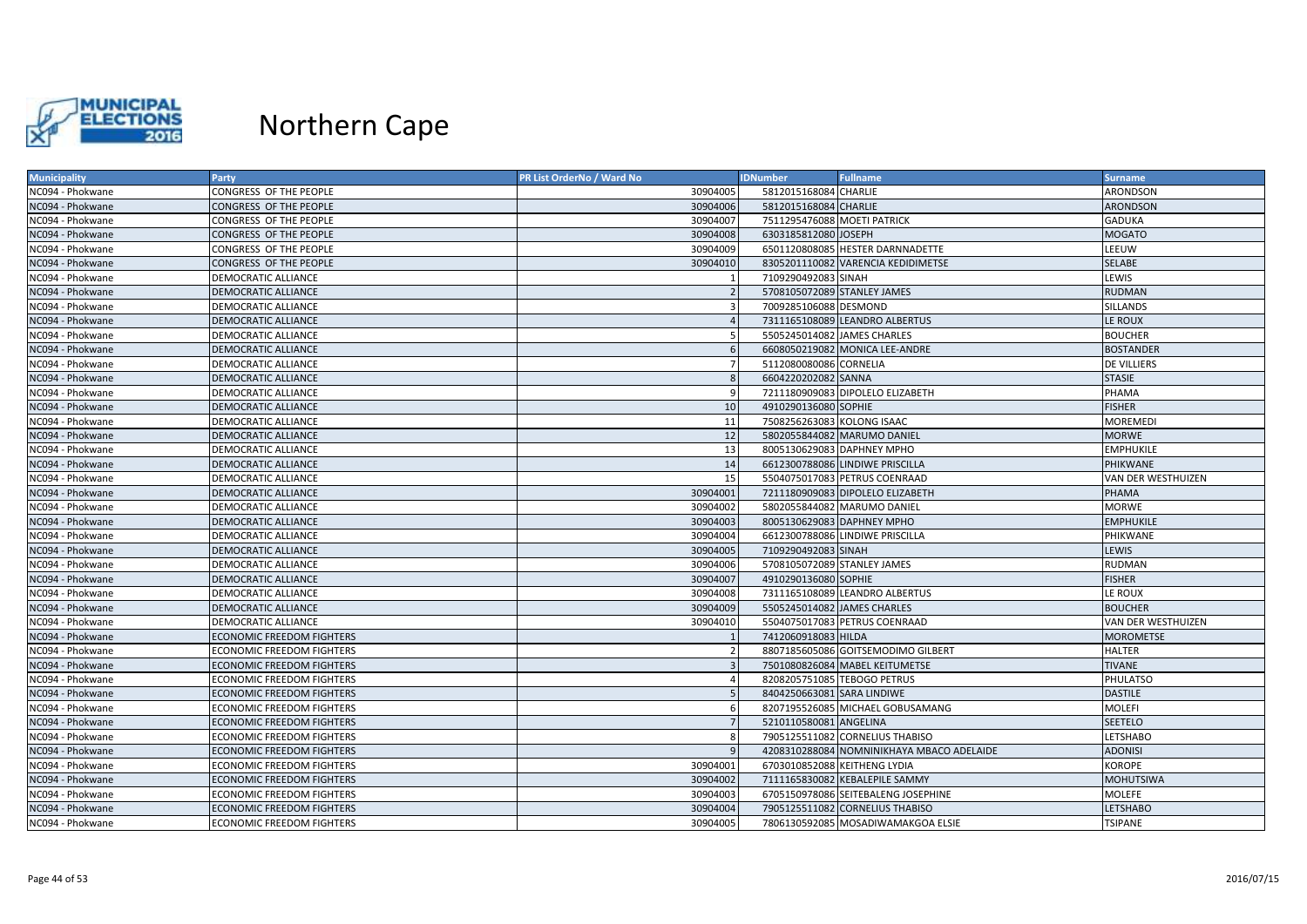

| <b>Municipality</b>  | Party                            | PR List OrderNo / Ward No | <b>IDNumber</b>              | <b>Fullname</b>                       | Surname            |
|----------------------|----------------------------------|---------------------------|------------------------------|---------------------------------------|--------------------|
| NC094 - Phokwane     | <b>ECONOMIC FREEDOM FIGHTERS</b> | 30904006                  | 8301156062089 FIKILE ISAAC   |                                       | <b>OLYN</b>        |
| NC094 - Phokwane     | <b>CONOMIC FREEDOM FIGHTERS</b>  | 30904007                  |                              | 6406125296080 THANDAZO DONAVIN        | SEBUZO             |
| NC094 - Phokwane     | <b>ECONOMIC FREEDOM FIGHTERS</b> | 30904008                  |                              | 8903145439086 ITUMELENG MACDONALD     | <b>WESI</b>        |
| NC094 - Phokwane     | ECONOMIC FREEDOM FIGHTERS        | 30904009                  | 9207010075085 SYLVIA DORAH   |                                       | SAULS              |
| NC094 - Phokwane     | <b>ECONOMIC FREEDOM FIGHTERS</b> | 30904010                  | 8604046885084 VUSILE FRANCE  |                                       | <b>SEFUBA</b>      |
| NC094 - Phokwane     | <b>VRYHEIDSFRONT PLUS</b>        |                           |                              | 7012215004084 THEODORUS ERNST         | <b>JOUBERT</b>     |
| NC094 - Phokwane     | <b>VRYHEIDSFRONT PLUS</b>        |                           | 6310195818080 RALPH BAREND   |                                       | <b>BOSTANDER</b>   |
| NC094 - Phokwane     | <b>VRYHEIDSFRONT PLUS</b>        |                           | 8904075393087 REGINALD       |                                       | <b>WILLIAMS</b>    |
| NC094 - Phokwane     | VRYHEIDSFRONT PLUS               |                           | 7208145150084 DAWID FREDERIK |                                       | <b>MEYER</b>       |
| NC094 - Phokwane     | VRYHEIDSFRONT PLUS               | 30904001                  | 7208145150084 DAWID FREDERIK |                                       | <b>MEYER</b>       |
| NC094 - Phokwane     | <b>VRYHEIDSFRONT PLUS</b>        | 30904002                  | 7208145150084 DAWID FREDERIK |                                       | <b>MEYER</b>       |
| NC094 - Phokwane     | <b>VRYHEIDSFRONT PLUS</b>        | 30904003                  | 6310195818080 RALPH BAREND   |                                       | <b>BOSTANDER</b>   |
| NC094 - Phokwane     | <b>VRYHEIDSFRONT PLUS</b>        | 30904004                  | 6310195818080 RALPH BAREND   |                                       | <b>BOSTANDER</b>   |
| NC094 - Phokwane     | VRYHEIDSFRONT PLUS               | 30904005                  | 6310195818080 RALPH BAREND   |                                       | <b>BOSTANDER</b>   |
| NC094 - Phokwane     | <b>VRYHEIDSFRONT PLUS</b>        | 30904006                  |                              | 7012215004084 THEODORUS ERNST         | <b>JOUBERT</b>     |
| NC094 - Phokwane     | <b>VRYHEIDSFRONT PLUS</b>        | 30904007                  | 8904075393087 REGINALD       |                                       | <b>WILLIAMS</b>    |
| NC094 - Phokwane     | <b>VRYHEIDSFRONT PLUS</b>        | 30904008                  |                              | 7012215004084 THEODORUS ERNST         | <b>JOUBERT</b>     |
| NC094 - Phokwane     | VRYHEIDSFRONT PLUS               | 30904009                  | 8904075393087 REGINALD       |                                       | <b>WILLIAMS</b>    |
| NC094 - Phokwane     | <b>VRYHEIDSFRONT PLUS</b>        | 30904010                  |                              | 7208145150084 DAWID FREDERIK          | <b>MEYER</b>       |
| NC451 - Joe Morolong | AFRICAN NATIONAL CONGRESS        |                           | 7407310663083 DINEO DORIS    |                                       | LEUTLWETSE         |
| NC451 - Joe Morolong | <b>AFRICAN NATIONAL CONGRESS</b> |                           |                              | 6403095843082 MOITSHEPI GODFREY       | SEPHEKOLO          |
| NC451 - Joe Morolong | AFRICAN NATIONAL CONGRESS        | 3                         |                              | 7606235645089 PHIRI JOHN JONA         | <b>WITBOOI</b>     |
| NC451 - Joe Morolong | AFRICAN NATIONAL CONGRESS        |                           | 7404100859088 VIOLET         |                                       | JORDAN             |
| NC451 - Joe Morolong | AFRICAN NATIONAL CONGRESS        |                           |                              | 8107150606080 KENTSELEMANG PRISCILLAH | <b>MOSEGEDI</b>    |
| NC451 - Joe Morolong | <b>AFRICAN NATIONAL CONGRESS</b> |                           |                              | 6612051018089 ONTLAMETSE HILDA        | KGOPODITHATA       |
| NC451 - Joe Morolong | AFRICAN NATIONAL CONGRESS        |                           |                              | 7412241735083 MMASARA REJOICE         | <b>PITSO</b>       |
| NC451 - Joe Morolong | <b>AFRICAN NATIONAL CONGRESS</b> | -8                        |                              | 7304075918085 BUTIENYANA MOSES        | <b>MBOLEKWA</b>    |
| NC451 - Joe Morolong | AFRICAN NATIONAL CONGRESS        | <b>q</b>                  | 7602022376087 IPELENG        |                                       | MAGWATANE          |
| NC451 - Joe Morolong | AFRICAN NATIONAL CONGRESS        | 10                        | 7908015606087 KABELO JOSEPH  |                                       | <b>MOSIAPOE</b>    |
| NC451 - Joe Morolong | AFRICAN NATIONAL CONGRESS        | 11                        | 8103095378083 TUELO BRIAN    |                                       | <b>MOTHIBANTWA</b> |
| NC451 - Joe Morolong | AFRICAN NATIONAL CONGRESS        | 12                        |                              | 8307120513081 MOSADIWATHAPELO DORCAS  | <b>MOREMI</b>      |
| NC451 - Joe Morolong | AFRICAN NATIONAL CONGRESS        | 13                        |                              | 8208020545084 GOITSEMANG AGNES        | <b>TSHEKEDI</b>    |
| NC451 - Joe Morolong | AFRICAN NATIONAL CONGRESS        | 14                        |                              | 5810300898084 KELEMOGILE SANNAH       | <b>DITSHETELO</b>  |
| NC451 - Joe Morolong | AFRICAN NATIONAL CONGRESS        | 34501001                  |                              | 7812270915086 ONKEMETSE NAOMIE        | MOKWENI            |
| NC451 - Joe Morolong | <b>AFRICAN NATIONAL CONGRESS</b> | 34501002                  |                              | 6710101948089 KEIKANTSEMANG NOVILITY  | <b>TSWERE</b>      |
| NC451 - Joe Morolong | AFRICAN NATIONAL CONGRESS        | 34501003                  | 6505056818083 JOSEPH         |                                       | <b>BLOCK</b>       |
| NC451 - Joe Morolong | AFRICAN NATIONAL CONGRESS        | 34501004                  |                              | 7004040428083 KEEMENAO JULIA          | <b>KATONG</b>      |
| NC451 - Joe Morolong | AFRICAN NATIONAL CONGRESS        | 34501005                  |                              | 8903180781087 GOMOLOMO CAROLINE       | SEKOKODIE          |
| NC451 - Joe Morolong | <b>AFRICAN NATIONAL CONGRESS</b> | 34501006                  | 7303015996086 LESEGO FREDDY  |                                       | SEIKANENG          |
| NC451 - Joe Morolong | AFRICAN NATIONAL CONGRESS        | 34501007                  |                              | 5105235611086 KEBORENG JOSEPH         | <b>MODISE</b>      |
| NC451 - Joe Morolong | AFRICAN NATIONAL CONGRESS        | 34501008                  |                              | 7706255998085 ORAPELENG EVIDENCE      | <b>MOKGAUTSI</b>   |
| NC451 - Joe Morolong | AFRICAN NATIONAL CONGRESS        | 34501009                  |                              | 7407245747084 LETLHOGONOLO LUCKY      | KAEBIS             |
| NC451 - Joe Morolong | AFRICAN NATIONAL CONGRESS        | 34501010                  | 7307275878082 THAPELO IVAN   |                                       | <b>SESING</b>      |
| NC451 - Joe Morolong | AFRICAN NATIONAL CONGRESS        | 34501011                  |                              | 6408130887085 ONALENNA ANDRONICAH     | <b>MATSIOLOKO</b>  |
| NC451 - Joe Morolong | AFRICAN NATIONAL CONGRESS        | 34501012                  |                              | 7009036041089 OLERILWE JOSEPH         | EARABANG           |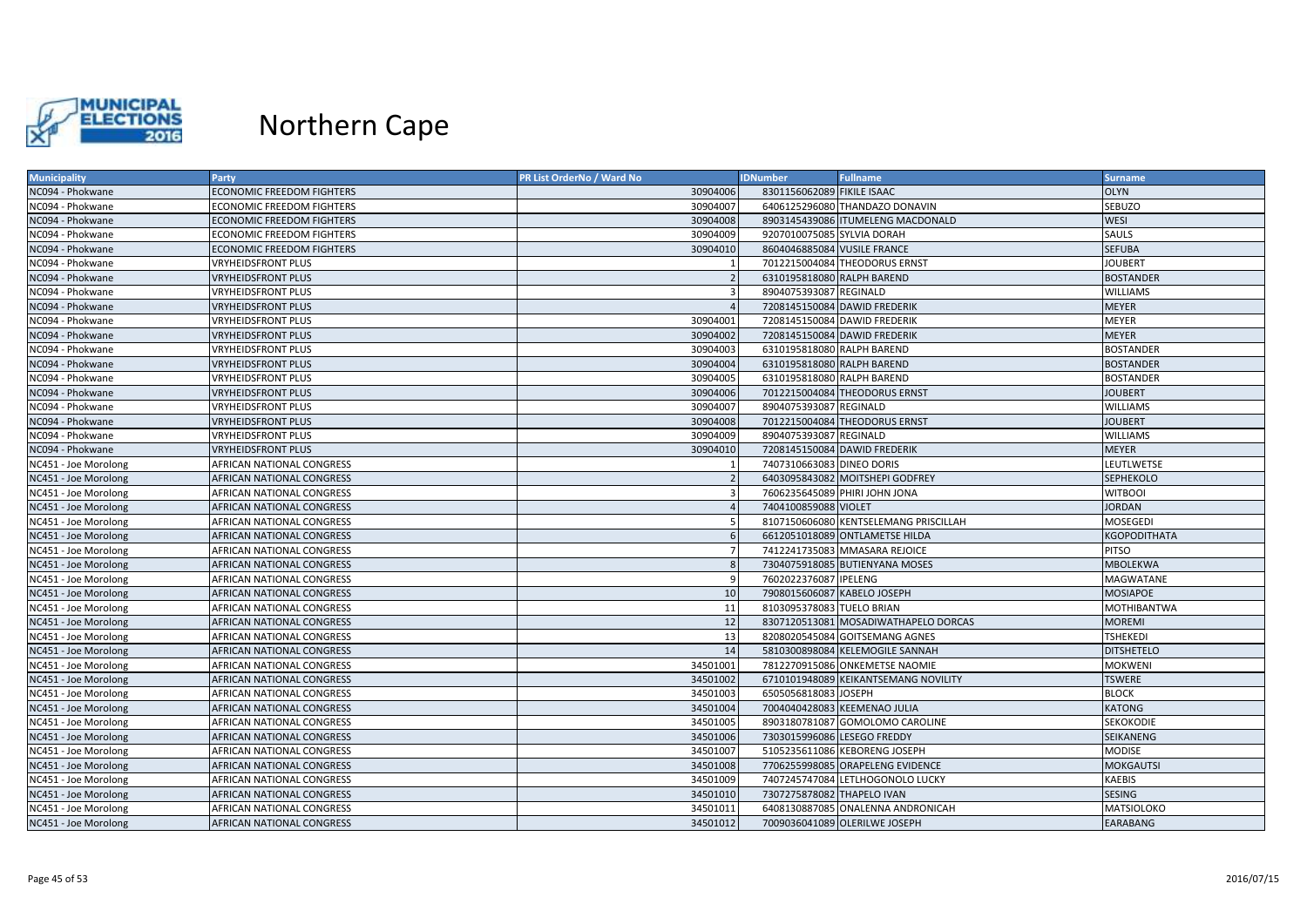

| <b>Municipality</b>  | Party                            | PR List OrderNo / Ward No | <b>IDNumber</b><br><b>Fullname</b>         | <b>Surname</b>   |
|----------------------|----------------------------------|---------------------------|--------------------------------------------|------------------|
| NC451 - Joe Morolong | AFRICAN NATIONAL CONGRESS        | 34501013                  | 8004290646086 MOHIEMANG SYLVIA             | <b>MMOLAENG</b>  |
| NC451 - Joe Morolong | AFRICAN NATIONAL CONGRESS        | 34501014                  | 5807050959082 DIMAKATSO SANNAH             | <b>JOSOP</b>     |
| NC451 - Joe Morolong | AFRICAN NATIONAL CONGRESS        | 34501015                  | 8705276308083 ITUMELENG                    | MATEBESE         |
| NC451 - Joe Morolong | CONGRESS OF THE PEOPLE           |                           | 6506300804085 MASEGO CYNTHIA               | <b>TIHELO</b>    |
| NC451 - Joe Morolong | CONGRESS OF THE PEOPLE           |                           | 6912121538086 NORA                         | SELEBALO         |
| NC451 - Joe Morolong | CONGRESS OF THE PEOPLE           |                           | 8611265665089 TSHWARO HENRY                | LOBEGA           |
| NC451 - Joe Morolong | CONGRESS OF THE PEOPLE           |                           | 5309235829082 BOITUMELO PETER              | MOLALE           |
| NC451 - Joe Morolong | CONGRESS OF THE PEOPLE           | 5                         | 7006081149080 BOHUTSANA DOCHAAS            | <b>MONCHWE</b>   |
| NC451 - Joe Morolong | CONGRESS OF THE PEOPLE           | -6                        | 8602025845087 TEBOGO                       | <b>MARUMO</b>    |
| NC451 - Joe Morolong | CONGRESS OF THE PEOPLE           | 34501002                  | 6506300804085 MASEGO CYNTHIA               | <b>TIHELO</b>    |
| NC451 - Joe Morolong | CONGRESS OF THE PEOPLE           | 34501003                  | 8005115443088 TSHIDISHO KENNETH            | <b>MONDA</b>     |
| NC451 - Joe Morolong | CONGRESS OF THE PEOPLE           | 34501005                  | 8602025845087 TEBOGO                       | <b>MARUMO</b>    |
| NC451 - Joe Morolong | CONGRESS OF THE PEOPLE           | 34501008                  | 7909131042082 MASEGO CHANTEL               | MOAGI            |
| NC451 - Joe Morolong | CONGRESS OF THE PEOPLE           | 34501009                  | 5309235829082 BOITUMELO PETER              | <b>MOLALE</b>    |
| NC451 - Joe Morolong | CONGRESS OF THE PEOPLE           | 34501012                  | 7006081149080 BOHUTSANA DOCHAAS            | <b>MONCHWE</b>   |
| NC451 - Joe Morolong | CONGRESS OF THE PEOPLE           | 34501013                  | 6912121538086 NORA                         | SELEBALO         |
| NC451 - Joe Morolong | CONGRESS OF THE PEOPLE           | 34501014                  | 9301050881088 TSHEGOHATSO SUSAN            | <b>MOSALA</b>    |
| NC451 - Joe Morolong | CONGRESS OF THE PEOPLE           | 34501015                  | 8611265665089 TSHWARO HENRY                | LOBEGA           |
| NC451 - Joe Morolong | DEMOCRATIC ALLIANCE              |                           | 6812235580083 MLWAYEDWA MARKUS             | <b>NHLAPO</b>    |
| NC451 - Joe Morolong | DEMOCRATIC ALLIANCE              |                           | 8511295407082 OLEHILE FREDERICK            | <b>CHOCHE</b>    |
| NC451 - Joe Morolong | <b>DEMOCRATIC ALLIANCE</b>       |                           | 5505105027083 PIET PETRUS JOHANNES         | <b>VAN WYK</b>   |
| NC451 - Joe Morolong | DEMOCRATIC ALLIANCE              |                           | 4405135447081 HENRY MOKGWETSIOTSILE        | <b>MECHALE</b>   |
| NC451 - Joe Morolong | DEMOCRATIC ALLIANCE              |                           | 5109135579088 SIMON KEABAKHANE             | GASERANYE        |
| NC451 - Joe Morolong | DEMOCRATIC ALLIANCE              | 6                         | 6312245977080 TUELO JOSHUA                 | <b>TIKANE</b>    |
| NC451 - Joe Morolong | DEMOCRATIC ALLIANCE              |                           | 5201018948082 KEHITLHWAEMANG MINISTER      | <b>BANTSHENG</b> |
| NC451 - Joe Morolong | <b>DEMOCRATIC ALLIANCE</b>       | 8                         | 7403236020086 BOITSHOKO ISAAC              | <b>MOSEKI</b>    |
| NC451 - Joe Morolong | DEMOCRATIC ALLIANCE              |                           | 8812285802088 BONOLO                       | <b>MOOKANENG</b> |
| NC451 - Joe Morolong | DEMOCRATIC ALLIANCE              | 34501001                  | 8306255752084 OTSEKENG TAYKAM              | <b>DIOKA</b>     |
| NC451 - Joe Morolong | DEMOCRATIC ALLIANCE              | 34501002                  | 5201018948082 KEHITLHWAEMANG MINISTER      | <b>BANTSHENG</b> |
| NC451 - Joe Morolong | DEMOCRATIC ALLIANCE              | 34501003                  | 4405135447081 HENRY MOKGWETSIOTSILE        | <b>MECHALE</b>   |
| NC451 - Joe Morolong | DEMOCRATIC ALLIANCE              | 34501004                  | 5505105027083 PIET PETRUS JOHANNES         | VAN WYK          |
| NC451 - Joe Morolong | <b>DEMOCRATIC ALLIANCE</b>       | 34501005                  | 5505105027083 PIET PETRUS JOHANNES         | <b>VAN WYK</b>   |
| NC451 - Joe Morolong | DEMOCRATIC ALLIANCE              | 34501006                  | 5201018948082 KEHITLHWAEMANG MINISTER      | <b>BANTSHENG</b> |
| NC451 - Joe Morolong | <b>DEMOCRATIC ALLIANCE</b>       | 34501007                  | 6312245977080 TUELO JOSHUA                 | <b>TIKANE</b>    |
| NC451 - Joe Morolong | DEMOCRATIC ALLIANCE              | 34501008                  | 6312245977080 TUELO JOSHUA                 | <b>TIKANE</b>    |
| NC451 - Joe Morolong | <b>DEMOCRATIC ALLIANCE</b>       | 34501009                  | 6312245977080 TUELO JOSHUA                 | <b>TIKANE</b>    |
| NC451 - Joe Morolong | DEMOCRATIC ALLIANCE              | 34501010                  | 8707200959080 NALEDI PORTIA                | SESWAI           |
| NC451 - Joe Morolong | DEMOCRATIC ALLIANCE              | 34501011                  | 7403236020086 BOITSHOKO ISAAC              | <b>MOSEKI</b>    |
| NC451 - Joe Morolong | DEMOCRATIC ALLIANCE              | 34501012                  | 5109135579088 SIMON KEABAKHANE             | GASERANYE        |
| NC451 - Joe Morolong | <b>DEMOCRATIC ALLIANCE</b>       | 34501013                  | 8812285802088 BONOLO                       | <b>MOOKANENG</b> |
| NC451 - Joe Morolong | DEMOCRATIC ALLIANCE              | 34501014                  | 8511295407082 OLEHILE FREDERICK            | CHOCHE           |
| NC451 - Joe Morolong | DEMOCRATIC ALLIANCE              | 34501015                  | 8511295407082 OLEHILE FREDERICK            | <b>CHOCHE</b>    |
| NC451 - Joe Morolong | <b>ECONOMIC FREEDOM FIGHTERS</b> |                           | 8409305916087 GOITSEONE GODFREY            | KAOTSANE         |
| NC451 - Joe Morolong | <b>ECONOMIC FREEDOM FIGHTERS</b> |                           | 6410190853080 GAOIKITSIWE MATSHEDISO SUSAN | <b>DIOKA</b>     |
| NC451 - Joe Morolong | <b>ECONOMIC FREEDOM FIGHTERS</b> | з                         | 7706066445086 OLEBOGENG WALTER             | <b>GAOBODIWE</b> |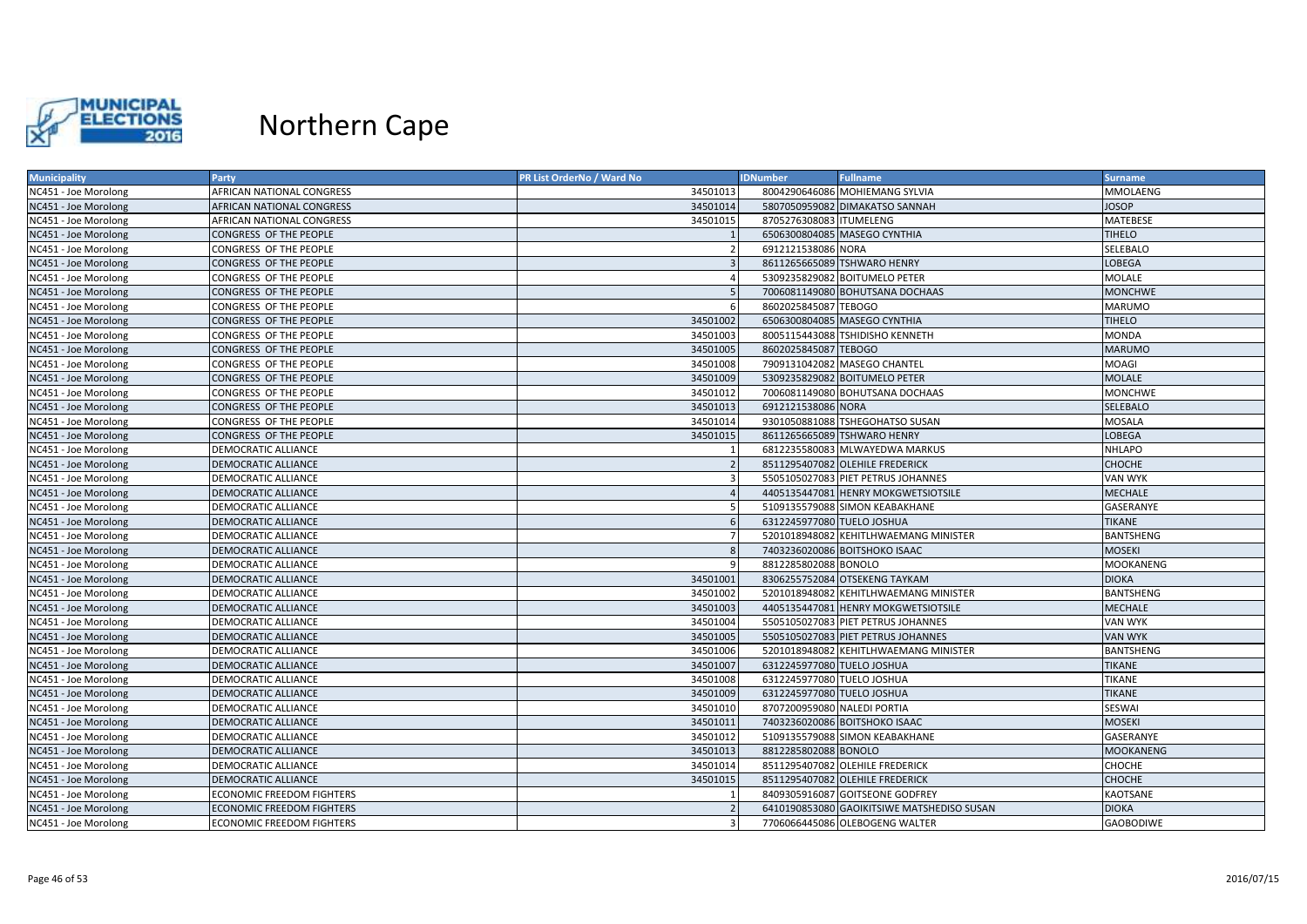

| <b>Municipality</b>  | <b>Party</b>                      | <b>PR List OrderNo / Ward No</b> | <b>IDNumber</b>             | <b>Fullname</b>                        | <b>Surname</b>    |
|----------------------|-----------------------------------|----------------------------------|-----------------------------|----------------------------------------|-------------------|
| NC451 - Joe Morolong | <b>ECONOMIC FREEDOM FIGHTERS</b>  |                                  | 8909030903086 MPHO          |                                        | <b>GODISAMANG</b> |
| NC451 - Joe Morolong | ECONOMIC FREEDOM FIGHTERS         |                                  |                             | 6207025960084 NTHAPELENG SAMUEL        | MOROGONG          |
| NC451 - Joe Morolong | <b>ECONOMIC FREEDOM FIGHTERS</b>  | 6                                |                             | 8404230971083 LERATO BEAUTY            | <b>GWAI</b>       |
| NC451 - Joe Morolong | <b>ECONOMIC FREEDOM FIGHTERS</b>  | $\overline{7}$                   | 6711015760081 JOSEPH        |                                        | <b>KGORO</b>      |
| NC451 - Joe Morolong | <b>ECONOMIC FREEDOM FIGHTERS</b>  | 8                                |                             | 6902260691085 PELONOMI CELIA           | <b>MMEREKI</b>    |
| NC451 - Joe Morolong | <b>ECONOMIC FREEDOM FIGHTERS</b>  | q                                |                             | 7003131251081 MILDRED MOSADIWAMAROPE   | <b>GOBEILWENG</b> |
| NC451 - Joe Morolong | <b>ECONOMIC FREEDOM FIGHTERS</b>  | 10                               | 9205300599087 LINDIWE OLGA  |                                        | <b>OREKENG</b>    |
| NC451 - Joe Morolong | <b>ECONOMIC FREEDOM FIGHTERS</b>  | 11                               |                             | 7006245952080 SALANG BARNABAS          | LEKWENE           |
| NC451 - Joe Morolong | <b>ECONOMIC FREEDOM FIGHTERS</b>  | 12                               |                             | 8505180730087 ONALENNA VIRGINIA        | <b>NTUPE</b>      |
| NC451 - Joe Morolong | ECONOMIC FREEDOM FIGHTERS         | 13                               |                             | 7505110547081 JOALANG JOSEPHINE        | <b>OBUSENG</b>    |
| NC451 - Joe Morolong | <b>ECONOMIC FREEDOM FIGHTERS</b>  | 34501001                         |                             | 7506235788089 THABO DONALD             | <b>LOTLHARE</b>   |
| NC451 - Joe Morolong | <b>ECONOMIC FREEDOM FIGHTERS</b>  | 34501002                         |                             | 8507285447088 OGODISENG BONIFACE       | <b>MOSEKI</b>     |
| NC451 - Joe Morolong | <b>ECONOMIC FREEDOM FIGHTERS</b>  | 34501004                         |                             | 8306131038088 BONANG PEGGY             | <b>MONABE</b>     |
| NC451 - Joe Morolong | <b>ECONOMIC FREEDOM FIGHTERS</b>  | 34501005                         |                             | 8512246038083 TEBELELO CHRISTOPHER     | <b>HANTISE</b>    |
| NC451 - Joe Morolong | <b>ECONOMIC FREEDOM FIGHTERS</b>  | 34501006                         |                             | 6708065802086 LEKGETHO WALTER          | <b>SEBOGODI</b>   |
| NC451 - Joe Morolong | <b>ECONOMIC FREEDOM FIGHTERS</b>  | 34501007                         |                             | 8409201188088 TSHWAROYAONE CHRISTINAH  | <b>MOILWE</b>     |
| NC451 - Joe Morolong | <b>ECONOMIC FREEDOM FIGHTERS</b>  | 34501008                         |                             | 7301156345089 JOHANNES EVENING         | <b>TLHOPILE</b>   |
| NC451 - Joe Morolong | ECONOMIC FREEDOM FIGHTERS         | 34501009                         |                             | 8709155540089 POLOKO JOHNSON           | <b>GONTSE</b>     |
| NC451 - Joe Morolong | <b>ECONOMIC FREEDOM FIGHTERS</b>  | 34501010                         |                             | 8001165523085 MMUSO MOSES              | <b>BAEPI</b>      |
| NC451 - Joe Morolong | <b>ECONOMIC FREEDOM FIGHTERS</b>  | 34501011                         |                             | 8307215806085 ONTIRETSE RHONNY         | <b>KABUSONG</b>   |
| NC451 - Joe Morolong | <b>ECONOMIC FREEDOM FIGHTERS</b>  | 34501012                         |                             | 5812290940082 KEBABALETSWE PEGGY       | <b>LECHUTI</b>    |
| NC451 - Joe Morolong | <b>ECONOMIC FREEDOM FIGHTERS</b>  | 34501013                         | 9310160837088 MMAPULE       |                                        | MARUMONYANE       |
| NC451 - Joe Morolong | <b>ECONOMIC FREEDOM FIGHTERS</b>  | 34501014                         | 8806195784089 TUMISANG      |                                        | <b>MAGANO</b>     |
| NC451 - Joe Morolong | <b>ECONOMIC FREEDOM FIGHTERS</b>  | 34501015                         |                             | 8806280992084 BOITSHWARELO FORGIVENESS | <b>MONTSHENG</b>  |
| NC451 - Joe Morolong | INDEPENDENT CANDIDATE             | 34501003                         |                             | 8308101120086 NTHABISENG PHILLISTARS   | <b>BOJONG</b>     |
| NC451 - Joe Morolong | INDEPENDENT CANDIDATE             | 34501007                         | 7203136155085 PAUL KABELO   |                                        | <b>MOENG</b>      |
| NC451 - Joe Morolong | INDEPENDENT CANDIDATE             | 34501012                         |                             | 8409295652080 TEBOGO EDWARD            | <b>GASEBOIHE</b>  |
| NC451 - Joe Morolong | UNITED CHRISTIAN DEMOCRATIC PARTY |                                  |                             | 5206066772086 SETLHABETSI JOSEPH       | <b>SEGANO</b>     |
| NC451 - Joe Morolong | UNITED CHRISTIAN DEMOCRATIC PARTY | $\overline{z}$                   |                             | 7201090982080 KEABETSWE ANDRONICAH     | PHUTIEAGAE        |
| NC451 - Joe Morolong | UNITED CHRISTIAN DEMOCRATIC PARTY | $\overline{3}$                   |                             | 5109090726088 LEMOGANG MOLLY           | <b>MOPALAMI</b>   |
| NC451 - Joe Morolong | UNITED CHRISTIAN DEMOCRATIC PARTY | $\overline{4}$                   | 8305115520087 ONNEILE DIXIE |                                        | <b>MOLAPISI</b>   |
| NC451 - Joe Morolong | UNITED CHRISTIAN DEMOCRATIC PARTY | -5                               | 6312121345089 KEBONE VIVIAN |                                        | <b>SEPHIRI</b>    |
| NC451 - Joe Morolong | UNITED CHRISTIAN DEMOCRATIC PARTY | 6                                |                             | 8306135504085 KABELO ATHANICIA         | <b>LOETO</b>      |
| NC451 - Joe Morolong | UNITED CHRISTIAN DEMOCRATIC PARTY |                                  |                             | 5609305817085 IKGOPOLENG MICHAEL       | <b>MOLEMA</b>     |
| NC451 - Joe Morolong | UNITED CHRISTIAN DEMOCRATIC PARTY | 8                                |                             | 6911251094084 TSHEGOFATSO MARIA        | <b>MOKGOJE</b>    |
| NC451 - Joe Morolong | UNITED CHRISTIAN DEMOCRATIC PARTY | 9                                |                             | 5701165926088 TEKOETSILE GEORGE        | <b>MOCWANE</b>    |
| NC451 - Joe Morolong | UNITED CHRISTIAN DEMOCRATIC PARTY | 10                               | 8506106822081 KEOBAKILE     |                                        | <b>MOTLOLA</b>    |
| NC451 - Joe Morolong | UNITED CHRISTIAN DEMOCRATIC PARTY | 11                               |                             | 8205135467089 NEOETSILE ALBERT         | <b>MATEBESI</b>   |
| NC451 - Joe Morolong | UNITED CHRISTIAN DEMOCRATIC PARTY | 12                               |                             | 6012220826084 BOHUTSANA ANGELINAH      | <b>MBILAZE</b>    |
| NC451 - Joe Morolong | UNITED CHRISTIAN DEMOCRATIC PARTY | 34501001                         |                             | 8406040915085 GOMOLEMO PRECIOUS        | <b>KALAYAMORE</b> |
| NC451 - Joe Morolong | UNITED CHRISTIAN DEMOCRATIC PARTY | 34501002                         |                             | 5701165926088 TEKOETSILE GEORGE        | <b>MOCWANE</b>    |
| NC451 - Joe Morolong | UNITED CHRISTIAN DEMOCRATIC PARTY | 34501003                         |                             | 6911251094084 TSHEGOFATSO MARIA        | <b>MOKGOJE</b>    |
| NC451 - Joe Morolong | UNITED CHRISTIAN DEMOCRATIC PARTY | 34501004                         |                             | 5109090726088 LEMOGANG MOLLY           | <b>MOPALAMI</b>   |
| NC451 - Joe Morolong | UNITED CHRISTIAN DEMOCRATIC PARTY | 34501005                         |                             | 6012220826084 BOHUTSANA ANGELINAH      | MBILAZE           |
| NC451 - Joe Morolong | UNITED CHRISTIAN DEMOCRATIC PARTY | 34501006                         | 8506106822081 KEOBAKILE     |                                        | <b>MOTLOLA</b>    |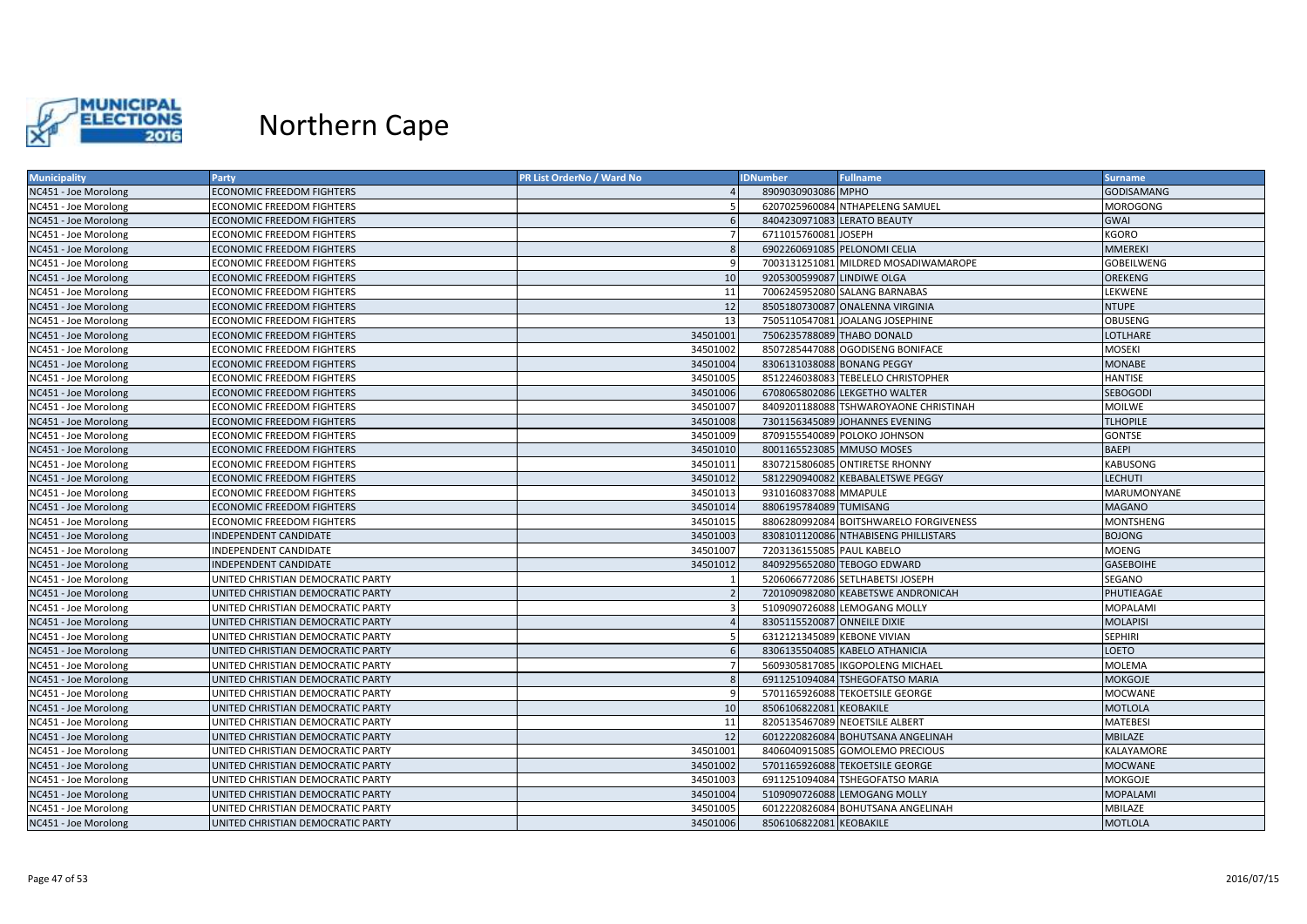

| <b>Municipality</b>  | Party                             | <b>PR List OrderNo / Ward No</b> | <b>IDNumber</b>            | <b>Fullname</b>                                | <b>Surname</b>    |
|----------------------|-----------------------------------|----------------------------------|----------------------------|------------------------------------------------|-------------------|
| NC451 - Joe Morolong | UNITED CHRISTIAN DEMOCRATIC PARTY | 34501007                         |                            | 7802026127086 KELOSENOTSE JOHN                 | <b>MONCHO</b>     |
| NC451 - Joe Morolong | UNITED CHRISTIAN DEMOCRATIC PARTY | 34501008                         |                            | 8205135467089 NEOETSILE ALBERT                 | MATEBESI          |
| NC451 - Joe Morolong | UNITED CHRISTIAN DEMOCRATIC PARTY | 34501009                         |                            | 7810080727089 KEDIHILENG MERRIAM               | TENGTENG          |
| NC451 - Joe Morolong | UNITED CHRISTIAN DEMOCRATIC PARTY | 34501010                         |                            | 8306135504085 KABELO ATHANICIA                 | LOETO             |
| NC451 - Joe Morolong | UNITED CHRISTIAN DEMOCRATIC PARTY | 34501011                         |                            | 6701160684087 KELEBOGILE HANNAH                | KODISANG          |
| NC451 - Joe Morolong | UNITED CHRISTIAN DEMOCRATIC PARTY | 34501012                         |                            | 7201090982080 KEABETSWE ANDRONICAH             | PHUTIEAGAE        |
| NC451 - Joe Morolong | UNITED CHRISTIAN DEMOCRATIC PARTY | 34501013                         |                            | 6009170268085 GOITSELEMANE WINNIE              | ELISHA            |
| NC451 - Joe Morolong | UNITED CHRISTIAN DEMOCRATIC PARTY | 34501014                         |                            | 5206066772086 SETLHABETSI JOSEPH               | SEGANO            |
| NC451 - Joe Morolong | UNITED CHRISTIAN DEMOCRATIC PARTY | 34501015                         |                            | 5609305817085   IKGOPOLENG MICHAEL             | MOLEMA            |
| NC452 - GA-SEGONYANA | <b>AFRICAN NATIONAL CONGRESS</b>  |                                  | 7410205773082 GEORGE NEO   |                                                | MASEGELA          |
| NC452 - GA-SEGONYANA | AFRICAN NATIONAL CONGRESS         |                                  |                            | 6208290816084 SYLVIA NOMANDLA                  | <b>BLOEM</b>      |
| NC452 - GA-SEGONYANA | AFRICAN NATIONAL CONGRESS         |                                  | 7209136014081 TEBOGO TOM   |                                                | TLHOLONYANE       |
| NC452 - GA-SEGONYANA | AFRICAN NATIONAL CONGRESS         |                                  | 7903285706089 KGACOLOLO    |                                                | <b>BLES</b>       |
| NC452 - GA-SEGONYANA | AFRICAN NATIONAL CONGRESS         |                                  |                            | 7104220705084 GOITSEMANG CATHRINE              | ASSEGAAI          |
| NC452 - GA-SEGONYANA | AFRICAN NATIONAL CONGRESS         |                                  |                            | 5212060151087 KEDIHILENG ALICE                 | NELS              |
| NC452 - GA-SEGONYANA | AFRICAN NATIONAL CONGRESS         | 7                                |                            | 8912185886080 JOHANNE JOHNY                    | <b>SELEKE</b>     |
| NC452 - GA-SEGONYANA | <b>AFRICAN NATIONAL CONGRESS</b>  | -8                               | 8206235456089 TUELO ERNEST |                                                | <b>MEYERS</b>     |
| NC452 - GA-SEGONYANA | AFRICAN NATIONAL CONGRESS         |                                  |                            | 6302230874087 EUNICE BORATWAEMANG              | LESERWANE         |
| NC452 - GA-SEGONYANA | AFRICAN NATIONAL CONGRESS         | 10                               |                            | 8210205829085 MOTHUSI JOSEPH                   | <b>DICHABE</b>    |
| NC452 - GA-SEGONYANA | AFRICAN NATIONAL CONGRESS         | 11                               |                            | 7901017127087 MODISAOTSIILE JOHANNES HAPPY BOY | <b>DISEKO</b>     |
| NC452 - GA-SEGONYANA | AFRICAN NATIONAL CONGRESS         | 12                               |                            | 8101130668088 MATSHIDISO CYNTHIA               | LEBEREGANE        |
| NC452 - GA-SEGONYANA | <b>AFRICAN NATIONAL CONGRESS</b>  | 13                               | 8003045718083 TIRELO HARRY |                                                | LEKGETHO          |
| NC452 - GA-SEGONYANA | AFRICAN NATIONAL CONGRESS         | 14                               |                            | 5810121067083 KEOLOPILE GLORIA                 | MOSIKATSE         |
| NC452 - GA-SEGONYANA | AFRICAN NATIONAL CONGRESS         | 34502001                         |                            | 6906300427087 FLORA KELIBONE                   | <b>GWAI</b>       |
| NC452 - GA-SEGONYANA | <b>AFRICAN NATIONAL CONGRESS</b>  | 34502002                         |                            | 6306070650085 ETHEL BOTHOBOILE                 | <b>MODISE</b>     |
| NC452 - GA-SEGONYANA | AFRICAN NATIONAL CONGRESS         | 34502003                         | 7406046140085 LESANGKGANG  |                                                | <b>MOAGI</b>      |
| NC452 - GA-SEGONYANA | AFRICAN NATIONAL CONGRESS         | 34502004                         |                            | 6307190825086 GOITSEONE NELLY                  | MNTUYEDWA         |
| NC452 - GA-SEGONYANA | AFRICAN NATIONAL CONGRESS         | 34502005                         | 8112035734081 NEO GIFT     |                                                | <b>DISIPI</b>     |
| NC452 - GA-SEGONYANA | <b>AFRICAN NATIONAL CONGRESS</b>  | 34502006                         |                            | 6111160741087 DINEONYANE THELMA                | <b>MPATA</b>      |
| NC452 - GA-SEGONYANA | AFRICAN NATIONAL CONGRESS         | 34502007                         |                            | 8211011150088 KEOLEBOGILE ROSEMARY             | <b>MAKWATI</b>    |
| NC452 - GA-SEGONYANA | AFRICAN NATIONAL CONGRESS         | 34502008                         |                            | 7904210374084 KEAMOGETSE BENEDICTOR            | SELEPE            |
| NC452 - GA-SEGONYANA | <b>AFRICAN NATIONAL CONGRESS</b>  | 34502009                         |                            | 6302230874087 EUNICE BORATWAEMANG              | LESERWANE         |
| NC452 - GA-SEGONYANA | AFRICAN NATIONAL CONGRESS         | 34502010                         | 8405125525082 ITUMELENG    |                                                | TSHETSHEMESEROGWE |
| NC452 - GA-SEGONYANA | AFRICAN NATIONAL CONGRESS         | 34502011                         |                            | 6404130604083 KENNETSENG FETRICA               | KANJERUBA         |
| NC452 - GA-SEGONYANA | AFRICAN NATIONAL CONGRESS         | 34502012                         |                            | 6707250604083 NKAGISANG GLORIA                 | NGESI             |
| NC452 - GA-SEGONYANA | AFRICAN NATIONAL CONGRESS         | 34502013                         |                            | 5906215117089 BAREND ALBERTUS                  | <b>EIMAN</b>      |
| NC452 - GA-SEGONYANA | AFRICAN NATIONAL CONGRESS         | 34502014                         |                            | 8411045669083 LEMOGANG NELSON                  | MAKOKE            |
| NC452 - GA-SEGONYANA | CONGRESS OF THE PEOPLE            |                                  | 6010070840080 NOMSA GRATIA |                                                | <b>THUPAEMANG</b> |
| NC452 - GA-SEGONYANA | CONGRESS OF THE PEOPLE            |                                  |                            | 6610235049087 MOTHUSI JOSEPH                   | SHUPING           |
| NC452 - GA-SEGONYANA | <b>CONGRESS OF THE PEOPLE</b>     |                                  |                            | 7704025827080 ITUMELENG GODFREY                | <b>MOLAOLWE</b>   |
| NC452 - GA-SEGONYANA | CONGRESS OF THE PEOPLE            |                                  |                            | 6503185163083 BEREND MATHEUS                   | GOUWS             |
| NC452 - GA-SEGONYANA | CONGRESS OF THE PEOPLE            |                                  |                            | 8901225631085 THUSOYAONE ORBERT                | <b>MOTLATSI</b>   |
| NC452 - GA-SEGONYANA | CONGRESS OF THE PEOPLE            |                                  |                            | 5703131024089 KGALALELO JOYCE                  | MEREEOTLHE        |
| NC452 - GA-SEGONYANA | CONGRESS OF THE PEOPLE            |                                  |                            | 6107120862088 GALALETSANG EDITH                | <b>PEME</b>       |
| NC452 - GA-SEGONYANA | CONGRESS OF THE PEOPLE            |                                  |                            | 7311020791087 BONISWA MINOR                    | MWELI             |
|                      |                                   |                                  |                            |                                                |                   |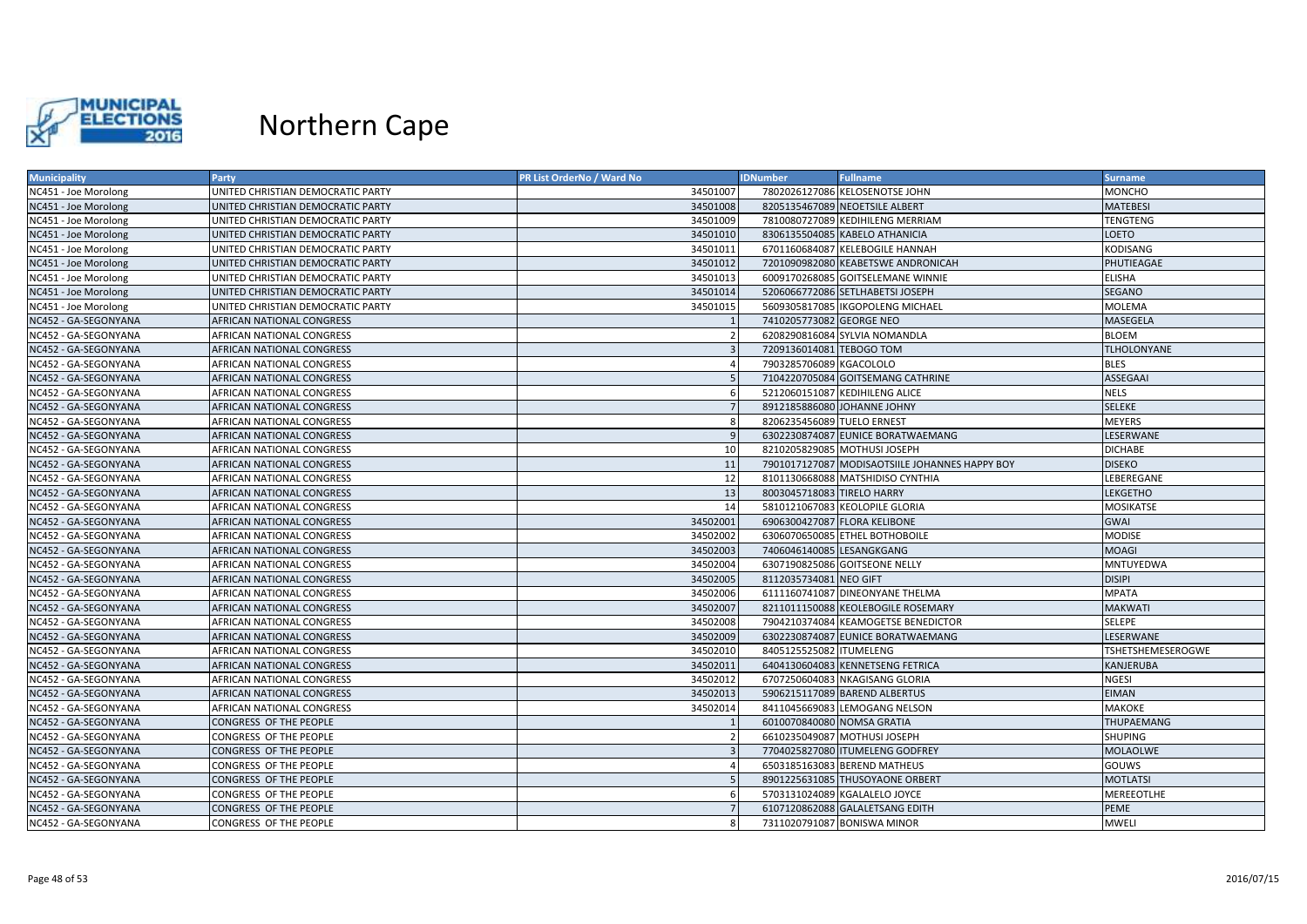

| <b>Municipality</b>  | Party                      | PR List OrderNo / Ward No | <b>IDNumber</b>              | <b>Fullname</b>                        | <b>Surname</b>    |
|----------------------|----------------------------|---------------------------|------------------------------|----------------------------------------|-------------------|
| NC452 - GA-SEGONYANA | CONGRESS OF THE PEOPLE     |                           |                              | 6707195668086 MODISAOTSILE PATRICK     | <b>MOTIHABEDI</b> |
| NC452 - GA-SEGONYANA | CONGRESS OF THE PEOPLE     | 10                        |                              | 5406255824082 SEBOTHO FRANCE           | VOORMAN           |
| NC452 - GA-SEGONYANA | CONGRESS OF THE PEOPLE     | 11                        |                              | 6307305834080 DIKGANG CHRISTOPHER      | <b>SELWE</b>      |
| NC452 - GA-SEGONYANA | CONGRESS OF THE PEOPLE     | 34502001                  | 5605205853089 BUTIKI MICHAEL |                                        | KIES              |
| NC452 - GA-SEGONYANA | CONGRESS OF THE PEOPLE     | 34502002                  | 6010285895085 ALFRED KATIBA  |                                        | <b>MWEMBO</b>     |
| NC452 - GA-SEGONYANA | CONGRESS OF THE PEOPLE     | 34502003                  |                              | 4911050133085 KEITUMETSE VIRGINIA      | <b>MOKHOTHU</b>   |
| NC452 - GA-SEGONYANA | CONGRESS OF THE PEOPLE     | 34502004                  |                              | 8105010523081 KEMANG CATHERINE         | SEBOLAO           |
| NC452 - GA-SEGONYANA | CONGRESS OF THE PEOPLE     | 34502005                  |                              | 5810315524089 BOITUMELO WILLIAM        | LEEUW             |
| NC452 - GA-SEGONYANA | CONGRESS OF THE PEOPLE     | 34502006                  |                              | 6610235049087 MOTHUSI JOSEPH           | <b>SHUPING</b>    |
| NC452 - GA-SEGONYANA | CONGRESS OF THE PEOPLE     | 34502007                  |                              | 8409055548080 OHENTSE JOSEPH           | TETEMI            |
| NC452 - GA-SEGONYANA | CONGRESS OF THE PEOPLE     | 34502008                  | 8603056281085 TEBOGO SIDNEY  |                                        | <b>THIPE</b>      |
| NC452 - GA-SEGONYANA | CONGRESS OF THE PEOPLE     | 34502009                  |                              | 7704025827080 ITUMELENG GODFREY        | MOLAOLWE          |
| NC452 - GA-SEGONYANA | CONGRESS OF THE PEOPLE     | 34502010                  | 6010070840080 NOMSA GRATIA   |                                        | <b>THUPAEMANG</b> |
| NC452 - GA-SEGONYANA | CONGRESS OF THE PEOPLE     | 34502011                  |                              | 6707195668086 MODISAOTSILE PATRICK     | <b>MOTIHABEDI</b> |
| NC452 - GA-SEGONYANA | CONGRESS OF THE PEOPLE     | 34502012                  |                              | 8007140805083 RACHEL IKITSENG          | <b>SICHOGELA</b>  |
| NC452 - GA-SEGONYANA | CONGRESS OF THE PEOPLE     | 34502013                  |                              | 6503185163083 BEREND MATHEUS           | GOUWS             |
| NC452 - GA-SEGONYANA | CONGRESS OF THE PEOPLE     | 34502014                  |                              | 5703131024089 KGALALELO JOYCE          | <b>MEREEOTLHE</b> |
| NC452 - GA-SEGONYANA | DEMOCRATIC ALLIANCE        |                           |                              | 5812295182086 OLDRIDGE DJUNDJU         | MATHIBE           |
| NC452 - GA-SEGONYANA | DEMOCRATIC ALLIANCE        |                           | 6402070157088 LEA RAGEL      |                                        | <b>NELSON</b>     |
| NC452 - GA-SEGONYANA | DEMOCRATIC ALLIANCE        | $\mathbf{a}$              |                              | 7202265059084 WILLEM ABRAHAM STEPHANUS | <b>AUCAMP</b>     |
| NC452 - GA-SEGONYANA | DEMOCRATIC ALLIANCE        |                           | 5807245007086 FLORIS PETRUS  |                                        | <b>BYLEVELD</b>   |
| NC452 - GA-SEGONYANA | DEMOCRATIC ALLIANCE        |                           |                              | 6602140606085 MARIA MAGDALENA          | DANIELS           |
| NC452 - GA-SEGONYANA | <b>DEMOCRATIC ALLIANCE</b> |                           | 7801095170084 ABRAHAM ISAK   |                                        | <b>EILERD</b>     |
| NC452 - GA-SEGONYANA | DEMOCRATIC ALLIANCE        |                           | 5911250200089 SARA MARIA     |                                        | RAYN              |
| NC452 - GA-SEGONYANA | <b>DEMOCRATIC ALLIANCE</b> | $\mathcal{R}$             | 8812306119082 LESEDI SINIOR  |                                        | <b>MORAPEDI</b>   |
| NC452 - GA-SEGONYANA | DEMOCRATIC ALLIANCE        | <b>q</b>                  | 9211065823084 THATO          |                                        | KGAJE             |
| NC452 - GA-SEGONYANA | DEMOCRATIC ALLIANCE        | 10                        |                              | 6105250788081 MONICA KEROMENG          | <b>SEUPI</b>      |
| NC452 - GA-SEGONYANA | DEMOCRATIC ALLIANCE        | 11                        |                              | 9005305555088 OLEBOGENG ISAAC          | MANUEL            |
| NC452 - GA-SEGONYANA | DEMOCRATIC ALLIANCE        | 12                        |                              | 8310200486087 KEBOGISITSWE VICTORIA    | <b>MOTSWAGOLE</b> |
| NC452 - GA-SEGONYANA | DEMOCRATIC ALLIANCE        | 13                        |                              | 8311065946082 KEAOBAKA BRYSON          | GAOSENKWE         |
| NC452 - GA-SEGONYANA | <b>DEMOCRATIC ALLIANCE</b> | 14                        | 9301305675087 ISHMAEL        |                                        | <b>MOHUKUBU</b>   |
| NC452 - GA-SEGONYANA | DEMOCRATIC ALLIANCE        | 15                        | 7401021265080 IDAH PUNNY     |                                        | <b>NTETHE</b>     |
| NC452 - GA-SEGONYANA | <b>DEMOCRATIC ALLIANCE</b> | 16                        | 7808286142087 ORATILE        |                                        | <b>MOTAUNG</b>    |
| NC452 - GA-SEGONYANA | DEMOCRATIC ALLIANCE        | 17                        |                              | 4801090583086 OARABENG ENGELINE        | <b>MFONDINI</b>   |
| NC452 - GA-SEGONYANA | DEMOCRATIC ALLIANCE        | 34502001                  |                              | 7202265059084 WILLEM ABRAHAM STEPHANUS | <b>AUCAMP</b>     |
| NC452 - GA-SEGONYANA | DEMOCRATIC ALLIANCE        | 34502002                  |                              | 8310200486087 KEBOGISITSWE VICTORIA    | MOTSWAGOLE        |
| NC452 - GA-SEGONYANA | <b>DEMOCRATIC ALLIANCE</b> | 34502003                  |                              | 8311065946082 KEAOBAKA BRYSON          | <b>GAOSENKWE</b>  |
| NC452 - GA-SEGONYANA | DEMOCRATIC ALLIANCE        | 34502004                  | 9301305675087 ISHMAEL        |                                        | <b>MOHUKUBU</b>   |
| NC452 - GA-SEGONYANA | <b>DEMOCRATIC ALLIANCE</b> | 34502005                  | 9211065823084 THATO          |                                        | KGAJE             |
| NC452 - GA-SEGONYANA | DEMOCRATIC ALLIANCE        | 34502006                  | 9211065823084 THATO          |                                        | KGAJE             |
| NC452 - GA-SEGONYANA | <b>DEMOCRATIC ALLIANCE</b> | 34502007                  | 7401021265080 IDAH PUNNY     |                                        | <b>NTETHE</b>     |
| NC452 - GA-SEGONYANA | DEMOCRATIC ALLIANCE        | 34502008                  | 7808286142087 ORATILE        |                                        | MOTAUNG           |
| NC452 - GA-SEGONYANA | <b>DEMOCRATIC ALLIANCE</b> | 34502009                  |                              | 6105250788081 MONICA KEROMENG          | <b>SEUPI</b>      |
| NC452 - GA-SEGONYANA | DEMOCRATIC ALLIANCE        | 34502010                  |                              | 4801090583086 OARABENG ENGELINE        | <b>MFONDINI</b>   |
| NC452 - GA-SEGONYANA | <b>DEMOCRATIC ALLIANCE</b> | 34502011                  | 8812306119082 LESEDI SINIOR  |                                        | <b>MORAPEDI</b>   |
|                      |                            |                           |                              |                                        |                   |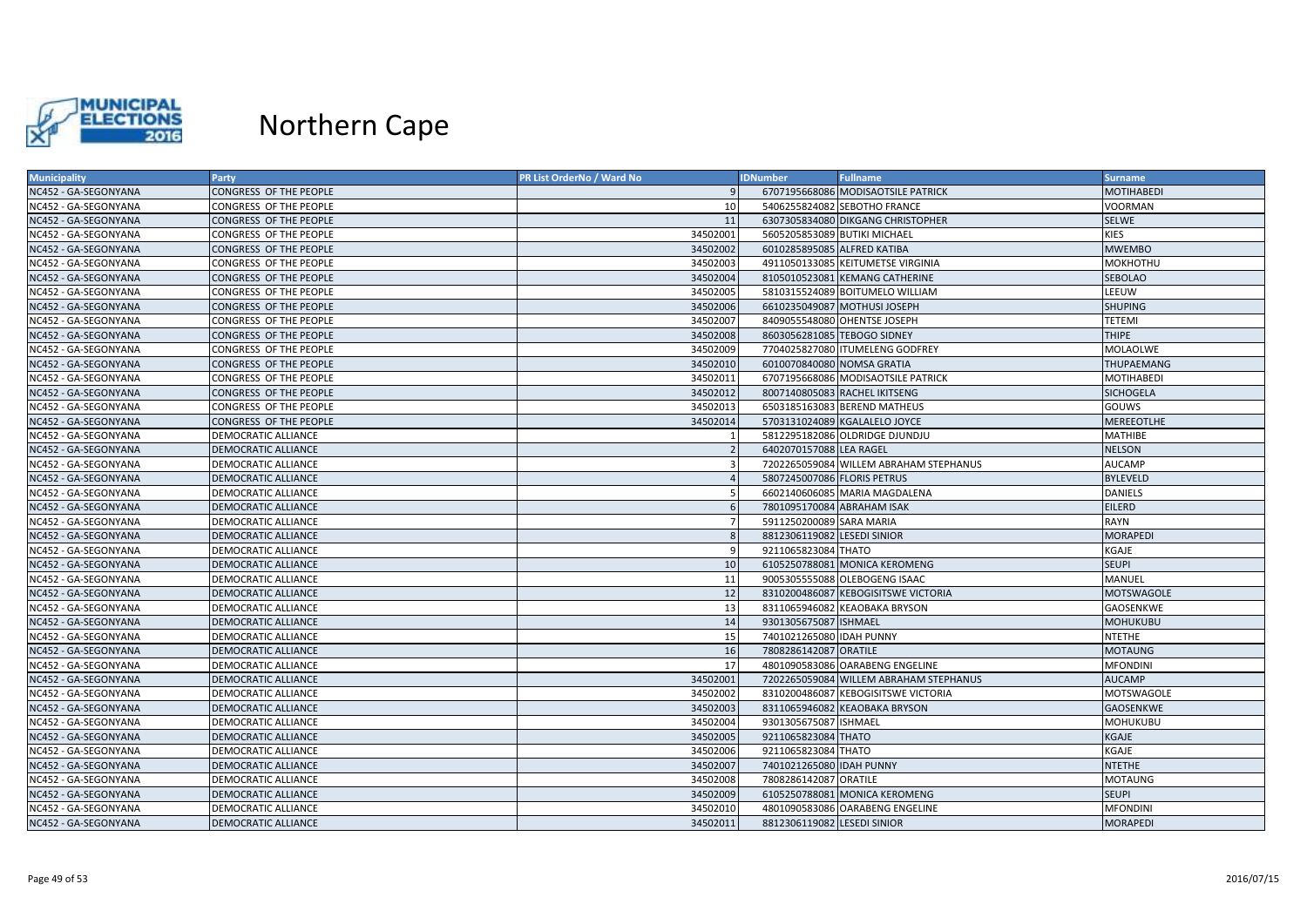

| <b>Municipality</b>  | Party                             | <b>PR List OrderNo / Ward No</b> | <b>IDNumber</b>              | <b>Fullname</b>                    | <b>Surname</b>   |
|----------------------|-----------------------------------|----------------------------------|------------------------------|------------------------------------|------------------|
| NC452 - GA-SEGONYANA | <b>DEMOCRATIC ALLIANCE</b>        | 34502012                         |                              | 9005305555088 OLEBOGENG ISAAC      | MANUEL           |
| NC452 - GA-SEGONYANA | <b>DEMOCRATIC ALLIANCE</b>        | 34502013                         |                              | 6602140606085 MARIA MAGDALENA      | <b>DANIELS</b>   |
| NC452 - GA-SEGONYANA | <b>DEMOCRATIC ALLIANCE</b>        | 34502014                         |                              | 4801090583086 OARABENG ENGELINE    | <b>MFONDINI</b>  |
| NC452 - GA-SEGONYANA | <b>ECONOMIC FREEDOM FIGHTERS</b>  |                                  |                              | 8810185636085 OLEBOGENG ABEDNEGO   | LESERWANE        |
| NC452 - GA-SEGONYANA | <b>ECONOMIC FREEDOM FIGHTERS</b>  |                                  |                              | 8205210868086 MALEBOGO FLORENCE    | <b>DISANG</b>    |
| NC452 - GA-SEGONYANA | <b>ECONOMIC FREEDOM FIGHTERS</b>  |                                  |                              | 6708115726087 MOSAMIEMANG GATHER   | REETSANG         |
| NC452 - GA-SEGONYANA | <b>ECONOMIC FREEDOM FIGHTERS</b>  |                                  |                              | 8609131055089 MATSHIDISO PORTIA    | GALEBOE          |
| NC452 - GA-SEGONYANA | <b>ECONOMIC FREEDOM FIGHTERS</b>  |                                  |                              | 7510055878087 KEABETSWE HENRY      | <b>CHWEU</b>     |
| NC452 - GA-SEGONYANA | <b>ECONOMIC FREEDOM FIGHTERS</b>  | $\epsilon$                       |                              | 8909241439086 GABASALE MARY        | TONGWANE         |
| NC452 - GA-SEGONYANA | <b>ECONOMIC FREEDOM FIGHTERS</b>  |                                  |                              | 6506076149087 SERAME MICHAEL       | THOBEGA          |
| NC452 - GA-SEGONYANA | <b>ECONOMIC FREEDOM FIGHTERS</b>  | Я                                |                              | 6507250974084 MABOTSA THERESA      | MOLELEKWA        |
| NC452 - GA-SEGONYANA | <b>ECONOMIC FREEDOM FIGHTERS</b>  | c                                |                              | 6812286111085 MOTSAMAI LAURENCE    | <b>TAMOSE</b>    |
| NC452 - GA-SEGONYANA | <b>ECONOMIC FREEDOM FIGHTERS</b>  | 10                               | 8712115686083 NEO ANDRIES    |                                    | <b>MODIPE</b>    |
| NC452 - GA-SEGONYANA | <b>ECONOMIC FREEDOM FIGHTERS</b>  | 11                               |                              | 8609250866084 GADIHELE PRECIOUS    | KAELO            |
| NC452 - GA-SEGONYANA | <b>ECONOMIC FREEDOM FIGHTERS</b>  | 12                               | 9012175602081 PITSO GREGORY  |                                    | TONGWANE         |
| NC452 - GA-SEGONYANA | <b>ECONOMIC FREEDOM FIGHTERS</b>  | 13                               | 8601210793086 BOITUMELO      |                                    | <b>GAETHIJWE</b> |
| NC452 - GA-SEGONYANA | <b>ECONOMIC FREEDOM FIGHTERS</b>  | 34502001                         |                              | 8412046009089 LAWRENCE BOKAMOSO    | KGOSIDINTSI      |
| NC452 - GA-SEGONYANA | <b>ECONOMIC FREEDOM FIGHTERS</b>  | 34502002                         |                              | 7610220773088 SELINAH KEODIHETSE   | LESLEY           |
| NC452 - GA-SEGONYANA | <b>ECONOMIC FREEDOM FIGHTERS</b>  | 34502003                         | 7901255925085 NONOFO ABILITY |                                    | MOATLHODI        |
| NC452 - GA-SEGONYANA | <b>ECONOMIC FREEDOM FIGHTERS</b>  | 34502004                         |                              | 8607080612082 NTLAFATSO MURIEL     | <b>BAREKI</b>    |
| NC452 - GA-SEGONYANA | <b>ECONOMIC FREEDOM FIGHTERS</b>  | 34502005                         |                              | 6703170766086 BETTY GOLELAMANG     | <b>BOUTLWANE</b> |
| NC452 - GA-SEGONYANA | <b>ECONOMIC FREEDOM FIGHTERS</b>  | 34502006                         |                              | 7701051177083 KEBOLELANG SANDRA    | <b>SETLHODI</b>  |
| NC452 - GA-SEGONYANA | <b>ECONOMIC FREEDOM FIGHTERS</b>  | 34502007                         |                              | 6507250974084 MABOTSA THERESA      | MOLELEKWA        |
| NC452 - GA-SEGONYANA | <b>ECONOMIC FREEDOM FIGHTERS</b>  | 34502008                         |                              | 8505245671086 PABALELO THEOPHILUS  | <b>GAETSEWE</b>  |
| NC452 - GA-SEGONYANA | <b>ECONOMIC FREEDOM FIGHTERS</b>  | 34502009                         | 8210115522085 BAKANG ISAAC   |                                    | KWETSI           |
| NC452 - GA-SEGONYANA | <b>ECONOMIC FREEDOM FIGHTERS</b>  | 34502010                         |                              | 6604155729083 KGOMOTSO BAZIL       | <b>OLYN</b>      |
| NC452 - GA-SEGONYANA | <b>ECONOMIC FREEDOM FIGHTERS</b>  | 34502011                         | 8909241439086 GABASALE MARY  |                                    | TONGWANE         |
| NC452 - GA-SEGONYANA | <b>ECONOMIC FREEDOM FIGHTERS</b>  | 34502012                         |                              | 7204240941089 PUSELETSO GEMINA     | <b>OLEPENG</b>   |
| NC452 - GA-SEGONYANA | <b>ECONOMIC FREEDOM FIGHTERS</b>  | 34502013                         | 8804185701080 THAPELO NOA    |                                    | <b>SEBUSHO</b>   |
| NC452 - GA-SEGONYANA | <b>ECONOMIC FREEDOM FIGHTERS</b>  | 34502014                         |                              | 7609106363089 BONTSIBOILE ELLIOT   | GAETSEWE         |
| NC452 - GA-SEGONYANA | INDEPENDENT CANDIDATE             | 34502007                         |                              | 7608315376080 LEBOGANG LESLEY      | GAETSEWE         |
| NC452 - GA-SEGONYANA | INDEPENDENT CANDIDATE             | 34502013                         |                              | 6503065073089 MICHAEL ADAM PIETER  | <b>BRINK</b>     |
| NC452 - GA-SEGONYANA | UNITED CHRISTIAN DEMOCRATIC PARTY |                                  |                              | 8401130616081 ABEGAIL RUDISANG     | MOROLONG         |
| NC452 - GA-SEGONYANA | UNITED CHRISTIAN DEMOCRATIC PARTY |                                  |                              | 7112256630084 CHRISTOPHER TEBOGO   | <b>OEPENG</b>    |
| NC452 - GA-SEGONYANA | UNITED CHRISTIAN DEMOCRATIC PARTY |                                  |                              | 6904070885089 GALALETSANG VIOLET   | MASWE            |
| NC452 - GA-SEGONYANA | UNITED CHRISTIAN DEMOCRATIC PARTY |                                  |                              | 6811295351088 TEBOGO LORDWISH      | <b>ESHANE</b>    |
| NC452 - GA-SEGONYANA | UNITED CHRISTIAN DEMOCRATIC PARTY |                                  |                              | 7112170719088 MAPULANE ROSINAH     | <b>TLHAPI</b>    |
| NC452 - GA-SEGONYANA | UNITED CHRISTIAN DEMOCRATIC PARTY |                                  |                              | 8205315822087 RAPELANG RICCARDO    | MOLELEKWA        |
| NC452 - GA-SEGONYANA | UNITED CHRISTIAN DEMOCRATIC PARTY |                                  |                              | 4205225349084 JOSEPH MOSIMANETHEBE | MOTAUNG          |
| NC452 - GA-SEGONYANA | UNITED CHRISTIAN DEMOCRATIC PARTY |                                  |                              | 4712025152089 KEAMOGETSE ALFRED    | TAGANE           |
| NC452 - GA-SEGONYANA | UNITED CHRISTIAN DEMOCRATIC PARTY |                                  | 8703250855088 GONTLE HELEN   |                                    | KASEBIDILE       |
| NC452 - GA-SEGONYANA | UNITED CHRISTIAN DEMOCRATIC PARTY | 10                               |                              | 4702180174085 ONKEMETSE DIANA      | NOSANG           |
| NC452 - GA-SEGONYANA | UNITED CHRISTIAN DEMOCRATIC PARTY | 34502001                         |                              | 4702180174085 ONKEMETSE DIANA      | NOSANG           |
| NC452 - GA-SEGONYANA | UNITED CHRISTIAN DEMOCRATIC PARTY | 34502002                         |                              | 8902011304085 TSHEPANG PRECIOUS    | NTEHELANG        |
| NC452 - GA-SEGONYANA | UNITED CHRISTIAN DEMOCRATIC PARTY | 34502003                         |                              | 6811295351088 TEBOGO LORDWISH      | <b>ESHANE</b>    |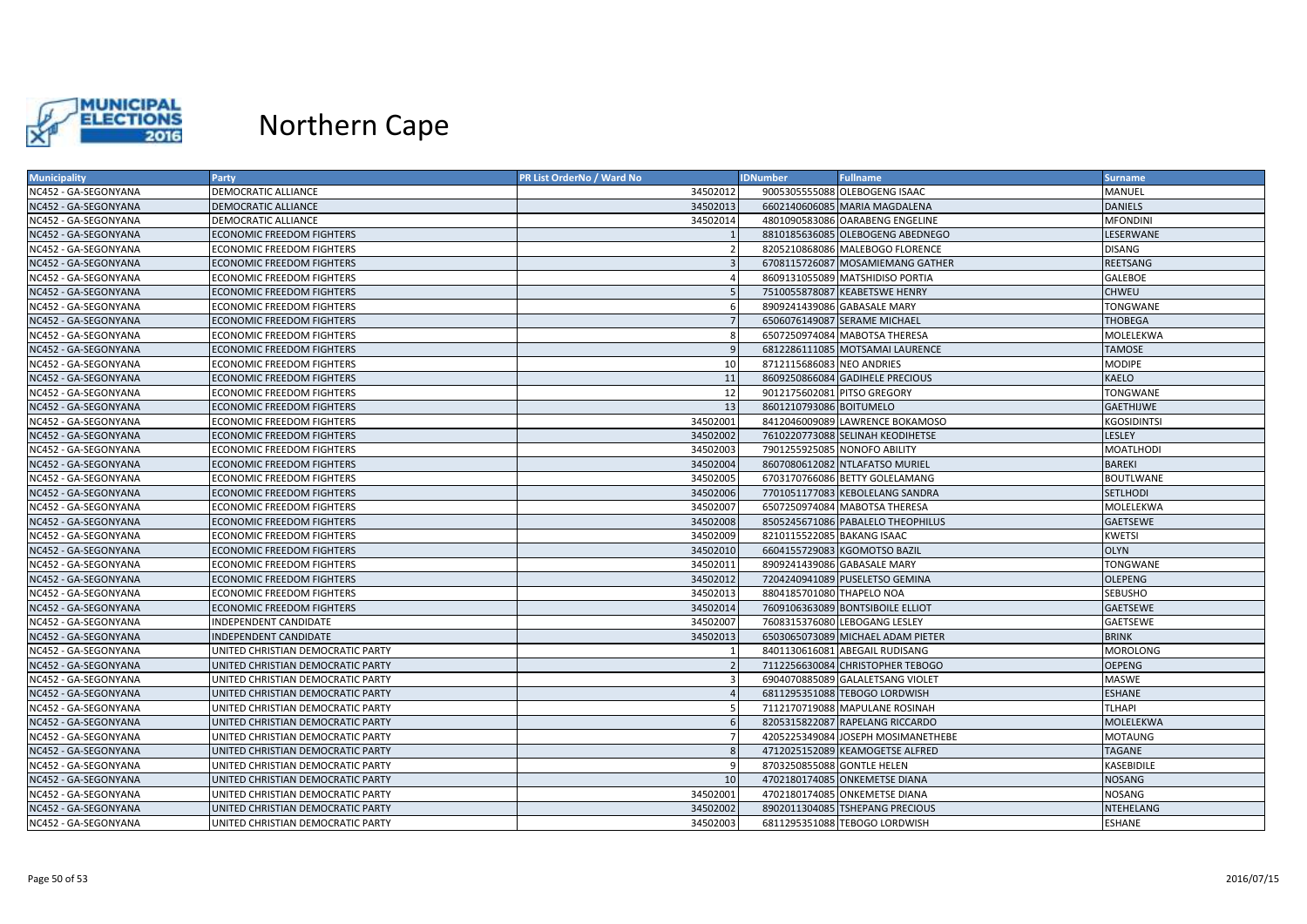

| NC452 - GA-SEGONYANA<br>34502004<br>7112170719088 MAPULANE ROSINAH<br><b>TLHAPI</b><br>UNITED CHRISTIAN DEMOCRATIC PARTY<br>34502005<br><b>OEPENG</b><br>NC452 - GA-SEGONYANA<br>UNITED CHRISTIAN DEMOCRATIC PARTY<br>7112256630084 CHRISTOPHER TEBOGO<br>NC452 - GA-SEGONYANA<br>34502006<br>5308240822082 KEONEENG VERONICAH<br><b>MOETSI</b><br>UNITED CHRISTIAN DEMOCRATIC PARTY<br>34502007<br>6904070885089 GALALETSANG VIOLET<br>NC452 - GA-SEGONYANA<br>UNITED CHRISTIAN DEMOCRATIC PARTY<br>MASWE<br>34502008<br>NC452 - GA-SEGONYANA<br>UNITED CHRISTIAN DEMOCRATIC PARTY<br>4205225349084 JOSEPH MOSIMANETHEBE<br><b>MOTAUNG</b><br>NC452 - GA-SEGONYANA<br>34502009<br>4712025152089 KEAMOGETSE ALFRED<br>TAGANE<br>UNITED CHRISTIAN DEMOCRATIC PARTY<br>34502010<br>8703250855088 GONTLE HELEN<br>KASEBIDILE<br>NC452 - GA-SEGONYANA<br>UNITED CHRISTIAN DEMOCRATIC PARTY<br>34502011<br>7703200986083 KEDIEMETSE LUCIA<br><b>MONTSHI</b><br>NC452 - GA-SEGONYANA<br>UNITED CHRISTIAN DEMOCRATIC PARTY<br>NC452 - GA-SEGONYANA<br>UNITED CHRISTIAN DEMOCRATIC PARTY<br>34502012<br>8205315822087 RAPELANG RICCARDO<br>MOLELEKWA |
|----------------------------------------------------------------------------------------------------------------------------------------------------------------------------------------------------------------------------------------------------------------------------------------------------------------------------------------------------------------------------------------------------------------------------------------------------------------------------------------------------------------------------------------------------------------------------------------------------------------------------------------------------------------------------------------------------------------------------------------------------------------------------------------------------------------------------------------------------------------------------------------------------------------------------------------------------------------------------------------------------------------------------------------------------------------------------------------------------------------------------------------------|
|                                                                                                                                                                                                                                                                                                                                                                                                                                                                                                                                                                                                                                                                                                                                                                                                                                                                                                                                                                                                                                                                                                                                              |
|                                                                                                                                                                                                                                                                                                                                                                                                                                                                                                                                                                                                                                                                                                                                                                                                                                                                                                                                                                                                                                                                                                                                              |
|                                                                                                                                                                                                                                                                                                                                                                                                                                                                                                                                                                                                                                                                                                                                                                                                                                                                                                                                                                                                                                                                                                                                              |
|                                                                                                                                                                                                                                                                                                                                                                                                                                                                                                                                                                                                                                                                                                                                                                                                                                                                                                                                                                                                                                                                                                                                              |
|                                                                                                                                                                                                                                                                                                                                                                                                                                                                                                                                                                                                                                                                                                                                                                                                                                                                                                                                                                                                                                                                                                                                              |
|                                                                                                                                                                                                                                                                                                                                                                                                                                                                                                                                                                                                                                                                                                                                                                                                                                                                                                                                                                                                                                                                                                                                              |
|                                                                                                                                                                                                                                                                                                                                                                                                                                                                                                                                                                                                                                                                                                                                                                                                                                                                                                                                                                                                                                                                                                                                              |
|                                                                                                                                                                                                                                                                                                                                                                                                                                                                                                                                                                                                                                                                                                                                                                                                                                                                                                                                                                                                                                                                                                                                              |
|                                                                                                                                                                                                                                                                                                                                                                                                                                                                                                                                                                                                                                                                                                                                                                                                                                                                                                                                                                                                                                                                                                                                              |
| 34502013<br>NC452 - GA-SEGONYANA<br>UNITED CHRISTIAN DEMOCRATIC PARTY<br>8401130616081 ABEGAIL RUDISANG<br><b>MOROLONG</b>                                                                                                                                                                                                                                                                                                                                                                                                                                                                                                                                                                                                                                                                                                                                                                                                                                                                                                                                                                                                                   |
| NC452 - GA-SEGONYANA<br><b>VRYHEIDSFRONT PLUS</b><br>4708245043082 WILLIAM JAMES<br><b>MARKRAM</b>                                                                                                                                                                                                                                                                                                                                                                                                                                                                                                                                                                                                                                                                                                                                                                                                                                                                                                                                                                                                                                           |
| 5309125031088 BENJAMIN JEAN<br><b>VRYHEIDSFRONT PLUS</b><br><b>MARKRAM</b><br>NC452 - GA-SEGONYANA                                                                                                                                                                                                                                                                                                                                                                                                                                                                                                                                                                                                                                                                                                                                                                                                                                                                                                                                                                                                                                           |
| 34502001<br>NC452 - GA-SEGONYANA<br><b>VRYHEIDSFRONT PLUS</b><br>4708245043082 WILLIAM JAMES<br><b>MARKRAM</b>                                                                                                                                                                                                                                                                                                                                                                                                                                                                                                                                                                                                                                                                                                                                                                                                                                                                                                                                                                                                                               |
| NC452 - GA-SEGONYANA<br>5309125031088 BENJAMIN JEAN<br>VRYHEIDSFRONT PLUS<br>34502002<br><b>MARKRAM</b>                                                                                                                                                                                                                                                                                                                                                                                                                                                                                                                                                                                                                                                                                                                                                                                                                                                                                                                                                                                                                                      |
| 34502003<br>NC452 - GA-SEGONYANA<br><b>VRYHEIDSFRONT PLUS</b><br>4708245043082 WILLIAM JAMES<br><b>MARKRAM</b>                                                                                                                                                                                                                                                                                                                                                                                                                                                                                                                                                                                                                                                                                                                                                                                                                                                                                                                                                                                                                               |
| NC452 - GA-SEGONYANA<br>34502004<br>5309125031088 BENJAMIN JEAN<br><b>MARKRAM</b><br>VRYHEIDSFRONT PLUS                                                                                                                                                                                                                                                                                                                                                                                                                                                                                                                                                                                                                                                                                                                                                                                                                                                                                                                                                                                                                                      |
| NC452 - GA-SEGONYANA<br><b>VRYHEIDSFRONT PLUS</b><br>34502005<br>4708245043082 WILLIAM JAMES<br><b>MARKRAM</b>                                                                                                                                                                                                                                                                                                                                                                                                                                                                                                                                                                                                                                                                                                                                                                                                                                                                                                                                                                                                                               |
| 34502006<br>5309125031088 BENJAMIN JEAN<br>MARKRAM<br>NC452 - GA-SEGONYANA<br>VRYHEIDSFRONT PLUS                                                                                                                                                                                                                                                                                                                                                                                                                                                                                                                                                                                                                                                                                                                                                                                                                                                                                                                                                                                                                                             |
| NC452 - GA-SEGONYANA<br>34502007<br><b>VRYHEIDSFRONT PLUS</b><br>4708245043082 WILLIAM JAMES<br><b>MARKRAM</b>                                                                                                                                                                                                                                                                                                                                                                                                                                                                                                                                                                                                                                                                                                                                                                                                                                                                                                                                                                                                                               |
| 34502008<br>5309125031088 BENJAMIN JEAN<br>NC452 - GA-SEGONYANA<br><b>VRYHEIDSFRONT PLUS</b><br><b>MARKRAM</b>                                                                                                                                                                                                                                                                                                                                                                                                                                                                                                                                                                                                                                                                                                                                                                                                                                                                                                                                                                                                                               |
| 34502009<br>NC452 - GA-SEGONYANA<br><b>VRYHEIDSFRONT PLUS</b><br>4708245043082 WILLIAM JAMES<br><b>MARKRAM</b>                                                                                                                                                                                                                                                                                                                                                                                                                                                                                                                                                                                                                                                                                                                                                                                                                                                                                                                                                                                                                               |
| NC452 - GA-SEGONYANA<br>34502010<br>5309125031088 BENJAMIN JEAN<br>VRYHEIDSFRONT PLUS<br><b>MARKRAM</b>                                                                                                                                                                                                                                                                                                                                                                                                                                                                                                                                                                                                                                                                                                                                                                                                                                                                                                                                                                                                                                      |
| 34502011<br>4708245043082 WILLIAM JAMES<br><b>VRYHEIDSFRONT PLUS</b><br><b>MARKRAM</b><br>NC452 - GA-SEGONYANA                                                                                                                                                                                                                                                                                                                                                                                                                                                                                                                                                                                                                                                                                                                                                                                                                                                                                                                                                                                                                               |
| 34502012<br><b>VRYHEIDSFRONT PLUS</b><br>5309125031088 BENJAMIN JEAN<br><b>MARKRAM</b><br>NC452 - GA-SEGONYANA                                                                                                                                                                                                                                                                                                                                                                                                                                                                                                                                                                                                                                                                                                                                                                                                                                                                                                                                                                                                                               |
| NC452 - GA-SEGONYANA<br><b>VRYHEIDSFRONT PLUS</b><br>34502013<br>4708245043082 WILLIAM JAMES<br><b>MARKRAM</b>                                                                                                                                                                                                                                                                                                                                                                                                                                                                                                                                                                                                                                                                                                                                                                                                                                                                                                                                                                                                                               |
| 34502014<br>NC452 - GA-SEGONYANA<br><b>VRYHEIDSFRONT PLUS</b><br>5309125031088 BENJAMIN JEAN<br><b>MARKRAM</b>                                                                                                                                                                                                                                                                                                                                                                                                                                                                                                                                                                                                                                                                                                                                                                                                                                                                                                                                                                                                                               |
| NC453 - GAMAGARA<br>AFRICAN NATIONAL CONGRESS<br>7907050549087 PERTUNIA DINEO<br><b>MOYO</b>                                                                                                                                                                                                                                                                                                                                                                                                                                                                                                                                                                                                                                                                                                                                                                                                                                                                                                                                                                                                                                                 |
| NC453 - GAMAGARA<br>AFRICAN NATIONAL CONGRESS<br>7803205519085 OPHAKETSE EDWIN<br><b>HANTISE</b>                                                                                                                                                                                                                                                                                                                                                                                                                                                                                                                                                                                                                                                                                                                                                                                                                                                                                                                                                                                                                                             |
| NC453 - GAMAGARA<br>7309260477086 MATILDA MERCIA<br><b>MALGAS</b><br><b>AFRICAN NATIONAL CONGRESS</b>                                                                                                                                                                                                                                                                                                                                                                                                                                                                                                                                                                                                                                                                                                                                                                                                                                                                                                                                                                                                                                        |
| NC453 - GAMAGARA<br><b>MATEBESI</b><br>AFRICAN NATIONAL CONGRESS<br>5707210877085 MATAEBE MARIA                                                                                                                                                                                                                                                                                                                                                                                                                                                                                                                                                                                                                                                                                                                                                                                                                                                                                                                                                                                                                                              |
| 7610095407085 SHADRACK LAPOLOGANG<br><b>TLHAOLE</b><br>NC453 - GAMAGARA<br>AFRICAN NATIONAL CONGRESS                                                                                                                                                                                                                                                                                                                                                                                                                                                                                                                                                                                                                                                                                                                                                                                                                                                                                                                                                                                                                                         |
| 8505250319084 ELIZABETH<br>NC453 - GAMAGARA<br>AFRICAN NATIONAL CONGRESS<br>DIKOLANYANE                                                                                                                                                                                                                                                                                                                                                                                                                                                                                                                                                                                                                                                                                                                                                                                                                                                                                                                                                                                                                                                      |
| NC453 - GAMAGARA<br>7709091034081 PATRICIA TIROENG<br>SELONYANE<br>AFRICAN NATIONAL CONGRESS                                                                                                                                                                                                                                                                                                                                                                                                                                                                                                                                                                                                                                                                                                                                                                                                                                                                                                                                                                                                                                                 |
| 34503001<br>NC453 - GAMAGARA<br>AFRICAN NATIONAL CONGRESS<br>7005260560083 KENOSI SUSARAH<br>MOOLMAN                                                                                                                                                                                                                                                                                                                                                                                                                                                                                                                                                                                                                                                                                                                                                                                                                                                                                                                                                                                                                                         |
| NC453 - GAMAGARA<br>34503002<br>8605026313088 ABEL<br><b>BOOYSEN</b><br><b>AFRICAN NATIONAL CONGRESS</b>                                                                                                                                                                                                                                                                                                                                                                                                                                                                                                                                                                                                                                                                                                                                                                                                                                                                                                                                                                                                                                     |
| 34503003<br>7711300680084 MONICA KEODIRELENG<br>NC453 - GAMAGARA<br>AFRICAN NATIONAL CONGRESS<br>ORPEN                                                                                                                                                                                                                                                                                                                                                                                                                                                                                                                                                                                                                                                                                                                                                                                                                                                                                                                                                                                                                                       |
| <b>LEKGADI</b><br>NC453 - GAMAGARA<br>34503004<br>8311295537081 BOITUMELO PAUL<br>AFRICAN NATIONAL CONGRESS                                                                                                                                                                                                                                                                                                                                                                                                                                                                                                                                                                                                                                                                                                                                                                                                                                                                                                                                                                                                                                  |
| NC453 - GAMAGARA<br>34503005<br>7612185497083 NEO STEPHEN<br>MAGAGANE<br>AFRICAN NATIONAL CONGRESS                                                                                                                                                                                                                                                                                                                                                                                                                                                                                                                                                                                                                                                                                                                                                                                                                                                                                                                                                                                                                                           |
| 34503006<br>7907195402085 JOHANNES JAMES THEOPHELUS<br>ROMAN<br>NC453 - GAMAGARA<br>AFRICAN NATIONAL CONGRESS                                                                                                                                                                                                                                                                                                                                                                                                                                                                                                                                                                                                                                                                                                                                                                                                                                                                                                                                                                                                                                |
| 34503007<br>8307035633081 KAGISHO MATTHEWS<br>NC453 - GAMAGARA<br>AFRICAN NATIONAL CONGRESS<br>MANGOAKWE                                                                                                                                                                                                                                                                                                                                                                                                                                                                                                                                                                                                                                                                                                                                                                                                                                                                                                                                                                                                                                     |
| NC453 - GAMAGARA<br>CONGRESS OF THE PEOPLE<br>7103295705086 TUMO MATTHEWS<br><b>MOOKETSI</b>                                                                                                                                                                                                                                                                                                                                                                                                                                                                                                                                                                                                                                                                                                                                                                                                                                                                                                                                                                                                                                                 |
| NC453 - GAMAGARA<br>CONGRESS OF THE PEOPLE<br>6605080362080 BASWABILE FLORENCE<br>VAN WYK                                                                                                                                                                                                                                                                                                                                                                                                                                                                                                                                                                                                                                                                                                                                                                                                                                                                                                                                                                                                                                                    |
| NC453 - GAMAGARA<br>8012266152088 GOODNESS GOMOLEMO<br><b>SIBI</b><br>CONGRESS OF THE PEOPLE                                                                                                                                                                                                                                                                                                                                                                                                                                                                                                                                                                                                                                                                                                                                                                                                                                                                                                                                                                                                                                                 |
| 7706245563080 WILLIAM OLEHILE<br><b>NKOSI</b><br>NC453 - GAMAGARA<br>CONGRESS OF THE PEOPLE                                                                                                                                                                                                                                                                                                                                                                                                                                                                                                                                                                                                                                                                                                                                                                                                                                                                                                                                                                                                                                                  |
| NC453 - GAMAGARA<br>CONGRESS OF THE PEOPLE<br>7301065928082 TEBOGO EVANS<br><b>MOOKETSI</b>                                                                                                                                                                                                                                                                                                                                                                                                                                                                                                                                                                                                                                                                                                                                                                                                                                                                                                                                                                                                                                                  |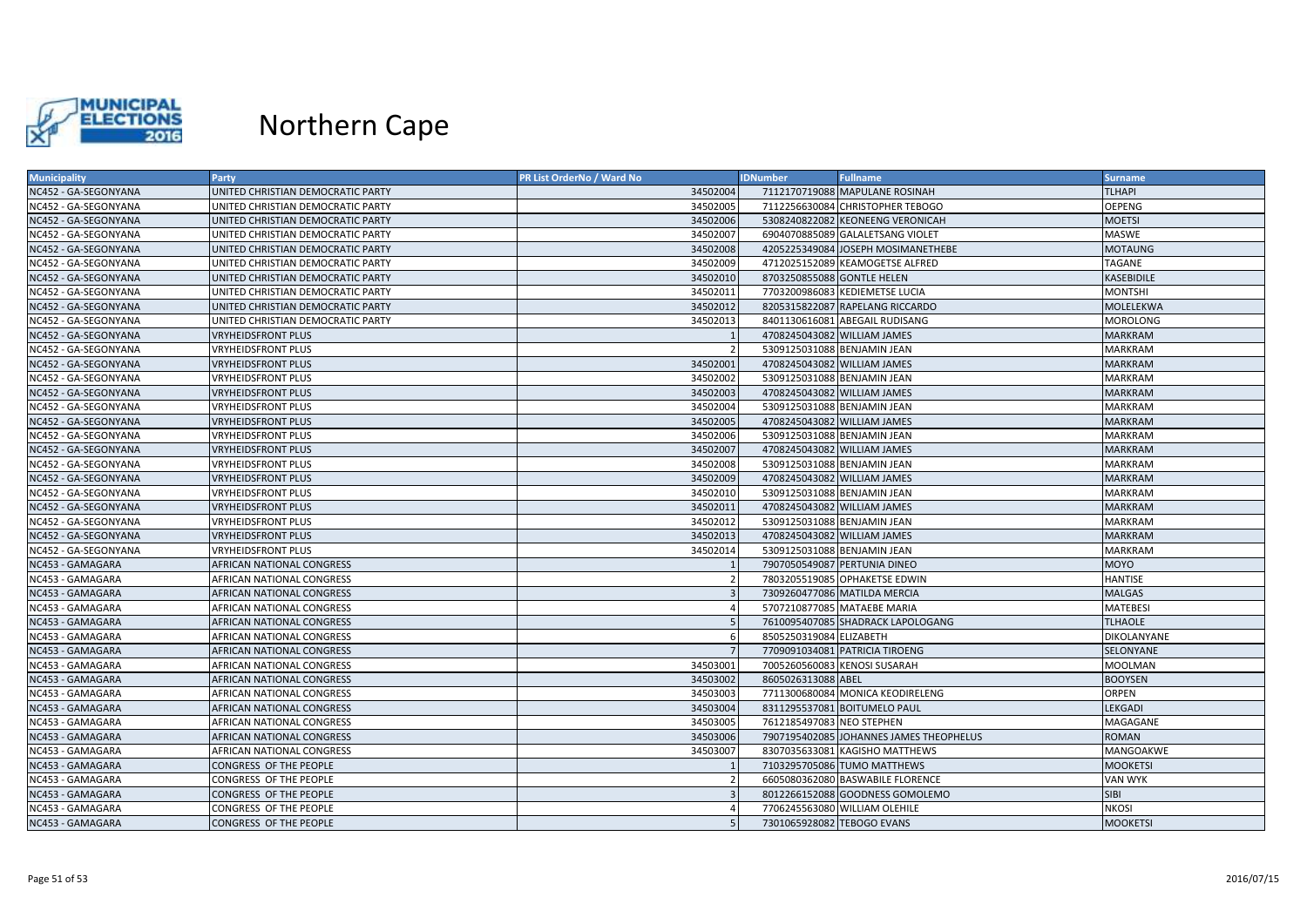

| <b>Municipality</b> | Party                            | PR List OrderNo / Ward No | <b>IDNumber</b>              | <b>Fullname</b>                              | <b>Surname</b>     |
|---------------------|----------------------------------|---------------------------|------------------------------|----------------------------------------------|--------------------|
| NC453 - GAMAGARA    | CONGRESS OF THE PEOPLE           | 34503001                  |                              | 7706245563080 WILLIAM OLEHILE                | <b>NKOSI</b>       |
| NC453 - GAMAGARA    | CONGRESS OF THE PEOPLE           | 34503002                  | 7301065928082 TEBOGO EVANS   |                                              | <b>MOOKETSI</b>    |
| NC453 - GAMAGARA    | CONGRESS OF THE PEOPLE           | 34503003                  |                              | 8012266152088 GOODNESS GOMOLEMO              | <b>SIBI</b>        |
| NC453 - GAMAGARA    | CONGRESS OF THE PEOPLE           | 34503004                  |                              | 6605080362080 BASWABILE FLORENCE             | <b>VAN WYK</b>     |
| NC453 - GAMAGARA    | CONGRESS OF THE PEOPLE           | 34503005                  |                              | 7103295705086 TUMO MATTHEWS                  | <b>MOOKETSI</b>    |
| NC453 - GAMAGARA    | DEMOCRATIC ALLIANCE              |                           | 7908310107088 HENRIETTE      |                                              | <b>DU PLESSIS</b>  |
| NC453 - GAMAGARA    | DEMOCRATIC ALLIANCE              |                           |                              | 7906215535080 SHADRACK GAOHENNGWE            | <b>MOREENG</b>     |
| NC453 - GAMAGARA    | <b>DEMOCRATIC ALLIANCE</b>       |                           | 7206260860081 ANNA JOYCE     |                                              | <b>MORWE</b>       |
| NC453 - GAMAGARA    | DEMOCRATIC ALLIANCE              |                           |                              | 6212255947082 GOKAILWE JOSEPH                | ESAU               |
| NC453 - GAMAGARA    | <b>DEMOCRATIC ALLIANCE</b>       |                           | 6301265266086 FRANS          |                                              | <b>VISSER</b>      |
| NC453 - GAMAGARA    | DEMOCRATIC ALLIANCE              |                           |                              | 7111090042084 CHARLOTT VELISHEA              | <b>JOSEPH</b>      |
| NC453 - GAMAGARA    | <b>DEMOCRATIC ALLIANCE</b>       | -7                        | 6411205112082 HERMANUS       |                                              | <b>APPIES</b>      |
| NC453 - GAMAGARA    | <b>DEMOCRATIC ALLIANCE</b>       | 8                         |                              | 6801014510080 NTHABISENG SALVATION           | <b>MOGADILE</b>    |
| NC453 - GAMAGARA    | DEMOCRATIC ALLIANCE              |                           |                              | 7808285821087 BOITUMELO ABBEY                | SEGAMI             |
| NC453 - GAMAGARA    | DEMOCRATIC ALLIANCE              | 10                        |                              | 5211300028089 ISABELLA JOHANNA               | ROBERTS            |
| NC453 - GAMAGARA    | <b>DEMOCRATIC ALLIANCE</b>       | 11                        |                              | 7811225170086 QUINTON MORTIMAR               | <b>VON BROEN</b>   |
| NC453 - GAMAGARA    | DEMOCRATIC ALLIANCE              | 12                        |                              | 5804280080086 MARY MAGDALENE                 | HAAI               |
| NC453 - GAMAGARA    | <b>DEMOCRATIC ALLIANCE</b>       | 34503001                  | 7908310107088 HENRIETTE      |                                              | DU PLESSIS         |
| NC453 - GAMAGARA    | DEMOCRATIC ALLIANCE              | 34503002                  | 6301265266086 FRANS          |                                              | <b>VISSER</b>      |
| NC453 - GAMAGARA    | DEMOCRATIC ALLIANCE              | 34503003                  | 7206260860081 ANNA JOYCE     |                                              | <b>MORWE</b>       |
| NC453 - GAMAGARA    | DEMOCRATIC ALLIANCE              | 34503004                  |                              | 5804280080086 MARY MAGDALENE                 | HAAI               |
| NC453 - GAMAGARA    | DEMOCRATIC ALLIANCE              | 34503005                  |                              | 6801014510080 NTHABISENG SALVATION           | <b>MOGADILE</b>    |
| NC453 - GAMAGARA    | DEMOCRATIC ALLIANCE              | 34503006                  |                              | 7111090042084 CHARLOTT VELISHEA              | <b>JOSEPH</b>      |
| NC453 - GAMAGARA    | <b>DEMOCRATIC ALLIANCE</b>       | 34503007                  |                              | 7906215535080 SHADRACK GAOHENNGWE            | <b>MOREENG</b>     |
| NC453 - GAMAGARA    | ECONOMIC FREEDOM FIGHTERS        |                           |                              | 8009201262089 MPHO CLEMENTINE                | SKEIMAN            |
| NC453 - GAMAGARA    | <b>ECONOMIC FREEDOM FIGHTERS</b> |                           |                              | 8311280992085 PULANE PETUNIA                 | PHEKO              |
| NC453 - GAMAGARA    | ECONOMIC FREEDOM FIGHTERS        | $\mathbf{a}$              |                              | 7307175946088 KGOMOTSO LIONEL                | <b>MOSEKI</b>      |
| NC453 - GAMAGARA    | ECONOMIC FREEDOM FIGHTERS        |                           |                              | 9609090350082 KELEBOGILE BONOLO INNOCENCIOUS | PHETLHO            |
| NC453 - GAMAGARA    | <b>ECONOMIC FREEDOM FIGHTERS</b> |                           | 8808275399085 NEO GIFT       |                                              | <b>KOOPMAN</b>     |
| NC453 - GAMAGARA    | ECONOMIC FREEDOM FIGHTERS        |                           |                              | 7704090964081 ELIZABETH GABAIKANGWE          | <b>MOSALA</b>      |
| NC453 - GAMAGARA    | ECONOMIC FREEDOM FIGHTERS        | 34503001                  |                              | 8912275895082 PHENYO KENNETH                 | <b>BARUNI</b>      |
| NC453 - GAMAGARA    | <b>ECONOMIC FREEDOM FIGHTERS</b> | 34503002                  | 7704085588085 PASEKA ERIC    |                                              | <b>MOKOMELE</b>    |
| NC453 - GAMAGARA    | ECONOMIC FREEDOM FIGHTERS        | 34503003                  | 9002045392088 PULE RICARDO   |                                              | TAU                |
| NC453 - GAMAGARA    | <b>ECONOMIC FREEDOM FIGHTERS</b> | 34503004                  | 7202210312083 GLADYS         |                                              | LAWRENCE           |
| NC453 - GAMAGARA    | ECONOMIC FREEDOM FIGHTERS        | 34503005                  | 8107276312084 TEFO JEFFREY   |                                              | <b>MAINE</b>       |
| NC453 - GAMAGARA    | <b>ECONOMIC FREEDOM FIGHTERS</b> | 34503006                  |                              | 8610015905084 MOTLAMEDI BRIAN                | <b>MOCHWANAESI</b> |
| NC453 - GAMAGARA    | <b>ECONOMIC FREEDOM FIGHTERS</b> | 34503007                  |                              | 8502115525088 TSHIDISO EMMANUEL              | <b>MOTHIBANTWA</b> |
| NC453 - GAMAGARA    | GAMAGARA COMMUNITY FORUM         |                           |                              | 7809275683081 KENNETH ELTON                  | <b>PHETOE</b>      |
| NC453 - GAMAGARA    | GAMAGARA COMMUNITY FORUM         | $\overline{\phantom{a}}$  |                              | 8306041008080 KEITUMETSE ELIZABETH AMARIA    | MOSALA             |
| NC453 - GAMAGARA    | <b>GAMAGARA COMMUNITY FORUM</b>  |                           |                              | 7101310480081 MAUREEN CATHELINE              | <b>WITBOOI</b>     |
| NC453 - GAMAGARA    | GAMAGARA COMMUNITY FORUM         | 34503003                  | 6706215549086 THABISHO DAVID |                                              | MOLELEKI           |
| NC453 - GAMAGARA    | GAMAGARA COMMUNITY FORUM         | 34503004                  | 7809275683081 KENNETH ELTON  |                                              | PHETOE             |
| NC453 - GAMAGARA    | <b>INDEPENDENT CANDIDATE</b>     | 34503002                  |                              | 7503037130081 ERNEST THAPELO                 | TIROYAME           |
| NC453 - GAMAGARA    | <b>INDEPENDENT CANDIDATE</b>     | 34503003                  |                              | 8005210441086 KADIMO JENNIFER                | <b>MOKOMELE</b>    |
| NC453 - GAMAGARA    | <b>INDEPENDENT CANDIDATE</b>     | 34503004                  | 8807045266087 ISAAC          |                                              | OBUSENG            |
|                     |                                  |                           |                              |                                              |                    |